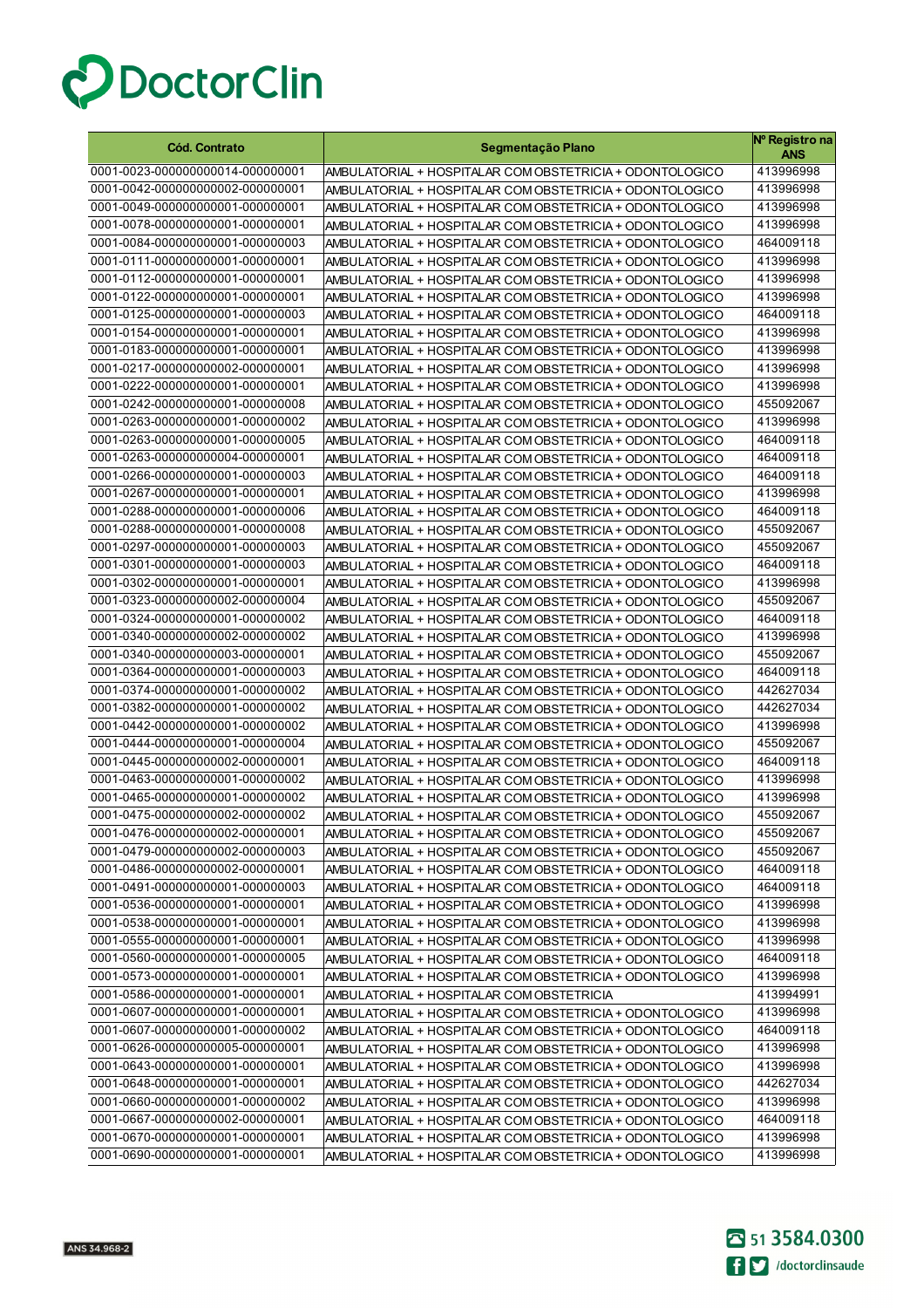

| <b>Cód. Contrato</b>              | Segmentação Plano                                        | Nº Registro na<br><b>ANS</b> |
|-----------------------------------|----------------------------------------------------------|------------------------------|
| 0001-0691-000000000001-000000001  | AMBULATORIAL + HOSPITALAR COM OBSTETRICIA + ODONTOLOGICO | 413996998                    |
| 0001-0694-000000000001-000000005  | AMBULATORIAL + HOSPITALAR COM OBSTETRICIA + ODONTOLOGICO | 455092067                    |
| 0001-0735-000000000001-000000001  | AMBULATORIAL + HOSPITALAR COM OBSTETRICIA + ODONTOLOGICO | 413996998                    |
| 0001-0762-000000000001-000000001  | AMBULATORIAL + HOSPITALAR COM OBSTETRICIA + ODONTOLOGICO | 413996998                    |
| 0001-0766-000000000001-000000001  | AMBULATORIAL + HOSPITALAR COM OBSTETRICIA + ODONTOLOGICO | 413996998                    |
| 0001-0789-000000000001-000000002  | AMBULATORIAL + HOSPITALAR COM OBSTETRICIA + ODONTOLOGICO | 413996998                    |
| 0001-0860-000000000001-000000001  | AMBULATORIAL + HOSPITALAR COM OBSTETRICIA                | 413994991                    |
| 0001-0886-000000000001-000000002  | AMBULATORIAL + HOSPITALAR COM OBSTETRICIA + ODONTOLOGICO | 413996998                    |
| 0001-0888-000000000001-000000001  | AMBULATORIAL + HOSPITALAR COM OBSTETRICIA + ODONTOLOGICO | 413996998                    |
| 0001-0904-000000000002-000000001  | AMBULATORIAL + HOSPITALAR COM OBSTETRICIA + ODONTOLOGICO | 442627034                    |
| 0001-0908-000000000001-000000002  | AMBULATORIAL + HOSPITALAR COM OBSTETRICIA + ODONTOLOGICO | 413996998                    |
| 0001-0908-0000000000003-000000001 | AMBULATORIAL + HOSPITALAR COM OBSTETRICIA + ODONTOLOGICO | 413996998                    |
| 0001-0911-000000000001-000000001  | AMBULATORIAL + HOSPITALAR COM OBSTETRICIA + ODONTOLOGICO | 413996998                    |
| 0001-0937-000000000001-000000004  | AMBULATORIAL + HOSPITALAR COM OBSTETRICIA + ODONTOLOGICO | 442627034                    |
| 0001-0944-000000000001-000000002  | AMBULATORIAL + HOSPITALAR COM OBSTETRICIA + ODONTOLOGICO | 413996998                    |
| 0001-0948-000000000001-000000001  | AMBULATORIAL + HOSPITALAR COM OBSTETRICIA + ODONTOLOGICO | 413996998                    |
| 0001-0955-000000000001-000000001  | AMBULATORIAL + HOSPITALAR COM OBSTETRICIA + ODONTOLOGICO | 413996998                    |
| 0001-0994-000000000001-000000002  | AMBULATORIAL + HOSPITALAR COM OBSTETRICIA + ODONTOLOGICO | 442627034                    |
| 0001-1075-000000000001-000000001  | AMBULATORIAL + HOSPITALAR COM OBSTETRICIA + ODONTOLOGICO | 413996998                    |
| 0001-1102-000000000002-000000001  | AMBULATORIAL + HOSPITALAR COM OBSTETRICIA + ODONTOLOGICO | 413996998                    |
| 0001-1104-000000000001-000000002  | AMBULATORIAL + HOSPITALAR COM OBSTETRICIA + ODONTOLOGICO | 413996998                    |
| 0001-1107-000000000001-000000003  | AMBULATORIAL + HOSPITALAR COM OBSTETRICIA + ODONTOLOGICO | 455092067                    |
| 0001-1112-000000000001-000000005  | AMBULATORIAL + HOSPITALAR COM OBSTETRICIA + ODONTOLOGICO | 455092067                    |
| 0001-1156-000000000001-000000002  | AMBULATORIAL + HOSPITALAR COM OBSTETRICIA + ODONTOLOGICO | 464009118                    |
| 0001-1177-000000000001-000000002  | AMBULATORIAL + HOSPITALAR COM OBSTETRICIA + ODONTOLOGICO | 442627034                    |
| 0001-1184-000000000001-000000003  | AMBULATORIAL + HOSPITALAR COM OBSTETRICIA + ODONTOLOGICO | 455092067                    |
| 0001-1186-000000000001-000000001  | AMBULATORIAL + HOSPITALAR COM OBSTETRICIA + ODONTOLOGICO | 413996998                    |
| 0001-1190-000000000001-000000001  | AMBULATORIAL + HOSPITALAR COM OBSTETRICIA + ODONTOLOGICO | 413996998                    |
| 0001-1192-000000000001-000000002  | AMBULATORIAL + HOSPITALAR COM OBSTETRICIA + ODONTOLOGICO | 413996998                    |
| 0001-1195-000000000002-000000001  | AMBULATORIAL + HOSPITALAR COM OBSTETRICIA + ODONTOLOGICO | 442627034                    |
| 0001-1206-000000000001-000000002  | AMBULATORIAL + HOSPITALAR COM OBSTETRICIA + ODONTOLOGICO | 413996998                    |
| 0001-1221-000000000001-000000001  | AMBULATORIAL + HOSPITALAR COM OBSTETRICIA + ODONTOLOGICO | 413996998                    |
| 0001-1241-000000000001-000000003  | AMBULATORIAL + HOSPITALAR COM OBSTETRICIA + ODONTOLOGICO | 413996998                    |
| 0001-1245-000000000001-000000005  | AMBULATORIAL + HOSPITALAR COM OBSTETRICIA + ODONTOLOGICO | 455092067                    |
| 0001-1265-000000000001-000000003  | AMBULATORIAL + HOSPITALAR COM OBSTETRICIA + ODONTOLOGICO | 455092067                    |
| 0001-1277-000000000001-000000001  | AMBULATORIAL + HOSPITALAR COM OBSTETRICIA                | 413994991                    |
| 0001-1300-000000000001-000000001  | AMBULATORIAL + HOSPITALAR COM OBSTETRICIA + ODONTOLOGICO | 413996998                    |
| 0001-1306-000000000001-000000003  | AMBULATORIAL + HOSPITALAR COM OBSTETRICIA + ODONTOLOGICO | 413996998                    |
| 0001-1327-000000000001-000000002  | AMBULATORIAL + HOSPITALAR COM OBSTETRICIA + ODONTOLOGICO | 413996998                    |
| 0001-1372-000000000001-000000001  | AMBULATORIAL + HOSPITALAR COM OBSTETRICIA + ODONTOLOGICO | 413996998                    |
| 0001-1375-000000000002-000000001  | AMBULATORIAL + HOSPITALAR COM OBSTETRICIA + ODONTOLOGICO | 455092067                    |
| 0001-1377-000000000002-000000002  | AMBULATORIAL + HOSPITALAR COM OBSTETRICIA + ODONTOLOGICO | 442627034                    |
| 0001-1377-000000000003-000000001  | AMBULATORIAL + HOSPITALAR COM OBSTETRICIA + ODONTOLOGICO | 464009118                    |
| 0001-1402-000000000001-000000001  | AMBULATORIAL + HOSPITALAR COM OBSTETRICIA + ODONTOLOGICO | 413996998                    |
| 0001-1411-000000000001-000000001  | AMBULATORIAL + HOSPITALAR COM OBSTETRICIA + ODONTOLOGICO | 413996998                    |
| 0001-1413-000000000001-000000001  | AMBULATORIAL + HOSPITALAR COM OBSTETRICIA + ODONTOLOGICO | 413996998                    |
| 0001-1417-000000000003-000000002  | AMBULATORIAL + HOSPITALAR COM OBSTETRICIA + ODONTOLOGICO | 413996998                    |
| 0001-1417-000000000004-000000003  | AMBULATORIAL + HOSPITALAR COM OBSTETRICIA + ODONTOLOGICO | 413996998                    |
| 0001-1418-000000000001-000000002  | AMBULATORIAL + HOSPITALAR COM OBSTETRICIA + ODONTOLOGICO | 413996998                    |
| 0001-1448-000000000002-000000001  | AMBULATORIAL + HOSPITALAR COM OBSTETRICIA + ODONTOLOGICO | 464009118                    |
| 0001-1458-000000000001-000000001  | AMBULATORIAL + HOSPITALAR COM OBSTETRICIA + ODONTOLOGICO | 413996998                    |
| 0001-1472-000000000001-000000001  | AMBULATORIAL + HOSPITALAR COM OBSTETRICIA                | 413994991                    |
| 0001-1485-000000000001-000000002  | AMBULATORIAL + HOSPITALAR COM OBSTETRICIA + ODONTOLOGICO | 413996998                    |
| 0001-1515-000000000001-000000002  | AMBULATORIAL + HOSPITALAR COM OBSTETRICIA + ODONTOLOGICO | 464009118                    |
| 0001-1523-000000000001-000000003  | AMBULATORIAL + HOSPITALAR COM OBSTETRICIA + ODONTOLOGICO | 413996998                    |
| 0001-1526-000000000001-000000002  | AMBULATORIAL + HOSPITALAR COM OBSTETRICIA + ODONTOLOGICO | 442627034                    |

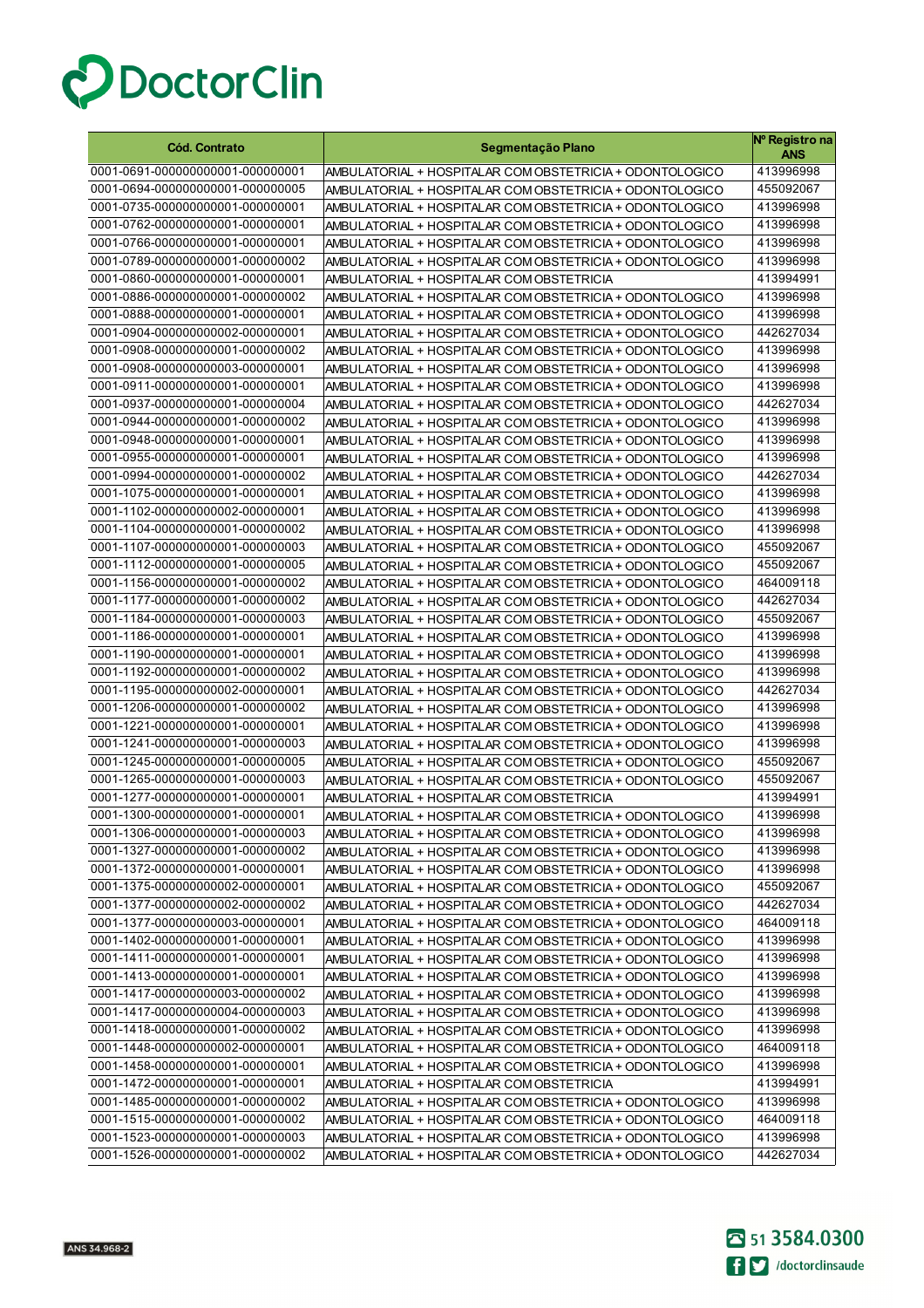

| <b>Cód. Contrato</b>             | Segmentação Plano                                        | Nº Registro na<br>ANS |
|----------------------------------|----------------------------------------------------------|-----------------------|
| 0001-1529-000000000001-000000004 | AMBULATORIAL + HOSPITALAR COM OBSTETRICIA + ODONTOLOGICO | 464009118             |
| 0001-1543-000000000001-000000001 | AMBULATORIAL + HOSPITALAR COM OBSTETRICIA                | 413994991             |
| 0001-1590-000000000006-000000005 | AMBULATORIAL + HOSPITALAR COM OBSTETRICIA + ODONTOLOGICO | 455092067             |
| 0001-1600-000000000001-000000001 | AMBULATORIAL + HOSPITALAR COM OBSTETRICIA + ODONTOLOGICO | 413996998             |
| 0001-1621-000000000001-000000003 | AMBULATORIAL + HOSPITALAR COM OBSTETRICIA + ODONTOLOGICO | 413996998             |
| 0001-1656-000000000001-000000001 | AMBULATORIAL + HOSPITALAR COM OBSTETRICIA + ODONTOLOGICO | 413996998             |
| 0001-1664-000000000001-000000004 | AMBULATORIAL + HOSPITALAR COM OBSTETRICIA + ODONTOLOGICO | 455092067             |
| 0001-1666-000000000002-000000005 | AMBULATORIAL + HOSPITALAR COM OBSTETRICIA + ODONTOLOGICO | 455092067             |
| 0001-1668-000000000001-000000001 | AMBULATORIAL + HOSPITALAR COM OBSTETRICIA + ODONTOLOGICO | 413996998             |
| 0001-1682-000000000002-000000001 | AMBULATORIAL + HOSPITALAR COM OBSTETRICIA + ODONTOLOGICO | 455092067             |
| 0001-1684-000000000001-000000003 | AMBULATORIAL + HOSPITALAR COM OBSTETRICIA + ODONTOLOGICO | 455092067             |
| 0001-1721-000000000001-000000002 | AMBULATORIAL + HOSPITALAR COM OBSTETRICIA + ODONTOLOGICO | 464009118             |
| 0001-1750-000000000001-000000001 | AMBULATORIAL + HOSPITALAR COM OBSTETRICIA + ODONTOLOGICO | 413996998             |
| 0001-1751-000000000002-000000001 | AMBULATORIAL + HOSPITALAR COM OBSTETRICIA + ODONTOLOGICO | 455092067             |
| 0001-1771-000000000001-000000001 | AMBULATORIAL + HOSPITALAR COM OBSTETRICIA + ODONTOLOGICO | 413996998             |
| 0001-1782-000000000002-000000001 | AMBULATORIAL + HOSPITALAR COM OBSTETRICIA + ODONTOLOGICO | 455092067             |
| 0001-1795-000000000002-000000001 | AMBULATORIAL + HOSPITALAR COM OBSTETRICIA + ODONTOLOGICO | 464009118             |
| 0001-1817-000000000001-000000001 | AMBULATORIAL + HOSPITALAR COM OBSTETRICIA + ODONTOLOGICO | 413996998             |
| 0001-1840-000000000001-000000004 | AMBULATORIAL + HOSPITALAR COM OBSTETRICIA + ODONTOLOGICO | 442627034             |
| 0001-1858-000000000002-000000001 | AMBULATORIAL + HOSPITALAR COM OBSTETRICIA + ODONTOLOGICO | 413996998             |
| 0001-1869-000000000001-000000001 | AMBULATORIAL + HOSPITALAR COM OBSTETRICIA + ODONTOLOGICO | 413996998             |
| 0001-1893-000000000001-000000001 | AMBULATORIAL + HOSPITALAR COM OBSTETRICIA + ODONTOLOGICO | 413996998             |
| 0001-1914-000000000001-000000002 | AMBULATORIAL + HOSPITALAR COM OBSTETRICIA + ODONTOLOGICO | 413996998             |
| 0001-1923-000000000001-000000001 | AMBULATORIAL + HOSPITALAR COM OBSTETRICIA + ODONTOLOGICO | 413996998             |
| 0001-1936-000000000001-000000001 | AMBULATORIAL + HOSPITALAR COM OBSTETRICIA + ODONTOLOGICO | 413996998             |
| 0001-2290-000000000001-000000004 | AMBULATORIAL + HOSPITALAR COM OBSTETRICIA + ODONTOLOGICO | 464009118             |
| 0001-2304-000000000002-000000001 | AMBULATORIAL + HOSPITALAR COM OBSTETRICIA + ODONTOLOGICO | 464009118             |
| 0001-2367-000000000001-000000009 | AMBULATORIAL + HOSPITALAR COM OBSTETRICIA + ODONTOLOGICO | 455092067             |
| 0001-2394-000000000001-000000001 | AMBULATORIAL + HOSPITALAR COM OBSTETRICIA + ODONTOLOGICO | 413996998             |
| 0001-2397-000000000001-000000001 | AMBULATORIAL + HOSPITALAR COM OBSTETRICIA + ODONTOLOGICO | 413996998             |
| 0001-2408-000000000001-000000001 | AMBULATORIAL + HOSPITALAR COM OBSTETRICIA + ODONTOLOGICO | 455092067             |
| 0001-2436-000000000001-000000001 | AMBULATORIAL + HOSPITALAR COM OBSTETRICIA + ODONTOLOGICO | 442627034             |
| 0001-2451-000000000001-000000001 | AMBULATORIAL + HOSPITALAR COM OBSTETRICIA + ODONTOLOGICO | 455092067             |
| 0001-2453-000000000001-000000004 | AMBULATORIAL + HOSPITALAR COM OBSTETRICIA + ODONTOLOGICO | 455092067             |
| 0001-2485-000000000001-000000001 | AMBULATORIAL + HOSPITALAR COM OBSTETRICIA + ODONTOLOGICO | 442627034             |
| 0001-2491-000000000001-000000001 | AMBULATORIAL + HOSPITALAR COM OBSTETRICIA + ODONTOLOGICO | 464009118             |
| 0001-2500-000000000001-000000001 | AMBULATORIAL + HOSPITALAR COM OBSTETRICIA + ODONTOLOGICO | 413996998             |
| 0001-2500-000000000001-000000003 | AMBULATORIAL + HOSPITALAR COM OBSTETRICIA + ODONTOLOGICO | 464009118             |
| 0001-2522-000000000001-000000001 | AMBULATORIAL + HOSPITALAR COM OBSTETRICIA + ODONTOLOGICO | 442627034             |
| 0001-2545-000000000002-000000001 | AMBULATORIAL + HOSPITALAR COM OBSTETRICIA + ODONTOLOGICO | 464009118             |
| 0001-2546-000000000001-000000003 | AMBULATORIAL + HOSPITALAR COM OBSTETRICIA + ODONTOLOGICO | 455092067             |
| 0001-2559-000000000001-000000001 | AMBULATORIAL + HOSPITALAR COM OBSTETRICIA + ODONTOLOGICO | 464009118             |
| 0001-2562-000000000001-000000008 | AMBULATORIAL + HOSPITALAR COM OBSTETRICIA + ODONTOLOGICO | 464009118             |
| 0001-2572-000000000001-000000001 | AMBULATORIAL + HOSPITALAR COM OBSTETRICIA + ODONTOLOGICO | 464009118             |
| 0001-2578-000000000001-000000001 | AMBULATORIAL + HOSPITALAR COM OBSTETRICIA + ODONTOLOGICO | 413996998             |
| 0001-2580-000000000001-000000001 | AMBULATORIAL + HOSPITALAR COM OBSTETRICIA + ODONTOLOGICO | 442627034             |
| 0001-2586-000000000001-000000002 | AMBULATORIAL + HOSPITALAR COM OBSTETRICIA + ODONTOLOGICO | 413996998             |
| 0001-2590-000000000001-000000001 | AMBULATORIAL + HOSPITALAR COM OBSTETRICIA + ODONTOLOGICO | 413996998             |
| 0001-2600-000000000001-000000001 | AMBULATORIAL + HOSPITALAR COM OBSTETRICIA + ODONTOLOGICO | 442627034             |
| 0001-2609-000000000001-000000003 | AMBULATORIAL + HOSPITALAR COM OBSTETRICIA + ODONTOLOGICO | 464009118             |
| 0001-2628-000000000001-000000004 | AMBULATORIAL + HOSPITALAR COM OBSTETRICIA + ODONTOLOGICO | 464009118             |
| 0001-2637-000000000001-000000001 | AMBULATORIAL + HOSPITALAR COM OBSTETRICIA + ODONTOLOGICO | 413996998             |
| 0001-2664-000000000001-000000001 | AMBULATORIAL + HOSPITALAR COM OBSTETRICIA + ODONTOLOGICO | 464009118             |
| 0001-2675-000000000001-000000005 | AMBULATORIAL + HOSPITALAR COM OBSTETRICIA + ODONTOLOGICO | 455092067             |
| 0001-2683-000000000001-000000001 | AMBULATORIAL + HOSPITALAR COM OBSTETRICIA + ODONTOLOGICO | 464009118             |
| 0001-2701-000000000001-000000001 | AMBULATORIAL + HOSPITALAR COM OBSTETRICIA + ODONTOLOGICO | 464009118             |

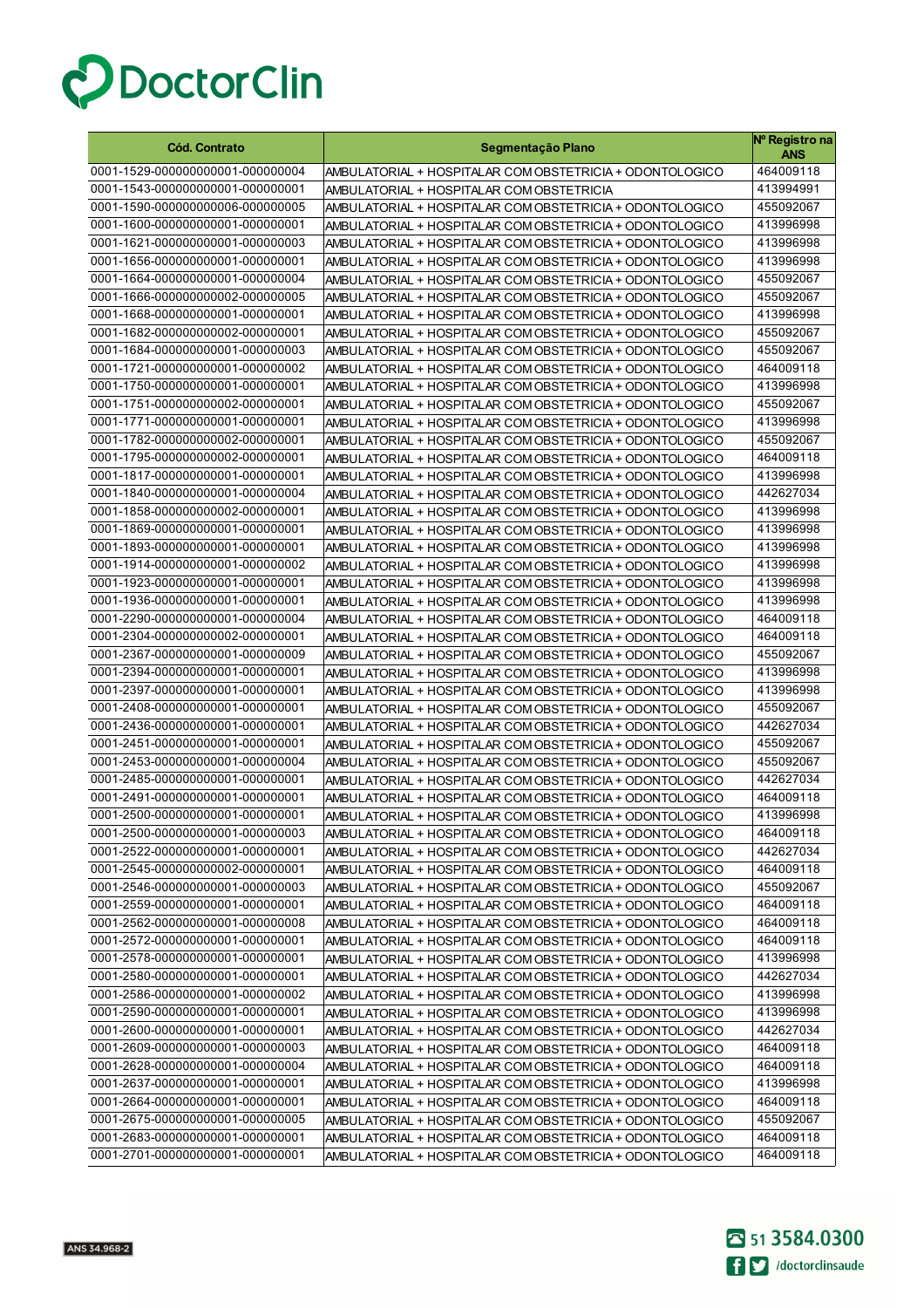

| <b>Cód. Contrato</b>                                                 | Segmentação Plano                                                                                                    | Nº Registro na<br>ANS  |
|----------------------------------------------------------------------|----------------------------------------------------------------------------------------------------------------------|------------------------|
| 0001-2702-000000000001-000000001                                     | AMBULATORIAL + HOSPITALAR COM OBSTETRICIA + ODONTOLOGICO                                                             | 442627034              |
| 0001-2706-000000000003-000000002                                     | AMBULATORIAL + HOSPITALAR COM OBSTETRICIA + ODONTOLOGICO                                                             | 464009118              |
| 0001-2706-000000000003-000000004                                     | AMBULATORIAL + HOSPITALAR COM OBSTETRICIA + ODONTOLOGICO                                                             | 464009118              |
| 0001-2706-000000000003-000000005                                     | AMBULATORIAL + HOSPITALAR COM OBSTETRICIA + ODONTOLOGICO                                                             | 464009118              |
| 0001-2720-000000000001-000000001                                     | AMBULATORIAL + HOSPITALAR COM OBSTETRICIA + ODONTOLOGICO                                                             | 464009118              |
| 0001-2723-000000000001-000000004                                     | AMBULATORIAL + HOSPITALAR COM OBSTETRICIA + ODONTOLOGICO                                                             | 455092067              |
| 0001-2729-000000000001-000000001                                     | AMBULATORIAL + HOSPITALAR COM OBSTETRICIA + ODONTOLOGICO                                                             | 442627034              |
| 0001-2731-000000000001-000000003                                     | AMBULATORIAL + HOSPITALAR COM OBSTETRICIA + ODONTOLOGICO                                                             | 464009118              |
| 0001-2745-000000000001-000000001                                     | AMBULATORIAL + HOSPITALAR COM OBSTETRICIA + ODONTOLOGICO                                                             | 442627034              |
| 0001-2748-000000000001-000000001                                     | AMBULATORIAL + HOSPITALAR COM OBSTETRICIA + ODONTOLOGICO                                                             | 413996998              |
| 0001-2749-000000000002-000000001                                     | AMBULATORIAL + HOSPITALAR COM OBSTETRICIA + ODONTOLOGICO                                                             | 455092067              |
| 0001-2758-000000000001-000000001                                     | AMBULATORIAL + HOSPITALAR COM OBSTETRICIA + ODONTOLOGICO                                                             | 413996998              |
| 0001-2761-000000000001-000000001                                     | AMBULATORIAL + HOSPITALAR COM OBSTETRICIA + ODONTOLOGICO                                                             | 464009118              |
| 0001-2761-000000000001-000000002                                     | AMBULATORIAL + HOSPITALAR COM OBSTETRICIA + ODONTOLOGICO                                                             | 442627034              |
| 0001-2763-000000000001-000000003                                     | AMBULATORIAL + HOSPITALAR COM OBSTETRICIA + ODONTOLOGICO                                                             | 413996998              |
| 0001-2771-000000000001-000000003                                     | AMBULATORIAL + HOSPITALAR COM OBSTETRICIA + ODONTOLOGICO                                                             | 464009118              |
| 0001-2775-000000000001-000000001                                     | AMBULATORIAL + HOSPITALAR COM OBSTETRICIA + ODONTOLOGICO                                                             | 442627034              |
| 0001-2776-000000000005-000000001                                     | AMBULATORIAL + HOSPITALAR COM OBSTETRICIA + ODONTOLOGICO                                                             | 455092067              |
| 0001-2782-000000000001-000000005                                     | AMBULATORIAL + HOSPITALAR COM OBSTETRICIA + ODONTOLOGICO                                                             | 455092067              |
| 0001-2788-000000000001-000000001                                     | AMBULATORIAL + HOSPITALAR COM OBSTETRICIA + ODONTOLOGICO                                                             | 464009118              |
| 0001-2804-000000000001-000000001                                     | AMBULATORIAL + HOSPITALAR COM OBSTETRICIA + ODONTOLOGICO                                                             | 442627034              |
| 0001-2814-000000000001-000000001                                     | AMBULATORIAL + HOSPITALAR COM OBSTETRICIA + ODONTOLOGICO                                                             | 413996998              |
| 0001-2819-000000000001-000000001                                     | AMBULATORIAL + HOSPITALAR COM OBSTETRICIA + ODONTOLOGICO                                                             | 442627034              |
| 0001-2827-000000000001-000000001                                     | AMBULATORIAL + HOSPITALAR COM OBSTETRICIA + ODONTOLOGICO                                                             | 442627034              |
| 0001-2828-000000000001-000000001                                     | AMBULATORIAL + HOSPITALAR COM OBSTETRICIA + ODONTOLOGICO                                                             | 464009118              |
| 0001-2829-000000000001-000000001                                     | AMBULATORIAL + HOSPITALAR COM OBSTETRICIA + ODONTOLOGICO                                                             | 442627034              |
| 0001-2830-000000000001-000000001                                     | AMBULATORIAL + HOSPITALAR COM OBSTETRICIA + ODONTOLOGICO                                                             | 413996998              |
| 0001-2832-000000000001-000000001<br>0001-2843-000000000001-000000001 | AMBULATORIAL + HOSPITALAR COM OBSTETRICIA + ODONTOLOGICO                                                             | 442627034              |
| 0001-2845-000000000002-000000001                                     | AMBULATORIAL + HOSPITALAR COM OBSTETRICIA + ODONTOLOGICO                                                             | 464009118<br>464009118 |
| 0001-2851-000000000001-000000001                                     | AMBULATORIAL + HOSPITALAR COM OBSTETRICIA + ODONTOLOGICO                                                             | 413996998              |
| 0001-2851-000000000001-000000003                                     | AMBULATORIAL + HOSPITALAR COM OBSTETRICIA + ODONTOLOGICO<br>AMBULATORIAL + HOSPITALAR COM OBSTETRICIA + ODONTOLOGICO | 455092067              |
| 0001-2858-000000000001-000000001                                     | AMBULATORIAL + HOSPITALAR COM OBSTETRICIA + ODONTOLOGICO                                                             | 442627034              |
| 0001-2860-000000000001-000000001                                     | AMBULATORIAL + HOSPITALAR COM OBSTETRICIA + ODONTOLOGICO                                                             | 442627034              |
| 0001-2863-000000000001-000000001                                     | AMBULATORIAL + HOSPITALAR COM OBSTETRICIA + ODONTOLOGICO                                                             | 442627034              |
| 0001-2868-000000000001-000000003                                     | AMBULATORIAL + HOSPITALAR COM OBSTETRICIA + ODONTOLOGICO                                                             | 464009118              |
| 0001-2877-000000000001-000000001                                     | AMBULATORIAL + HOSPITALAR COM OBSTETRICIA + ODONTOLOGICO                                                             | 413996998              |
| 0001-2878-000000000001-000000001                                     | AMBULATORIAL + HOSPITALAR COM OBSTETRICIA + ODONTOLOGICO                                                             | 413996998              |
| 0001-2892-000000000001-000000003                                     | AMBULATORIAL + HOSPITALAR COM OBSTETRICIA + ODONTOLOGICO                                                             | 455092067              |
| 0001-2894-000000000001-000000003                                     | AMBULATORIAL + HOSPITALAR COM OBSTETRICIA + ODONTOLOGICO                                                             | 464009118              |
| 0001-2898-000000000001-000000001                                     | AMBULATORIAL + HOSPITALAR COM OBSTETRICIA + ODONTOLOGICO                                                             | 442627034              |
| 0001-2905-000000000002-000000001                                     | AMBULATORIAL + HOSPITALAR COM OBSTETRICIA + ODONTOLOGICO                                                             | 442627034              |
| 0001-2912-000000000001-000000001                                     | AMBULATORIAL + HOSPITALAR COM OBSTETRICIA + ODONTOLOGICO                                                             | 442627034              |
| 0001-2923-000000000001-000000001                                     | AMBULATORIAL + HOSPITALAR COM OBSTETRICIA + ODONTOLOGICO                                                             | 464009118              |
| 0001-2928-000000000001-000000008                                     | AMBULATORIAL + HOSPITALAR COM OBSTETRICIA + ODONTOLOGICO                                                             | 455092067              |
| 0001-2935-000000000001-000000001                                     | AMBULATORIAL + HOSPITALAR COM OBSTETRICIA + ODONTOLOGICO                                                             | 413996998              |
| 0001-2936-000000000001-000000005                                     | AMBULATORIAL + HOSPITALAR COM OBSTETRICIA + ODONTOLOGICO                                                             | 455092067              |
| 0001-2944-000000000001-000000001                                     | AMBULATORIAL + HOSPITALAR COM OBSTETRICIA + ODONTOLOGICO                                                             | 413996998              |
| 0001-2946-000000000002-000000001                                     | AMBULATORIAL + HOSPITALAR COM OBSTETRICIA + ODONTOLOGICO                                                             | 464009118              |
| 0001-2946-000000000003-000000001                                     | AMBULATORIAL + HOSPITALAR COM OBSTETRICIA + ODONTOLOGICO                                                             | 464009118              |
| 0001-2965-000000000003-000000001                                     | AMBULATORIAL + HOSPITALAR COM OBSTETRICIA + ODONTOLOGICO                                                             | 442627034              |
| 0001-2994-000000000001-000000001                                     | AMBULATORIAL + HOSPITALAR COM OBSTETRICIA + ODONTOLOGICO                                                             | 464009118              |
| 0001-3002-000000000001-000000001                                     | AMBULATORIAL + HOSPITALAR COM OBSTETRICIA + ODONTOLOGICO                                                             | 413996998              |
| 0001-3010-000000000001-000000002                                     | AMBULATORIAL + HOSPITALAR COM OBSTETRICIA + ODONTOLOGICO                                                             | 413996998              |
| 0001-3025-000000000001-000000001                                     | AMBULATORIAL + HOSPITALAR COM OBSTETRICIA + ODONTOLOGICO                                                             | 413996998              |
| 0001-3047-000000000002-000000001                                     | AMBULATORIAL + HOSPITALAR COM OBSTETRICIA + ODONTOLOGICO                                                             | 442627034              |

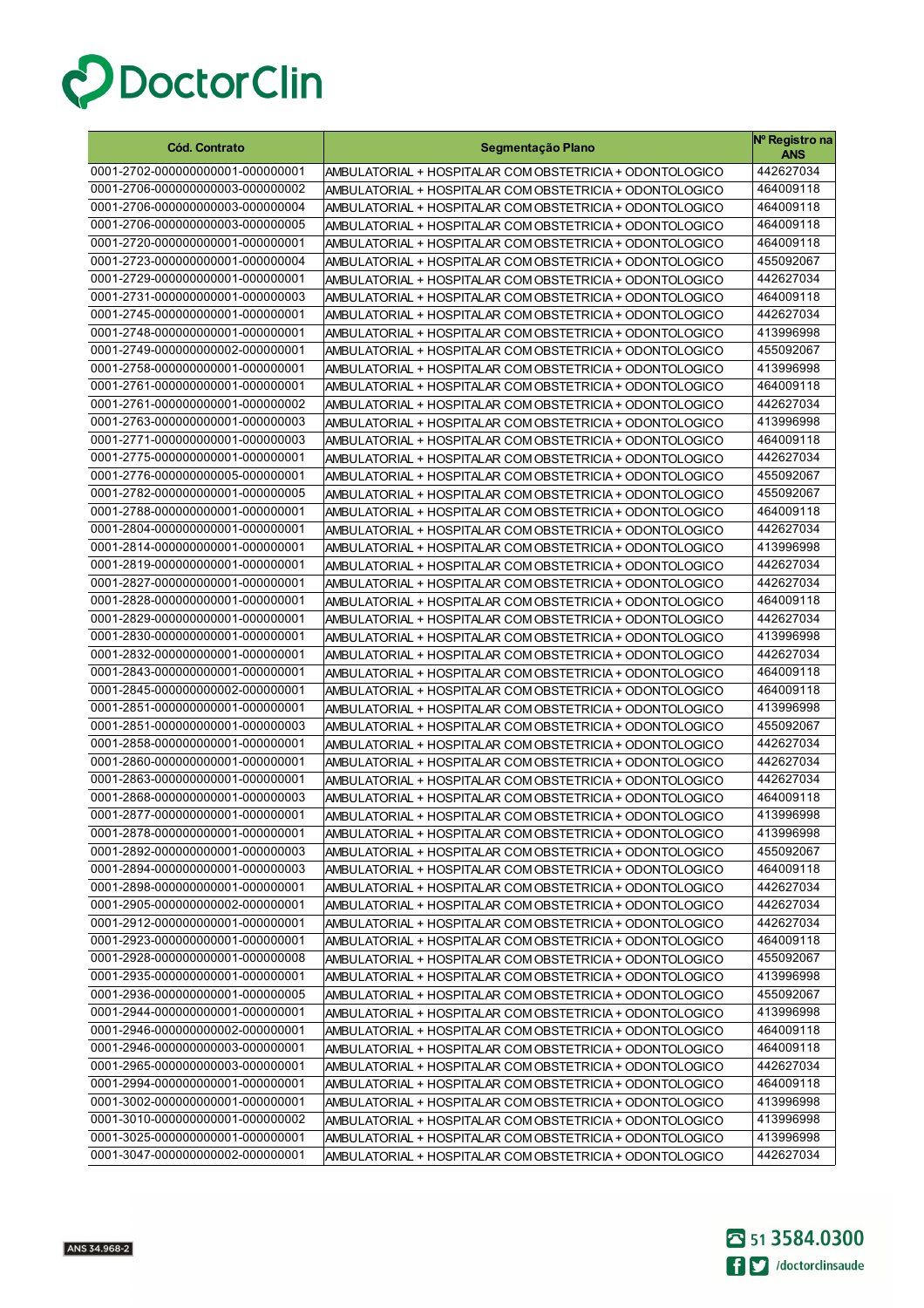

| <b>Cód. Contrato</b>                                                 | Segmentação Plano                                                                                                    | Nº Registro na<br>ANS  |
|----------------------------------------------------------------------|----------------------------------------------------------------------------------------------------------------------|------------------------|
| 0001-3087-000000000001-000000003                                     | AMBULATORIAL + HOSPITALAR COM OBSTETRICIA + ODONTOLOGICO                                                             | 455092067              |
| 0001-3097-000000000001-000000001                                     | AMBULATORIAL + HOSPITALAR COM OBSTETRICIA + ODONTOLOGICO                                                             | 442627034              |
| 0001-3110-000000000003-000000003                                     | AMBULATORIAL + HOSPITALAR COM OBSTETRICIA + ODONTOLOGICO                                                             | 455092067              |
| 0001-3115-000000000001-000000001                                     | AMBULATORIAL + HOSPITALAR COM OBSTETRICIA + ODONTOLOGICO                                                             | 442627034              |
| 0001-3116-000000000001-000000001                                     | AMBULATORIAL + HOSPITALAR COM OBSTETRICIA + ODONTOLOGICO                                                             | 413996998              |
| 0001-3119-000000000001-000000001                                     | AMBULATORIAL + HOSPITALAR COM OBSTETRICIA + ODONTOLOGICO                                                             | 464009118              |
| 0001-3120-000000000002-000000001                                     | AMBULATORIAL + HOSPITALAR COM OBSTETRICIA + ODONTOLOGICO                                                             | 455092067              |
| 0001-3138-000000000001-000000001                                     | AMBULATORIAL + HOSPITALAR COM OBSTETRICIA + ODONTOLOGICO                                                             | 442627034              |
| 0001-3139-000000000003-000000001                                     | AMBULATORIAL + HOSPITALAR COM OBSTETRICIA + ODONTOLOGICO                                                             | 442627034              |
| 0001-3139-000000000004-000000001                                     | AMBULATORIAL + HOSPITALAR COM OBSTETRICIA + ODONTOLOGICO                                                             | 442627034              |
| 0001-3147-000000000001-000000007                                     | AMBULATORIAL + HOSPITALAR COM OBSTETRICIA + ODONTOLOGICO                                                             | 455092067              |
| 0001-3150-000000000001-000000001                                     | AMBULATORIAL + HOSPITALAR COM OBSTETRICIA + ODONTOLOGICO                                                             | 413996998              |
| 0001-3155-000000000005-000000001                                     | AMBULATORIAL + HOSPITALAR COM OBSTETRICIA + ODONTOLOGICO                                                             | 413996998              |
| 0001-3155-000000000006-000000001                                     | AMBULATORIAL + HOSPITALAR COM OBSTETRICIA + ODONTOLOGICO                                                             | 413996998              |
| 0001-3186-000000000001-000000001                                     | AMBULATORIAL + HOSPITALAR COM OBSTETRICIA + ODONTOLOGICO                                                             | 442627034              |
| 0001-3191-000000000001-000000001                                     | AMBULATORIAL + HOSPITALAR COM OBSTETRICIA + ODONTOLOGICO                                                             | 442627034              |
| 0001-3199-000000000001-000000001                                     | AMBULATORIAL + HOSPITALAR COM OBSTETRICIA + ODONTOLOGICO                                                             | 464009118              |
| 0001-3209-000000000001-000000002                                     | AMBULATORIAL + HOSPITALAR COM OBSTETRICIA + ODONTOLOGICO                                                             | 442627034              |
| 0001-3210-000000000001-000000005                                     | AMBULATORIAL + HOSPITALAR COM OBSTETRICIA + ODONTOLOGICO                                                             | 464009118              |
| 0001-3214-000000000001-000000001                                     | AMBULATORIAL + HOSPITALAR COM OBSTETRICIA + ODONTOLOGICO                                                             | 442627034              |
| 0001-3225-000000000001-000000001                                     | AMBULATORIAL + HOSPITALAR COM OBSTETRICIA + ODONTOLOGICO                                                             | 464009118              |
| 0001-3233-000000000001-000000001                                     | AMBULATORIAL + HOSPITALAR COM OBSTETRICIA + ODONTOLOGICO                                                             | 442627034              |
| 0001-3245-000000000001-000000001                                     | AMBULATORIAL + HOSPITALAR COM OBSTETRICIA + ODONTOLOGICO                                                             | 442627034              |
| 0001-3248-000000000002-000000001                                     | AMBULATORIAL + HOSPITALAR COM OBSTETRICIA + ODONTOLOGICO                                                             | 464009118              |
| 0001-3256-000000000001-000000001                                     | AMBULATORIAL + HOSPITALAR COM OBSTETRICIA + ODONTOLOGICO                                                             | 464009118              |
| 0001-3257-000000000001-000000001                                     | AMBULATORIAL + HOSPITALAR COM OBSTETRICIA + ODONTOLOGICO                                                             | 442627034              |
| 0001-3259-000000000001-000000001                                     | AMBULATORIAL + HOSPITALAR COM OBSTETRICIA + ODONTOLOGICO                                                             | 464009118              |
| 0001-3269-000000000001-000000001                                     | AMBULATORIAL + HOSPITALAR COM OBSTETRICIA + ODONTOLOGICO                                                             | 442627034              |
| 0001-3272-000000000001-000000004                                     | AMBULATORIAL + HOSPITALAR COM OBSTETRICIA + ODONTOLOGICO                                                             | 455092067<br>464009118 |
| 0001-3280-000000000001-000000001<br>0001-3303-000000000001-000000003 | AMBULATORIAL + HOSPITALAR COM OBSTETRICIA + ODONTOLOGICO                                                             | 442627034              |
| 0001-3307-000000000001-000000002                                     | AMBULATORIAL + HOSPITALAR COM OBSTETRICIA + ODONTOLOGICO                                                             | 442627034              |
| 0001-3316-000000000001-000000003                                     | AMBULATORIAL + HOSPITALAR COM OBSTETRICIA + ODONTOLOGICO<br>AMBULATORIAL + HOSPITALAR COM OBSTETRICIA + ODONTOLOGICO | 442627034              |
| 0001-3334-000000000001-000000003                                     | AMBULATORIAL + HOSPITALAR COM OBSTETRICIA + ODONTOLOGICO                                                             | 464009118              |
| 0001-3340-000000000001-000000001                                     | AMBULATORIAL + HOSPITALAR COM OBSTETRICIA + ODONTOLOGICO                                                             | 464009118              |
| 0001-3344-000000000001-000000001                                     | AMBULATORIAL + HOSPITALAR COM OBSTETRICIA + ODONTOLOGICO                                                             | 442627034              |
| 0001-3348-000000000001-000000001                                     | AMBULATORIAL + HOSPITALAR COM OBSTETRICIA + ODONTOLOGICO                                                             | 464009118              |
| 0001-3349-000000000001-000000001                                     | AMBULATORIAL + HOSPITALAR COM OBSTETRICIA + ODONTOLOGICO                                                             | 413996998              |
| 0001-3355-000000000001-000000001                                     | AMBULATORIAL + HOSPITALAR COM OBSTETRICIA + ODONTOLOGICO                                                             | 442627034              |
| 0001-3365-000000000001-000000001                                     | AMBULATORIAL + HOSPITALAR COM OBSTETRICIA + ODONTOLOGICO                                                             | 464009118              |
| 0001-3370-000000000001-000000003                                     | AMBULATORIAL + HOSPITALAR COM OBSTETRICIA + ODONTOLOGICO                                                             | 455092067              |
| 0001-3371-000000000001-000000006                                     | AMBULATORIAL + HOSPITALAR COM OBSTETRICIA + ODONTOLOGICO                                                             | 442627034              |
| 0001-3372-000000000001-000000001                                     | AMBULATORIAL + HOSPITALAR COM OBSTETRICIA + ODONTOLOGICO                                                             | 442627034              |
| 0001-3376-000000000001-000000001                                     | AMBULATORIAL + HOSPITALAR COM OBSTETRICIA + ODONTOLOGICO                                                             | 464009118              |
| 0001-3381-000000000001-000000001                                     | AMBULATORIAL + HOSPITALAR COM OBSTETRICIA + ODONTOLOGICO                                                             | 464009118              |
| 0001-3389-000000000001-000000001                                     | AMBULATORIAL + HOSPITALAR COM OBSTETRICIA + ODONTOLOGICO                                                             | 442627034              |
| 0001-3390-000000000001-000000001                                     | AMBULATORIAL + HOSPITALAR COM OBSTETRICIA + ODONTOLOGICO                                                             | 464009118              |
| 0001-3398-000000000001-000000001                                     | AMBULATORIAL + HOSPITALAR COM OBSTETRICIA + ODONTOLOGICO                                                             | 442627034              |
| 0001-3399-000000000001-000000001                                     | AMBULATORIAL + HOSPITALAR COM OBSTETRICIA + ODONTOLOGICO                                                             | 442627034              |
| 0001-3402-000000000001-000000005                                     | AMBULATORIAL + HOSPITALAR COM OBSTETRICIA + ODONTOLOGICO                                                             | 455092067              |
| 0001-3403-000000000001-000000003                                     | AMBULATORIAL + HOSPITALAR COM OBSTETRICIA + ODONTOLOGICO                                                             | 413996998              |
| 0001-3408-000000000001-000000003                                     | AMBULATORIAL + HOSPITALAR COM OBSTETRICIA + ODONTOLOGICO                                                             | 455092067              |
| 0001-3409-000000000001-000000001                                     | AMBULATORIAL + HOSPITALAR COM OBSTETRICIA + ODONTOLOGICO                                                             | 464009118              |
| 0001-3416-000000000001-000000001                                     | AMBULATORIAL + HOSPITALAR COM OBSTETRICIA + ODONTOLOGICO                                                             | 464009118              |
| 0001-3421-000000000001-000000001                                     | AMBULATORIAL + HOSPITALAR COM OBSTETRICIA + ODONTOLOGICO                                                             | 413996998              |
| 0001-3422-000000000001-000000001                                     | AMBULATORIAL + HOSPITALAR COM OBSTETRICIA + ODONTOLOGICO                                                             | 413996998              |

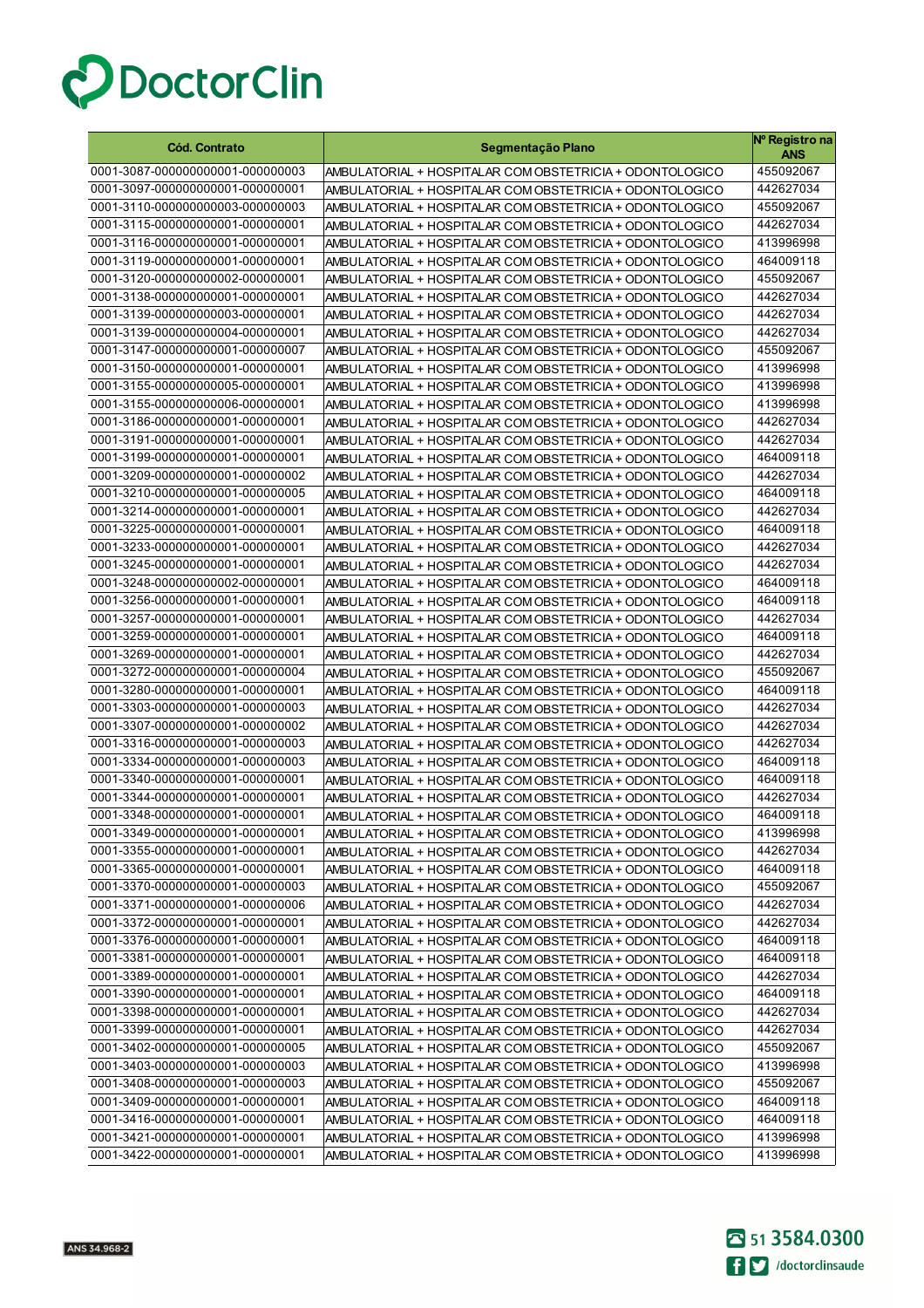

| <b>Cód. Contrato</b>             | Segmentação Plano                                        | Nº Registro na<br><b>ANS</b> |
|----------------------------------|----------------------------------------------------------|------------------------------|
| 0001-3439-000000000001-000000001 | AMBULATORIAL + HOSPITALAR COM OBSTETRICIA + ODONTOLOGICO | 464009118                    |
| 0001-3441-000000000001-000000003 | AMBULATORIAL + HOSPITALAR COM OBSTETRICIA + ODONTOLOGICO | 442627034                    |
| 0001-3449-000000000001-000000001 | AMBULATORIAL + HOSPITALAR COM OBSTETRICIA + ODONTOLOGICO | 413996998                    |
| 0001-3469-000000000001-000000003 | AMBULATORIAL + HOSPITALAR COM OBSTETRICIA + ODONTOLOGICO | 455092067                    |
| 0001-3470-000000000001-000000001 | AMBULATORIAL + HOSPITALAR COM OBSTETRICIA + ODONTOLOGICO | 442627034                    |
| 0001-3483-000000000001-000000001 | AMBULATORIAL + HOSPITALAR COM OBSTETRICIA + ODONTOLOGICO | 464009118                    |
| 0001-3484-000000000001-000000003 | AMBULATORIAL + HOSPITALAR COM OBSTETRICIA + ODONTOLOGICO | 464009118                    |
| 0001-3486-000000000001-000000001 | AMBULATORIAL + HOSPITALAR COM OBSTETRICIA + ODONTOLOGICO | 413996998                    |
| 0001-3489-000000000001-000000001 | AMBULATORIAL + HOSPITALAR COM OBSTETRICIA + ODONTOLOGICO | 464009118                    |
| 0001-3502-000000000001-000000001 | AMBULATORIAL + HOSPITALAR COM OBSTETRICIA + ODONTOLOGICO | 464009118                    |
| 0001-3507-000000000001-000000003 | AMBULATORIAL + HOSPITALAR COM OBSTETRICIA + ODONTOLOGICO | 442627034                    |
| 0001-3514-000000000001-000000001 | AMBULATORIAL + HOSPITALAR COM OBSTETRICIA + ODONTOLOGICO | 464009118                    |
| 0001-3516-000000000001-000000001 | AMBULATORIAL + HOSPITALAR COM OBSTETRICIA + ODONTOLOGICO | 464009118                    |
| 0001-3520-000000000001-000000001 | AMBULATORIAL + HOSPITALAR COM OBSTETRICIA + ODONTOLOGICO | 464009118                    |
| 0001-3522-000000000001-000000001 | AMBULATORIAL + HOSPITALAR COM OBSTETRICIA + ODONTOLOGICO | 464009118                    |
| 0001-3540-000000000001-000000001 | AMBULATORIAL + HOSPITALAR COM OBSTETRICIA + ODONTOLOGICO | 413996998                    |
| 0001-3542-000000000001-000000001 | AMBULATORIAL + HOSPITALAR COM OBSTETRICIA + ODONTOLOGICO | 464009118                    |
| 0001-3544-000000000001-000000001 | AMBULATORIAL + HOSPITALAR COM OBSTETRICIA + ODONTOLOGICO | 464009118                    |
| 0001-3550-000000000001-000000001 | AMBULATORIAL + HOSPITALAR COM OBSTETRICIA + ODONTOLOGICO | 442627034                    |
| 0001-3552-000000000001-000000001 | AMBULATORIAL + HOSPITALAR COM OBSTETRICIA + ODONTOLOGICO | 464009118                    |
| 0001-3559-000000000001-000000001 | AMBULATORIAL + HOSPITALAR COM OBSTETRICIA + ODONTOLOGICO | 413996998                    |
| 0001-3564-000000000001-000000001 | AMBULATORIAL + HOSPITALAR COM OBSTETRICIA + ODONTOLOGICO | 413996998                    |
| 0001-3566-000000000001-000000003 | AMBULATORIAL + HOSPITALAR COM OBSTETRICIA + ODONTOLOGICO | 455092067                    |
| 0001-3569-000000000001-000000001 | AMBULATORIAL + HOSPITALAR COM OBSTETRICIA + ODONTOLOGICO | 464009118                    |
| 0001-3572-000000000001-000000003 | AMBULATORIAL + HOSPITALAR COM OBSTETRICIA + ODONTOLOGICO | 413996998                    |
| 0001-3598-000000000001-000000001 | AMBULATORIAL + HOSPITALAR COM OBSTETRICIA + ODONTOLOGICO | 464009118                    |
| 0001-3616-000000000001-000000003 | AMBULATORIAL + HOSPITALAR COM OBSTETRICIA + ODONTOLOGICO | 442627034                    |
| 0001-3633-000000000001-000000001 | AMBULATORIAL + HOSPITALAR COM OBSTETRICIA + ODONTOLOGICO | 464009118                    |
| 0001-3634-000000000001-000000001 | AMBULATORIAL + HOSPITALAR COM OBSTETRICIA + ODONTOLOGICO | 413996998                    |
| 0001-3642-000000000001-000000001 | AMBULATORIAL + HOSPITALAR COM OBSTETRICIA + ODONTOLOGICO | 464009118                    |
| 0001-3655-000000000001-000000001 | AMBULATORIAL + HOSPITALAR COM OBSTETRICIA + ODONTOLOGICO | 464009118                    |
| 0001-3658-000000000001-000000001 | AMBULATORIAL + HOSPITALAR COM OBSTETRICIA + ODONTOLOGICO | 464009118                    |
| 0001-3686-000000000001-000000003 | AMBULATORIAL + HOSPITALAR COM OBSTETRICIA + ODONTOLOGICO | 464009118                    |
| 0001-3687-000000000001-000000001 | AMBULATORIAL + HOSPITALAR COM OBSTETRICIA + ODONTOLOGICO | 464009118                    |
| 0001-3694-000000000001-000000001 | AMBULATORIAL + HOSPITALAR COM OBSTETRICIA + ODONTOLOGICO | 464009118                    |
| 0001-3704-000000000001-000000001 | AMBULATORIAL + HOSPITALAR COM OBSTETRICIA + ODONTOLOGICO | 464009118                    |
| 0001-3716-000000000001-000000001 | AMBULATORIAL + HOSPITALAR COM OBSTETRICIA + ODONTOLOGICO | 413996998                    |
| 0001-3722-000000000001-000000001 | AMBULATORIAL + HOSPITALAR COM OBSTETRICIA + ODONTOLOGICO | 464009118                    |
| 0001-3727-000000000001-000000001 | AMBULATORIAL + HOSPITALAR COM OBSTETRICIA + ODONTOLOGICO | 442627034                    |
| 0001-3740-000000000001-000000001 | AMBULATORIAL + HOSPITALAR COM OBSTETRICIA + ODONTOLOGICO | 464009118                    |
| 0001-3744-000000000001-000000003 | AMBULATORIAL + HOSPITALAR COM OBSTETRICIA + ODONTOLOGICO | 455092067                    |
| 0001-3773-000000000001-000000005 | AMBULATORIAL + HOSPITALAR COM OBSTETRICIA + ODONTOLOGICO | 464009118                    |
| 0001-3784-000000000001-000000002 | AMBULATORIAL + HOSPITALAR COM OBSTETRICIA + ODONTOLOGICO | 464009118                    |
| 0001-3785-000000000001-000000001 | AMBULATORIAL + HOSPITALAR COM OBSTETRICIA + ODONTOLOGICO | 442627034                    |
| 0001-3809-000000000001-000000001 | AMBULATORIAL + HOSPITALAR COM OBSTETRICIA + ODONTOLOGICO | 464009118                    |
| 0001-3813-000000000001-000000001 | AMBULATORIAL + HOSPITALAR COM OBSTETRICIA + ODONTOLOGICO | 464009118                    |
| 0001-3815-000000000001-000000001 | AMBULATORIAL + HOSPITALAR COM OBSTETRICIA + ODONTOLOGICO | 464009118                    |
| 0001-3816-000000000001-000000001 | AMBULATORIAL + HOSPITALAR COM OBSTETRICIA + ODONTOLOGICO | 413996998                    |
| 0001-3833-000000000001-000000001 | AMBULATORIAL + HOSPITALAR COM OBSTETRICIA + ODONTOLOGICO | 413996998                    |
| 0001-3834-000000000001-000000002 | AMBULATORIAL + HOSPITALAR COM OBSTETRICIA + ODONTOLOGICO | 413996998                    |
| 0001-3845-000000000001-000000003 | AMBULATORIAL + HOSPITALAR COM OBSTETRICIA + ODONTOLOGICO | 464009118                    |
| 0001-3857-000000000001-000000001 | AMBULATORIAL + HOSPITALAR COM OBSTETRICIA + ODONTOLOGICO | 464009118                    |
| 0001-3858-000000000001-000000001 | AMBULATORIAL + HOSPITALAR COM OBSTETRICIA + ODONTOLOGICO | 413996998                    |
| 0001-3863-000000000001-000000001 | AMBULATORIAL + HOSPITALAR COM OBSTETRICIA + ODONTOLOGICO | 464009118                    |
| 0001-3867-000000000001-000000001 | AMBULATORIAL + HOSPITALAR COM OBSTETRICIA + ODONTOLOGICO | 464009118                    |
| 0001-3869-000000000001-000000004 | AMBULATORIAL + HOSPITALAR COM OBSTETRICIA + ODONTOLOGICO | 455092067                    |

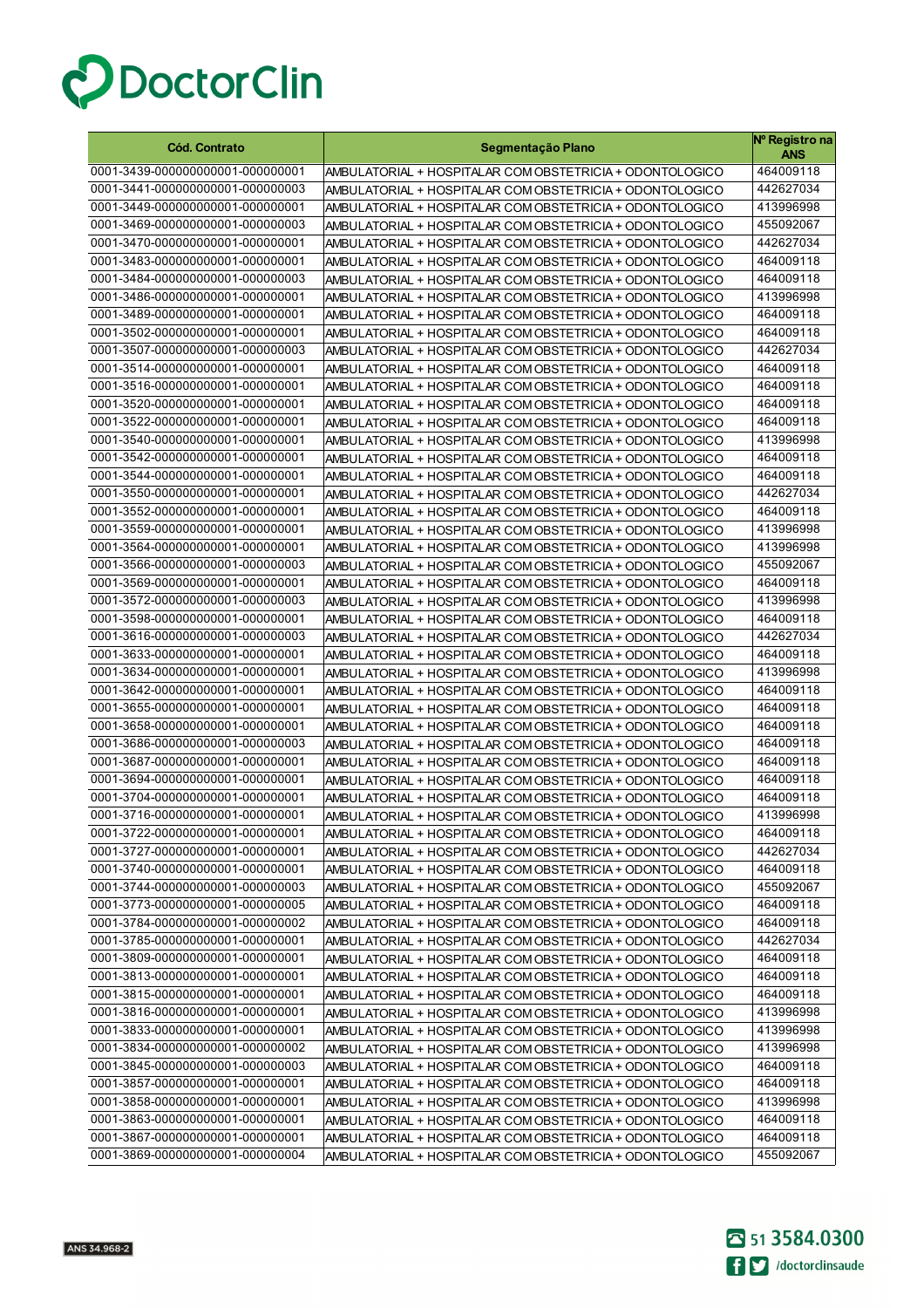

| <b>Cód. Contrato</b>             | Segmentação Plano                                        | Nº Registro na<br><b>ANS</b> |
|----------------------------------|----------------------------------------------------------|------------------------------|
| 0001-3870-000000000001-000000001 | AMBULATORIAL + HOSPITALAR COM OBSTETRICIA + ODONTOLOGICO | 442627034                    |
| 0001-3889-000000000001-000000001 | AMBULATORIAL + HOSPITALAR COM OBSTETRICIA + ODONTOLOGICO | 464009118                    |
| 0001-3902-000000000001-000000001 | AMBULATORIAL + HOSPITALAR COM OBSTETRICIA + ODONTOLOGICO | 464009118                    |
| 0001-3903-000000000001-000000001 | AMBULATORIAL + HOSPITALAR COM OBSTETRICIA + ODONTOLOGICO | 464009118                    |
| 0001-3927-000000000001-000000001 | AMBULATORIAL + HOSPITALAR COM OBSTETRICIA + ODONTOLOGICO | 413996998                    |
| 0001-3934-000000000001-000000001 | AMBULATORIAL + HOSPITALAR COM OBSTETRICIA + ODONTOLOGICO | 464009118                    |
| 0001-3936-000000000001-000000001 | AMBULATORIAL + HOSPITALAR COM OBSTETRICIA + ODONTOLOGICO | 464009118                    |
| 0001-3937-000000000001-000000001 | AMBULATORIAL + HOSPITALAR COM OBSTETRICIA + ODONTOLOGICO | 464009118                    |
| 0001-3940-000000000001-000000001 | AMBULATORIAL + HOSPITALAR COM OBSTETRICIA + ODONTOLOGICO | 413996998                    |
| 0001-3942-000000000001-000000001 | AMBULATORIAL + HOSPITALAR COM OBSTETRICIA + ODONTOLOGICO | 464009118                    |
| 0001-3944-000000000001-000000001 | AMBULATORIAL + HOSPITALAR COM OBSTETRICIA + ODONTOLOGICO | 464009118                    |
| 0001-3947-000000000001-000000001 | AMBULATORIAL + HOSPITALAR COM OBSTETRICIA + ODONTOLOGICO | 464009118                    |
| 0001-3952-000000000001-000000001 | AMBULATORIAL + HOSPITALAR COM OBSTETRICIA + ODONTOLOGICO | 413996998                    |
| 0001-3954-000000000001-000000004 | AMBULATORIAL + HOSPITALAR COM OBSTETRICIA + ODONTOLOGICO | 464009118                    |
| 0001-3957-000000000001-000000001 | AMBULATORIAL + HOSPITALAR COM OBSTETRICIA + ODONTOLOGICO | 464009118                    |
| 0001-3958-000000000001-000000003 | AMBULATORIAL + HOSPITALAR COM OBSTETRICIA + ODONTOLOGICO | 464009118                    |
| 0001-3961-000000000002-000000001 | AMBULATORIAL + HOSPITALAR COM OBSTETRICIA + ODONTOLOGICO | 464009118                    |
| 0001-3962-000000000001-000000001 | AMBULATORIAL + HOSPITALAR COM OBSTETRICIA + ODONTOLOGICO | 464009118                    |
| 0001-3966-000000000001-000000005 | AMBULATORIAL + HOSPITALAR COM OBSTETRICIA + ODONTOLOGICO | 464009118                    |
| 0001-3966-000000000002-000000006 | AMBULATORIAL + HOSPITALAR COM OBSTETRICIA + ODONTOLOGICO | 464009118                    |
| 0001-3989-000000000001-000000001 | AMBULATORIAL + HOSPITALAR COM OBSTETRICIA + ODONTOLOGICO | 464009118                    |
| 0001-3990-000000000001-000000001 | AMBULATORIAL + HOSPITALAR COM OBSTETRICIA + ODONTOLOGICO | 464009118                    |
| 0001-3995-000000000001-000000001 | AMBULATORIAL + HOSPITALAR COM OBSTETRICIA + ODONTOLOGICO | 464009118                    |
| 0001-4008-000000000001-000000001 | AMBULATORIAL + HOSPITALAR COM OBSTETRICIA + ODONTOLOGICO | 464009118                    |
| 0001-4009-000000000001-000000001 | AMBULATORIAL + HOSPITALAR COM OBSTETRICIA + ODONTOLOGICO | 464009118                    |
| 0001-4013-000000000002-000000001 | AMBULATORIAL + HOSPITALAR COM OBSTETRICIA + ODONTOLOGICO | 464009118                    |
| 0001-4015-000000000001-000000001 | AMBULATORIAL + HOSPITALAR COM OBSTETRICIA + ODONTOLOGICO | 464009118                    |
| 0001-4019-000000000001-000000001 | AMBULATORIAL + HOSPITALAR COM OBSTETRICIA + ODONTOLOGICO | 413996998                    |
| 0001-4022-000000000001-000000001 | AMBULATORIAL + HOSPITALAR COM OBSTETRICIA + ODONTOLOGICO | 464009118                    |
| 0001-4027-000000000001-000000001 | AMBULATORIAL + HOSPITALAR COM OBSTETRICIA + ODONTOLOGICO | 464009118                    |
| 0001-4030-000000000001-000000001 | AMBULATORIAL + HOSPITALAR COM OBSTETRICIA + ODONTOLOGICO | 464009118                    |
| 0001-4049-000000000001-000000001 | AMBULATORIAL + HOSPITALAR COM OBSTETRICIA + ODONTOLOGICO | 413996998                    |
| 0001-4052-000000000001-000000001 | AMBULATORIAL + HOSPITALAR COM OBSTETRICIA + ODONTOLOGICO | 464009118                    |
| 0001-4057-000000000001-000000003 | AMBULATORIAL + HOSPITALAR COM OBSTETRICIA + ODONTOLOGICO | 455092067                    |
| 0001-4058-000000000001-000000001 | AMBULATORIAL + HOSPITALAR COM OBSTETRICIA + ODONTOLOGICO | 464009118                    |
| 0001-4065-000000000001-000000001 | AMBULATORIAL + HOSPITALAR COM OBSTETRICIA + ODONTOLOGICO | 464009118                    |
| 0001-4070-000000000001-000000001 | AMBULATORIAL + HOSPITALAR COM OBSTETRICIA + ODONTOLOGICO | 464009118                    |
| 0001-4073-000000000001-000000002 | AMBULATORIAL + HOSPITALAR COM OBSTETRICIA + ODONTOLOGICO | 413996998                    |
| 0001-4077-000000000001-000000001 | AMBULATORIAL + HOSPITALAR COM OBSTETRICIA + ODONTOLOGICO | 464009118                    |
| 0001-4078-000000000001-000000001 | AMBULATORIAL + HOSPITALAR COM OBSTETRICIA + ODONTOLOGICO | 464009118                    |
| 0001-4079-000000000001-000000001 | AMBULATORIAL + HOSPITALAR COM OBSTETRICIA + ODONTOLOGICO | 464009118                    |
| 0001-4083-000000000001-000000001 | AMBULATORIAL + HOSPITALAR COM OBSTETRICIA + ODONTOLOGICO | 413996998                    |
| 0001-4085-000000000001-000000001 | AMBULATORIAL + HOSPITALAR COM OBSTETRICIA + ODONTOLOGICO | 464009118                    |
| 0001-4091-000000000001-000000001 | AMBULATORIAL + HOSPITALAR COM OBSTETRICIA + ODONTOLOGICO | 464009118                    |
| 0001-4106-000000000001-000000001 | AMBULATORIAL + HOSPITALAR COM OBSTETRICIA + ODONTOLOGICO | 464009118                    |
| 0001-4107-000000000001-000000003 | AMBULATORIAL + HOSPITALAR COM OBSTETRICIA + ODONTOLOGICO | 464009118                    |
| 0001-4114-000000000001-000000002 | AMBULATORIAL + HOSPITALAR COM OBSTETRICIA + ODONTOLOGICO | 455092067                    |
| 0001-4115-000000000001-000000001 | AMBULATORIAL + HOSPITALAR COM OBSTETRICIA + ODONTOLOGICO | 413996998                    |
| 0001-4119-000000000003-000000002 | AMBULATORIAL + HOSPITALAR COM OBSTETRICIA + ODONTOLOGICO | 464009118                    |
| 0001-4120-000000000002-000000001 | AMBULATORIAL + HOSPITALAR COM OBSTETRICIA + ODONTOLOGICO | 442627034                    |
| 0001-4121-000000000002-000000004 | AMBULATORIAL + HOSPITALAR COM OBSTETRICIA + ODONTOLOGICO | 442627034                    |
| 0001-4124-000000000002-000000001 | AMBULATORIAL + HOSPITALAR COM OBSTETRICIA + ODONTOLOGICO | 464009118                    |
| 0001-4135-000000000001-000000001 | AMBULATORIAL + HOSPITALAR COM OBSTETRICIA + ODONTOLOGICO | 464009118                    |
| 0001-4136-000000000001-000000001 | AMBULATORIAL + HOSPITALAR COM OBSTETRICIA + ODONTOLOGICO | 464009118                    |
| 0001-4140-000000000001-000000001 | AMBULATORIAL + HOSPITALAR COM OBSTETRICIA + ODONTOLOGICO | 464009118                    |
| 0001-4141-000000000001-000000001 | AMBULATORIAL + HOSPITALAR COM OBSTETRICIA + ODONTOLOGICO | 413996998                    |

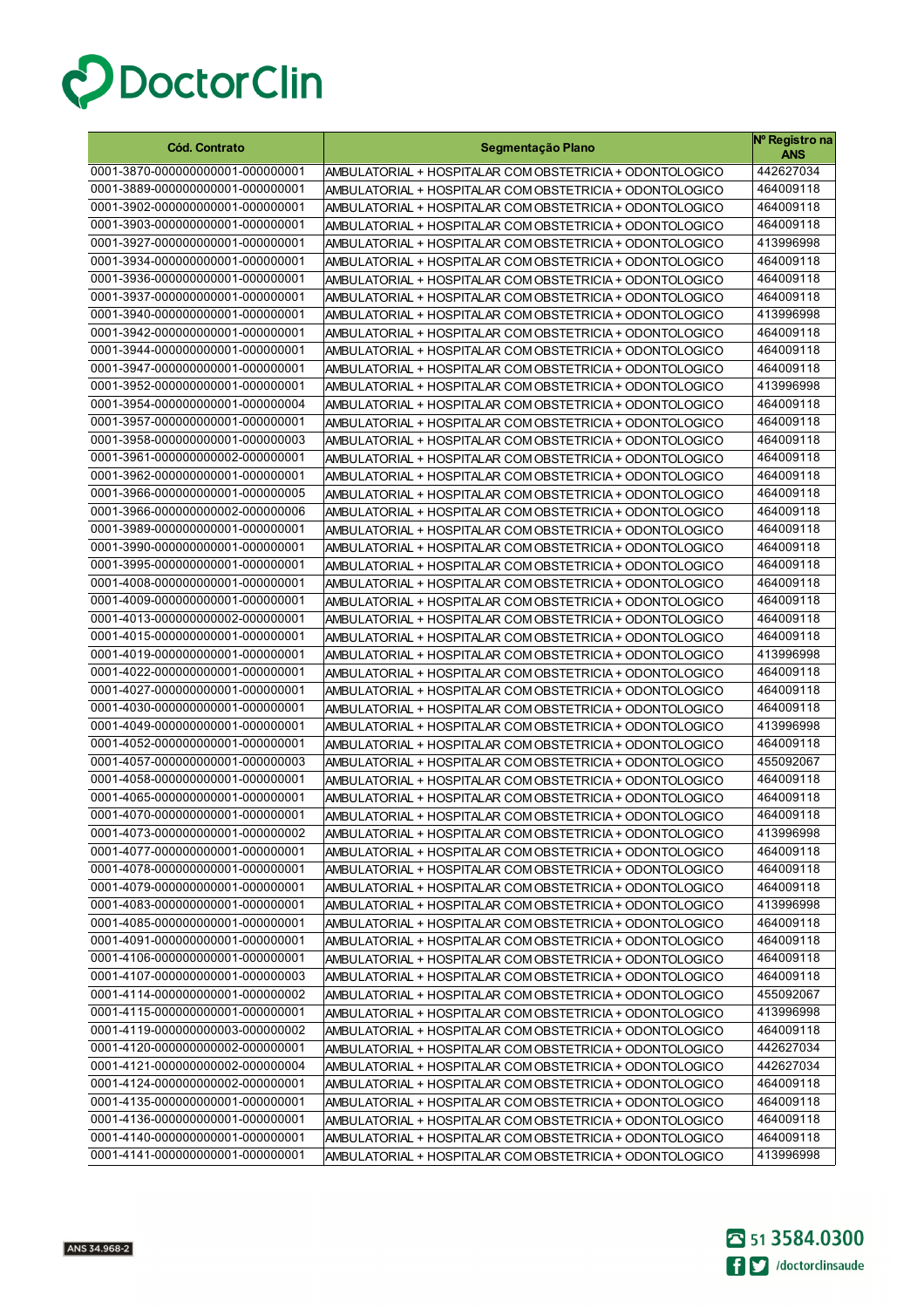

| <b>Cód. Contrato</b>             | Segmentação Plano                                        | Nº Registro na<br>ANS |
|----------------------------------|----------------------------------------------------------|-----------------------|
| 0001-4149-000000000001-000000001 | AMBULATORIAL + HOSPITALAR COM OBSTETRICIA + ODONTOLOGICO | 464009118             |
| 0001-4152-000000000001-000000001 | AMBULATORIAL + HOSPITALAR COM OBSTETRICIA + ODONTOLOGICO | 413996998             |
| 0001-4154-000000000001-000000001 | AMBULATORIAL + HOSPITALAR COM OBSTETRICIA + ODONTOLOGICO | 464009118             |
| 0001-4156-000000000001-000000001 | AMBULATORIAL + HOSPITALAR COM OBSTETRICIA + ODONTOLOGICO | 464009118             |
| 0001-4164-000000000002-000000001 | AMBULATORIAL + HOSPITALAR COM OBSTETRICIA + ODONTOLOGICO | 455092067             |
| 0001-4166-000000000001-000000001 | AMBULATORIAL + HOSPITALAR COM OBSTETRICIA + ODONTOLOGICO | 464009118             |
| 0001-4170-000000000001-000000003 | AMBULATORIAL + HOSPITALAR COM OBSTETRICIA + ODONTOLOGICO | 455092067             |
| 0001-4173-000000000001-000000001 | AMBULATORIAL + HOSPITALAR COM OBSTETRICIA + ODONTOLOGICO | 464009118             |
| 0001-4176-000000000001-000000001 | AMBULATORIAL + HOSPITALAR COM OBSTETRICIA + ODONTOLOGICO | 464009118             |
| 0001-4179-000000000001-000000001 | AMBULATORIAL + HOSPITALAR COM OBSTETRICIA + ODONTOLOGICO | 464009118             |
| 0001-4181-000000000001-000000001 | AMBULATORIAL + HOSPITALAR COM OBSTETRICIA + ODONTOLOGICO | 464009118             |
| 0001-4182-000000000001-000000003 | AMBULATORIAL + HOSPITALAR COM OBSTETRICIA + ODONTOLOGICO | 464009118             |
| 0001-4190-000000000001-000000001 | AMBULATORIAL + HOSPITALAR COM OBSTETRICIA + ODONTOLOGICO | 464009118             |
| 0001-4197-000000000001-000000003 | AMBULATORIAL + HOSPITALAR COM OBSTETRICIA + ODONTOLOGICO | 455092067             |
| 0001-4200-000000000001-000000001 | AMBULATORIAL + HOSPITALAR COM OBSTETRICIA + ODONTOLOGICO | 464009118             |
| 0001-4202-000000000001-000000001 | AMBULATORIAL + HOSPITALAR COM OBSTETRICIA + ODONTOLOGICO | 464009118             |
| 0001-4206-000000000001-000000003 | AMBULATORIAL + HOSPITALAR COM OBSTETRICIA + ODONTOLOGICO | 464009118             |
| 0001-4208-000000000001-000000001 | AMBULATORIAL + HOSPITALAR COM OBSTETRICIA + ODONTOLOGICO | 464009118             |
| 0001-4213-000000000001-000000001 | AMBULATORIAL + HOSPITALAR COM OBSTETRICIA + ODONTOLOGICO | 464009118             |
| 0001-4217-000000000001-000000003 | AMBULATORIAL + HOSPITALAR COM OBSTETRICIA + ODONTOLOGICO | 455092067             |
| 0001-4218-000000000001-000000001 | AMBULATORIAL + HOSPITALAR COM OBSTETRICIA + ODONTOLOGICO | 413996998             |
| 0001-4219-000000000001-000000001 | AMBULATORIAL + HOSPITALAR COM OBSTETRICIA + ODONTOLOGICO | 464009118             |
| 0001-4221-000000000001-000000001 | AMBULATORIAL + HOSPITALAR COM OBSTETRICIA + ODONTOLOGICO | 464009118             |
| 0001-4223-000000000001-000000001 | AMBULATORIAL + HOSPITALAR COM OBSTETRICIA + ODONTOLOGICO | 464009118             |
| 0001-4225-000000000001-000000001 | AMBULATORIAL + HOSPITALAR COM OBSTETRICIA + ODONTOLOGICO | 464009118             |
| 0001-4227-000000000002-000000001 | AMBULATORIAL + HOSPITALAR COM OBSTETRICIA + ODONTOLOGICO | 464009118             |
| 0001-4230-000000000002-000000001 | AMBULATORIAL + HOSPITALAR COM OBSTETRICIA + ODONTOLOGICO | 464009118             |
| 0001-4232-000000000001-000000002 | AMBULATORIAL + HOSPITALAR COM OBSTETRICIA + ODONTOLOGICO | 464009118             |
| 0001-4243-000000000001-000000001 | AMBULATORIAL + HOSPITALAR COM OBSTETRICIA + ODONTOLOGICO | 464009118             |
| 0001-4245-000000000005-000000004 | AMBULATORIAL + HOSPITALAR COM OBSTETRICIA + ODONTOLOGICO | 464009118             |
| 0001-4245-000000000005-000000005 | AMBULATORIAL + HOSPITALAR COM OBSTETRICIA + ODONTOLOGICO | 464009118             |
| 0001-4249-000000000001-000000001 | AMBULATORIAL + HOSPITALAR COM OBSTETRICIA + ODONTOLOGICO | 413996998             |
| 0001-4250-000000000002-000000001 | AMBULATORIAL + HOSPITALAR COM OBSTETRICIA + ODONTOLOGICO | 464009118             |
| 0001-4251-000000000001-000000001 | AMBULATORIAL + HOSPITALAR COM OBSTETRICIA + ODONTOLOGICO | 464009118             |
| 0001-4255-000000000001-000000001 | AMBULATORIAL + HOSPITALAR COM OBSTETRICIA + ODONTOLOGICO | 464009118             |
| 0001-4270-000000000001-000000001 | AMBULATORIAL + HOSPITALAR COM OBSTETRICIA + ODONTOLOGICO | 464009118             |
| 0001-4274-000000000001-000000003 | AMBULATORIAL + HOSPITALAR COM OBSTETRICIA + ODONTOLOGICO | 464009118             |
| 0001-4284-000000000001-000000001 | AMBULATORIAL + HOSPITALAR COM OBSTETRICIA + ODONTOLOGICO | 442627034             |
| 0001-4292-000000000001-000000001 | AMBULATORIAL + HOSPITALAR COM OBSTETRICIA + ODONTOLOGICO | 455092067             |
| 0001-4296-000000000001-000000003 | AMBULATORIAL + HOSPITALAR COM OBSTETRICIA + ODONTOLOGICO | 442627034             |
| 0001-4298-000000000001-000000001 | AMBULATORIAL + HOSPITALAR COM OBSTETRICIA + ODONTOLOGICO | 455092067             |
| 0001-4299-000000000001-000000005 | AMBULATORIAL + HOSPITALAR COM OBSTETRICIA + ODONTOLOGICO | 455092067             |
| 0001-4306-000000000002-000000001 | AMBULATORIAL + HOSPITALAR COM OBSTETRICIA + ODONTOLOGICO | 464009118             |
| 0001-4323-000000000001-000000001 | AMBULATORIAL + HOSPITALAR COM OBSTETRICIA + ODONTOLOGICO | 455092067             |
| 0001-4327-000000000001-000000002 | AMBULATORIAL + HOSPITALAR COM OBSTETRICIA + ODONTOLOGICO | 455092067             |
| 0001-4331-000000000001-000000001 | AMBULATORIAL + HOSPITALAR COM OBSTETRICIA + ODONTOLOGICO | 442627034             |
| 0001-4333-000000000001-000000001 | AMBULATORIAL + HOSPITALAR COM OBSTETRICIA + ODONTOLOGICO | 464009118             |
| 0001-4337-000000000001-000000001 | AMBULATORIAL + HOSPITALAR COM OBSTETRICIA + ODONTOLOGICO | 464009118             |
| 0001-4339-000000000001-000000001 | AMBULATORIAL + HOSPITALAR COM OBSTETRICIA + ODONTOLOGICO | 464009118             |
| 0001-4341-000000000001-000000001 | AMBULATORIAL + HOSPITALAR COM OBSTETRICIA + ODONTOLOGICO | 464009118             |
| 0001-4345-000000000002-000000002 | AMBULATORIAL + HOSPITALAR COM OBSTETRICIA + ODONTOLOGICO | 455092067             |
| 0001-4347-000000000001-000000001 | AMBULATORIAL + HOSPITALAR COM OBSTETRICIA + ODONTOLOGICO | 464009118             |
| 0001-4359-000000000001-000000001 | AMBULATORIAL + HOSPITALAR COM OBSTETRICIA + ODONTOLOGICO | 455092067             |
| 0001-4361-000000000001-000000001 | AMBULATORIAL + HOSPITALAR COM OBSTETRICIA + ODONTOLOGICO | 464009118             |
| 0001-4361-000000000002-000000001 | AMBULATORIAL + HOSPITALAR COM OBSTETRICIA + ODONTOLOGICO | 464009118             |
| 0001-4365-000000000001-000000001 | AMBULATORIAL + HOSPITALAR COM OBSTETRICIA + ODONTOLOGICO | 455092067             |

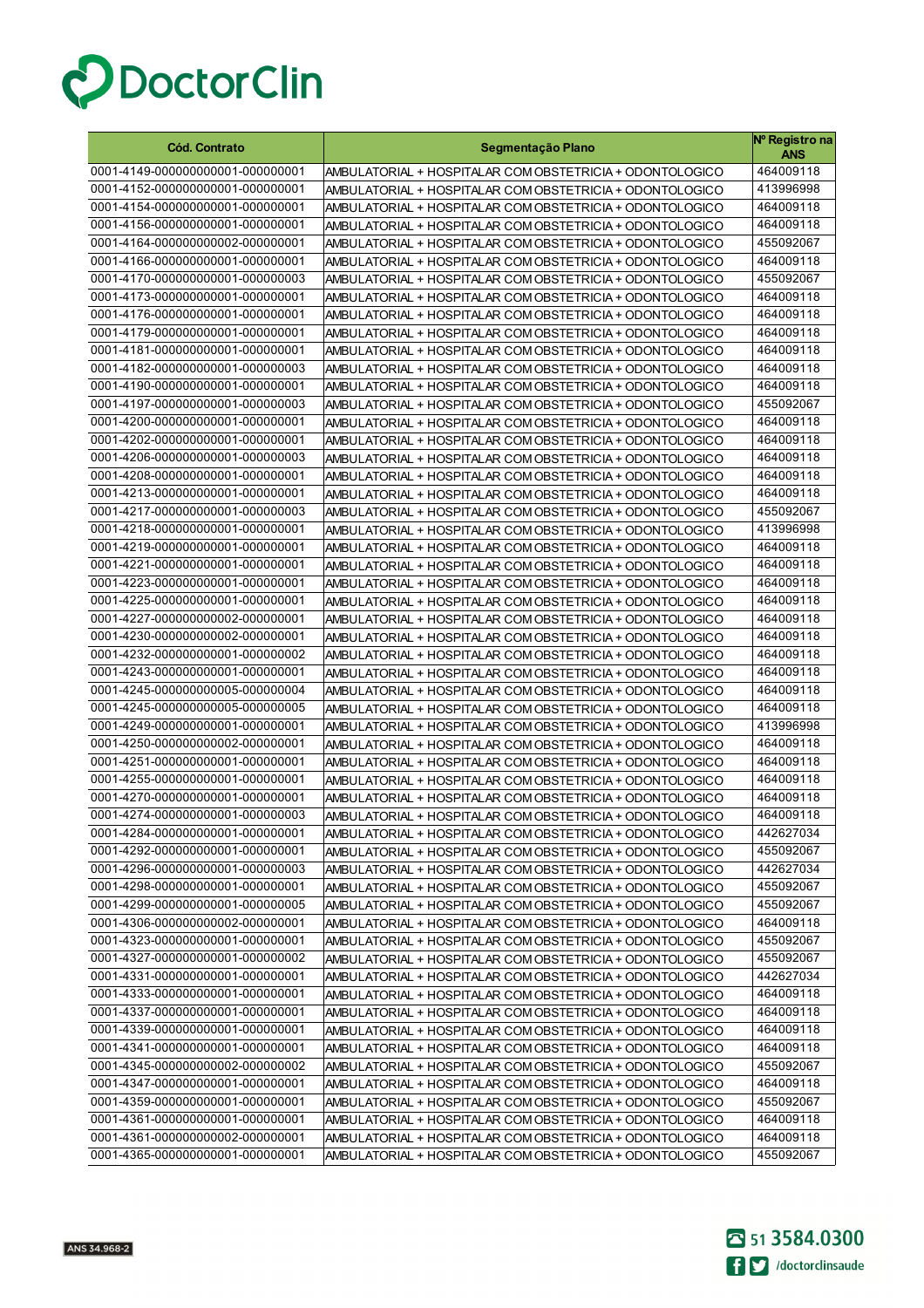

| <b>Cód. Contrato</b>                                                 | Segmentação Plano                                                                                                    | Nº Registro na<br><b>ANS</b> |
|----------------------------------------------------------------------|----------------------------------------------------------------------------------------------------------------------|------------------------------|
| 0001-4367-000000000001-000000001                                     | AMBULATORIAL + HOSPITALAR COM OBSTETRICIA + ODONTOLOGICO                                                             | 464009118                    |
| 0001-4373-000000000001-000000001                                     | AMBULATORIAL + HOSPITALAR COM OBSTETRICIA + ODONTOLOGICO                                                             | 455092067                    |
| 0001-4379-000000000001-000000001                                     | AMBULATORIAL + HOSPITALAR COM OBSTETRICIA + ODONTOLOGICO                                                             | 442627034                    |
| 0001-4380-000000000001-000000001                                     | AMBULATORIAL + HOSPITALAR COM OBSTETRICIA + ODONTOLOGICO                                                             | 464009118                    |
| 0001-4381-000000000001-000000003                                     | AMBULATORIAL + HOSPITALAR COM OBSTETRICIA + ODONTOLOGICO                                                             | 455092067                    |
| 0001-4388-000000000001-000000001                                     | AMBULATORIAL + HOSPITALAR COM OBSTETRICIA + ODONTOLOGICO                                                             | 464009118                    |
| 0001-4389-000000000001-000000001                                     | AMBULATORIAL + HOSPITALAR COM OBSTETRICIA + ODONTOLOGICO                                                             | 464009118                    |
| 0001-4392-000000000001-000000001                                     | AMBULATORIAL + HOSPITALAR COM OBSTETRICIA + ODONTOLOGICO                                                             | 464009118                    |
| 0001-4396-000000000001-000000004                                     | AMBULATORIAL + HOSPITALAR COM OBSTETRICIA + ODONTOLOGICO                                                             | 455092067                    |
| 0001-4399-000000000001-000000001                                     | AMBULATORIAL + HOSPITALAR COM OBSTETRICIA + ODONTOLOGICO                                                             | 455092067                    |
| 0001-4401-000000000001-000000001                                     | AMBULATORIAL + HOSPITALAR COM OBSTETRICIA + ODONTOLOGICO                                                             | 455092067                    |
| 0001-4402-000000000002-000000001                                     | AMBULATORIAL + HOSPITALAR COM OBSTETRICIA + ODONTOLOGICO                                                             | 464009118                    |
| 0001-4404-000000000001-000000001                                     | AMBULATORIAL + HOSPITALAR COM OBSTETRICIA + ODONTOLOGICO                                                             | 455092067                    |
| 0001-4414-000000000001-000000001                                     | AMBULATORIAL + HOSPITALAR COM OBSTETRICIA + ODONTOLOGICO                                                             | 442627034                    |
| 0001-4415-000000000001-000000001                                     | AMBULATORIAL + HOSPITALAR COM OBSTETRICIA + ODONTOLOGICO                                                             | 464009118                    |
| 0001-4418-000000000001-000000001                                     | AMBULATORIAL + HOSPITALAR COM OBSTETRICIA + ODONTOLOGICO                                                             | 442627034                    |
| 0001-4421-000000000001-000000003                                     | AMBULATORIAL + HOSPITALAR COM OBSTETRICIA + ODONTOLOGICO                                                             | 455092067                    |
| 0001-4422-000000000001-000000001                                     | AMBULATORIAL + HOSPITALAR COM OBSTETRICIA + ODONTOLOGICO                                                             | 464009118                    |
| 0001-4433-000000000001-000000001                                     | AMBULATORIAL + HOSPITALAR COM OBSTETRICIA + ODONTOLOGICO                                                             | 464009118                    |
| 0001-4459-000000000002-000000001                                     | AMBULATORIAL + HOSPITALAR COM OBSTETRICIA + ODONTOLOGICO                                                             | 455092067                    |
| 0001-4460-000000000001-000000003                                     | AMBULATORIAL + HOSPITALAR COM OBSTETRICIA + ODONTOLOGICO                                                             | 464009118                    |
| 0001-4461-000000000001-000000001                                     | AMBULATORIAL + HOSPITALAR COM OBSTETRICIA + ODONTOLOGICO                                                             | 455092067                    |
| 0001-4465-000000000001-000000001                                     | AMBULATORIAL + HOSPITALAR COM OBSTETRICIA + ODONTOLOGICO                                                             | 464009118                    |
| 0001-4466-000000000001-000000001                                     | AMBULATORIAL + HOSPITALAR COM OBSTETRICIA + ODONTOLOGICO                                                             | 464009118                    |
| 0001-4467-000000000001-000000001                                     | AMBULATORIAL + HOSPITALAR COM OBSTETRICIA + ODONTOLOGICO                                                             | 442627034                    |
| 0001-4468-000000000001-000000001                                     | AMBULATORIAL + HOSPITALAR COM OBSTETRICIA + ODONTOLOGICO                                                             | 455092067                    |
| 0001-4469-000000000001-000000002                                     | AMBULATORIAL + HOSPITALAR COM OBSTETRICIA + ODONTOLOGICO                                                             | 455092067                    |
| 0001-4471-000000000001-000000001                                     | AMBULATORIAL + HOSPITALAR COM OBSTETRICIA + ODONTOLOGICO                                                             | 455092067                    |
| 0001-4473-000000000001-000000001<br>0001-4478-000000000001-000000001 | AMBULATORIAL + HOSPITALAR COM OBSTETRICIA + ODONTOLOGICO                                                             | 442627034<br>464009118       |
| 0001-4485-000000000001-000000003                                     | AMBULATORIAL + HOSPITALAR COM OBSTETRICIA + ODONTOLOGICO                                                             | 464009118                    |
| 0001-4487-000000000001-000000001                                     | AMBULATORIAL + HOSPITALAR COM OBSTETRICIA + ODONTOLOGICO<br>AMBULATORIAL + HOSPITALAR COM OBSTETRICIA + ODONTOLOGICO | 455092067                    |
| 0001-4502-000000000001-000000001                                     | AMBULATORIAL + HOSPITALAR COM OBSTETRICIA + ODONTOLOGICO                                                             | 442627034                    |
| 0001-4504-000000000001-000000001                                     | AMBULATORIAL + HOSPITALAR COM OBSTETRICIA + ODONTOLOGICO                                                             | 455092067                    |
| 0001-4511-000000000001-000000001                                     | AMBULATORIAL + HOSPITALAR COM OBSTETRICIA + ODONTOLOGICO                                                             | 464009118                    |
| 0001-4516-000000000001-000000001                                     | AMBULATORIAL + HOSPITALAR COM OBSTETRICIA + ODONTOLOGICO                                                             | 464009118                    |
| 0001-4519-000000000001-000000003                                     | AMBULATORIAL + HOSPITALAR COM OBSTETRICIA + ODONTOLOGICO                                                             | 464009118                    |
| 0001-4526-000000000001-000000002                                     | AMBULATORIAL + HOSPITALAR COM OBSTETRICIA + ODONTOLOGICO                                                             | 442627034                    |
| 0001-4529-000000000001-000000001                                     | AMBULATORIAL + HOSPITALAR COM OBSTETRICIA + ODONTOLOGICO                                                             | 464009118                    |
| 0001-4530-000000000001-000000001                                     | AMBULATORIAL + HOSPITALAR COM OBSTETRICIA + ODONTOLOGICO                                                             | 442627034                    |
| 0001-4531-000000000001-000000001                                     | AMBULATORIAL + HOSPITALAR COM OBSTETRICIA + ODONTOLOGICO                                                             | 455092067                    |
| 0001-4536-000000000001-000000001                                     | AMBULATORIAL + HOSPITALAR COM OBSTETRICIA + ODONTOLOGICO                                                             | 455092067                    |
| 0001-4539-000000000001-000000001                                     | AMBULATORIAL + HOSPITALAR COM OBSTETRICIA + ODONTOLOGICO                                                             | 442627034                    |
| 0001-4544-000000000001-000000005                                     | AMBULATORIAL + HOSPITALAR COM OBSTETRICIA + ODONTOLOGICO                                                             | 455092067                    |
| 0001-4544-000000000002-000000001                                     | AMBULATORIAL + HOSPITALAR COM OBSTETRICIA + ODONTOLOGICO                                                             | 455092067                    |
| 0001-4556-000000000001-000000001                                     | AMBULATORIAL + HOSPITALAR COM OBSTETRICIA + ODONTOLOGICO                                                             | 455092067                    |
| 0001-4562-000000000001-000000004                                     | AMBULATORIAL + HOSPITALAR COM OBSTETRICIA + ODONTOLOGICO                                                             | 455092067                    |
| 0001-4563-000000000001-000000001                                     | AMBULATORIAL + HOSPITALAR COM OBSTETRICIA + ODONTOLOGICO                                                             | 455092067                    |
| 0001-4577-000000000001-000000001                                     | AMBULATORIAL + HOSPITALAR COM OBSTETRICIA + ODONTOLOGICO                                                             | 442627034                    |
| 0001-4578-000000000002-000000004                                     | AMBULATORIAL + HOSPITALAR COM OBSTETRICIA + ODONTOLOGICO                                                             | 455092067                    |
| 0001-4587-000000000001-000000001                                     | AMBULATORIAL + HOSPITALAR COM OBSTETRICIA + ODONTOLOGICO                                                             | 442627034                    |
| 0001-4590-000000000001-000000001                                     | AMBULATORIAL + HOSPITALAR COM OBSTETRICIA + ODONTOLOGICO                                                             | 455092067                    |
| 0001-4603-000000000001-000000001                                     | AMBULATORIAL + HOSPITALAR COM OBSTETRICIA + ODONTOLOGICO                                                             | 442627034                    |
| 0001-4604-000000000001-000000003                                     | AMBULATORIAL + HOSPITALAR COM OBSTETRICIA + ODONTOLOGICO                                                             | 464009118                    |
| 0001-4605-000000000001-000000001                                     | AMBULATORIAL + HOSPITALAR COM OBSTETRICIA + ODONTOLOGICO                                                             | 464009118                    |
| 0001-4617-000000000001-000000001                                     | AMBULATORIAL + HOSPITALAR COM OBSTETRICIA + ODONTOLOGICO                                                             | 464009118                    |

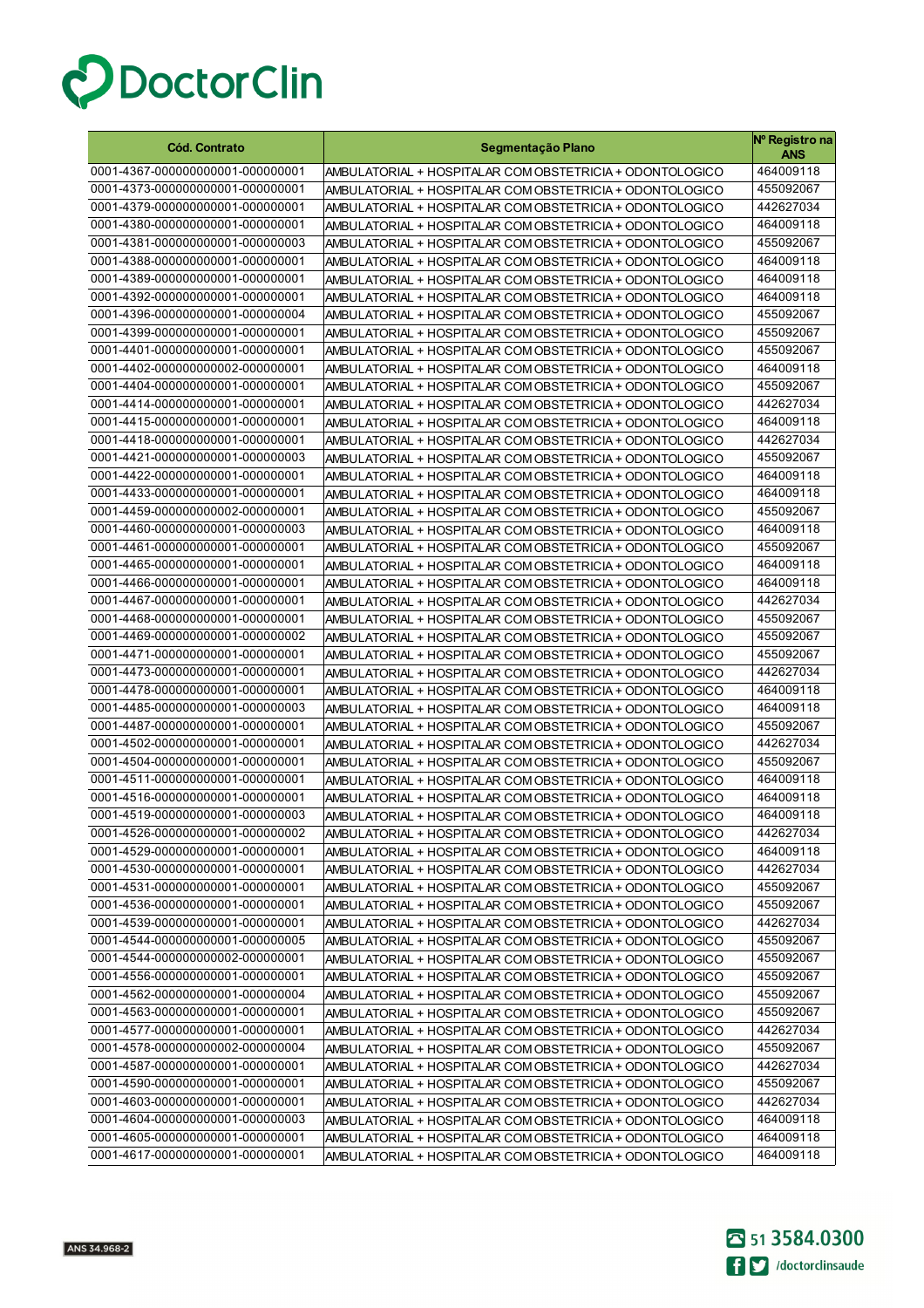

| <b>Cód. Contrato</b>                                                 | Segmentação Plano                                                                                                    | Nº Registro na<br>ANS  |
|----------------------------------------------------------------------|----------------------------------------------------------------------------------------------------------------------|------------------------|
| 0001-4617-000000000001-000000002                                     | AMBULATORIAL + HOSPITALAR COM OBSTETRICIA + ODONTOLOGICO                                                             | 464009118              |
| 0001-4622-000000000002-000000001                                     | AMBULATORIAL + HOSPITALAR COM OBSTETRICIA + ODONTOLOGICO                                                             | 464009118              |
| 0001-4624-000000000001-000000001                                     | AMBULATORIAL + HOSPITALAR COM OBSTETRICIA + ODONTOLOGICO                                                             | 442627034              |
| 0001-4626-000000000001-000000003                                     | AMBULATORIAL + HOSPITALAR COM OBSTETRICIA + ODONTOLOGICO                                                             | 464009118              |
| 0001-4634-000000000001-000000001                                     | AMBULATORIAL + HOSPITALAR COM OBSTETRICIA + ODONTOLOGICO                                                             | 464009118              |
| 0001-4635-000000000001-000000001                                     | AMBULATORIAL + HOSPITALAR COM OBSTETRICIA + ODONTOLOGICO                                                             | 464009118              |
| 0001-4642-000000000001-000000001                                     | AMBULATORIAL + HOSPITALAR COM OBSTETRICIA + ODONTOLOGICO                                                             | 464009118              |
| 0001-4643-000000000001-000000001                                     | AMBULATORIAL + HOSPITALAR COM OBSTETRICIA + ODONTOLOGICO                                                             | 464009118              |
| 0001-4644-000000000001-000000003                                     | AMBULATORIAL + HOSPITALAR COM OBSTETRICIA + ODONTOLOGICO                                                             | 455092067              |
| 0001-4645-000000000001-000000001                                     | AMBULATORIAL + HOSPITALAR COM OBSTETRICIA + ODONTOLOGICO                                                             | 455092067              |
| 0001-4646-000000000001-000000001                                     | AMBULATORIAL + HOSPITALAR COM OBSTETRICIA + ODONTOLOGICO                                                             | 464009118              |
| 0001-4649-000000000001-000000001                                     | AMBULATORIAL + HOSPITALAR COM OBSTETRICIA + ODONTOLOGICO                                                             | 464009118              |
| 0001-4650-000000000001-000000003                                     | AMBULATORIAL + HOSPITALAR COM OBSTETRICIA + ODONTOLOGICO                                                             | 442627034              |
| 0001-4655-000000000001-000000001                                     | AMBULATORIAL + HOSPITALAR COM OBSTETRICIA + ODONTOLOGICO                                                             | 442627034              |
| 0001-4660-000000000001-000000001                                     | AMBULATORIAL + HOSPITALAR COM OBSTETRICIA + ODONTOLOGICO                                                             | 464009118              |
| 0001-4666-000000000001-000000001                                     | AMBULATORIAL + HOSPITALAR COM OBSTETRICIA + ODONTOLOGICO                                                             | 464009118              |
| 0001-4668-000000000001-000000001                                     | AMBULATORIAL + HOSPITALAR COM OBSTETRICIA + ODONTOLOGICO                                                             | 455092067              |
| 0001-4670-000000000001-000000001                                     | AMBULATORIAL + HOSPITALAR COM OBSTETRICIA + ODONTOLOGICO                                                             | 455092067              |
| 0001-4673-000000000001-000000001                                     | AMBULATORIAL + HOSPITALAR COM OBSTETRICIA + ODONTOLOGICO                                                             | 455092067              |
| 0001-4677-000000000001-000000001                                     | AMBULATORIAL + HOSPITALAR COM OBSTETRICIA + ODONTOLOGICO                                                             | 464009118              |
| 0001-4679-000000000001-000000001                                     | AMBULATORIAL + HOSPITALAR COM OBSTETRICIA + ODONTOLOGICO                                                             | 464009118              |
| 0001-4684-000000000001-000000003                                     | AMBULATORIAL + HOSPITALAR COM OBSTETRICIA + ODONTOLOGICO                                                             | 442627034              |
| 0001-4685-000000000001-000000004                                     | AMBULATORIAL + HOSPITALAR COM OBSTETRICIA + ODONTOLOGICO                                                             | 464009118              |
| 0001-4685-000000000003-000000004                                     | AMBULATORIAL + HOSPITALAR COM OBSTETRICIA + ODONTOLOGICO                                                             | 464009118              |
| 0001-4685-000000000004-000000001                                     | AMBULATORIAL + HOSPITALAR COM OBSTETRICIA + ODONTOLOGICO                                                             | 464009118              |
| 0001-4687-000000000001-000000001                                     | AMBULATORIAL + HOSPITALAR COM OBSTETRICIA + ODONTOLOGICO                                                             | 442627034              |
| 0001-4690-000000000001-000000001                                     | AMBULATORIAL + HOSPITALAR COM OBSTETRICIA + ODONTOLOGICO                                                             | 442627034              |
| 0001-4692-000000000001-000000001                                     | AMBULATORIAL + HOSPITALAR COM OBSTETRICIA + ODONTOLOGICO                                                             | 442627034              |
| 0001-4697-000000000001-000000001                                     | AMBULATORIAL + HOSPITALAR COM OBSTETRICIA + ODONTOLOGICO                                                             | 464009118              |
| 0001-4699-000000000001-000000001<br>0001-4701-000000000001-000000003 | AMBULATORIAL + HOSPITALAR COM OBSTETRICIA + ODONTOLOGICO                                                             | 464009118<br>442627034 |
| 0001-4702-000000000001-000000001                                     | AMBULATORIAL + HOSPITALAR COM OBSTETRICIA + ODONTOLOGICO                                                             | 442627034              |
| 0001-4703-000000000001-000000001                                     | AMBULATORIAL + HOSPITALAR COM OBSTETRICIA + ODONTOLOGICO<br>AMBULATORIAL + HOSPITALAR COM OBSTETRICIA + ODONTOLOGICO | 455092067              |
| 0001-4714-000000000001-000000001                                     | AMBULATORIAL + HOSPITALAR COM OBSTETRICIA + ODONTOLOGICO                                                             | 455092067              |
| 0001-4717-000000000001-000000001                                     | AMBULATORIAL + HOSPITALAR COM OBSTETRICIA + ODONTOLOGICO                                                             | 464009118              |
| 0001-4718-000000000001-000000001                                     | AMBULATORIAL + HOSPITALAR COM OBSTETRICIA + ODONTOLOGICO                                                             | 442627034              |
| 0001-4719-000000000001-000000001                                     | AMBULATORIAL + HOSPITALAR COM OBSTETRICIA + ODONTOLOGICO                                                             | 455092067              |
| 0001-4719-000000000002-000000001                                     | AMBULATORIAL + HOSPITALAR COM OBSTETRICIA + ODONTOLOGICO                                                             | 455092067              |
| 0001-4722-000000000001-000000001                                     | AMBULATORIAL + HOSPITALAR COM OBSTETRICIA + ODONTOLOGICO                                                             | 442627034              |
| 0001-4723-000000000001-000000001                                     | AMBULATORIAL + HOSPITALAR COM OBSTETRICIA + ODONTOLOGICO                                                             | 442627034              |
| 0001-4725-000000000001-000000001                                     | AMBULATORIAL + HOSPITALAR COM OBSTETRICIA + ODONTOLOGICO                                                             | 455092067              |
| 0001-4730-000000000001-000000001                                     | AMBULATORIAL + HOSPITALAR COM OBSTETRICIA + ODONTOLOGICO                                                             | 455092067              |
| 0001-4732-000000000001-000000001                                     | AMBULATORIAL + HOSPITALAR COM OBSTETRICIA + ODONTOLOGICO                                                             | 442627034              |
| 0001-4740-000000000001-000000001                                     | AMBULATORIAL + HOSPITALAR COM OBSTETRICIA + ODONTOLOGICO                                                             | 442627034              |
| 0001-4743-000000000001-000000001                                     | AMBULATORIAL + HOSPITALAR COM OBSTETRICIA + ODONTOLOGICO                                                             | 455092067              |
| 0001-4744-000000000001-000000005                                     | AMBULATORIAL + HOSPITALAR COM OBSTETRICIA + ODONTOLOGICO                                                             | 464009118              |
| 0001-4746-000000000001-000000001                                     | AMBULATORIAL + HOSPITALAR COM OBSTETRICIA + ODONTOLOGICO                                                             | 455092067              |
| 0001-4748-000000000001-000000001                                     | AMBULATORIAL + HOSPITALAR COM OBSTETRICIA + ODONTOLOGICO                                                             | 464009118              |
| 0001-4749-000000000001-000000001                                     | AMBULATORIAL + HOSPITALAR COM OBSTETRICIA + ODONTOLOGICO                                                             | 455092067              |
| 0001-4757-000000000001-000000001                                     | AMBULATORIAL + HOSPITALAR COM OBSTETRICIA + ODONTOLOGICO                                                             | 442627034              |
| 0001-4758-000000000001-000000001                                     | AMBULATORIAL + HOSPITALAR COM OBSTETRICIA + ODONTOLOGICO                                                             | 455092067              |
| 0001-4759-000000000001-000000001                                     | AMBULATORIAL + HOSPITALAR COM OBSTETRICIA + ODONTOLOGICO                                                             | 464009118              |
| 0001-4770-000000000001-000000001                                     | AMBULATORIAL + HOSPITALAR COM OBSTETRICIA + ODONTOLOGICO                                                             | 464009118              |
| 0001-4772-000000000001-000000001                                     | AMBULATORIAL + HOSPITALAR COM OBSTETRICIA + ODONTOLOGICO                                                             | 464009118              |
| 0001-4772-000000000001-000000002                                     | AMBULATORIAL + HOSPITALAR COM OBSTETRICIA + ODONTOLOGICO                                                             | 455092067              |
| 0001-4774-000000000001-000000001                                     | AMBULATORIAL + HOSPITALAR COM OBSTETRICIA + ODONTOLOGICO                                                             | 464009118              |

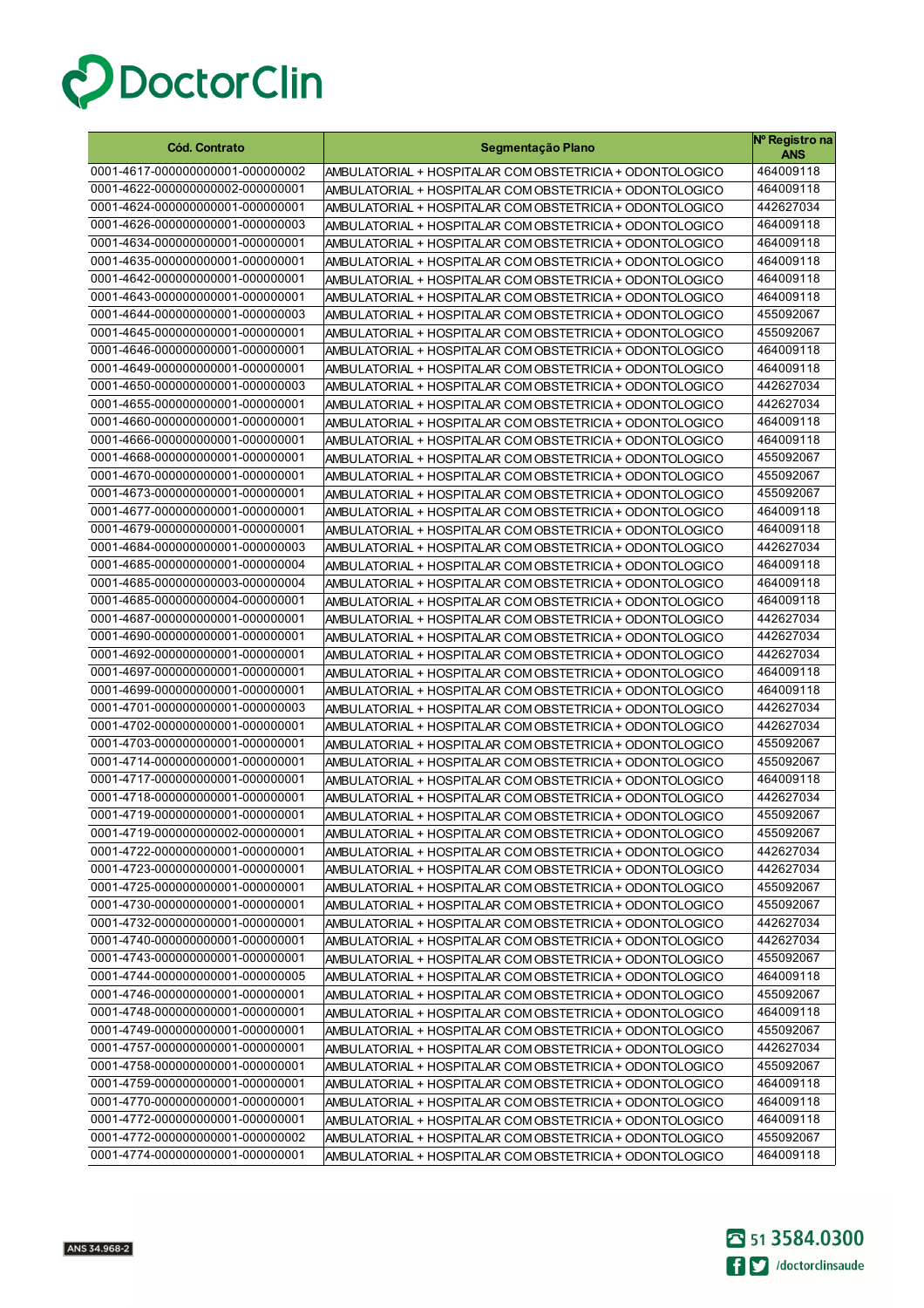

| <b>Cód. Contrato</b>             | Segmentação Plano                                        | Nº Registro na<br><b>ANS</b> |
|----------------------------------|----------------------------------------------------------|------------------------------|
| 0001-4775-000000000001-000000001 | AMBULATORIAL + HOSPITALAR COM OBSTETRICIA + ODONTOLOGICO | 464009118                    |
| 0001-4776-000000000001-000000001 | AMBULATORIAL + HOSPITALAR COM OBSTETRICIA + ODONTOLOGICO | 464009118                    |
| 0001-4777-000000000001-000000001 | AMBULATORIAL + HOSPITALAR COM OBSTETRICIA + ODONTOLOGICO | 464009118                    |
| 0001-4780-000000000001-000000001 | AMBULATORIAL + HOSPITALAR COM OBSTETRICIA + ODONTOLOGICO | 464009118                    |
| 0001-4785-000000000001-000000001 | AMBULATORIAL + HOSPITALAR COM OBSTETRICIA + ODONTOLOGICO | 442627034                    |
| 0001-4787-000000000001-000000001 | AMBULATORIAL + HOSPITALAR COM OBSTETRICIA + ODONTOLOGICO | 442627034                    |
| 0001-4788-000000000001-000000001 | AMBULATORIAL + HOSPITALAR COM OBSTETRICIA + ODONTOLOGICO | 464009118                    |
| 0001-4791-000000000001-000000001 | AMBULATORIAL + HOSPITALAR COM OBSTETRICIA + ODONTOLOGICO | 442627034                    |
| 0001-4793-000000000001-000000001 | AMBULATORIAL + HOSPITALAR COM OBSTETRICIA + ODONTOLOGICO | 464009118                    |
| 0001-4794-000000000001-000000001 | AMBULATORIAL + HOSPITALAR COM OBSTETRICIA + ODONTOLOGICO | 442627034                    |
| 0001-4795-000000000001-000000001 | AMBULATORIAL + HOSPITALAR COM OBSTETRICIA + ODONTOLOGICO | 464009118                    |
| 0001-4798-000000000001-000000001 | AMBULATORIAL + HOSPITALAR COM OBSTETRICIA + ODONTOLOGICO | 455092067                    |
| 0001-4808-000000000001-000000003 | AMBULATORIAL + HOSPITALAR COM OBSTETRICIA + ODONTOLOGICO | 455092067                    |
| 0001-4814-000000000001-000000001 | AMBULATORIAL + HOSPITALAR COM OBSTETRICIA + ODONTOLOGICO | 442627034                    |
| 0001-4816-000000000001-000000001 | AMBULATORIAL + HOSPITALAR COM OBSTETRICIA + ODONTOLOGICO | 455092067                    |
| 0001-4818-000000000001-000000001 | AMBULATORIAL + HOSPITALAR COM OBSTETRICIA + ODONTOLOGICO | 455092067                    |
| 0001-4824-000000000001-000000001 | AMBULATORIAL + HOSPITALAR COM OBSTETRICIA + ODONTOLOGICO | 464009118                    |
| 0001-4829-000000000001-000000001 | AMBULATORIAL + HOSPITALAR COM OBSTETRICIA + ODONTOLOGICO | 455092067                    |
| 0001-4830-000000000001-000000001 | AMBULATORIAL + HOSPITALAR COM OBSTETRICIA + ODONTOLOGICO | 455092067                    |
| 0001-4833-000000000002-000000001 | AMBULATORIAL + HOSPITALAR COM OBSTETRICIA + ODONTOLOGICO | 442627034                    |
| 0001-4834-000000000001-000000002 | AMBULATORIAL + HOSPITALAR COM OBSTETRICIA + ODONTOLOGICO | 455092067                    |
| 0001-4836-000000000001-000000001 | AMBULATORIAL + HOSPITALAR COM OBSTETRICIA + ODONTOLOGICO | 455092067                    |
| 0001-4837-000000000001-000000001 | AMBULATORIAL + HOSPITALAR COM OBSTETRICIA + ODONTOLOGICO | 455092067                    |
| 0001-4838-000000000001-000000001 | AMBULATORIAL + HOSPITALAR COM OBSTETRICIA + ODONTOLOGICO | 442627034                    |
| 0001-4842-000000000001-000000001 | AMBULATORIAL + HOSPITALAR COM OBSTETRICIA + ODONTOLOGICO | 464009118                    |
| 0001-4844-000000000002-000000003 | AMBULATORIAL + HOSPITALAR COM OBSTETRICIA + ODONTOLOGICO | 464009118                    |
| 0001-4846-000000000001-000000001 | AMBULATORIAL + HOSPITALAR COM OBSTETRICIA + ODONTOLOGICO | 455092067                    |
| 0001-4848-000000000001-000000001 | AMBULATORIAL + HOSPITALAR COM OBSTETRICIA + ODONTOLOGICO | 455092067                    |
| 0001-4849-000000000001-000000001 | AMBULATORIAL + HOSPITALAR COM OBSTETRICIA + ODONTOLOGICO | 464009118                    |
| 0001-4850-000000000001-000000001 | AMBULATORIAL + HOSPITALAR COM OBSTETRICIA + ODONTOLOGICO | 464009118                    |
| 0001-4854-000000000001-000000001 | AMBULATORIAL + HOSPITALAR COM OBSTETRICIA + ODONTOLOGICO | 455092067                    |
| 0001-4855-000000000001-000000004 | AMBULATORIAL + HOSPITALAR COM OBSTETRICIA + ODONTOLOGICO | 442627034                    |
| 0001-4876-000000000001-000000001 | AMBULATORIAL + HOSPITALAR COM OBSTETRICIA + ODONTOLOGICO | 464009118                    |
| 0001-4878-000000000001-000000001 | AMBULATORIAL + HOSPITALAR COM OBSTETRICIA + ODONTOLOGICO | 464009118                    |
| 0001-4879-000000000001-000000001 | AMBULATORIAL + HOSPITALAR COM OBSTETRICIA + ODONTOLOGICO | 442627034                    |
| 0001-4881-000000000001-000000003 | AMBULATORIAL + HOSPITALAR COM OBSTETRICIA + ODONTOLOGICO | 455092067                    |
| 0001-4885-000000000001-000000001 | AMBULATORIAL + HOSPITALAR COM OBSTETRICIA + ODONTOLOGICO | 455092067                    |
| 0001-4890-000000000001-000000001 | AMBULATORIAL + HOSPITALAR COM OBSTETRICIA + ODONTOLOGICO | 464009118                    |
| 0001-4891-000000000001-000000001 | AMBULATORIAL + HOSPITALAR COM OBSTETRICIA + ODONTOLOGICO | 455092067                    |
| 0001-4896-000000000001-000000001 | AMBULATORIAL + HOSPITALAR COM OBSTETRICIA + ODONTOLOGICO | 464009118                    |
| 0001-4897-000000000001-000000001 | AMBULATORIAL + HOSPITALAR COM OBSTETRICIA + ODONTOLOGICO | 442627034                    |
| 0001-4900-000000000001-000000001 | AMBULATORIAL + HOSPITALAR COM OBSTETRICIA + ODONTOLOGICO | 455092067                    |
| 0001-4903-000000000001-000000001 | AMBULATORIAL + HOSPITALAR COM OBSTETRICIA + ODONTOLOGICO | 442627034                    |
| 0001-4907-000000000001-000000001 | AMBULATORIAL + HOSPITALAR COM OBSTETRICIA + ODONTOLOGICO | 455092067                    |
| 0001-4912-000000000001-000000001 | AMBULATORIAL + HOSPITALAR COM OBSTETRICIA + ODONTOLOGICO | 442627034                    |
| 0001-4920-000000000001-000000001 | AMBULATORIAL + HOSPITALAR COM OBSTETRICIA + ODONTOLOGICO | 464009118                    |
| 0001-4924-000000000001-000000001 | AMBULATORIAL + HOSPITALAR COM OBSTETRICIA + ODONTOLOGICO | 455092067                    |
| 0001-4934-000000000001-000000001 | AMBULATORIAL + HOSPITALAR COM OBSTETRICIA + ODONTOLOGICO | 455092067                    |
| 0001-4935-000000000001-000000001 | AMBULATORIAL + HOSPITALAR COM OBSTETRICIA + ODONTOLOGICO | 455092067                    |
| 0001-4936-000000000001-000000001 | AMBULATORIAL + HOSPITALAR COM OBSTETRICIA + ODONTOLOGICO | 455092067                    |
| 0001-4940-000000000001-000000001 | AMBULATORIAL + HOSPITALAR COM OBSTETRICIA + ODONTOLOGICO | 455092067                    |
| 0001-4941-000000000001-000000001 | AMBULATORIAL + HOSPITALAR COM OBSTETRICIA + ODONTOLOGICO | 442627034                    |
| 0001-4943-000000000001-000000001 | AMBULATORIAL + HOSPITALAR COM OBSTETRICIA + ODONTOLOGICO | 464009118                    |
| 0001-4945-000000000001-000000003 | AMBULATORIAL + HOSPITALAR COM OBSTETRICIA + ODONTOLOGICO | 442627034                    |
| 0001-4947-000000000001-000000001 | AMBULATORIAL + HOSPITALAR COM OBSTETRICIA + ODONTOLOGICO | 464009118                    |
| 0001-4950-000000000001-000000001 | AMBULATORIAL + HOSPITALAR COM OBSTETRICIA + ODONTOLOGICO | 455092067                    |

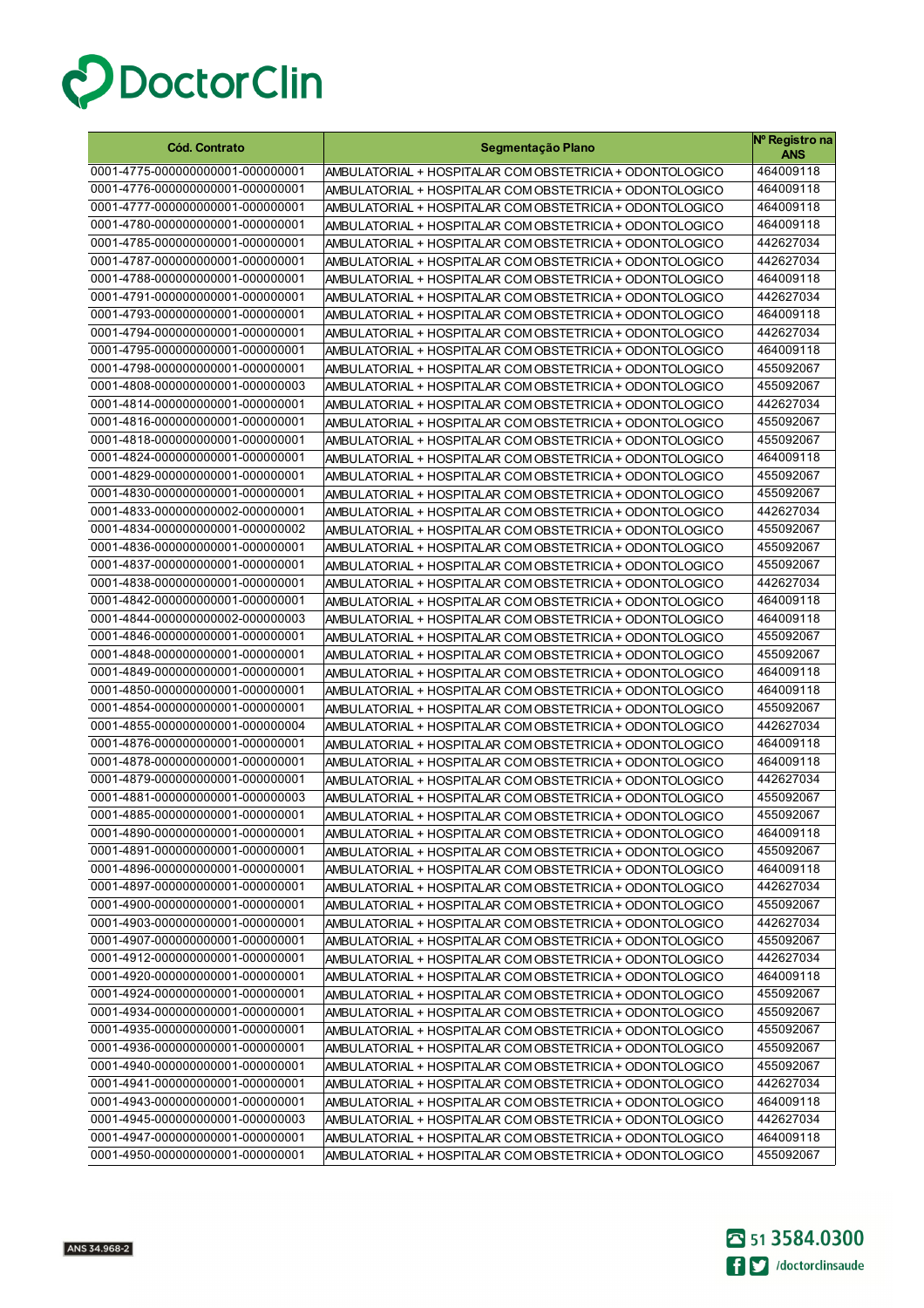

| <b>Cód. Contrato</b>             | Segmentação Plano                                        | Nº Registro na<br><b>ANS</b> |
|----------------------------------|----------------------------------------------------------|------------------------------|
| 0001-4955-000000000001-000000001 | AMBULATORIAL + HOSPITALAR COM OBSTETRICIA + ODONTOLOGICO | 442627034                    |
| 0001-4957-000000000001-000000001 | AMBULATORIAL + HOSPITALAR COM OBSTETRICIA + ODONTOLOGICO | 442627034                    |
| 0001-4961-000000000001-000000001 | AMBULATORIAL + HOSPITALAR COM OBSTETRICIA + ODONTOLOGICO | 455092067                    |
| 0001-4962-000000000001-000000001 | AMBULATORIAL + HOSPITALAR COM OBSTETRICIA + ODONTOLOGICO | 464009118                    |
| 0001-4971-000000000001-000000001 | AMBULATORIAL + HOSPITALAR COM OBSTETRICIA + ODONTOLOGICO | 455092067                    |
| 0001-4975-000000000001-000000001 | AMBULATORIAL + HOSPITALAR COM OBSTETRICIA + ODONTOLOGICO | 442627034                    |
| 0001-4978-000000000001-000000001 | AMBULATORIAL + HOSPITALAR COM OBSTETRICIA + ODONTOLOGICO | 464009118                    |
| 0001-4981-000000000001-000000001 | AMBULATORIAL + HOSPITALAR COM OBSTETRICIA + ODONTOLOGICO | 455092067                    |
| 0001-4983-000000000001-000000004 | AMBULATORIAL + HOSPITALAR COM OBSTETRICIA + ODONTOLOGICO | 455092067                    |
| 0001-4983-000000000002-000000005 | AMBULATORIAL + HOSPITALAR COM OBSTETRICIA + ODONTOLOGICO | 455092067                    |
| 0001-4984-000000000001-000000001 | AMBULATORIAL + HOSPITALAR COM OBSTETRICIA + ODONTOLOGICO | 455092067                    |
| 0001-4985-000000000001-000000001 | AMBULATORIAL + HOSPITALAR COM OBSTETRICIA + ODONTOLOGICO | 455092067                    |
| 0001-4989-000000000001-000000001 | AMBULATORIAL + HOSPITALAR COM OBSTETRICIA + ODONTOLOGICO | 464009118                    |
| 0001-4990-000000000001-000000001 | AMBULATORIAL + HOSPITALAR COM OBSTETRICIA + ODONTOLOGICO | 464009118                    |
| 0001-4991-000000000001-000000001 | AMBULATORIAL + HOSPITALAR COM OBSTETRICIA + ODONTOLOGICO | 455092067                    |
| 0001-4992-000000000001-000000001 | AMBULATORIAL + HOSPITALAR COM OBSTETRICIA + ODONTOLOGICO | 455092067                    |
| 0001-4993-000000000001-000000001 | AMBULATORIAL + HOSPITALAR COM OBSTETRICIA + ODONTOLOGICO | 455092067                    |
| 0001-4999-000000000001-000000001 | AMBULATORIAL + HOSPITALAR COM OBSTETRICIA + ODONTOLOGICO | 464009118                    |
| 0001-5004-000000000001-000000001 | AMBULATORIAL + HOSPITALAR COM OBSTETRICIA + ODONTOLOGICO | 464009118                    |
| 0001-5006-000000000001-000000001 | AMBULATORIAL + HOSPITALAR COM OBSTETRICIA + ODONTOLOGICO | 442627034                    |
| 0001-5007-000000000001-000000001 | AMBULATORIAL + HOSPITALAR COM OBSTETRICIA + ODONTOLOGICO | 464009118                    |
| 0001-5008-000000000001-000000001 | AMBULATORIAL + HOSPITALAR COM OBSTETRICIA + ODONTOLOGICO | 442627034                    |
| 0001-5010-000000000001-000000001 | AMBULATORIAL + HOSPITALAR COM OBSTETRICIA + ODONTOLOGICO | 455092067                    |
| 0001-5012-000000000001-000000001 | AMBULATORIAL + HOSPITALAR COM OBSTETRICIA + ODONTOLOGICO | 455092067                    |
| 0001-5014-000000000001-000000001 | AMBULATORIAL + HOSPITALAR COM OBSTETRICIA + ODONTOLOGICO | 442627034                    |
| 0001-5017-000000000001-000000004 | AMBULATORIAL + HOSPITALAR COM OBSTETRICIA + ODONTOLOGICO | 464009118                    |
| 0001-5022-000000000001-000000001 | AMBULATORIAL + HOSPITALAR COM OBSTETRICIA + ODONTOLOGICO | 464009118                    |
| 0001-5022-000000000002-000000001 | AMBULATORIAL + HOSPITALAR COM OBSTETRICIA + ODONTOLOGICO | 464009118                    |
| 0001-5023-000000000001-000000001 | AMBULATORIAL + HOSPITALAR COM OBSTETRICIA + ODONTOLOGICO | 464009118                    |
| 0001-5024-000000000001-000000001 | AMBULATORIAL + HOSPITALAR COM OBSTETRICIA + ODONTOLOGICO | 455092067                    |
| 0001-5027-000000000001-000000001 | AMBULATORIAL + HOSPITALAR COM OBSTETRICIA + ODONTOLOGICO | 464009118                    |
| 0001-5028-000000000001-000000001 | AMBULATORIAL + HOSPITALAR COM OBSTETRICIA + ODONTOLOGICO | 464009118                    |
| 0001-5029-000000000001-000000001 | AMBULATORIAL + HOSPITALAR COM OBSTETRICIA + ODONTOLOGICO | 464009118                    |
| 0001-5031-000000000001-000000001 | AMBULATORIAL + HOSPITALAR COM OBSTETRICIA + ODONTOLOGICO | 442627034                    |
| 0001-5032-000000000001-000000001 | AMBULATORIAL + HOSPITALAR COM OBSTETRICIA + ODONTOLOGICO | 464009118                    |
| 0001-5033-000000000002-000000001 | AMBULATORIAL + HOSPITALAR COM OBSTETRICIA + ODONTOLOGICO | 455092067                    |
| 0001-5034-000000000001-000000001 | AMBULATORIAL + HOSPITALAR COM OBSTETRICIA + ODONTOLOGICO | 464009118                    |
| 0001-5035-000000000001-000000001 | AMBULATORIAL + HOSPITALAR COM OBSTETRICIA + ODONTOLOGICO | 455092067                    |
| 0001-5041-000000000001-000000001 | AMBULATORIAL + HOSPITALAR COM OBSTETRICIA + ODONTOLOGICO | 442627034                    |
| 0001-5043-000000000001-000000003 | AMBULATORIAL + HOSPITALAR COM OBSTETRICIA + ODONTOLOGICO | 455092067                    |
| 0001-5049-000000000001-000000001 | AMBULATORIAL + HOSPITALAR COM OBSTETRICIA + ODONTOLOGICO | 442627034                    |
| 0001-5051-000000000001-000000001 | AMBULATORIAL + HOSPITALAR COM OBSTETRICIA + ODONTOLOGICO | 455092067                    |
| 0001-5052-000000000001-000000001 | AMBULATORIAL + HOSPITALAR COM OBSTETRICIA + ODONTOLOGICO | 464009118                    |
| 0001-5056-000000000002-000000001 | AMBULATORIAL + HOSPITALAR COM OBSTETRICIA + ODONTOLOGICO | 464009118                    |
| 0001-5059-000000000001-000000001 | AMBULATORIAL + HOSPITALAR COM OBSTETRICIA + ODONTOLOGICO | 464009118                    |
| 0001-5060-000000000001-000000001 | AMBULATORIAL + HOSPITALAR COM OBSTETRICIA + ODONTOLOGICO | 455092067                    |
| 0001-5062-000000000001-000000001 | AMBULATORIAL + HOSPITALAR COM OBSTETRICIA + ODONTOLOGICO | 442627034                    |
| 0001-5064-000000000001-000000001 | AMBULATORIAL + HOSPITALAR COM OBSTETRICIA + ODONTOLOGICO | 464009118                    |
| 0001-5065-000000000001-000000001 | AMBULATORIAL + HOSPITALAR COM OBSTETRICIA + ODONTOLOGICO | 442627034                    |
| 0001-5067-000000000001-000000001 | AMBULATORIAL + HOSPITALAR COM OBSTETRICIA + ODONTOLOGICO | 464009118                    |
| 0001-5068-000000000001-000000001 | AMBULATORIAL + HOSPITALAR COM OBSTETRICIA + ODONTOLOGICO | 442627034                    |
| 0001-5068-000000000001-000000003 | AMBULATORIAL + HOSPITALAR COM OBSTETRICIA + ODONTOLOGICO | 455092067                    |
| 0001-5070-000000000001-000000001 | AMBULATORIAL + HOSPITALAR COM OBSTETRICIA + ODONTOLOGICO | 455092067                    |
| 0001-5072-000000000001-000000001 | AMBULATORIAL + HOSPITALAR COM OBSTETRICIA + ODONTOLOGICO | 464009118                    |
| 0001-5077-000000000001-000000001 | AMBULATORIAL + HOSPITALAR COM OBSTETRICIA + ODONTOLOGICO | 442627034                    |
| 0001-5079-000000000001-000000001 | AMBULATORIAL + HOSPITALAR COM OBSTETRICIA + ODONTOLOGICO | 464009118                    |

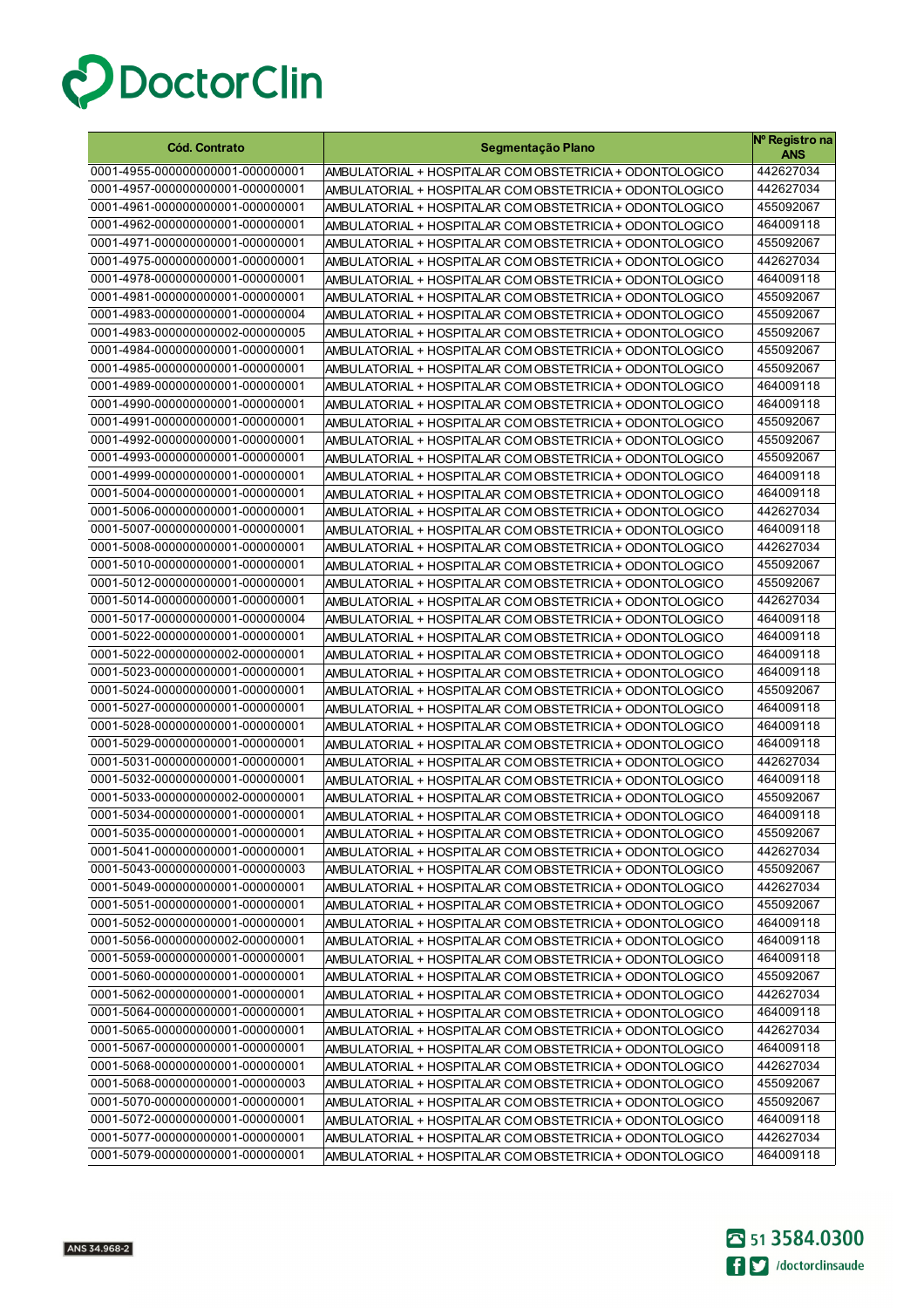

| <b>Cód. Contrato</b>                                                 | Segmentação Plano                                                                                                    | Nº Registro na<br><b>ANS</b> |
|----------------------------------------------------------------------|----------------------------------------------------------------------------------------------------------------------|------------------------------|
| 0001-5082-000000000002-000000003                                     | AMBULATORIAL + HOSPITALAR COM OBSTETRICIA + ODONTOLOGICO                                                             | 464009118                    |
| 0001-5089-000000000001-000000001                                     | AMBULATORIAL + HOSPITALAR COM OBSTETRICIA + ODONTOLOGICO                                                             | 464009118                    |
| 0001-5091-000000000001-000000001                                     | AMBULATORIAL + HOSPITALAR COM OBSTETRICIA + ODONTOLOGICO                                                             | 464009118                    |
| 0001-5096-000000000001-000000001                                     | AMBULATORIAL + HOSPITALAR COM OBSTETRICIA + ODONTOLOGICO                                                             | 455092067                    |
| 0001-5097-000000000001-000000001                                     | AMBULATORIAL + HOSPITALAR COM OBSTETRICIA + ODONTOLOGICO                                                             | 442627034                    |
| 0001-5098-000000000001-000000001                                     | AMBULATORIAL + HOSPITALAR COM OBSTETRICIA + ODONTOLOGICO                                                             | 464009118                    |
| 0001-5100-000000000001-000000001                                     | AMBULATORIAL + HOSPITALAR COM OBSTETRICIA + ODONTOLOGICO                                                             | 464009118                    |
| 0001-5100-000000000002-000000001                                     | AMBULATORIAL + HOSPITALAR COM OBSTETRICIA + ODONTOLOGICO                                                             | 464009118                    |
| 0001-5102-000000000001-000000001                                     | AMBULATORIAL + HOSPITALAR COM OBSTETRICIA + ODONTOLOGICO                                                             | 464009118                    |
| 0001-5107-000000000001-000000003                                     | AMBULATORIAL + HOSPITALAR COM OBSTETRICIA + ODONTOLOGICO                                                             | 464009118                    |
| 0001-5111-000000000001-000000003                                     | AMBULATORIAL + HOSPITALAR COM OBSTETRICIA + ODONTOLOGICO                                                             | 442627034                    |
| 0001-5111-000000000002-000000001                                     | AMBULATORIAL + HOSPITALAR COM OBSTETRICIA + ODONTOLOGICO                                                             | 442627034                    |
| 0001-5112-000000000001-000000001                                     | AMBULATORIAL + HOSPITALAR COM OBSTETRICIA + ODONTOLOGICO                                                             | 442627034                    |
| 0001-5113-000000000001-000000001                                     | AMBULATORIAL + HOSPITALAR COM OBSTETRICIA + ODONTOLOGICO                                                             | 464009118                    |
| 0001-5115-000000000001-000000001                                     | AMBULATORIAL + HOSPITALAR COM OBSTETRICIA + ODONTOLOGICO                                                             | 455092067                    |
| 0001-5120-000000000001-000000001                                     | AMBULATORIAL + HOSPITALAR COM OBSTETRICIA + ODONTOLOGICO                                                             | 442627034                    |
| 0001-5121-000000000001-000000001                                     | AMBULATORIAL + HOSPITALAR COM OBSTETRICIA + ODONTOLOGICO                                                             | 464009118                    |
| 0001-5122-000000000001-000000001                                     | AMBULATORIAL + HOSPITALAR COM OBSTETRICIA + ODONTOLOGICO                                                             | 442627034                    |
| 0001-5125-000000000001-000000001                                     | AMBULATORIAL + HOSPITALAR COM OBSTETRICIA + ODONTOLOGICO                                                             | 455092067                    |
| 0001-5128-000000000001-000000003                                     | AMBULATORIAL + HOSPITALAR COM OBSTETRICIA + ODONTOLOGICO                                                             | 464009118                    |
| 0001-5137-000000000001-000000001                                     | AMBULATORIAL + HOSPITALAR COM OBSTETRICIA + ODONTOLOGICO                                                             | 455092067                    |
| 0001-5139-000000000001-000000001                                     | AMBULATORIAL + HOSPITALAR COM OBSTETRICIA + ODONTOLOGICO                                                             | 464009118                    |
| 0001-5140-000000000001-000000001                                     | AMBULATORIAL + HOSPITALAR COM OBSTETRICIA + ODONTOLOGICO                                                             | 464009118                    |
| 0001-5146-000000000001-000000001                                     | AMBULATORIAL + HOSPITALAR COM OBSTETRICIA + ODONTOLOGICO                                                             | 455092067                    |
| 0001-5152-000000000001-000000001                                     | AMBULATORIAL + HOSPITALAR COM OBSTETRICIA + ODONTOLOGICO                                                             | 442627034                    |
| 0001-5153-000000000001-000000001                                     | AMBULATORIAL + HOSPITALAR COM OBSTETRICIA + ODONTOLOGICO                                                             | 442627034                    |
| 0001-5154-000000000001-000000001                                     | AMBULATORIAL + HOSPITALAR COM OBSTETRICIA + ODONTOLOGICO                                                             | 464009118                    |
| 0001-5157-000000000001-000000001                                     | AMBULATORIAL + HOSPITALAR COM OBSTETRICIA + ODONTOLOGICO                                                             | 455092067                    |
| 0001-5158-000000000001-000000001<br>0001-5163-000000000001-000000001 | AMBULATORIAL + HOSPITALAR COM OBSTETRICIA + ODONTOLOGICO                                                             | 442627034<br>464009118       |
| 0001-5164-000000000001-000000001                                     | AMBULATORIAL + HOSPITALAR COM OBSTETRICIA + ODONTOLOGICO                                                             | 464009118                    |
| 0001-5165-000000000001-000000001                                     | AMBULATORIAL + HOSPITALAR COM OBSTETRICIA + ODONTOLOGICO<br>AMBULATORIAL + HOSPITALAR COM OBSTETRICIA + ODONTOLOGICO | 455092067                    |
| 0001-5170-000000000001-000000001                                     | AMBULATORIAL + HOSPITALAR COM OBSTETRICIA + ODONTOLOGICO                                                             | 455092067                    |
| 0001-5174-000000000001-000000003                                     | AMBULATORIAL + HOSPITALAR COM OBSTETRICIA + ODONTOLOGICO                                                             | 455092067                    |
| 0001-5175-000000000001-000000001                                     | AMBULATORIAL + HOSPITALAR COM OBSTETRICIA + ODONTOLOGICO                                                             | 464009118                    |
| 0001-5177-000000000001-000000001                                     | AMBULATORIAL + HOSPITALAR COM OBSTETRICIA + ODONTOLOGICO                                                             | 464009118                    |
| 0001-5178-000000000001-000000001                                     | AMBULATORIAL + HOSPITALAR COM OBSTETRICIA + ODONTOLOGICO                                                             | 442627034                    |
| 0001-5180-000000000001-000000001                                     | AMBULATORIAL + HOSPITALAR COM OBSTETRICIA + ODONTOLOGICO                                                             | 455092067                    |
| 0001-5180-000000000002-000000001                                     | AMBULATORIAL + HOSPITALAR COM OBSTETRICIA + ODONTOLOGICO                                                             | 455092067                    |
| 0001-5180-000000000003-000000001                                     | AMBULATORIAL + HOSPITALAR COM OBSTETRICIA + ODONTOLOGICO                                                             | 455092067                    |
| 0001-5186-000000000001-000000001                                     | AMBULATORIAL + HOSPITALAR COM OBSTETRICIA + ODONTOLOGICO                                                             | 455092067                    |
| 0001-5195-000000000001-000000001                                     | AMBULATORIAL + HOSPITALAR COM OBSTETRICIA + ODONTOLOGICO                                                             | 464009118                    |
| 0001-5197-000000000001-000000001                                     | AMBULATORIAL + HOSPITALAR COM OBSTETRICIA + ODONTOLOGICO                                                             | 464009118                    |
| 0001-5197-000000000002-000000001                                     | AMBULATORIAL + HOSPITALAR COM OBSTETRICIA + ODONTOLOGICO                                                             | 464009118                    |
| 0001-5200-000000000001-000000001                                     | AMBULATORIAL + HOSPITALAR COM OBSTETRICIA + ODONTOLOGICO                                                             | 464009118                    |
| 0001-5207-000000000001-000000001                                     | AMBULATORIAL + HOSPITALAR COM OBSTETRICIA + ODONTOLOGICO                                                             | 464009118                    |
| 0001-5212-000000000001-000000001                                     | AMBULATORIAL + HOSPITALAR COM OBSTETRICIA + ODONTOLOGICO                                                             | 464009118                    |
| 0001-5214-000000000001-000000001                                     | AMBULATORIAL + HOSPITALAR COM OBSTETRICIA + ODONTOLOGICO                                                             | 464009118                    |
| 0001-5216-000000000001-000000001                                     | AMBULATORIAL + HOSPITALAR COM OBSTETRICIA + ODONTOLOGICO                                                             | 464009118                    |
| 0001-5223-000000000001-000000001                                     | AMBULATORIAL + HOSPITALAR COM OBSTETRICIA + ODONTOLOGICO                                                             | 455092067                    |
| 0001-5224-000000000001-000000001                                     | AMBULATORIAL + HOSPITALAR COM OBSTETRICIA + ODONTOLOGICO                                                             | 442627034                    |
| 0001-5227-000000000001-000000002                                     | AMBULATORIAL + HOSPITALAR COM OBSTETRICIA + ODONTOLOGICO                                                             | 464009118                    |
| 0001-5228-000000000001-000000001                                     | AMBULATORIAL + HOSPITALAR COM OBSTETRICIA + ODONTOLOGICO                                                             | 455092067                    |
| 0001-5230-000000000001-000000001                                     | AMBULATORIAL + HOSPITALAR COM OBSTETRICIA + ODONTOLOGICO                                                             | 455092067                    |
| 0001-5231-000000000001-000000001                                     | AMBULATORIAL + HOSPITALAR COM OBSTETRICIA + ODONTOLOGICO                                                             | 455092067                    |
| 0001-5236-000000000001-000000001                                     | AMBULATORIAL + HOSPITALAR COM OBSTETRICIA + ODONTOLOGICO                                                             | 455092067                    |

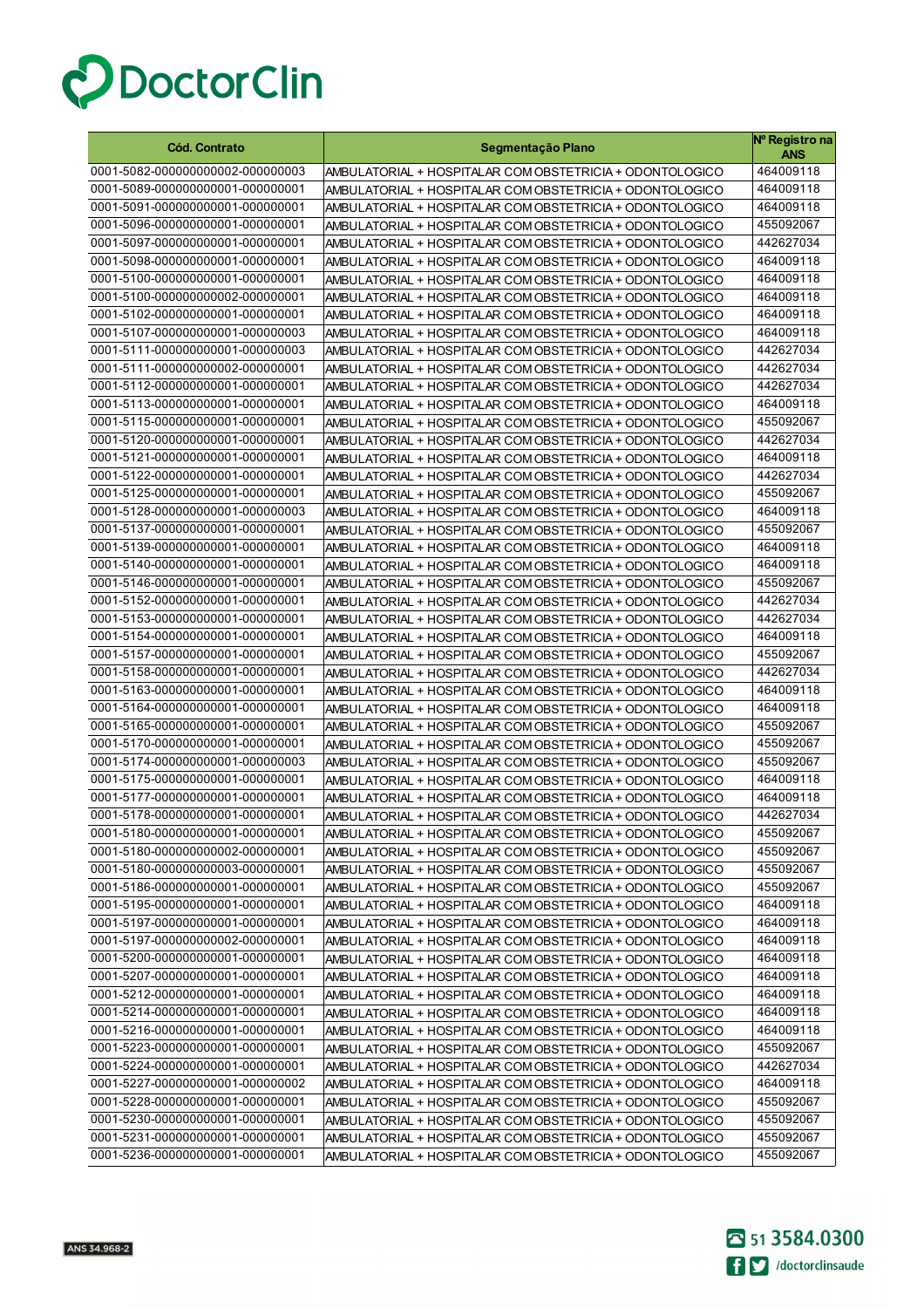

| <b>Cód. Contrato</b>                                                 | Segmentação Plano                                                                                                    | Nº Registro na<br><b>ANS</b> |
|----------------------------------------------------------------------|----------------------------------------------------------------------------------------------------------------------|------------------------------|
| 0001-5237-000000000001-000000001                                     | AMBULATORIAL + HOSPITALAR COM OBSTETRICIA + ODONTOLOGICO                                                             | 442627034                    |
| 0001-5241-000000000001-000000001                                     | AMBULATORIAL + HOSPITALAR COM OBSTETRICIA + ODONTOLOGICO                                                             | 442627034                    |
| 0001-5241-000000000001-000000002                                     | AMBULATORIAL + HOSPITALAR COM OBSTETRICIA + ODONTOLOGICO                                                             | 464009118                    |
| 0001-5244-000000000001-000000001                                     | AMBULATORIAL + HOSPITALAR COM OBSTETRICIA + ODONTOLOGICO                                                             | 455092067                    |
| 0001-5245-000000000001-000000001                                     | AMBULATORIAL + HOSPITALAR COM OBSTETRICIA + ODONTOLOGICO                                                             | 455092067                    |
| 0001-5247-000000000001-000000003                                     | AMBULATORIAL + HOSPITALAR COM OBSTETRICIA + ODONTOLOGICO                                                             | 464009118                    |
| 0001-5249-000000000002-000000001                                     | AMBULATORIAL + HOSPITALAR COM OBSTETRICIA + ODONTOLOGICO                                                             | 464009118                    |
| 0001-5252-000000000001-000000001                                     | AMBULATORIAL + HOSPITALAR COM OBSTETRICIA + ODONTOLOGICO                                                             | 442627034                    |
| 0001-5253-000000000001-000000002                                     | AMBULATORIAL + HOSPITALAR COM OBSTETRICIA + ODONTOLOGICO                                                             | 455092067                    |
| 0001-5255-000000000001-000000001                                     | AMBULATORIAL + HOSPITALAR COM OBSTETRICIA + ODONTOLOGICO                                                             | 442627034                    |
| 0001-5256-000000000001-000000001                                     | AMBULATORIAL + HOSPITALAR COM OBSTETRICIA + ODONTOLOGICO                                                             | 464009118                    |
| 0001-5257-000000000001-000000001                                     | AMBULATORIAL + HOSPITALAR COM OBSTETRICIA + ODONTOLOGICO                                                             | 464009118                    |
| 0001-5259-000000000001-000000001                                     | AMBULATORIAL + HOSPITALAR COM OBSTETRICIA + ODONTOLOGICO                                                             | 442627034                    |
| 0001-5260-000000000001-000000001                                     | AMBULATORIAL + HOSPITALAR COM OBSTETRICIA + ODONTOLOGICO                                                             | 455092067                    |
| 0001-5262-000000000001-000000001                                     | AMBULATORIAL + HOSPITALAR COM OBSTETRICIA + ODONTOLOGICO                                                             | 455092067                    |
| 0001-5264-000000000001-000000001                                     | AMBULATORIAL + HOSPITALAR COM OBSTETRICIA + ODONTOLOGICO                                                             | 455092067                    |
| 0001-5266-000000000001-000000001                                     | AMBULATORIAL + HOSPITALAR COM OBSTETRICIA + ODONTOLOGICO                                                             | 464009118                    |
| 0001-5269-000000000001-000000001                                     | AMBULATORIAL + HOSPITALAR COM OBSTETRICIA + ODONTOLOGICO                                                             | 455092067                    |
| 0001-5271-000000000001-000000001                                     | AMBULATORIAL + HOSPITALAR COM OBSTETRICIA + ODONTOLOGICO                                                             | 455092067                    |
| 0001-5272-000000000001-000000001                                     | AMBULATORIAL + HOSPITALAR COM OBSTETRICIA + ODONTOLOGICO                                                             | 455092067                    |
| 0001-5274-000000000001-000000001                                     | AMBULATORIAL + HOSPITALAR COM OBSTETRICIA + ODONTOLOGICO                                                             | 464009118                    |
| 0001-5278-000000000001-000000001                                     | AMBULATORIAL + HOSPITALAR COM OBSTETRICIA + ODONTOLOGICO                                                             | 455092067                    |
| 0001-5279-000000000001-000000001                                     | AMBULATORIAL + HOSPITALAR COM OBSTETRICIA + ODONTOLOGICO                                                             | 464009118                    |
| 0001-5281-000000000001-000000002                                     | AMBULATORIAL + HOSPITALAR COM OBSTETRICIA + ODONTOLOGICO                                                             | 442627034                    |
| 0001-5287-000000000001-000000001                                     | AMBULATORIAL + HOSPITALAR COM OBSTETRICIA + ODONTOLOGICO                                                             | 455092067                    |
| 0001-5288-000000000001-000000001                                     | AMBULATORIAL + HOSPITALAR COM OBSTETRICIA + ODONTOLOGICO                                                             | 464009118                    |
| 0001-5290-000000000001-000000002                                     | AMBULATORIAL + HOSPITALAR COM OBSTETRICIA + ODONTOLOGICO                                                             | 455092067                    |
| 0001-5291-000000000001-000000001                                     | AMBULATORIAL + HOSPITALAR COM OBSTETRICIA + ODONTOLOGICO                                                             | 464009118                    |
| 0001-5295-000000000001-000000001                                     | AMBULATORIAL + HOSPITALAR COM OBSTETRICIA + ODONTOLOGICO                                                             | 464009118                    |
| 0001-5298-000000000001-000000001                                     | AMBULATORIAL + HOSPITALAR COM OBSTETRICIA + ODONTOLOGICO                                                             | 464009118                    |
| 0001-5299-000000000001-000000001                                     | AMBULATORIAL + HOSPITALAR COM OBSTETRICIA + ODONTOLOGICO                                                             | 455092067                    |
| 0001-5299-000000000002-000000001                                     | AMBULATORIAL + HOSPITALAR COM OBSTETRICIA + ODONTOLOGICO                                                             | 455092067                    |
| 0001-5299-000000000003-000000001<br>0001-5299-000000000004-000000001 | AMBULATORIAL + HOSPITALAR COM OBSTETRICIA + ODONTOLOGICO                                                             | 455092067                    |
|                                                                      | AMBULATORIAL + HOSPITALAR COM OBSTETRICIA + ODONTOLOGICO                                                             | 455092067                    |
| 0001-5299-000000000005-000000001                                     | AMBULATORIAL + HOSPITALAR COM OBSTETRICIA + ODONTOLOGICO                                                             | 455092067                    |
| 0001-5301-000000000001-000000001<br>0001-5302-000000000001-000000001 | AMBULATORIAL + HOSPITALAR COM OBSTETRICIA + ODONTOLOGICO                                                             | 442627034<br>455092067       |
| 0001-5305-000000000001-000000001                                     | AMBULATORIAL + HOSPITALAR COM OBSTETRICIA + ODONTOLOGICO                                                             |                              |
| 0001-5306-000000000001-000000001                                     | AMBULATORIAL + HOSPITALAR COM OBSTETRICIA + ODONTOLOGICO                                                             | 442627034                    |
| 0001-5307-000000000001-000000001                                     | AMBULATORIAL + HOSPITALAR COM OBSTETRICIA + ODONTOLOGICO                                                             | 442627034<br>455092067       |
| 0001-5308-000000000001-000000002                                     | AMBULATORIAL + HOSPITALAR COM OBSTETRICIA + ODONTOLOGICO<br>AMBULATORIAL + HOSPITALAR COM OBSTETRICIA + ODONTOLOGICO | 442627034                    |
| 0001-5309-000000000001-000000001                                     | AMBULATORIAL + HOSPITALAR COM OBSTETRICIA + ODONTOLOGICO                                                             | 464009118                    |
| 0001-5311-000000000001-000000001                                     | AMBULATORIAL + HOSPITALAR COM OBSTETRICIA + ODONTOLOGICO                                                             | 455092067                    |
| 0001-5319-000000000001-000000001                                     | AMBULATORIAL + HOSPITALAR COM OBSTETRICIA + ODONTOLOGICO                                                             | 455092067                    |
| 0001-5323-000000000001-000000002                                     | AMBULATORIAL + HOSPITALAR COM OBSTETRICIA + ODONTOLOGICO                                                             | 464009118                    |
| 0001-5327-000000000001-000000001                                     | AMBULATORIAL + HOSPITALAR COM OBSTETRICIA + ODONTOLOGICO                                                             | 464009118                    |
| 0001-5330-000000000001-000000001                                     | AMBULATORIAL + HOSPITALAR COM OBSTETRICIA + ODONTOLOGICO                                                             | 464009118                    |
| 0001-5331-000000000001-000000001                                     | AMBULATORIAL + HOSPITALAR COM OBSTETRICIA + ODONTOLOGICO                                                             | 442627034                    |
| 0001-5332-000000000001-000000001                                     | AMBULATORIAL + HOSPITALAR COM OBSTETRICIA + ODONTOLOGICO                                                             | 455092067                    |
| 0001-5337-000000000001-000000001                                     | AMBULATORIAL + HOSPITALAR COM OBSTETRICIA + ODONTOLOGICO                                                             | 442627034                    |
| 0001-5338-000000000001-000000001                                     | AMBULATORIAL + HOSPITALAR COM OBSTETRICIA + ODONTOLOGICO                                                             | 455092067                    |
| 0001-5342-000000000001-000000001                                     | AMBULATORIAL + HOSPITALAR COM OBSTETRICIA + ODONTOLOGICO                                                             | 464009118                    |
| 0001-5359-000000000001-000000001                                     | AMBULATORIAL + HOSPITALAR COM OBSTETRICIA + ODONTOLOGICO                                                             | 455092067                    |
| 0001-5360-000000000001-000000001                                     | AMBULATORIAL + HOSPITALAR COM OBSTETRICIA + ODONTOLOGICO                                                             | 464009118                    |
| 0001-5364-000000000001-000000001                                     | AMBULATORIAL + HOSPITALAR COM OBSTETRICIA + ODONTOLOGICO                                                             | 442627034                    |
| 0001-5365-000000000001-000000001                                     | AMBULATORIAL + HOSPITALAR COM OBSTETRICIA + ODONTOLOGICO                                                             | 464009118                    |

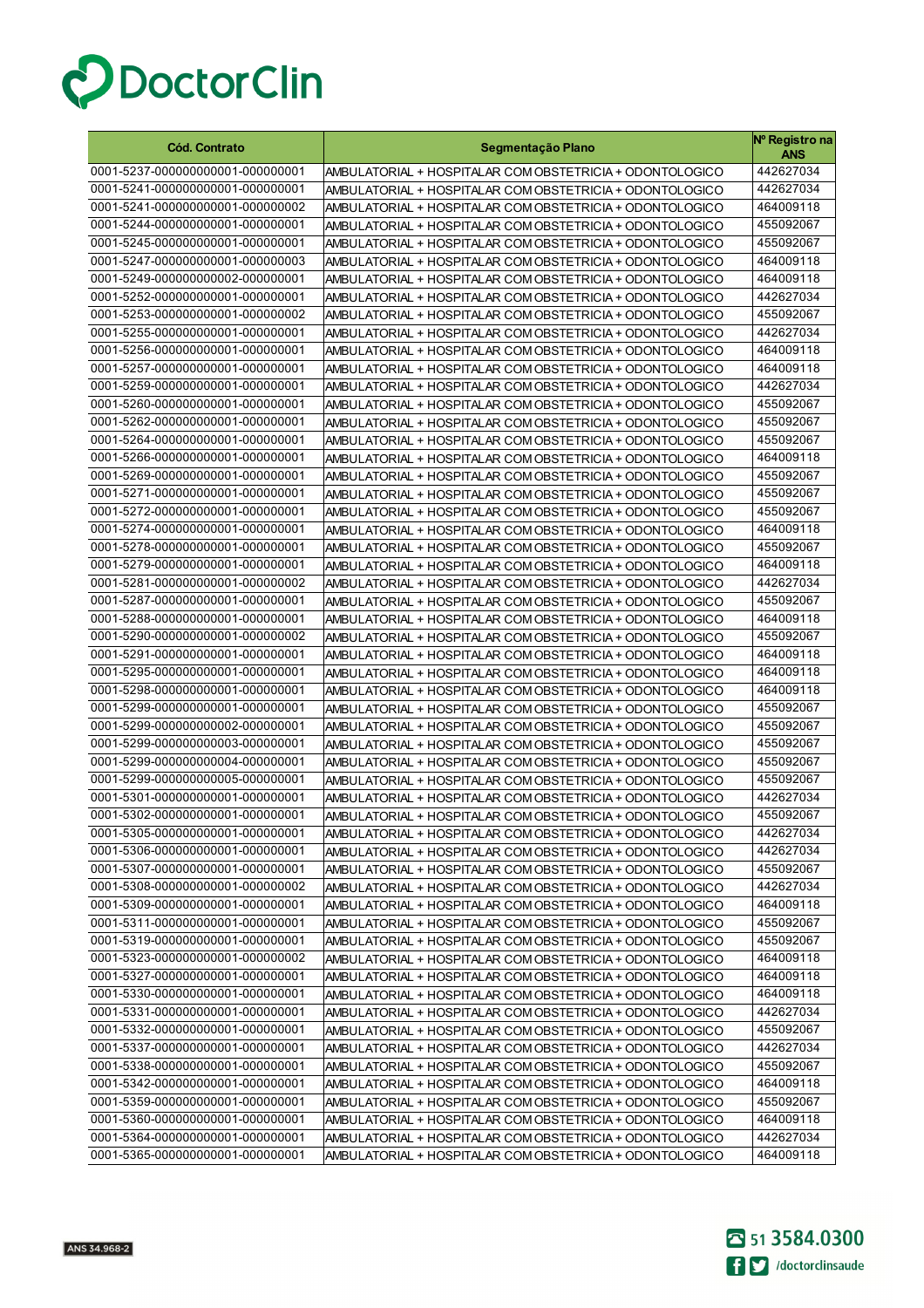

| <b>Cód. Contrato</b>                                                 | Segmentação Plano                                                                                                    | Nº Registro na<br>ANS  |
|----------------------------------------------------------------------|----------------------------------------------------------------------------------------------------------------------|------------------------|
| 0001-5369-000000000001-000000001                                     | AMBULATORIAL + HOSPITALAR COM OBSTETRICIA + ODONTOLOGICO                                                             | 455092067              |
| 0001-5369-000000000002-000000001                                     | AMBULATORIAL + HOSPITALAR COM OBSTETRICIA + ODONTOLOGICO                                                             | 455092067              |
| 0001-5369-000000000004-000000001                                     | AMBULATORIAL + HOSPITALAR COM OBSTETRICIA + ODONTOLOGICO                                                             | 455092067              |
| 0001-5371-000000000001-000000002                                     | AMBULATORIAL + HOSPITALAR COM OBSTETRICIA + ODONTOLOGICO                                                             | 455092067              |
| 0001-5375-000000000001-000000001                                     | AMBULATORIAL + HOSPITALAR COM OBSTETRICIA + ODONTOLOGICO                                                             | 455092067              |
| 0001-5378-000000000001-000000001                                     | AMBULATORIAL + HOSPITALAR COM OBSTETRICIA + ODONTOLOGICO                                                             | 442627034              |
| 0001-5379-000000000001-000000001                                     | AMBULATORIAL + HOSPITALAR COM OBSTETRICIA + ODONTOLOGICO                                                             | 464009118              |
| 0001-5380-000000000001-000000001                                     | AMBULATORIAL + HOSPITALAR COM OBSTETRICIA + ODONTOLOGICO                                                             | 464009118              |
| 0001-5382-000000000001-000000001                                     | AMBULATORIAL + HOSPITALAR COM OBSTETRICIA + ODONTOLOGICO                                                             | 455092067              |
| 0001-5385-000000000001-000000001                                     | AMBULATORIAL + HOSPITALAR COM OBSTETRICIA + ODONTOLOGICO                                                             | 442627034              |
| 0001-5388-000000000001-000000001                                     | AMBULATORIAL + HOSPITALAR COM OBSTETRICIA + ODONTOLOGICO                                                             | 455092067              |
| 0001-5389-000000000001-000000002                                     | AMBULATORIAL + HOSPITALAR COM OBSTETRICIA + ODONTOLOGICO                                                             | 464009118              |
| 0001-5399-000000000001-000000001                                     | AMBULATORIAL + HOSPITALAR COM OBSTETRICIA + ODONTOLOGICO                                                             | 464009118              |
| 0001-5402-000000000001-000000001                                     | AMBULATORIAL + HOSPITALAR COM OBSTETRICIA + ODONTOLOGICO                                                             | 442627034              |
| 0001-5403-000000000001-000000001                                     | AMBULATORIAL + HOSPITALAR COM OBSTETRICIA + ODONTOLOGICO                                                             | 442627034              |
| 0001-5404-000000000001-000000001                                     | AMBULATORIAL + HOSPITALAR COM OBSTETRICIA + ODONTOLOGICO                                                             | 455092067              |
| 0001-5406-000000000001-000000001                                     | AMBULATORIAL + HOSPITALAR COM OBSTETRICIA + ODONTOLOGICO                                                             | 464009118              |
| 0001-5411-000000000001-000000001                                     | AMBULATORIAL + HOSPITALAR COM OBSTETRICIA + ODONTOLOGICO                                                             | 464009118              |
| 0001-5419-000000000001-000000003                                     | AMBULATORIAL + HOSPITALAR COM OBSTETRICIA + ODONTOLOGICO                                                             | 455092067              |
| 0001-5421-000000000001-000000001                                     | AMBULATORIAL + HOSPITALAR COM OBSTETRICIA + ODONTOLOGICO                                                             | 464009118              |
| 0001-5424-000000000001-000000001                                     | AMBULATORIAL + HOSPITALAR COM OBSTETRICIA + ODONTOLOGICO                                                             | 464009118              |
| 0001-5428-000000000001-000000001                                     | AMBULATORIAL + HOSPITALAR COM OBSTETRICIA + ODONTOLOGICO                                                             | 464009118              |
| 0001-5429-000000000001-000000001                                     | AMBULATORIAL + HOSPITALAR COM OBSTETRICIA + ODONTOLOGICO                                                             | 464009118              |
| 0001-5434-000000000001-000000001                                     | AMBULATORIAL + HOSPITALAR COM OBSTETRICIA + ODONTOLOGICO                                                             | 455092067              |
| 0001-5435-000000000001-000000001                                     | AMBULATORIAL + HOSPITALAR COM OBSTETRICIA + ODONTOLOGICO                                                             | 455092067              |
| 0001-5439-000000000001-000000001                                     | AMBULATORIAL + HOSPITALAR COM OBSTETRICIA + ODONTOLOGICO                                                             | 455092067              |
| 0001-5440-000000000001-000000001                                     | AMBULATORIAL + HOSPITALAR COM OBSTETRICIA + ODONTOLOGICO                                                             | 464009118              |
| 0001-5441-000000000001-000000001                                     | AMBULATORIAL + HOSPITALAR COM OBSTETRICIA + ODONTOLOGICO                                                             | 464009118              |
| 0001-5444-000000000001-000000001                                     | AMBULATORIAL + HOSPITALAR COM OBSTETRICIA + ODONTOLOGICO                                                             | 455092067              |
| 0001-5445-000000000001-000000001<br>0001-5448-000000000001-000000002 | AMBULATORIAL + HOSPITALAR COM OBSTETRICIA + ODONTOLOGICO                                                             | 464009118<br>442627034 |
| 0001-5449-000000000001-000000001                                     | AMBULATORIAL + HOSPITALAR COM OBSTETRICIA + ODONTOLOGICO                                                             | 442627034              |
| 0001-5450-000000000001-000000001                                     | AMBULATORIAL + HOSPITALAR COM OBSTETRICIA + ODONTOLOGICO<br>AMBULATORIAL + HOSPITALAR COM OBSTETRICIA + ODONTOLOGICO | 455092067              |
| 0001-5452-000000000001-000000001                                     | AMBULATORIAL + HOSPITALAR COM OBSTETRICIA + ODONTOLOGICO                                                             | 442627034              |
| 0001-5454-000000000002-000000001                                     | AMBULATORIAL + HOSPITALAR COM OBSTETRICIA + ODONTOLOGICO                                                             | 455092067              |
| 0001-5455-000000000001-000000001                                     | AMBULATORIAL + HOSPITALAR COM OBSTETRICIA + ODONTOLOGICO                                                             | 464009118              |
| 0001-5456-000000000001-000000001                                     | AMBULATORIAL + HOSPITALAR COM OBSTETRICIA + ODONTOLOGICO                                                             | 464009118              |
| 0001-5460-000000000001-000000001                                     | AMBULATORIAL + HOSPITALAR COM OBSTETRICIA + ODONTOLOGICO                                                             | 442627034              |
| 0001-5462-000000000001-000000001                                     | AMBULATORIAL + HOSPITALAR COM OBSTETRICIA + ODONTOLOGICO                                                             | 455092067              |
| 0001-5465-000000000001-000000001                                     | AMBULATORIAL + HOSPITALAR COM OBSTETRICIA + ODONTOLOGICO                                                             | 455092067              |
| 0001-5467-000000000001-000000001                                     | AMBULATORIAL + HOSPITALAR COM OBSTETRICIA + ODONTOLOGICO                                                             | 464009118              |
| 0001-5468-000000000001-000000001                                     | AMBULATORIAL + HOSPITALAR COM OBSTETRICIA + ODONTOLOGICO                                                             | 455092067              |
| 0001-5469-000000000001-000000001                                     | AMBULATORIAL + HOSPITALAR COM OBSTETRICIA + ODONTOLOGICO                                                             | 464009118              |
| 0001-5470-000000000001-000000001                                     | AMBULATORIAL + HOSPITALAR COM OBSTETRICIA + ODONTOLOGICO                                                             | 464009118              |
| 0001-5471-000000000001-000000001                                     | AMBULATORIAL + HOSPITALAR COM OBSTETRICIA + ODONTOLOGICO                                                             | 464009118              |
| 0001-5473-000000000001-000000001                                     | AMBULATORIAL + HOSPITALAR COM OBSTETRICIA + ODONTOLOGICO                                                             | 455092067              |
| 0001-5475-000000000001-000000001                                     | AMBULATORIAL + HOSPITALAR COM OBSTETRICIA + ODONTOLOGICO                                                             | 442627034              |
| 0001-5476-000000000001-000000001                                     | AMBULATORIAL + HOSPITALAR COM OBSTETRICIA + ODONTOLOGICO                                                             | 455092067              |
| 0001-5478-000000000001-000000001                                     | AMBULATORIAL + HOSPITALAR COM OBSTETRICIA + ODONTOLOGICO                                                             | 455092067              |
| 0001-5479-000000000001-000000001                                     | AMBULATORIAL + HOSPITALAR COM OBSTETRICIA + ODONTOLOGICO                                                             | 464009118              |
| 0001-5481-000000000002-000000001                                     | AMBULATORIAL + HOSPITALAR COM OBSTETRICIA + ODONTOLOGICO                                                             | 455092067              |
| 0001-5485-000000000001-000000001                                     | AMBULATORIAL + HOSPITALAR COM OBSTETRICIA + ODONTOLOGICO                                                             | 455092067              |
| 0001-5486-000000000001-000000001                                     | AMBULATORIAL + HOSPITALAR COM OBSTETRICIA + ODONTOLOGICO                                                             | 464009118              |
| 0001-5487-000000000001-000000002                                     | AMBULATORIAL + HOSPITALAR COM OBSTETRICIA + ODONTOLOGICO                                                             | 464009118              |
| 0001-5488-000000000001-000000001                                     | AMBULATORIAL + HOSPITALAR COM OBSTETRICIA + ODONTOLOGICO                                                             | 455092067              |
| 0001-5489-000000000001-000000001                                     | AMBULATORIAL + HOSPITALAR COM OBSTETRICIA + ODONTOLOGICO                                                             | 464009118              |

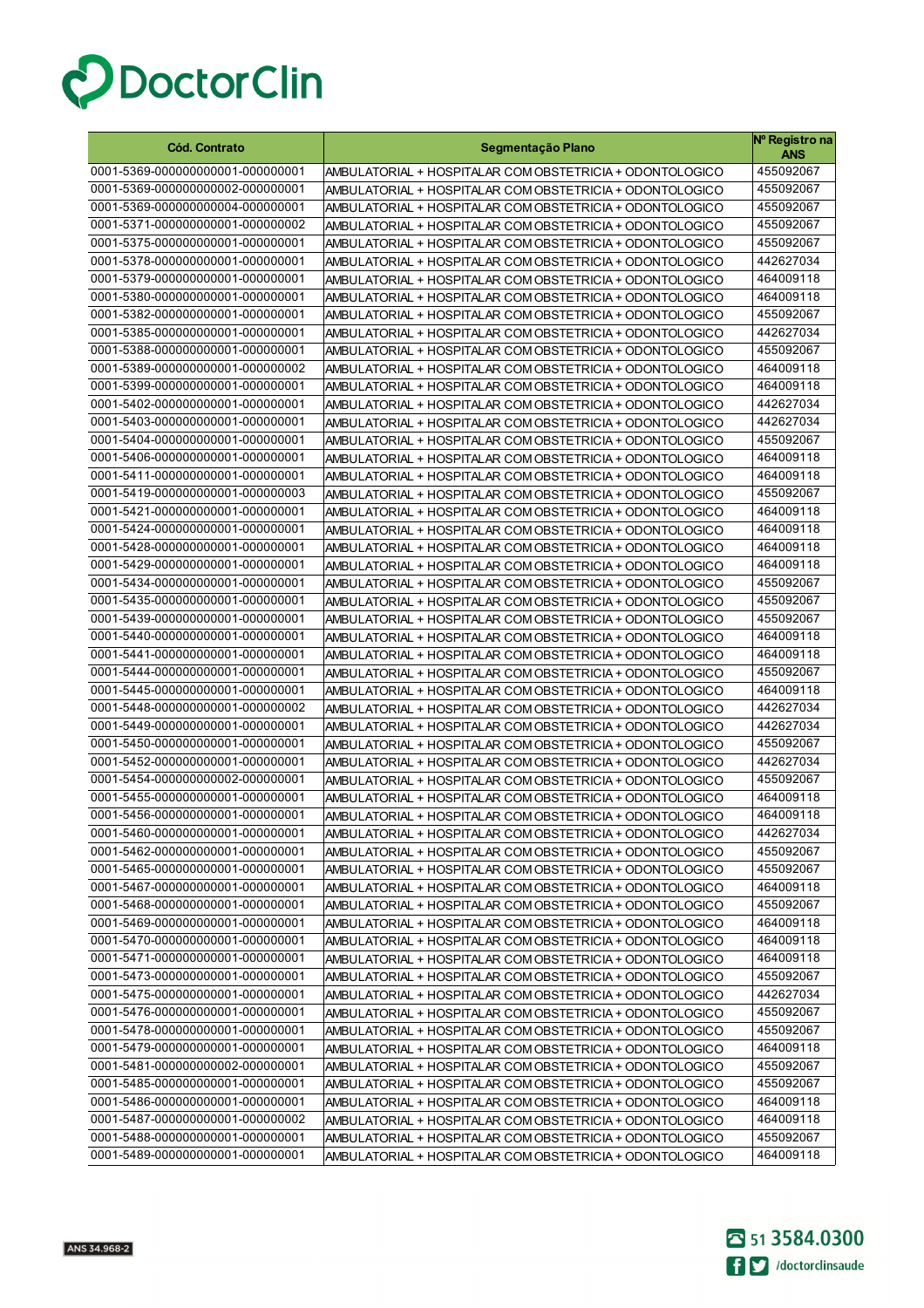

| <b>Cód. Contrato</b>             | Segmentação Plano                                        | Nº Registro na<br>ANS |
|----------------------------------|----------------------------------------------------------|-----------------------|
| 0001-5491-000000000001-000000001 | AMBULATORIAL + HOSPITALAR COM OBSTETRICIA + ODONTOLOGICO | 455092067             |
| 0001-5494-000000000001-000000001 | AMBULATORIAL + HOSPITALAR COM OBSTETRICIA + ODONTOLOGICO | 455092067             |
| 0001-5495-000000000001-000000001 | AMBULATORIAL + HOSPITALAR COM OBSTETRICIA + ODONTOLOGICO | 442627034             |
| 0001-5496-000000000001-000000001 | AMBULATORIAL + HOSPITALAR COM OBSTETRICIA + ODONTOLOGICO | 464009118             |
| 0001-5497-000000000001-000000001 | AMBULATORIAL + HOSPITALAR COM OBSTETRICIA + ODONTOLOGICO | 455092067             |
| 0001-5498-000000000001-000000001 | AMBULATORIAL + HOSPITALAR COM OBSTETRICIA + ODONTOLOGICO | 442627034             |
| 0001-5499-000000000001-000000001 | AMBULATORIAL + HOSPITALAR COM OBSTETRICIA + ODONTOLOGICO | 442627034             |
| 0001-5500-000000000001-000000001 | AMBULATORIAL + HOSPITALAR COM OBSTETRICIA + ODONTOLOGICO | 464009118             |
| 0001-5502-000000000001-000000001 | AMBULATORIAL + HOSPITALAR COM OBSTETRICIA + ODONTOLOGICO | 464009118             |
| 0001-5503-000000000001-000000001 | AMBULATORIAL + HOSPITALAR COM OBSTETRICIA + ODONTOLOGICO | 442627034             |
| 0001-5504-000000000001-000000001 | AMBULATORIAL + HOSPITALAR COM OBSTETRICIA + ODONTOLOGICO | 455092067             |
| 0001-5505-000000000001-000000001 | AMBULATORIAL + HOSPITALAR COM OBSTETRICIA + ODONTOLOGICO | 442627034             |
| 0001-5509-000000000001-000000001 | AMBULATORIAL + HOSPITALAR COM OBSTETRICIA + ODONTOLOGICO | 442627034             |
| 0001-5510-000000000001-000000001 | AMBULATORIAL + HOSPITALAR COM OBSTETRICIA + ODONTOLOGICO | 455092067             |
| 0001-5513-000000000001-000000001 | AMBULATORIAL + HOSPITALAR COM OBSTETRICIA + ODONTOLOGICO | 442627034             |
| 0001-5514-000000000001-000000001 | AMBULATORIAL + HOSPITALAR COM OBSTETRICIA + ODONTOLOGICO | 442627034             |
| 0001-5516-000000000001-000000001 | AMBULATORIAL + HOSPITALAR COM OBSTETRICIA + ODONTOLOGICO | 464009118             |
| 0001-5520-000000000002-000000001 | AMBULATORIAL + HOSPITALAR COM OBSTETRICIA + ODONTOLOGICO | 455092067             |
| 0001-5522-000000000001-000000001 | AMBULATORIAL + HOSPITALAR COM OBSTETRICIA + ODONTOLOGICO | 442627034             |
| 0001-5525-000000000001-000000002 | AMBULATORIAL + HOSPITALAR COM OBSTETRICIA + ODONTOLOGICO | 464009118             |
| 0001-5527-000000000001-000000001 | AMBULATORIAL + HOSPITALAR COM OBSTETRICIA + ODONTOLOGICO | 455092067             |
| 0001-5529-000000000001-000000001 | AMBULATORIAL + HOSPITALAR COM OBSTETRICIA + ODONTOLOGICO | 442627034             |
| 0001-5530-000000000001-000000002 | AMBULATORIAL + HOSPITALAR COM OBSTETRICIA + ODONTOLOGICO | 455092067             |
| 0001-5533-000000000001-000000001 | AMBULATORIAL + HOSPITALAR COM OBSTETRICIA + ODONTOLOGICO | 455092067             |
| 0001-5534-000000000002-000000001 | AMBULATORIAL + HOSPITALAR COM OBSTETRICIA + ODONTOLOGICO | 455092067             |
| 0001-5537-000000000001-000000001 | AMBULATORIAL + HOSPITALAR COM OBSTETRICIA + ODONTOLOGICO | 455092067             |
| 0001-5542-000000000001-000000001 | AMBULATORIAL + HOSPITALAR COM OBSTETRICIA + ODONTOLOGICO | 442627034             |
| 0001-5545-000000000001-000000001 | AMBULATORIAL + HOSPITALAR COM OBSTETRICIA + ODONTOLOGICO | 442627034             |
| 0001-5549-000000000001-000000001 | AMBULATORIAL + HOSPITALAR COM OBSTETRICIA + ODONTOLOGICO | 442627034             |
| 0001-5551-000000000001-000000001 | AMBULATORIAL + HOSPITALAR COM OBSTETRICIA + ODONTOLOGICO | 442627034             |
| 0001-5552-000000000001-000000001 | AMBULATORIAL + HOSPITALAR COM OBSTETRICIA + ODONTOLOGICO | 464009118             |
| 0001-5556-000000000001-000000001 | AMBULATORIAL + HOSPITALAR COM OBSTETRICIA + ODONTOLOGICO | 464009118             |
| 0001-5557-000000000001-000000001 | AMBULATORIAL + HOSPITALAR COM OBSTETRICIA + ODONTOLOGICO | 455092067             |
| 0001-5558-000000000001-000000001 | AMBULATORIAL + HOSPITALAR COM OBSTETRICIA + ODONTOLOGICO | 442627034             |
| 0001-5559-000000000001-000000001 | AMBULATORIAL + HOSPITALAR COM OBSTETRICIA + ODONTOLOGICO | 464009118             |
| 0001-5562-000000000001-000000001 | AMBULATORIAL + HOSPITALAR COM OBSTETRICIA + ODONTOLOGICO | 464009118             |
| 0001-5564-000000000001-000000001 | AMBULATORIAL + HOSPITALAR COM OBSTETRICIA + ODONTOLOGICO | 455092067             |
| 0001-5565-000000000001-000000001 | AMBULATORIAL + HOSPITALAR COM OBSTETRICIA + ODONTOLOGICO | 464009118             |
| 0001-5566-000000000001-000000001 | AMBULATORIAL + HOSPITALAR COM OBSTETRICIA + ODONTOLOGICO | 455092067             |
| 0001-5567-000000000001-000000002 | AMBULATORIAL + HOSPITALAR COM OBSTETRICIA + ODONTOLOGICO | 464009118             |
| 0001-5569-000000000001-000000001 | AMBULATORIAL + HOSPITALAR COM OBSTETRICIA + ODONTOLOGICO | 442627034             |
| 0001-5572-000000000001-000000001 | AMBULATORIAL + HOSPITALAR COM OBSTETRICIA + ODONTOLOGICO | 442627034             |
| 0001-5573-000000000001-000000001 | AMBULATORIAL + HOSPITALAR COM OBSTETRICIA + ODONTOLOGICO | 464009118             |
| 0001-5575-000000000001-000000001 | AMBULATORIAL + HOSPITALAR COM OBSTETRICIA + ODONTOLOGICO | 455092067             |
| 0001-5577-000000000001-000000001 | AMBULATORIAL + HOSPITALAR COM OBSTETRICIA + ODONTOLOGICO | 464009118             |
| 0001-5578-000000000001-000000001 | AMBULATORIAL + HOSPITALAR COM OBSTETRICIA + ODONTOLOGICO | 455092067             |
| 0001-5581-000000000002-000000002 | AMBULATORIAL + HOSPITALAR COM OBSTETRICIA + ODONTOLOGICO | 455092067             |
| 0001-5582-000000000001-000000001 | AMBULATORIAL + HOSPITALAR COM OBSTETRICIA + ODONTOLOGICO | 442627034             |
| 0001-5584-000000000001-000000001 | AMBULATORIAL + HOSPITALAR COM OBSTETRICIA + ODONTOLOGICO | 464009118             |
| 0001-5587-000000000001-000000001 | AMBULATORIAL + HOSPITALAR COM OBSTETRICIA + ODONTOLOGICO | 455092067             |
| 0001-5588-000000000001-000000001 | AMBULATORIAL + HOSPITALAR COM OBSTETRICIA + ODONTOLOGICO | 442627034             |
| 0001-5589-000000000001-000000001 | AMBULATORIAL + HOSPITALAR COM OBSTETRICIA + ODONTOLOGICO | 455092067             |
| 0001-5590-000000000001-000000001 | AMBULATORIAL + HOSPITALAR COM OBSTETRICIA + ODONTOLOGICO | 464009118             |
| 0001-5591-000000000001-000000001 | AMBULATORIAL + HOSPITALAR COM OBSTETRICIA + ODONTOLOGICO | 464009118             |
| 0001-5592-000000000001-000000001 | AMBULATORIAL + HOSPITALAR COM OBSTETRICIA + ODONTOLOGICO | 455092067             |
| 0001-5595-000000000001-000000001 | AMBULATORIAL + HOSPITALAR COM OBSTETRICIA + ODONTOLOGICO | 442627034             |

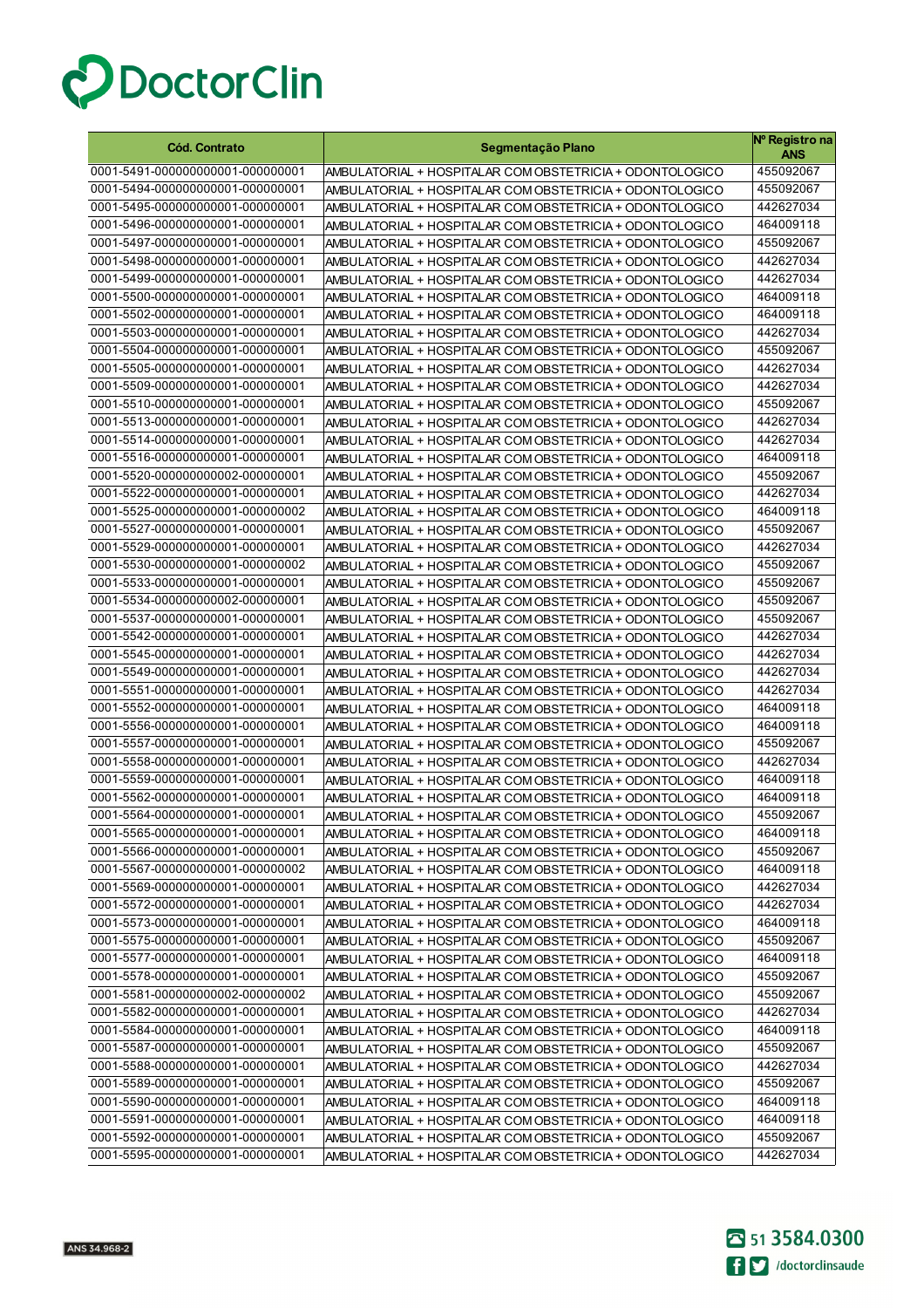

| <b>Cód. Contrato</b>                                                 | Segmentação Plano                                        | Nº Registro na<br>ANS  |
|----------------------------------------------------------------------|----------------------------------------------------------|------------------------|
| 0001-5596-000000000001-000000001                                     | AMBULATORIAL + HOSPITALAR COM OBSTETRICIA + ODONTOLOGICO | 442627034              |
| 0001-5597-000000000001-000000001                                     | AMBULATORIAL + HOSPITALAR COM OBSTETRICIA + ODONTOLOGICO | 455092067              |
| 0001-5601-000000000001-000000001                                     | AMBULATORIAL + HOSPITALAR COM OBSTETRICIA + ODONTOLOGICO | 455092067              |
| 0001-5602-000000000001-000000001                                     | AMBULATORIAL + HOSPITALAR COM OBSTETRICIA + ODONTOLOGICO | 464009118              |
| 0001-5605-000000000001-000000001                                     | AMBULATORIAL + HOSPITALAR COM OBSTETRICIA + ODONTOLOGICO | 455092067              |
| 0001-5608-000000000001-000000001                                     | AMBULATORIAL + HOSPITALAR COM OBSTETRICIA + ODONTOLOGICO | 464009118              |
| 0001-5610-000000000001-000000001                                     | AMBULATORIAL + HOSPITALAR COM OBSTETRICIA + ODONTOLOGICO | 455092067              |
| 0001-5611-000000000001-000000001                                     | AMBULATORIAL + HOSPITALAR COM OBSTETRICIA + ODONTOLOGICO | 455092067              |
| 0001-5612-000000000001-000000001                                     | AMBULATORIAL + HOSPITALAR COM OBSTETRICIA + ODONTOLOGICO | 464009118              |
| 0001-5614-000000000001-000000001                                     | AMBULATORIAL + HOSPITALAR COM OBSTETRICIA + ODONTOLOGICO | 464009118              |
| 0001-5616-000000000001-000000001                                     | AMBULATORIAL + HOSPITALAR COM OBSTETRICIA + ODONTOLOGICO | 442627034              |
| 0001-5617-000000000001-000000001                                     | AMBULATORIAL + HOSPITALAR COM OBSTETRICIA + ODONTOLOGICO | 442627034              |
| 0001-5621-000000000001-000000001                                     | AMBULATORIAL + HOSPITALAR COM OBSTETRICIA + ODONTOLOGICO | 442627034              |
| 0001-5622-000000000001-000000001                                     | AMBULATORIAL + HOSPITALAR COM OBSTETRICIA + ODONTOLOGICO | 455092067              |
| 0001-5625-000000000001-000000001                                     | AMBULATORIAL + HOSPITALAR COM OBSTETRICIA + ODONTOLOGICO | 455092067              |
| 0001-5626-000000000001-000000001                                     | AMBULATORIAL + HOSPITALAR COM OBSTETRICIA + ODONTOLOGICO | 455092067              |
| 0001-5627-000000000001-000000001                                     | AMBULATORIAL + HOSPITALAR COM OBSTETRICIA + ODONTOLOGICO | 464009118              |
| 0001-5628-000000000001-000000001                                     | AMBULATORIAL + HOSPITALAR COM OBSTETRICIA + ODONTOLOGICO | 464009118              |
| 0001-5630-000000000001-000000001                                     | AMBULATORIAL + HOSPITALAR COM OBSTETRICIA + ODONTOLOGICO | 442627034              |
| 0001-5631-000000000001-000000001                                     | AMBULATORIAL + HOSPITALAR COM OBSTETRICIA + ODONTOLOGICO | 464009118              |
| 0001-5632-000000000001-000000001                                     | AMBULATORIAL + HOSPITALAR COM OBSTETRICIA + ODONTOLOGICO | 464009118              |
| 0001-5637-000000000001-000000001                                     | AMBULATORIAL + HOSPITALAR COM OBSTETRICIA + ODONTOLOGICO | 464009118              |
| 0001-5642-000000000001-000000001                                     | AMBULATORIAL + HOSPITALAR COM OBSTETRICIA + ODONTOLOGICO | 455092067              |
| 0001-5643-000000000001-000000001                                     | AMBULATORIAL + HOSPITALAR COM OBSTETRICIA + ODONTOLOGICO | 442627034              |
| 0001-5655-000000000001-000000001                                     | AMBULATORIAL + HOSPITALAR COM OBSTETRICIA + ODONTOLOGICO | 464009118              |
| 0001-5658-000000000001-000000001                                     | AMBULATORIAL + HOSPITALAR COM OBSTETRICIA + ODONTOLOGICO | 464009118              |
| 0001-5663-000000000001-000000001                                     | AMBULATORIAL + HOSPITALAR COM OBSTETRICIA + ODONTOLOGICO | 455092067              |
| 0001-5668-000000000001-000000001                                     | AMBULATORIAL + HOSPITALAR COM OBSTETRICIA + ODONTOLOGICO | 464009118              |
| 0001-5669-000000000001-000000001                                     | AMBULATORIAL + HOSPITALAR COM OBSTETRICIA + ODONTOLOGICO | 442627034              |
| 0001-5670-000000000001-000000002                                     | AMBULATORIAL + HOSPITALAR COM OBSTETRICIA + ODONTOLOGICO | 442627034              |
| 0001-5679-000000000001-000000001                                     | AMBULATORIAL + HOSPITALAR COM OBSTETRICIA + ODONTOLOGICO | 455092067              |
| 0001-5680-000000000001-000000001                                     | AMBULATORIAL + HOSPITALAR COM OBSTETRICIA + ODONTOLOGICO | 464009118              |
| 0001-5682-000000000001-000000001                                     | AMBULATORIAL + HOSPITALAR COM OBSTETRICIA + ODONTOLOGICO | 455092067              |
| 0001-5683-000000000001-000000001                                     | AMBULATORIAL + HOSPITALAR COM OBSTETRICIA + ODONTOLOGICO | 442627034              |
| 0001-5684-000000000001-000000001                                     | AMBULATORIAL + HOSPITALAR COM OBSTETRICIA + ODONTOLOGICO | 464009118              |
| 0001-5688-000000000001-000000001                                     | AMBULATORIAL + HOSPITALAR COM OBSTETRICIA + ODONTOLOGICO | 464009118              |
| 0001-5689-000000000001-000000001                                     | AMBULATORIAL + HOSPITALAR COM OBSTETRICIA + ODONTOLOGICO | 455092067              |
| 0001-5691-000000000001-000000001                                     | AMBULATORIAL + HOSPITALAR COM OBSTETRICIA + ODONTOLOGICO | 464009118              |
| 0001-5695-000000000001-000000001                                     | AMBULATORIAL + HOSPITALAR COM OBSTETRICIA + ODONTOLOGICO | 442627034              |
| 0001-5697-000000000002-000000001                                     | AMBULATORIAL + HOSPITALAR COM OBSTETRICIA + ODONTOLOGICO | 455092067              |
| 0001-5698-000000000001-000000001                                     | AMBULATORIAL + HOSPITALAR COM OBSTETRICIA + ODONTOLOGICO | 442627034              |
| 0001-5699-000000000001-000000001                                     | AMBULATORIAL + HOSPITALAR COM OBSTETRICIA + ODONTOLOGICO | 464009118              |
| 0001-5700-000000000001-000000001                                     | AMBULATORIAL + HOSPITALAR COM OBSTETRICIA + ODONTOLOGICO | 455092067              |
| 0001-5703-000000000001-000000002                                     | AMBULATORIAL + HOSPITALAR COM OBSTETRICIA + ODONTOLOGICO | 442627034              |
| 0001-5703-000000000002-000000002                                     | AMBULATORIAL + HOSPITALAR COM OBSTETRICIA + ODONTOLOGICO | 442627034              |
| 0001-5708-000000000001-000000001                                     | AMBULATORIAL + HOSPITALAR COM OBSTETRICIA + ODONTOLOGICO | 455092067              |
| 0001-5710-000000000001-000000001                                     | AMBULATORIAL + HOSPITALAR COM OBSTETRICIA + ODONTOLOGICO | 455092067              |
| 0001-5710-000000000002-000000001                                     | AMBULATORIAL + HOSPITALAR COM OBSTETRICIA + ODONTOLOGICO | 455092067              |
| 0001-5710-000000000003-000000001                                     | AMBULATORIAL + HOSPITALAR COM OBSTETRICIA + ODONTOLOGICO | 455092067              |
| 0001-5711-000000000001-000000001                                     | AMBULATORIAL + HOSPITALAR COM OBSTETRICIA + ODONTOLOGICO | 464009118              |
| 0001-5714-000000000001-000000001                                     | AMBULATORIAL + HOSPITALAR COM OBSTETRICIA + ODONTOLOGICO | 455092067              |
| 0001-5715-000000000001-000000001                                     | AMBULATORIAL + HOSPITALAR COM OBSTETRICIA + ODONTOLOGICO | 464009118              |
| 0001-5717-000000000001-000000001                                     | AMBULATORIAL + HOSPITALAR COM OBSTETRICIA + ODONTOLOGICO | 464009118              |
| 0001-5719-000000000001-000000001<br>0001-5719-000000000001-000000002 | AMBULATORIAL + HOSPITALAR COM OBSTETRICIA + ODONTOLOGICO | 455092067              |
| 0001-5720-000000000001-000000001                                     | AMBULATORIAL + HOSPITALAR COM OBSTETRICIA + ODONTOLOGICO | 464009118<br>442627034 |
|                                                                      | AMBULATORIAL + HOSPITALAR COM OBSTETRICIA + ODONTOLOGICO |                        |

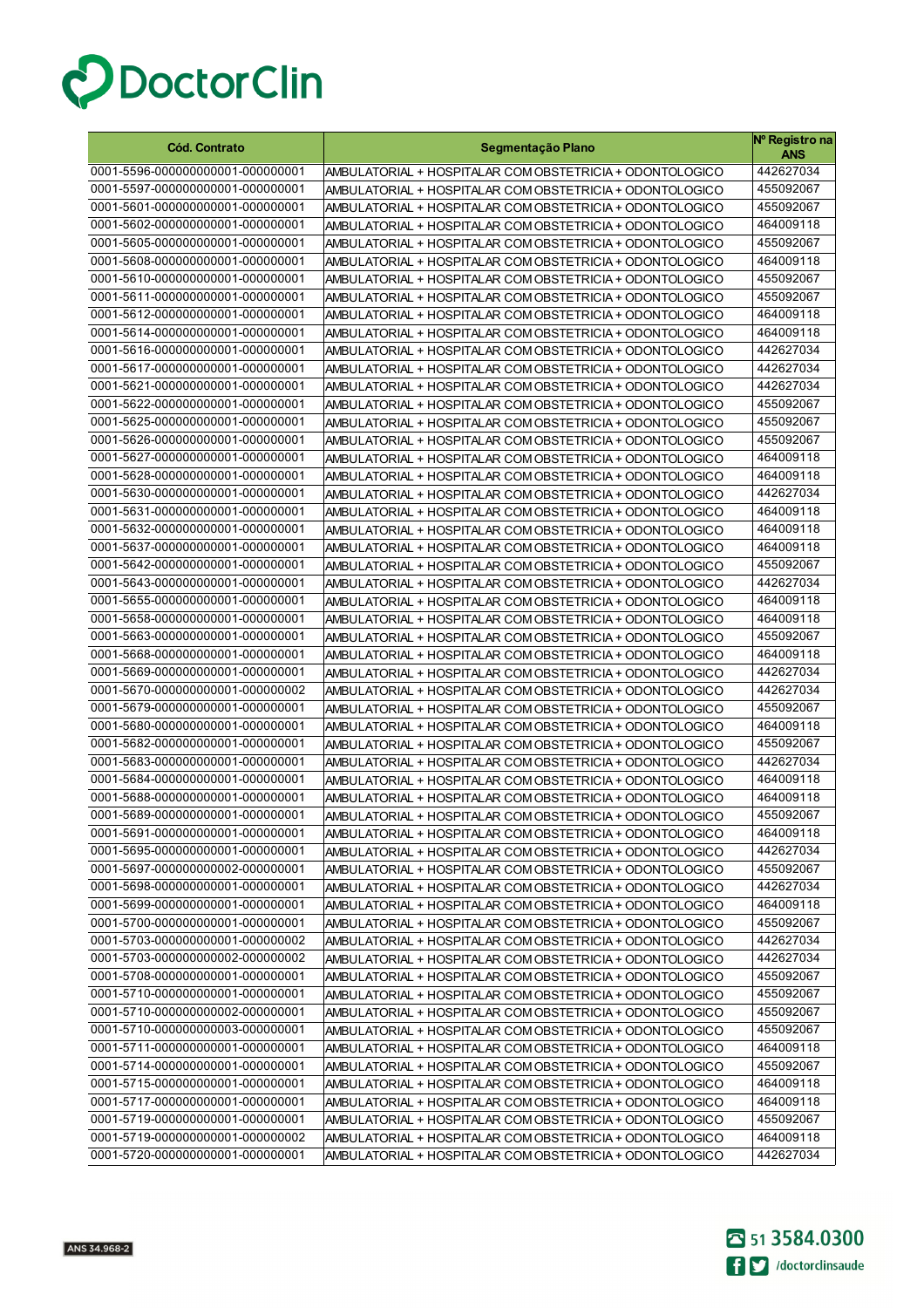

| <b>Cód. Contrato</b>             | Segmentação Plano                                        | Nº Registro na<br>ANS |
|----------------------------------|----------------------------------------------------------|-----------------------|
| 0001-5723-000000000001-000000001 | AMBULATORIAL + HOSPITALAR COM OBSTETRICIA + ODONTOLOGICO | 442627034             |
| 0001-5725-000000000001-000000001 | AMBULATORIAL + HOSPITALAR COM OBSTETRICIA + ODONTOLOGICO | 442627034             |
| 0001-5726-000000000002-000000001 | AMBULATORIAL + HOSPITALAR COM OBSTETRICIA + ODONTOLOGICO | 464009118             |
| 0001-5729-000000000001-000000001 | AMBULATORIAL + HOSPITALAR COM OBSTETRICIA + ODONTOLOGICO | 464009118             |
| 0001-5730-000000000001-000000001 | AMBULATORIAL + HOSPITALAR COM OBSTETRICIA + ODONTOLOGICO | 455092067             |
| 0001-5731-000000000001-000000001 | AMBULATORIAL + HOSPITALAR COM OBSTETRICIA + ODONTOLOGICO | 455092067             |
| 0001-5734-000000000001-000000001 | AMBULATORIAL + HOSPITALAR COM OBSTETRICIA + ODONTOLOGICO | 464009118             |
| 0001-5737-000000000001-000000001 | AMBULATORIAL + HOSPITALAR COM OBSTETRICIA + ODONTOLOGICO | 464009118             |
| 0001-5738-000000000001-000000001 | AMBULATORIAL + HOSPITALAR COM OBSTETRICIA + ODONTOLOGICO | 455092067             |
| 0001-5740-000000000001-000000001 | AMBULATORIAL + HOSPITALAR COM OBSTETRICIA + ODONTOLOGICO | 442627034             |
| 0001-5741-000000000001-000000001 | AMBULATORIAL + HOSPITALAR COM OBSTETRICIA + ODONTOLOGICO | 464009118             |
| 0001-5744-000000000001-000000001 | AMBULATORIAL + HOSPITALAR COM OBSTETRICIA + ODONTOLOGICO | 455092067             |
| 0001-5746-000000000001-000000001 | AMBULATORIAL + HOSPITALAR COM OBSTETRICIA + ODONTOLOGICO | 464009118             |
| 0001-5751-000000000001-000000001 | AMBULATORIAL + HOSPITALAR COM OBSTETRICIA + ODONTOLOGICO | 442627034             |
| 0001-5753-000000000001-000000001 | AMBULATORIAL + HOSPITALAR COM OBSTETRICIA + ODONTOLOGICO | 455092067             |
| 0001-5755-000000000001-000000001 | AMBULATORIAL + HOSPITALAR COM OBSTETRICIA + ODONTOLOGICO | 464009118             |
| 0001-5757-000000000001-000000001 | AMBULATORIAL + HOSPITALAR COM OBSTETRICIA + ODONTOLOGICO | 464009118             |
| 0001-5760-000000000001-000000001 | AMBULATORIAL + HOSPITALAR COM OBSTETRICIA + ODONTOLOGICO | 464009118             |
| 0001-5761-000000000001-000000001 | AMBULATORIAL + HOSPITALAR COM OBSTETRICIA + ODONTOLOGICO | 455092067             |
| 0001-5763-000000000001-000000001 | AMBULATORIAL + HOSPITALAR COM OBSTETRICIA + ODONTOLOGICO | 455092067             |
| 0001-5766-000000000001-000000002 | AMBULATORIAL + HOSPITALAR COM OBSTETRICIA + ODONTOLOGICO | 455092067             |
| 0001-5772-000000000001-000000001 | AMBULATORIAL + HOSPITALAR COM OBSTETRICIA + ODONTOLOGICO | 464009118             |
| 0001-5774-000000000001-000000001 | AMBULATORIAL + HOSPITALAR COM OBSTETRICIA + ODONTOLOGICO | 442627034             |
| 0001-5774-000000000003-000000001 | AMBULATORIAL + HOSPITALAR COM OBSTETRICIA + ODONTOLOGICO | 442627034             |
| 0001-5775-000000000001-000000002 | AMBULATORIAL + HOSPITALAR COM OBSTETRICIA + ODONTOLOGICO | 455092067             |
| 0001-5775-000000000002-000000002 | AMBULATORIAL + HOSPITALAR COM OBSTETRICIA + ODONTOLOGICO | 455092067             |
| 0001-5775-000000000003-000000002 | AMBULATORIAL + HOSPITALAR COM OBSTETRICIA + ODONTOLOGICO | 455092067             |
| 0001-5775-000000000004-000000001 | AMBULATORIAL + HOSPITALAR COM OBSTETRICIA + ODONTOLOGICO | 455092067             |
| 0001-5775-000000000005-000000001 | AMBULATORIAL + HOSPITALAR COM OBSTETRICIA + ODONTOLOGICO | 455092067             |
| 0001-5776-000000000001-000000001 | AMBULATORIAL + HOSPITALAR COM OBSTETRICIA + ODONTOLOGICO | 464009118             |
| 0001-5776-000000000002-000000001 | AMBULATORIAL + HOSPITALAR COM OBSTETRICIA + ODONTOLOGICO | 464009118             |
| 0001-5779-000000000001-000000001 | AMBULATORIAL + HOSPITALAR COM OBSTETRICIA + ODONTOLOGICO | 442627034             |
| 0001-5780-000000000001-000000001 | AMBULATORIAL + HOSPITALAR COM OBSTETRICIA + ODONTOLOGICO | 442627034             |
| 0001-5782-000000000001-000000001 | AMBULATORIAL + HOSPITALAR COM OBSTETRICIA + ODONTOLOGICO | 442627034             |
| 0001-5789-000000000001-000000001 | AMBULATORIAL + HOSPITALAR COM OBSTETRICIA + ODONTOLOGICO | 442627034             |
| 0001-5790-000000000001-000000002 | AMBULATORIAL + HOSPITALAR COM OBSTETRICIA + ODONTOLOGICO | 455092067             |
| 0001-5791-000000000001-000000001 | AMBULATORIAL + HOSPITALAR COM OBSTETRICIA + ODONTOLOGICO | 464009118             |
| 0001-5793-000000000001-000000002 | AMBULATORIAL + HOSPITALAR COM OBSTETRICIA + ODONTOLOGICO | 442627034             |
| 0001-5799-000000000001-000000001 | AMBULATORIAL + HOSPITALAR COM OBSTETRICIA + ODONTOLOGICO | 464009118             |
| 0001-5800-000000000001-000000001 | AMBULATORIAL + HOSPITALAR COM OBSTETRICIA + ODONTOLOGICO | 464009118             |
| 0001-5802-000000000001-000000001 | AMBULATORIAL + HOSPITALAR COM OBSTETRICIA + ODONTOLOGICO | 455092067             |
| 0001-5805-000000000001-000000001 | AMBULATORIAL + HOSPITALAR COM OBSTETRICIA + ODONTOLOGICO | 464009118             |
| 0001-5807-000000000001-000000001 | AMBULATORIAL + HOSPITALAR COM OBSTETRICIA + ODONTOLOGICO | 455092067             |
| 0001-5808-000000000001-000000001 | AMBULATORIAL + HOSPITALAR COM OBSTETRICIA + ODONTOLOGICO | 455092067             |
| 0001-5811-000000000001-000000001 | AMBULATORIAL + HOSPITALAR COM OBSTETRICIA + ODONTOLOGICO | 464009118             |
| 0001-5812-000000000001-000000001 | AMBULATORIAL + HOSPITALAR COM OBSTETRICIA + ODONTOLOGICO | 455092067             |
| 0001-5817-000000000001-000000001 | AMBULATORIAL + HOSPITALAR COM OBSTETRICIA + ODONTOLOGICO | 464009118             |
| 0001-5820-000000000001-000000001 | AMBULATORIAL + HOSPITALAR COM OBSTETRICIA + ODONTOLOGICO | 455092067             |
| 0001-5821-000000000002-000000002 | AMBULATORIAL + HOSPITALAR COM OBSTETRICIA + ODONTOLOGICO | 442627034             |
| 0001-5822-000000000001-000000001 | AMBULATORIAL + HOSPITALAR COM OBSTETRICIA + ODONTOLOGICO | 442627034             |
| 0001-5824-000000000001-000000001 | AMBULATORIAL + HOSPITALAR COM OBSTETRICIA + ODONTOLOGICO | 464009118             |
| 0001-5825-000000000001-000000001 | AMBULATORIAL + HOSPITALAR COM OBSTETRICIA + ODONTOLOGICO | 455092067             |
| 0001-5826-000000000001-000000001 | AMBULATORIAL + HOSPITALAR COM OBSTETRICIA + ODONTOLOGICO | 455092067             |
| 0001-5829-000000000001-000000001 | AMBULATORIAL + HOSPITALAR COM OBSTETRICIA + ODONTOLOGICO | 464009118             |
| 0001-5834-000000000001-000000001 | AMBULATORIAL + HOSPITALAR COM OBSTETRICIA + ODONTOLOGICO | 464009118             |
| 0001-5840-000000000001-000000001 | AMBULATORIAL + HOSPITALAR COM OBSTETRICIA + ODONTOLOGICO | 442627034             |

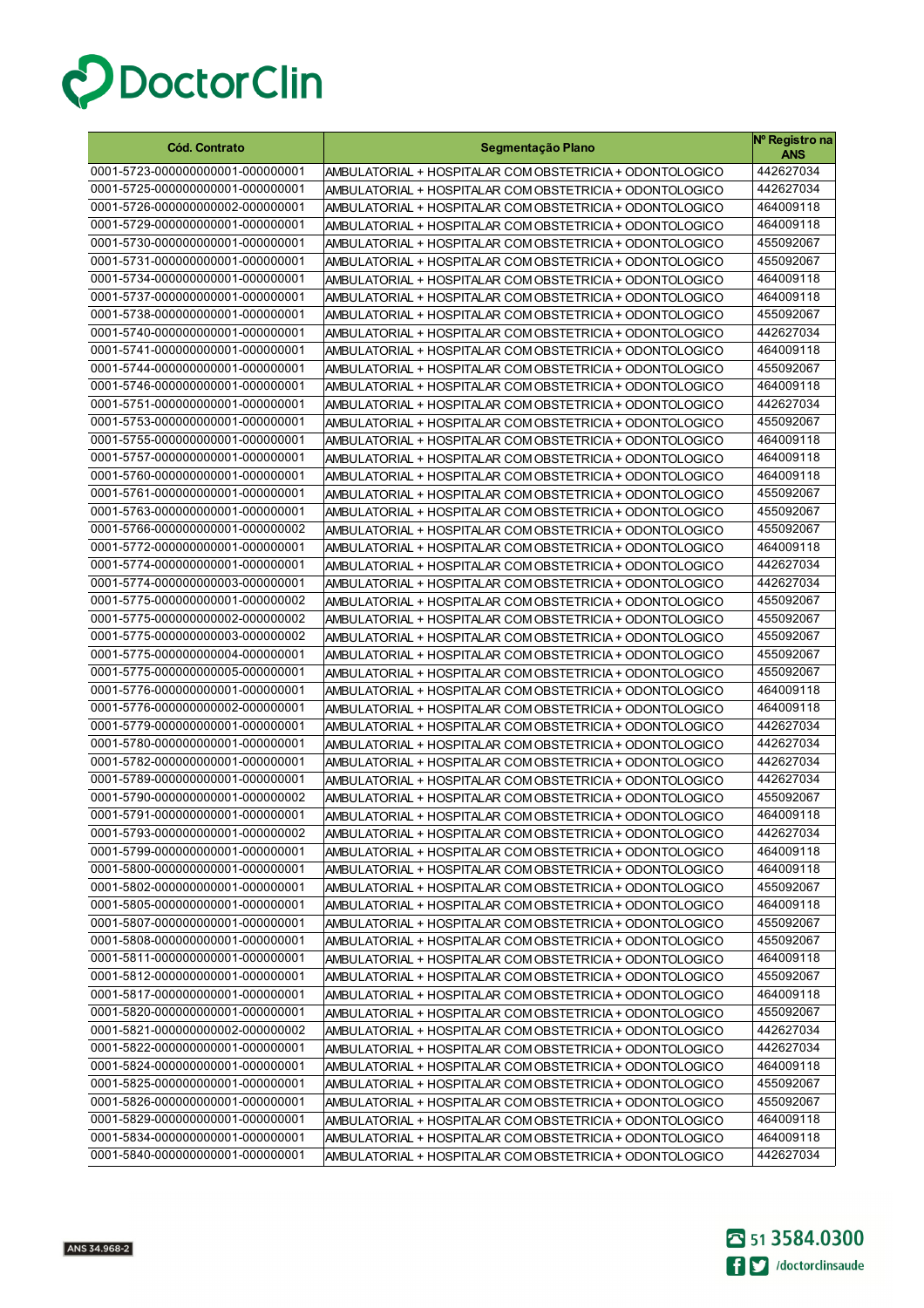

| <b>Cód. Contrato</b>                                                 | Segmentação Plano                                                                                                    | Nº Registro na<br>ANS  |
|----------------------------------------------------------------------|----------------------------------------------------------------------------------------------------------------------|------------------------|
| 0001-5842-000000000001-000000002                                     | AMBULATORIAL + HOSPITALAR COM OBSTETRICIA + ODONTOLOGICO                                                             | 464009118              |
| 0001-5845-000000000001-000000001                                     | AMBULATORIAL + HOSPITALAR COM OBSTETRICIA + ODONTOLOGICO                                                             | 455092067              |
| 0001-5847-000000000001-000000001                                     | AMBULATORIAL + HOSPITALAR COM OBSTETRICIA + ODONTOLOGICO                                                             | 464009118              |
| 0001-5848-000000000001-000000001                                     | AMBULATORIAL + HOSPITALAR COM OBSTETRICIA + ODONTOLOGICO                                                             | 464009118              |
| 0001-5849-000000000001-000000001                                     | AMBULATORIAL + HOSPITALAR COM OBSTETRICIA + ODONTOLOGICO                                                             | 442627034              |
| 0001-5851-000000000001-000000001                                     | AMBULATORIAL + HOSPITALAR COM OBSTETRICIA + ODONTOLOGICO                                                             | 455092067              |
| 0001-5853-000000000001-000000001                                     | AMBULATORIAL + HOSPITALAR COM OBSTETRICIA + ODONTOLOGICO                                                             | 455092067              |
| 0001-5854-000000000001-000000002                                     | AMBULATORIAL + HOSPITALAR COM OBSTETRICIA + ODONTOLOGICO                                                             | 442627034              |
| 0001-5857-000000000001-000000001                                     | AMBULATORIAL + HOSPITALAR COM OBSTETRICIA + ODONTOLOGICO                                                             | 455092067              |
| 0001-5858-000000000001-000000001                                     | AMBULATORIAL + HOSPITALAR COM OBSTETRICIA + ODONTOLOGICO                                                             | 455092067              |
| 0001-5861-000000000001-000000001                                     | AMBULATORIAL + HOSPITALAR COM OBSTETRICIA + ODONTOLOGICO                                                             | 464009118              |
| 0001-5863-000000000001-000000001                                     | AMBULATORIAL + HOSPITALAR COM OBSTETRICIA + ODONTOLOGICO                                                             | 455092067              |
| 0001-5866-000000000001-000000001                                     | AMBULATORIAL + HOSPITALAR COM OBSTETRICIA + ODONTOLOGICO                                                             | 455092067              |
| 0001-5867-000000000001-000000001                                     | AMBULATORIAL + HOSPITALAR COM OBSTETRICIA + ODONTOLOGICO                                                             | 464009118              |
| 0001-5870-000000000001-000000001                                     | AMBULATORIAL + HOSPITALAR COM OBSTETRICIA + ODONTOLOGICO                                                             | 442627034              |
| 0001-5872-000000000001-000000001                                     | AMBULATORIAL + HOSPITALAR COM OBSTETRICIA + ODONTOLOGICO                                                             | 464009118              |
| 0001-5873-000000000001-000000001                                     | AMBULATORIAL + HOSPITALAR COM OBSTETRICIA + ODONTOLOGICO                                                             | 455092067              |
| 0001-5874-000000000001-000000001                                     | AMBULATORIAL + HOSPITALAR COM OBSTETRICIA + ODONTOLOGICO                                                             | 464009118              |
| 0001-5875-000000000001-000000001                                     | AMBULATORIAL + HOSPITALAR COM OBSTETRICIA + ODONTOLOGICO                                                             | 464009118              |
| 0001-5877-000000000001-000000001                                     | AMBULATORIAL + HOSPITALAR COM OBSTETRICIA + ODONTOLOGICO                                                             | 455092067              |
| 0001-5878-000000000001-000000001                                     | AMBULATORIAL + HOSPITALAR COM OBSTETRICIA + ODONTOLOGICO                                                             | 464009118              |
| 0001-5879-000000000001-000000001                                     | AMBULATORIAL + HOSPITALAR COM OBSTETRICIA + ODONTOLOGICO                                                             | 455092067              |
| 0001-5880-000000000001-000000001                                     | AMBULATORIAL + HOSPITALAR COM OBSTETRICIA + ODONTOLOGICO                                                             | 442627034              |
| 0001-5881-000000000001-000000001                                     | AMBULATORIAL + HOSPITALAR COM OBSTETRICIA + ODONTOLOGICO                                                             | 442627034              |
| 0001-5883-000000000001-000000001                                     | AMBULATORIAL + HOSPITALAR COM OBSTETRICIA + ODONTOLOGICO                                                             | 455092067              |
| 0001-5885-000000000001-000000001                                     | AMBULATORIAL + HOSPITALAR COM OBSTETRICIA + ODONTOLOGICO                                                             | 455092067              |
| 0001-5887-000000000001-000000001                                     | AMBULATORIAL + HOSPITALAR COM OBSTETRICIA + ODONTOLOGICO                                                             | 464009118              |
| 0001-5889-000000000001-000000001                                     | AMBULATORIAL + HOSPITALAR COM OBSTETRICIA + ODONTOLOGICO                                                             | 455092067              |
| 0001-5892-000000000001-000000001<br>0001-5893-000000000001-000000001 | AMBULATORIAL + HOSPITALAR COM OBSTETRICIA + ODONTOLOGICO                                                             | 442627034<br>464009118 |
| 0001-5895-000000000001-000000001                                     | AMBULATORIAL + HOSPITALAR COM OBSTETRICIA + ODONTOLOGICO                                                             | 455092067              |
| 0001-5896-000000000001-000000001                                     | AMBULATORIAL + HOSPITALAR COM OBSTETRICIA + ODONTOLOGICO<br>AMBULATORIAL + HOSPITALAR COM OBSTETRICIA + ODONTOLOGICO | 455092067              |
| 0001-5898-000000000001-000000001                                     | AMBULATORIAL + HOSPITALAR COM OBSTETRICIA + ODONTOLOGICO                                                             | 464009118              |
| 0001-5899-000000000001-000000001                                     | AMBULATORIAL + HOSPITALAR COM OBSTETRICIA + ODONTOLOGICO                                                             | 455092067              |
| 0001-5900-000000000001-000000001                                     | AMBULATORIAL + HOSPITALAR COM OBSTETRICIA + ODONTOLOGICO                                                             | 455092067              |
| 0001-5904-000000000001-000000001                                     | AMBULATORIAL + HOSPITALAR COM OBSTETRICIA + ODONTOLOGICO                                                             | 464009118              |
| 0001-5905-000000000001-000000001                                     | AMBULATORIAL + HOSPITALAR COM OBSTETRICIA + ODONTOLOGICO                                                             | 464009118              |
| 0001-5907-000000000002-000000001                                     | AMBULATORIAL + HOSPITALAR COM OBSTETRICIA + ODONTOLOGICO                                                             | 464009118              |
| 0001-5908-000000000001-000000001                                     | AMBULATORIAL + HOSPITALAR COM OBSTETRICIA + ODONTOLOGICO                                                             | 464009118              |
| 0001-5909-000000000001-000000001                                     | AMBULATORIAL + HOSPITALAR COM OBSTETRICIA + ODONTOLOGICO                                                             | 464009118              |
| 0001-5916-000000000001-000000001                                     | AMBULATORIAL + HOSPITALAR COM OBSTETRICIA + ODONTOLOGICO                                                             | 464009118              |
| 0001-5917-000000000001-000000001                                     | AMBULATORIAL + HOSPITALAR COM OBSTETRICIA + ODONTOLOGICO                                                             | 464009118              |
| 0001-5920-000000000001-000000001                                     | AMBULATORIAL + HOSPITALAR COM OBSTETRICIA + ODONTOLOGICO                                                             | 464009118              |
| 0001-5921-000000000001-000000001                                     | AMBULATORIAL + HOSPITALAR COM OBSTETRICIA + ODONTOLOGICO                                                             | 464009118              |
| 0001-5922-000000000001-000000001                                     | AMBULATORIAL + HOSPITALAR COM OBSTETRICIA + ODONTOLOGICO                                                             | 455092067              |
| 0001-5923-000000000001-000000001                                     | AMBULATORIAL + HOSPITALAR COM OBSTETRICIA + ODONTOLOGICO                                                             | 442627034              |
| 0001-5924-000000000001-000000001                                     | AMBULATORIAL + HOSPITALAR COM OBSTETRICIA + ODONTOLOGICO                                                             | 442627034              |
| 0001-5925-000000000001-000000002                                     | AMBULATORIAL + HOSPITALAR COM OBSTETRICIA + ODONTOLOGICO                                                             | 442627034              |
| 0001-5926-000000000001-000000001                                     | AMBULATORIAL + HOSPITALAR COM OBSTETRICIA + ODONTOLOGICO                                                             | 464009118              |
| 0001-5927-000000000001-000000001                                     | AMBULATORIAL + HOSPITALAR COM OBSTETRICIA + ODONTOLOGICO                                                             | 464009118              |
| 0001-5928-000000000001-000000001                                     | AMBULATORIAL + HOSPITALAR COM OBSTETRICIA + ODONTOLOGICO                                                             | 464009118              |
| 0001-5929-000000000001-000000001                                     | AMBULATORIAL + HOSPITALAR COM OBSTETRICIA + ODONTOLOGICO                                                             | 464009118              |
| 0001-5930-000000000001-000000001                                     | AMBULATORIAL + HOSPITALAR COM OBSTETRICIA + ODONTOLOGICO                                                             | 455092067              |
| 0001-5931-000000000001-000000001                                     | AMBULATORIAL + HOSPITALAR COM OBSTETRICIA + ODONTOLOGICO                                                             | 455092067              |
| 0001-5933-000000000001-000000001                                     | AMBULATORIAL + HOSPITALAR COM OBSTETRICIA + ODONTOLOGICO                                                             | 464009118              |
| 0001-5935-000000000001-000000001                                     | AMBULATORIAL + HOSPITALAR COM OBSTETRICIA + ODONTOLOGICO                                                             | 455092067              |

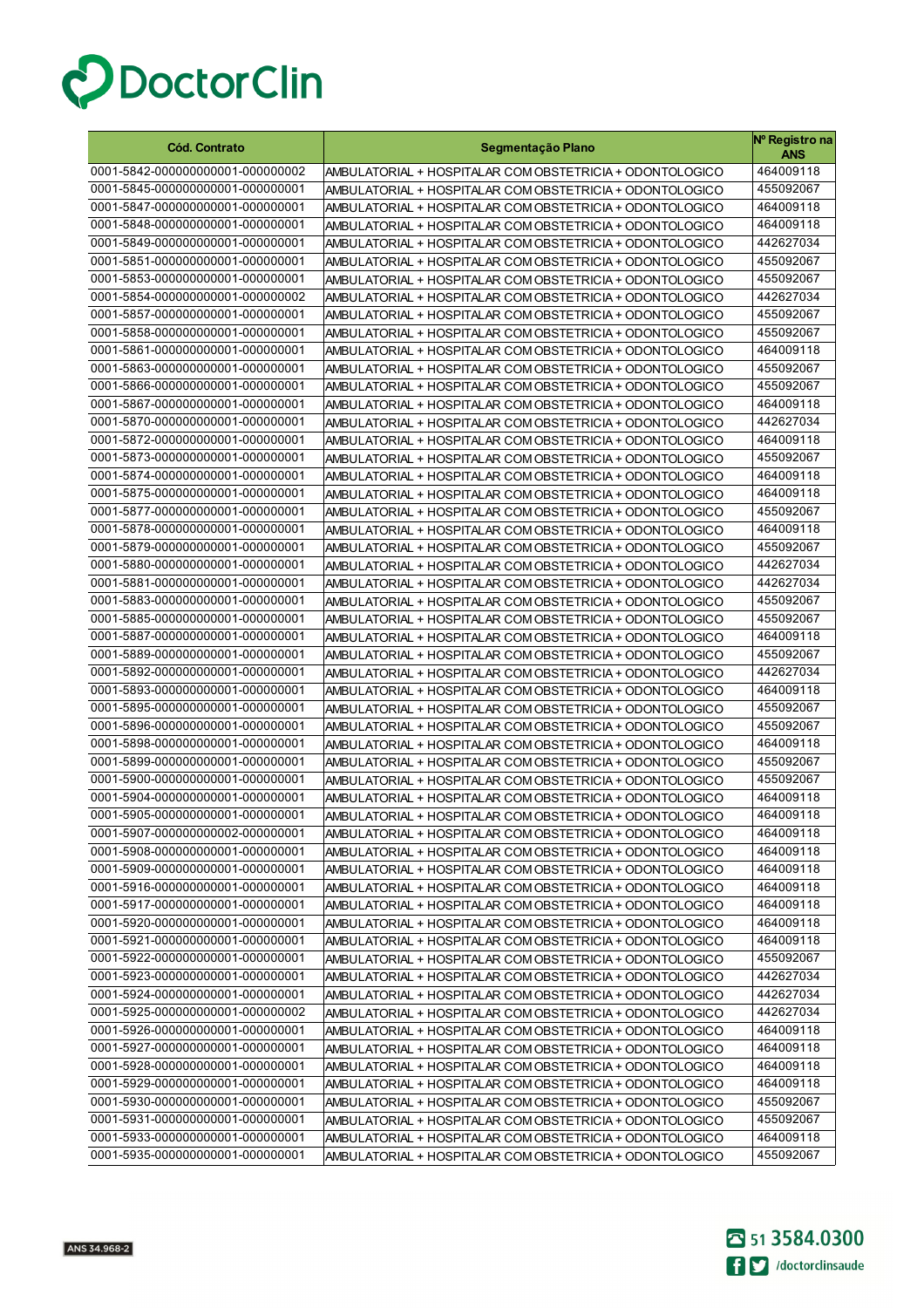

| <b>Cód. Contrato</b>                                                 | Segmentação Plano                                                                                                    | Nº Registro na<br>ANS  |
|----------------------------------------------------------------------|----------------------------------------------------------------------------------------------------------------------|------------------------|
| 0001-5936-000000000001-000000001                                     | AMBULATORIAL + HOSPITALAR COM OBSTETRICIA + ODONTOLOGICO                                                             | 464009118              |
| 0001-5937-000000000001-000000001                                     | AMBULATORIAL + HOSPITALAR COM OBSTETRICIA + ODONTOLOGICO                                                             | 464009118              |
| 0001-5939-000000000001-000000001                                     | AMBULATORIAL + HOSPITALAR COM OBSTETRICIA + ODONTOLOGICO                                                             | 464009118              |
| 0001-5940-000000000001-000000002                                     | AMBULATORIAL + HOSPITALAR COM OBSTETRICIA + ODONTOLOGICO                                                             | 464009118              |
| 0001-5945-000000000001-000000001                                     | AMBULATORIAL + HOSPITALAR COM OBSTETRICIA + ODONTOLOGICO                                                             | 464009118              |
| 0001-5947-000000000001-000000001                                     | AMBULATORIAL + HOSPITALAR COM OBSTETRICIA + ODONTOLOGICO                                                             | 464009118              |
| 0001-5948-000000000001-000000001                                     | AMBULATORIAL + HOSPITALAR COM OBSTETRICIA + ODONTOLOGICO                                                             | 455092067              |
| 0001-5951-000000000001-000000001                                     | AMBULATORIAL + HOSPITALAR COM OBSTETRICIA + ODONTOLOGICO                                                             | 455092067              |
| 0001-5952-000000000001-000000001                                     | AMBULATORIAL + HOSPITALAR COM OBSTETRICIA + ODONTOLOGICO                                                             | 455092067              |
| 0001-5953-000000000001-000000001                                     | AMBULATORIAL + HOSPITALAR COM OBSTETRICIA + ODONTOLOGICO                                                             | 464009118              |
| 0001-5955-000000000001-000000001                                     | AMBULATORIAL + HOSPITALAR COM OBSTETRICIA + ODONTOLOGICO                                                             | 455092067              |
| 0001-5956-000000000001-000000001                                     | AMBULATORIAL + HOSPITALAR COM OBSTETRICIA + ODONTOLOGICO                                                             | 464009118              |
| 0001-5957-000000000001-000000001                                     | AMBULATORIAL + HOSPITALAR COM OBSTETRICIA + ODONTOLOGICO                                                             | 464009118              |
| 0001-5958-000000000001-000000001                                     | AMBULATORIAL + HOSPITALAR COM OBSTETRICIA + ODONTOLOGICO                                                             | 464009118              |
| 0001-5959-000000000001-000000001                                     | AMBULATORIAL + HOSPITALAR COM OBSTETRICIA + ODONTOLOGICO                                                             | 464009118              |
| 0001-5960-000000000001-000000001                                     | AMBULATORIAL + HOSPITALAR COM OBSTETRICIA + ODONTOLOGICO                                                             | 455092067              |
| 0001-5962-000000000001-000000001                                     | AMBULATORIAL + HOSPITALAR COM OBSTETRICIA + ODONTOLOGICO                                                             | 455092067              |
| 0001-5965-000000000001-000000001                                     | AMBULATORIAL + HOSPITALAR COM OBSTETRICIA + ODONTOLOGICO                                                             | 442627034              |
| 0001-5966-000000000001-000000001                                     | AMBULATORIAL + HOSPITALAR COM OBSTETRICIA + ODONTOLOGICO                                                             | 455092067              |
| 0001-5967-000000000001-000000001                                     | AMBULATORIAL + HOSPITALAR COM OBSTETRICIA + ODONTOLOGICO                                                             | 464009118              |
| 0001-5972-000000000001-000000001                                     | AMBULATORIAL + HOSPITALAR COM OBSTETRICIA + ODONTOLOGICO                                                             | 464009118              |
| 0001-5975-000000000001-000000001                                     | AMBULATORIAL + HOSPITALAR COM OBSTETRICIA + ODONTOLOGICO                                                             | 464009118              |
| 0001-5978-000000000001-000000001                                     | AMBULATORIAL + HOSPITALAR COM OBSTETRICIA + ODONTOLOGICO                                                             | 464009118              |
| 0001-5979-000000000001-000000001                                     | AMBULATORIAL + HOSPITALAR COM OBSTETRICIA + ODONTOLOGICO                                                             | 442627034              |
| 0001-5980-000000000001-000000001                                     | AMBULATORIAL + HOSPITALAR COM OBSTETRICIA + ODONTOLOGICO                                                             | 464009118              |
| 0001-5984-000000000001-000000001                                     | AMBULATORIAL + HOSPITALAR COM OBSTETRICIA + ODONTOLOGICO                                                             | 455092067              |
| 0001-5985-000000000001-000000001                                     | AMBULATORIAL + HOSPITALAR COM OBSTETRICIA + ODONTOLOGICO                                                             | 455092067              |
| 0001-5986-000000000001-000000001                                     | AMBULATORIAL + HOSPITALAR COM OBSTETRICIA + ODONTOLOGICO                                                             | 455092067              |
| 0001-5987-000000000002-000000001                                     | AMBULATORIAL + HOSPITALAR COM OBSTETRICIA + ODONTOLOGICO                                                             | 464009118              |
| 0001-5988-000000000001-000000001<br>0001-5989-000000000001-000000001 | AMBULATORIAL + HOSPITALAR COM OBSTETRICIA + ODONTOLOGICO                                                             | 442627034<br>455092067 |
| 0001-5990-000000000001-000000001                                     | AMBULATORIAL + HOSPITALAR COM OBSTETRICIA + ODONTOLOGICO                                                             | 455092067              |
| 0001-5991-000000000001-000000001                                     | AMBULATORIAL + HOSPITALAR COM OBSTETRICIA + ODONTOLOGICO                                                             | 464009118              |
| 0001-5992-000000000001-000000001                                     | AMBULATORIAL + HOSPITALAR COM OBSTETRICIA + ODONTOLOGICO<br>AMBULATORIAL + HOSPITALAR COM OBSTETRICIA + ODONTOLOGICO | 464009118              |
| 0001-5993-000000000001-000000002                                     | AMBULATORIAL + HOSPITALAR COM OBSTETRICIA + ODONTOLOGICO                                                             | 464009118              |
| 0001-5994-000000000001-000000001                                     | AMBULATORIAL + HOSPITALAR COM OBSTETRICIA + ODONTOLOGICO                                                             | 464009118              |
| 0001-5995-000000000001-000000001                                     | AMBULATORIAL + HOSPITALAR COM OBSTETRICIA + ODONTOLOGICO                                                             | 455092067              |
| 0001-5999-000000000001-000000001                                     | AMBULATORIAL + HOSPITALAR COM OBSTETRICIA + ODONTOLOGICO                                                             | 455092067              |
| 0001-6000-0000000000001-000000001                                    | AMBULATORIAL + HOSPITALAR COM OBSTETRICIA + ODONTOLOGICO                                                             | 464009118              |
| 0001-6002-000000000001-000000001                                     | AMBULATORIAL + HOSPITALAR COM OBSTETRICIA + ODONTOLOGICO                                                             | 464009118              |
| 0001-6003-000000000001-000000002                                     | AMBULATORIAL + HOSPITALAR COM OBSTETRICIA + ODONTOLOGICO                                                             | 442627034              |
| 0001-6005-000000000001-000000001                                     | AMBULATORIAL + HOSPITALAR COM OBSTETRICIA + ODONTOLOGICO                                                             | 455092067              |
| 0001-6006-000000000001-000000002                                     | AMBULATORIAL + HOSPITALAR COM OBSTETRICIA + ODONTOLOGICO                                                             | 442627034              |
| 0001-6008-000000000001-000000001                                     | AMBULATORIAL + HOSPITALAR COM OBSTETRICIA + ODONTOLOGICO                                                             | 464009118              |
| 0001-6012-000000000001-000000001                                     | AMBULATORIAL + HOSPITALAR COM OBSTETRICIA + ODONTOLOGICO                                                             | 455092067              |
| 0001-6013-000000000001-000000001                                     | AMBULATORIAL + HOSPITALAR COM OBSTETRICIA + ODONTOLOGICO                                                             | 442627034              |
| 0001-6014-000000000001-000000001                                     | AMBULATORIAL + HOSPITALAR COM OBSTETRICIA + ODONTOLOGICO                                                             | 464009118              |
| 0001-6016-000000000001-000000001                                     | AMBULATORIAL + HOSPITALAR COM OBSTETRICIA + ODONTOLOGICO                                                             | 442627034              |
| 0001-6017-000000000001-000000001                                     | AMBULATORIAL + HOSPITALAR COM OBSTETRICIA + ODONTOLOGICO                                                             | 442627034              |
| 0001-6021-000000000001-000000001                                     | AMBULATORIAL + HOSPITALAR COM OBSTETRICIA + ODONTOLOGICO                                                             | 455092067              |
| 0001-6025-000000000001-000000001                                     | AMBULATORIAL + HOSPITALAR COM OBSTETRICIA + ODONTOLOGICO                                                             | 455092067              |
| 0001-6026-000000000001-000000001                                     | AMBULATORIAL + HOSPITALAR COM OBSTETRICIA + ODONTOLOGICO                                                             | 455092067              |
| 0001-6028-000000000002-000000002                                     | AMBULATORIAL + HOSPITALAR COM OBSTETRICIA + ODONTOLOGICO                                                             | 455092067              |
| 0001-6032-000000000001-000000001                                     | AMBULATORIAL + HOSPITALAR COM OBSTETRICIA + ODONTOLOGICO                                                             | 455092067              |
| 0001-6033-000000000001-000000001                                     | AMBULATORIAL + HOSPITALAR COM OBSTETRICIA + ODONTOLOGICO                                                             | 464009118              |
| 0001-6034-000000000001-000000001                                     | AMBULATORIAL + HOSPITALAR COM OBSTETRICIA + ODONTOLOGICO                                                             | 442627034              |

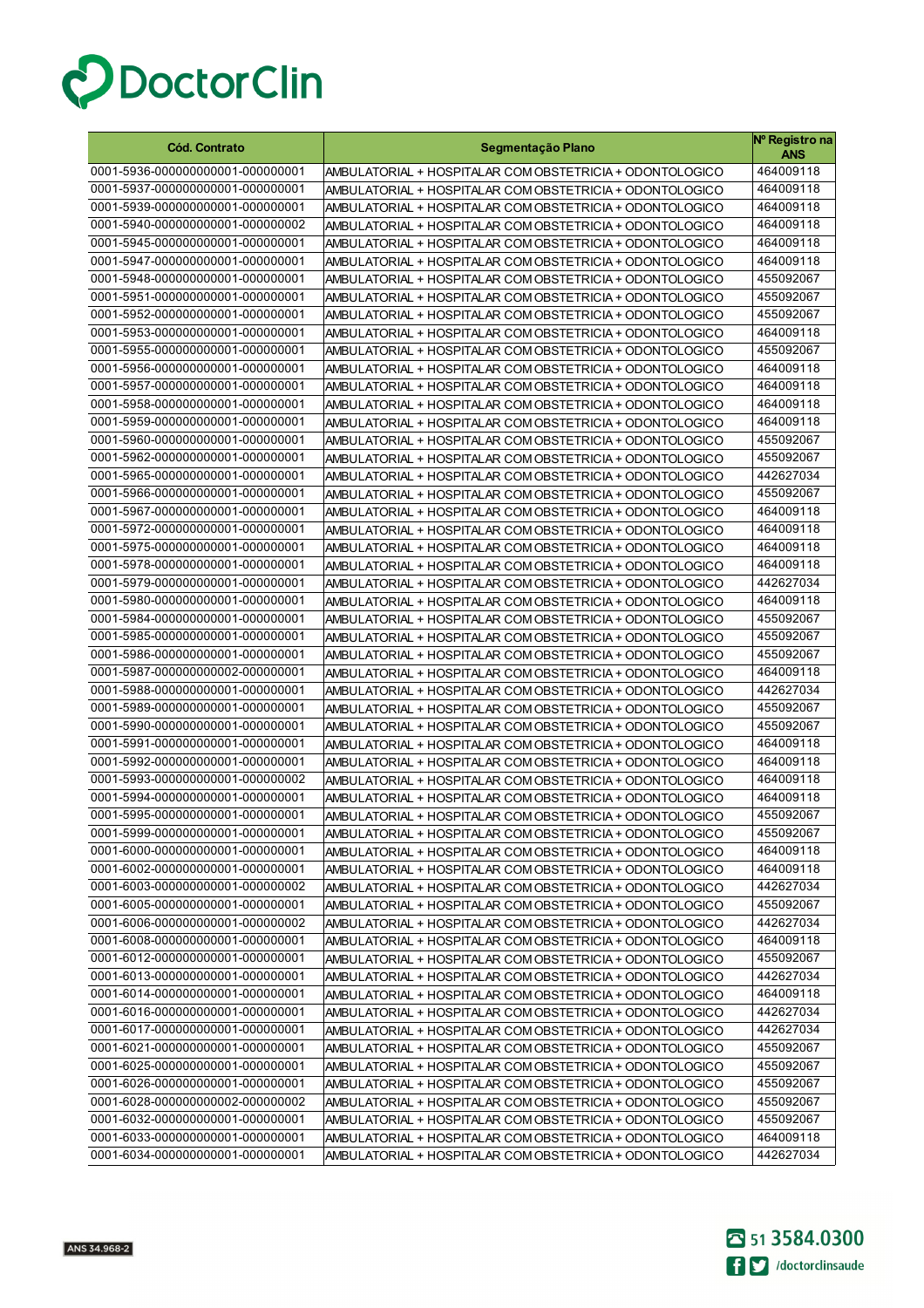

| <b>Cód. Contrato</b>             | Segmentação Plano                                        | Nº Registro na<br>ANS |
|----------------------------------|----------------------------------------------------------|-----------------------|
| 0001-6035-000000000001-000000001 | AMBULATORIAL + HOSPITALAR COM OBSTETRICIA + ODONTOLOGICO | 464009118             |
| 0001-6037-000000000001-000000001 | AMBULATORIAL + HOSPITALAR COM OBSTETRICIA + ODONTOLOGICO | 455092067             |
| 0001-6038-000000000001-000000001 | AMBULATORIAL + HOSPITALAR COM OBSTETRICIA + ODONTOLOGICO | 442627034             |
| 0001-6040-000000000002-000000001 | AMBULATORIAL + HOSPITALAR COM OBSTETRICIA + ODONTOLOGICO | 455092067             |
| 0001-6043-000000000001-000000001 | AMBULATORIAL + HOSPITALAR COM OBSTETRICIA + ODONTOLOGICO | 442627034             |
| 0001-6044-000000000001-000000001 | AMBULATORIAL + HOSPITALAR COM OBSTETRICIA + ODONTOLOGICO | 464009118             |
| 0001-6046-000000000001-000000001 | AMBULATORIAL + HOSPITALAR COM OBSTETRICIA + ODONTOLOGICO | 464009118             |
| 0001-6048-000000000001-000000001 | AMBULATORIAL + HOSPITALAR COM OBSTETRICIA + ODONTOLOGICO | 464009118             |
| 0001-6049-000000000001-000000001 | AMBULATORIAL + HOSPITALAR COM OBSTETRICIA + ODONTOLOGICO | 442627034             |
| 0001-6050-000000000001-000000001 | AMBULATORIAL + HOSPITALAR COM OBSTETRICIA + ODONTOLOGICO | 442627034             |
| 0001-6051-000000000001-000000002 | AMBULATORIAL + HOSPITALAR COM OBSTETRICIA + ODONTOLOGICO | 464009118             |
| 0001-6052-000000000001-000000001 | AMBULATORIAL + HOSPITALAR COM OBSTETRICIA + ODONTOLOGICO | 442627034             |
| 0001-6057-000000000001-000000001 | AMBULATORIAL + HOSPITALAR COM OBSTETRICIA + ODONTOLOGICO | 464009118             |
| 0001-6059-000000000001-000000001 | AMBULATORIAL + HOSPITALAR COM OBSTETRICIA + ODONTOLOGICO | 464009118             |
| 0001-6060-000000000002-000000002 | AMBULATORIAL + HOSPITALAR COM OBSTETRICIA + ODONTOLOGICO | 464009118             |
| 0001-6061-000000000001-000000001 | AMBULATORIAL + HOSPITALAR COM OBSTETRICIA + ODONTOLOGICO | 464009118             |
| 0001-6062-000000000001-000000001 | AMBULATORIAL + HOSPITALAR COM OBSTETRICIA + ODONTOLOGICO | 464009118             |
| 0001-6064-000000000001-000000001 | AMBULATORIAL + HOSPITALAR COM OBSTETRICIA + ODONTOLOGICO | 464009118             |
| 0001-6065-000000000001-000000001 | AMBULATORIAL + HOSPITALAR COM OBSTETRICIA + ODONTOLOGICO | 442627034             |
| 0001-6066-000000000001-000000002 | AMBULATORIAL + HOSPITALAR COM OBSTETRICIA + ODONTOLOGICO | 464009118             |
| 0001-6068-000000000001-000000001 | AMBULATORIAL + HOSPITALAR COM OBSTETRICIA + ODONTOLOGICO | 442627034             |
| 0001-6069-000000000001-000000001 | AMBULATORIAL + HOSPITALAR COM OBSTETRICIA + ODONTOLOGICO | 464009118             |
| 0001-6073-000000000001-000000001 | AMBULATORIAL + HOSPITALAR COM OBSTETRICIA + ODONTOLOGICO | 455092067             |
| 0001-6076-000000000001-000000001 | AMBULATORIAL + HOSPITALAR COM OBSTETRICIA + ODONTOLOGICO | 442627034             |
| 0001-6077-000000000001-000000001 | AMBULATORIAL + HOSPITALAR COM OBSTETRICIA + ODONTOLOGICO | 464009118             |
| 0001-6082-000000000001-000000001 | AMBULATORIAL + HOSPITALAR COM OBSTETRICIA + ODONTOLOGICO | 455092067             |
| 0001-6083-000000000001-000000001 | AMBULATORIAL + HOSPITALAR COM OBSTETRICIA + ODONTOLOGICO | 442627034             |
| 0001-6087-000000000001-000000001 | AMBULATORIAL + HOSPITALAR COM OBSTETRICIA + ODONTOLOGICO | 464009118             |
| 0001-6089-000000000001-000000001 | AMBULATORIAL + HOSPITALAR COM OBSTETRICIA + ODONTOLOGICO | 442627034             |
| 0001-6094-000000000001-000000001 | AMBULATORIAL + HOSPITALAR COM OBSTETRICIA + ODONTOLOGICO | 455092067             |
| 0001-6095-000000000001-000000001 | AMBULATORIAL + HOSPITALAR COM OBSTETRICIA + ODONTOLOGICO | 455092067             |
| 0001-6096-000000000001-000000002 | AMBULATORIAL + HOSPITALAR COM OBSTETRICIA + ODONTOLOGICO | 442627034             |
| 0001-6099-000000000001-000000001 | AMBULATORIAL + HOSPITALAR COM OBSTETRICIA + ODONTOLOGICO | 442627034             |
| 0001-6100-000000000001-000000001 | AMBULATORIAL + HOSPITALAR COM OBSTETRICIA + ODONTOLOGICO | 464009118             |
| 0001-6105-000000000001-000000001 | AMBULATORIAL + HOSPITALAR COM OBSTETRICIA + ODONTOLOGICO | 464009118             |
| 0001-6106-000000000001-000000001 | AMBULATORIAL + HOSPITALAR COM OBSTETRICIA + ODONTOLOGICO | 442627034             |
| 0001-6108-000000000001-000000001 | AMBULATORIAL + HOSPITALAR COM OBSTETRICIA + ODONTOLOGICO | 464009118             |
| 0001-6110-000000000001-000000002 | AMBULATORIAL + HOSPITALAR COM OBSTETRICIA + ODONTOLOGICO | 464009118             |
| 0001-6112-000000000001-000000001 | AMBULATORIAL + HOSPITALAR COM OBSTETRICIA + ODONTOLOGICO | 464009118             |
| 0001-6113-000000000001-000000001 | AMBULATORIAL + HOSPITALAR COM OBSTETRICIA + ODONTOLOGICO | 464009118             |
| 0001-6114-000000000001-000000001 | AMBULATORIAL + HOSPITALAR COM OBSTETRICIA + ODONTOLOGICO | 442627034             |
| 0001-6116-000000000001-000000001 | AMBULATORIAL + HOSPITALAR COM OBSTETRICIA + ODONTOLOGICO | 442627034             |
| 0001-6125-000000000001-000000001 | AMBULATORIAL + HOSPITALAR COM OBSTETRICIA + ODONTOLOGICO | 464009118             |
| 0001-6126-000000000001-000000001 | AMBULATORIAL + HOSPITALAR COM OBSTETRICIA + ODONTOLOGICO | 455092067             |
| 0001-6129-000000000002-000000001 | AMBULATORIAL + HOSPITALAR COM OBSTETRICIA + ODONTOLOGICO | 464009118             |
| 0001-6131-000000000001-000000001 | AMBULATORIAL + HOSPITALAR COM OBSTETRICIA + ODONTOLOGICO | 464009118             |
| 0001-6132-000000000001-000000001 | AMBULATORIAL + HOSPITALAR COM OBSTETRICIA + ODONTOLOGICO | 455092067             |
| 0001-6136-000000000001-000000001 | AMBULATORIAL + HOSPITALAR COM OBSTETRICIA + ODONTOLOGICO | 464009118             |
| 0001-6137-000000000001-000000001 | AMBULATORIAL + HOSPITALAR COM OBSTETRICIA + ODONTOLOGICO | 464009118             |
| 0001-6139-000000000001-000000002 | AMBULATORIAL + HOSPITALAR COM OBSTETRICIA + ODONTOLOGICO | 464009118             |
| 0001-6142-000000000001-000000001 | AMBULATORIAL + HOSPITALAR COM OBSTETRICIA + ODONTOLOGICO | 455092067             |
| 0001-6144-000000000001-000000001 | AMBULATORIAL + HOSPITALAR COM OBSTETRICIA + ODONTOLOGICO | 442627034             |
| 0001-6145-000000000001-000000001 | AMBULATORIAL + HOSPITALAR COM OBSTETRICIA + ODONTOLOGICO | 455092067             |
| 0001-6147-000000000001-000000001 | AMBULATORIAL + HOSPITALAR COM OBSTETRICIA + ODONTOLOGICO | 464009118             |
| 0001-6148-000000000001-000000001 | AMBULATORIAL + HOSPITALAR COM OBSTETRICIA + ODONTOLOGICO | 464009118             |
| 0001-6149-000000000001-000000001 | AMBULATORIAL + HOSPITALAR COM OBSTETRICIA + ODONTOLOGICO | 442627034             |

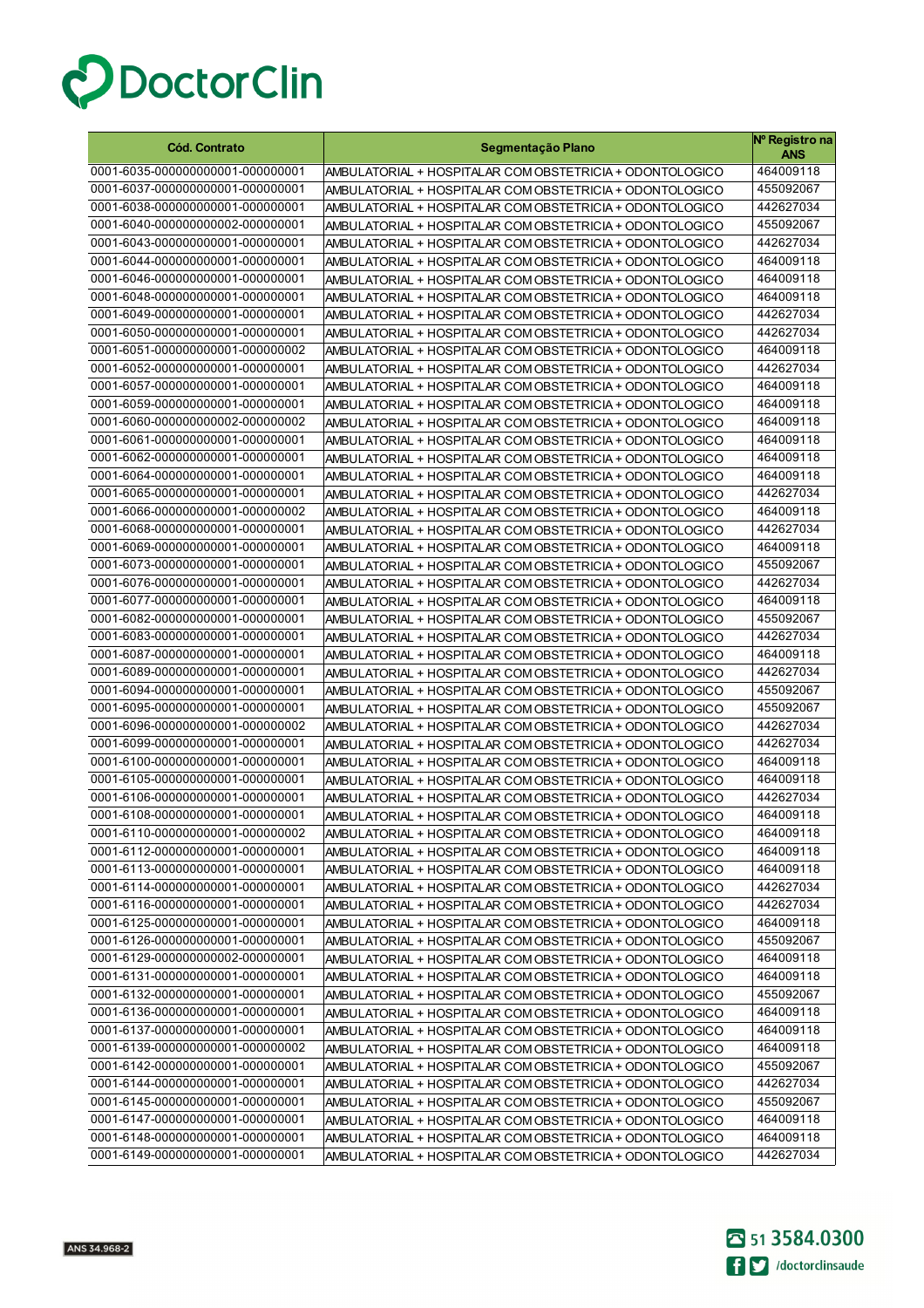

| <b>Cód. Contrato</b>                                                 | Segmentação Plano                                                                                                    | Nº Registro na<br><b>ANS</b> |
|----------------------------------------------------------------------|----------------------------------------------------------------------------------------------------------------------|------------------------------|
| 0001-6150-000000000001-000000001                                     | AMBULATORIAL + HOSPITALAR COM OBSTETRICIA + ODONTOLOGICO                                                             | 442627034                    |
| 0001-6154-000000000001-000000001                                     | AMBULATORIAL + HOSPITALAR COM OBSTETRICIA + ODONTOLOGICO                                                             | 464009118                    |
| 0001-6158-000000000001-000000001                                     | AMBULATORIAL + HOSPITALAR COM OBSTETRICIA + ODONTOLOGICO                                                             | 455092067                    |
| 0001-6160-000000000001-000000001                                     | AMBULATORIAL + HOSPITALAR COM OBSTETRICIA + ODONTOLOGICO                                                             | 464009118                    |
| 0001-6166-000000000001-000000001                                     | AMBULATORIAL + HOSPITALAR COM OBSTETRICIA + ODONTOLOGICO                                                             | 464009118                    |
| 0001-6167-000000000001-000000001                                     | AMBULATORIAL + HOSPITALAR COM OBSTETRICIA + ODONTOLOGICO                                                             | 455092067                    |
| 0001-6168-000000000001-000000001                                     | AMBULATORIAL + HOSPITALAR COM OBSTETRICIA + ODONTOLOGICO                                                             | 455092067                    |
| 0001-6169-000000000001-000000001                                     | AMBULATORIAL + HOSPITALAR COM OBSTETRICIA + ODONTOLOGICO                                                             | 442627034                    |
| 0001-6171-000000000001-000000001                                     | AMBULATORIAL + HOSPITALAR COM OBSTETRICIA + ODONTOLOGICO                                                             | 464009118                    |
| 0001-6172-000000000001-000000001                                     | AMBULATORIAL + HOSPITALAR COM OBSTETRICIA + ODONTOLOGICO                                                             | 455092067                    |
| 0001-6174-000000000001-000000001                                     | AMBULATORIAL + HOSPITALAR COM OBSTETRICIA + ODONTOLOGICO                                                             | 455092067                    |
| 0001-6177-000000000001-000000001                                     | AMBULATORIAL + HOSPITALAR COM OBSTETRICIA + ODONTOLOGICO                                                             | 455092067                    |
| 0001-6178-000000000001-000000001                                     | AMBULATORIAL + HOSPITALAR COM OBSTETRICIA + ODONTOLOGICO                                                             | 442627034                    |
| 0001-6179-000000000001-000000001                                     | AMBULATORIAL + HOSPITALAR COM OBSTETRICIA + ODONTOLOGICO                                                             | 455092067                    |
| 0001-6180-000000000001-000000001                                     | AMBULATORIAL + HOSPITALAR COM OBSTETRICIA + ODONTOLOGICO                                                             | 464009118                    |
| 0001-6183-000000000001-000000001                                     | AMBULATORIAL + HOSPITALAR COM OBSTETRICIA + ODONTOLOGICO                                                             | 455092067                    |
| 0001-6184-000000000001-000000001                                     | AMBULATORIAL + HOSPITALAR COM OBSTETRICIA + ODONTOLOGICO                                                             | 464009118                    |
| 0001-6184-000000000002-000000001                                     | AMBULATORIAL + HOSPITALAR COM OBSTETRICIA + ODONTOLOGICO                                                             | 464009118                    |
| 0001-6185-000000000001-000000001                                     | AMBULATORIAL + HOSPITALAR COM OBSTETRICIA + ODONTOLOGICO                                                             | 464009118                    |
| 0001-6187-000000000001-000000001                                     | AMBULATORIAL + HOSPITALAR COM OBSTETRICIA + ODONTOLOGICO                                                             | 464009118                    |
| 0001-6189-000000000001-000000001                                     | AMBULATORIAL + HOSPITALAR COM OBSTETRICIA + ODONTOLOGICO                                                             | 455092067                    |
| 0001-6190-000000000001-000000001                                     | AMBULATORIAL + HOSPITALAR COM OBSTETRICIA + ODONTOLOGICO                                                             | 464009118                    |
| 0001-6191-000000000001-000000001                                     | AMBULATORIAL + HOSPITALAR COM OBSTETRICIA + ODONTOLOGICO                                                             | 464009118                    |
| 0001-6193-000000000001-000000001                                     | AMBULATORIAL + HOSPITALAR COM OBSTETRICIA + ODONTOLOGICO                                                             | 464009118                    |
| 0001-6194-000000000001-000000001                                     | AMBULATORIAL + HOSPITALAR COM OBSTETRICIA + ODONTOLOGICO                                                             | 442627034                    |
| 0001-6196-000000000001-000000001                                     | AMBULATORIAL + HOSPITALAR COM OBSTETRICIA + ODONTOLOGICO                                                             | 464009118                    |
| 0001-6198-000000000001-000000001<br>0001-6200-000000000001-000000001 | AMBULATORIAL + HOSPITALAR COM OBSTETRICIA + ODONTOLOGICO                                                             | 464009118                    |
| 0001-6202-000000000001-000000001                                     | AMBULATORIAL + HOSPITALAR COM OBSTETRICIA + ODONTOLOGICO                                                             | 455092067<br>442627034       |
| 0001-6203-000000000001-000000001                                     | AMBULATORIAL + HOSPITALAR COM OBSTETRICIA + ODONTOLOGICO                                                             | 442627034                    |
| 0001-6205-000000000001-000000001                                     | AMBULATORIAL + HOSPITALAR COM OBSTETRICIA + ODONTOLOGICO<br>AMBULATORIAL + HOSPITALAR COM OBSTETRICIA + ODONTOLOGICO | 464009118                    |
| 0001-6206-000000000001-000000001                                     | AMBULATORIAL + HOSPITALAR COM OBSTETRICIA + ODONTOLOGICO                                                             | 455092067                    |
| 0001-6208-000000000001-000000001                                     | AMBULATORIAL + HOSPITALAR COM OBSTETRICIA + ODONTOLOGICO                                                             | 464009118                    |
| 0001-6209-000000000001-000000001                                     | AMBULATORIAL + HOSPITALAR COM OBSTETRICIA + ODONTOLOGICO                                                             | 464009118                    |
| 0001-6210-000000000001-000000001                                     | AMBULATORIAL + HOSPITALAR COM OBSTETRICIA + ODONTOLOGICO                                                             | 464009118                    |
| 0001-6212-000000000001-000000001                                     | AMBULATORIAL + HOSPITALAR COM OBSTETRICIA + ODONTOLOGICO                                                             | 464009118                    |
| 0001-6213-000000000001-000000001                                     | AMBULATORIAL + HOSPITALAR COM OBSTETRICIA + ODONTOLOGICO                                                             | 442627034                    |
| 0001-6215-000000000001-000000001                                     | AMBULATORIAL + HOSPITALAR COM OBSTETRICIA + ODONTOLOGICO                                                             | 464009118                    |
| 0001-6216-000000000001-000000001                                     | AMBULATORIAL + HOSPITALAR COM OBSTETRICIA + ODONTOLOGICO                                                             | 455092067                    |
| 0001-6217-000000000001-000000001                                     | AMBULATORIAL + HOSPITALAR COM OBSTETRICIA + ODONTOLOGICO                                                             | 464009118                    |
| 0001-6221-000000000001-000000001                                     | AMBULATORIAL + HOSPITALAR COM OBSTETRICIA + ODONTOLOGICO                                                             | 455092067                    |
| 0001-6222-000000000001-000000001                                     | AMBULATORIAL + HOSPITALAR COM OBSTETRICIA + ODONTOLOGICO                                                             | 455092067                    |
| 0001-6223-000000000002-000000001                                     | AMBULATORIAL + HOSPITALAR COM OBSTETRICIA + ODONTOLOGICO                                                             | 464009118                    |
| 0001-6224-000000000001-000000001                                     | AMBULATORIAL + HOSPITALAR COM OBSTETRICIA + ODONTOLOGICO                                                             | 464009118                    |
| 0001-6225-000000000001-000000001                                     | AMBULATORIAL + HOSPITALAR COM OBSTETRICIA + ODONTOLOGICO                                                             | 455092067                    |
| 0001-6226-000000000001-000000001                                     | AMBULATORIAL + HOSPITALAR COM OBSTETRICIA + ODONTOLOGICO                                                             | 442627034                    |
| 0001-6228-000000000001-000000001                                     | AMBULATORIAL + HOSPITALAR COM OBSTETRICIA + ODONTOLOGICO                                                             | 455092067                    |
| 0001-6229-000000000001-000000001                                     | AMBULATORIAL + HOSPITALAR COM OBSTETRICIA + ODONTOLOGICO                                                             | 455092067                    |
| 0001-6230-000000000001-000000001                                     | AMBULATORIAL + HOSPITALAR COM OBSTETRICIA + ODONTOLOGICO                                                             | 442627034                    |
| 0001-6231-000000000001-000000001                                     | AMBULATORIAL + HOSPITALAR COM OBSTETRICIA + ODONTOLOGICO                                                             | 455092067                    |
| 0001-6233-000000000001-000000002                                     | AMBULATORIAL + HOSPITALAR COM OBSTETRICIA + ODONTOLOGICO                                                             | 464009118                    |
| 0001-6234-000000000001-000000001                                     | AMBULATORIAL + HOSPITALAR COM OBSTETRICIA + ODONTOLOGICO                                                             | 455092067                    |
| 0001-6235-000000000001-000000001                                     | AMBULATORIAL + HOSPITALAR COM OBSTETRICIA + ODONTOLOGICO                                                             | 455092067                    |
| 0001-6236-000000000001-000000001                                     | AMBULATORIAL + HOSPITALAR COM OBSTETRICIA + ODONTOLOGICO                                                             | 464009118                    |
| 0001-6237-000000000001-000000001                                     | AMBULATORIAL + HOSPITALAR COM OBSTETRICIA + ODONTOLOGICO                                                             | 464009118                    |
| 0001-6238-000000000001-000000001                                     | AMBULATORIAL + HOSPITALAR COM OBSTETRICIA + ODONTOLOGICO                                                             | 464009118                    |

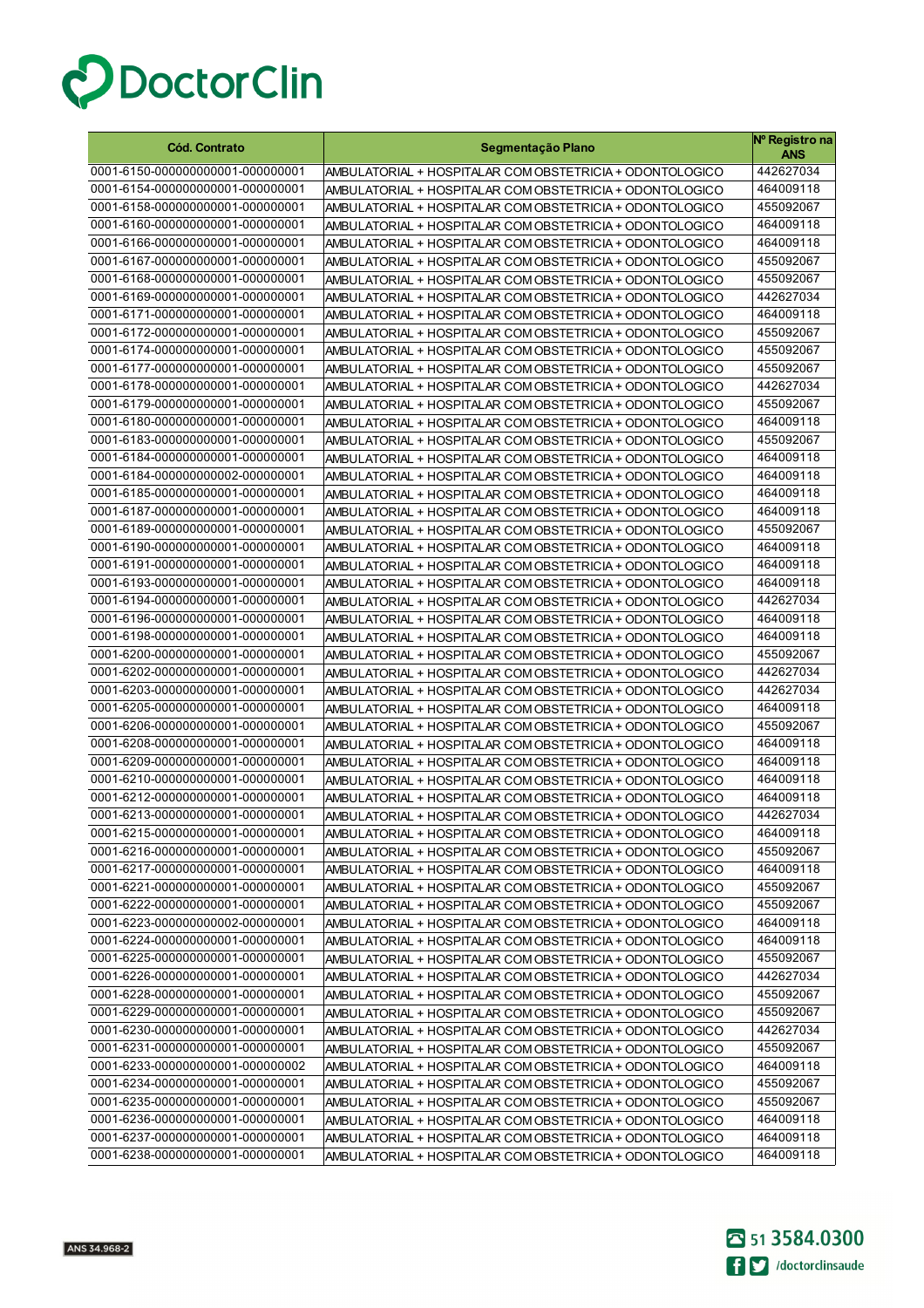

| <b>Cód. Contrato</b>                                                 | Segmentação Plano                                                                                                    | Nº Registro na<br><b>ANS</b> |
|----------------------------------------------------------------------|----------------------------------------------------------------------------------------------------------------------|------------------------------|
| 0001-6246-000000000001-000000001                                     | AMBULATORIAL + HOSPITALAR COM OBSTETRICIA + ODONTOLOGICO                                                             | 464009118                    |
| 0001-6248-000000000001-000000001                                     | AMBULATORIAL + HOSPITALAR COM OBSTETRICIA + ODONTOLOGICO                                                             | 455092067                    |
| 0001-6249-000000000001-000000001                                     | AMBULATORIAL + HOSPITALAR COM OBSTETRICIA + ODONTOLOGICO                                                             | 455092067                    |
| 0001-6250-000000000002-000000001                                     | AMBULATORIAL + HOSPITALAR COM OBSTETRICIA + ODONTOLOGICO                                                             | 464009118                    |
| 0001-6256-000000000001-000000001                                     | AMBULATORIAL + HOSPITALAR COM OBSTETRICIA + ODONTOLOGICO                                                             | 455092067                    |
| 0001-6257-000000000001-000000001                                     | AMBULATORIAL + HOSPITALAR COM OBSTETRICIA + ODONTOLOGICO                                                             | 455092067                    |
| 0001-6259-000000000001-000000001                                     | AMBULATORIAL + HOSPITALAR COM OBSTETRICIA + ODONTOLOGICO                                                             | 455092067                    |
| 0001-6261-000000000001-000000001                                     | AMBULATORIAL + HOSPITALAR COM OBSTETRICIA + ODONTOLOGICO                                                             | 455092067                    |
| 0001-6263-000000000001-000000001                                     | AMBULATORIAL + HOSPITALAR COM OBSTETRICIA + ODONTOLOGICO                                                             | 442627034                    |
| 0001-6264-000000000001-000000001                                     | AMBULATORIAL + HOSPITALAR COM OBSTETRICIA + ODONTOLOGICO                                                             | 464009118                    |
| 0001-6268-000000000001-000000001                                     | AMBULATORIAL + HOSPITALAR COM OBSTETRICIA + ODONTOLOGICO                                                             | 464009118                    |
| 0001-6269-000000000001-000000001                                     | AMBULATORIAL + HOSPITALAR COM OBSTETRICIA + ODONTOLOGICO                                                             | 464009118                    |
| 0001-6270-000000000001-000000001                                     | AMBULATORIAL + HOSPITALAR COM OBSTETRICIA + ODONTOLOGICO                                                             | 455092067                    |
| 0001-6274-000000000001-000000001                                     | AMBULATORIAL + HOSPITALAR COM OBSTETRICIA + ODONTOLOGICO                                                             | 464009118                    |
| 0001-6275-000000000001-000000001                                     | AMBULATORIAL + HOSPITALAR COM OBSTETRICIA + ODONTOLOGICO                                                             | 442627034                    |
| 0001-6277-000000000001-000000001                                     | AMBULATORIAL + HOSPITALAR COM OBSTETRICIA + ODONTOLOGICO                                                             | 442627034                    |
| 0001-6281-000000000001-000000001                                     | AMBULATORIAL + HOSPITALAR COM OBSTETRICIA + ODONTOLOGICO                                                             | 464009118                    |
| 0001-6282-000000000001-000000001                                     | AMBULATORIAL + HOSPITALAR COM OBSTETRICIA + ODONTOLOGICO                                                             | 455092067                    |
| 0001-6283-000000000001-000000001                                     | AMBULATORIAL + HOSPITALAR COM OBSTETRICIA + ODONTOLOGICO                                                             | 455092067                    |
| 0001-6286-000000000001-000000001                                     | AMBULATORIAL + HOSPITALAR COM OBSTETRICIA + ODONTOLOGICO                                                             | 455092067                    |
| 0001-6288-000000000001-000000001                                     | AMBULATORIAL + HOSPITALAR COM OBSTETRICIA + ODONTOLOGICO                                                             | 464009118                    |
| 0001-6289-000000000001-000000001                                     | AMBULATORIAL + HOSPITALAR COM OBSTETRICIA + ODONTOLOGICO                                                             | 455092067                    |
| 0001-6290-000000000001-000000001                                     | AMBULATORIAL + HOSPITALAR COM OBSTETRICIA + ODONTOLOGICO                                                             | 464009118                    |
| 0001-6292-000000000001-000000001                                     | AMBULATORIAL + HOSPITALAR COM OBSTETRICIA + ODONTOLOGICO                                                             | 442627034                    |
| 0001-6293-000000000001-000000001                                     | AMBULATORIAL + HOSPITALAR COM OBSTETRICIA + ODONTOLOGICO                                                             | 455092067                    |
| 0001-6294-000000000001-000000001                                     | AMBULATORIAL + HOSPITALAR COM OBSTETRICIA + ODONTOLOGICO                                                             | 455092067                    |
| 0001-6304-000000000001-000000002                                     | AMBULATORIAL + HOSPITALAR COM OBSTETRICIA + ODONTOLOGICO                                                             | 455092067                    |
| 0001-6305-000000000001-000000001                                     | AMBULATORIAL + HOSPITALAR COM OBSTETRICIA + ODONTOLOGICO                                                             | 455092067                    |
| 0001-6306-000000000001-000000001<br>0001-6309-000000000001-000000001 | AMBULATORIAL + HOSPITALAR COM OBSTETRICIA + ODONTOLOGICO                                                             | 455092067<br>442627034       |
| 0001-6314-000000000001-000000001                                     | AMBULATORIAL + HOSPITALAR COM OBSTETRICIA + ODONTOLOGICO                                                             | 464009118                    |
| 0001-6317-000000000001-000000001                                     | AMBULATORIAL + HOSPITALAR COM OBSTETRICIA + ODONTOLOGICO<br>AMBULATORIAL + HOSPITALAR COM OBSTETRICIA + ODONTOLOGICO | 464009118                    |
| 0001-6318-000000000001-000000001                                     | AMBULATORIAL + HOSPITALAR COM OBSTETRICIA + ODONTOLOGICO                                                             | 455092067                    |
| 0001-6319-000000000001-000000001                                     | AMBULATORIAL + HOSPITALAR COM OBSTETRICIA + ODONTOLOGICO                                                             | 464009118                    |
| 0001-6322-000000000001-000000001                                     | AMBULATORIAL + HOSPITALAR COM OBSTETRICIA + ODONTOLOGICO                                                             | 455092067                    |
| 0001-6324-000000000001-000000001                                     | AMBULATORIAL + HOSPITALAR COM OBSTETRICIA + ODONTOLOGICO                                                             | 455092067                    |
| 0001-6325-000000000001-000000001                                     | AMBULATORIAL + HOSPITALAR COM OBSTETRICIA + ODONTOLOGICO                                                             | 455092067                    |
| 0001-6326-000000000001-000000001                                     | AMBULATORIAL + HOSPITALAR COM OBSTETRICIA + ODONTOLOGICO                                                             | 464009118                    |
| 0001-6327-000000000001-000000001                                     | AMBULATORIAL + HOSPITALAR COM OBSTETRICIA + ODONTOLOGICO                                                             | 464009118                    |
| 0001-6332-000000000001-000000001                                     | AMBULATORIAL + HOSPITALAR COM OBSTETRICIA + ODONTOLOGICO                                                             | 455092067                    |
| 0001-6335-000000000001-000000001                                     | AMBULATORIAL + HOSPITALAR COM OBSTETRICIA + ODONTOLOGICO                                                             | 455092067                    |
| 0001-6336-000000000001-000000001                                     | AMBULATORIAL + HOSPITALAR COM OBSTETRICIA + ODONTOLOGICO                                                             | 464009118                    |
| 0001-6337-000000000001-000000001                                     | AMBULATORIAL + HOSPITALAR COM OBSTETRICIA + ODONTOLOGICO                                                             | 464009118                    |
| 0001-6338-000000000001-000000001                                     | AMBULATORIAL + HOSPITALAR COM OBSTETRICIA + ODONTOLOGICO                                                             | 464009118                    |
| 0001-6340-000000000001-000000001                                     | AMBULATORIAL + HOSPITALAR COM OBSTETRICIA + ODONTOLOGICO                                                             | 464009118                    |
| 0001-6341-000000000001-000000001                                     | AMBULATORIAL + HOSPITALAR COM OBSTETRICIA + ODONTOLOGICO                                                             | 455092067                    |
| 0001-6342-000000000001-000000001                                     | AMBULATORIAL + HOSPITALAR COM OBSTETRICIA + ODONTOLOGICO                                                             | 455092067                    |
| 0001-6345-000000000001-000000001                                     | AMBULATORIAL + HOSPITALAR COM OBSTETRICIA + ODONTOLOGICO                                                             | 464009118                    |
| 0001-6346-000000000001-000000001                                     | AMBULATORIAL + HOSPITALAR COM OBSTETRICIA + ODONTOLOGICO                                                             | 455092067                    |
| 0001-6347-000000000001-000000001                                     | AMBULATORIAL + HOSPITALAR COM OBSTETRICIA + ODONTOLOGICO                                                             | 464009118                    |
| 0001-6349-000000000001-000000001                                     | AMBULATORIAL + HOSPITALAR COM OBSTETRICIA + ODONTOLOGICO                                                             | 464009118                    |
| 0001-6351-000000000001-000000001                                     | AMBULATORIAL + HOSPITALAR COM OBSTETRICIA + ODONTOLOGICO                                                             | 455092067                    |
| 0001-6353-000000000001-000000001                                     | AMBULATORIAL + HOSPITALAR COM OBSTETRICIA + ODONTOLOGICO                                                             | 442627034                    |
| 0001-6355-000000000001-000000001                                     | AMBULATORIAL + HOSPITALAR COM OBSTETRICIA + ODONTOLOGICO                                                             | 464009118                    |
| 0001-6356-000000000001-000000001                                     | AMBULATORIAL + HOSPITALAR COM OBSTETRICIA + ODONTOLOGICO                                                             | 464009118                    |
| 0001-6357-000000000001-000000001                                     | AMBULATORIAL + HOSPITALAR COM OBSTETRICIA + ODONTOLOGICO                                                             | 455092067                    |

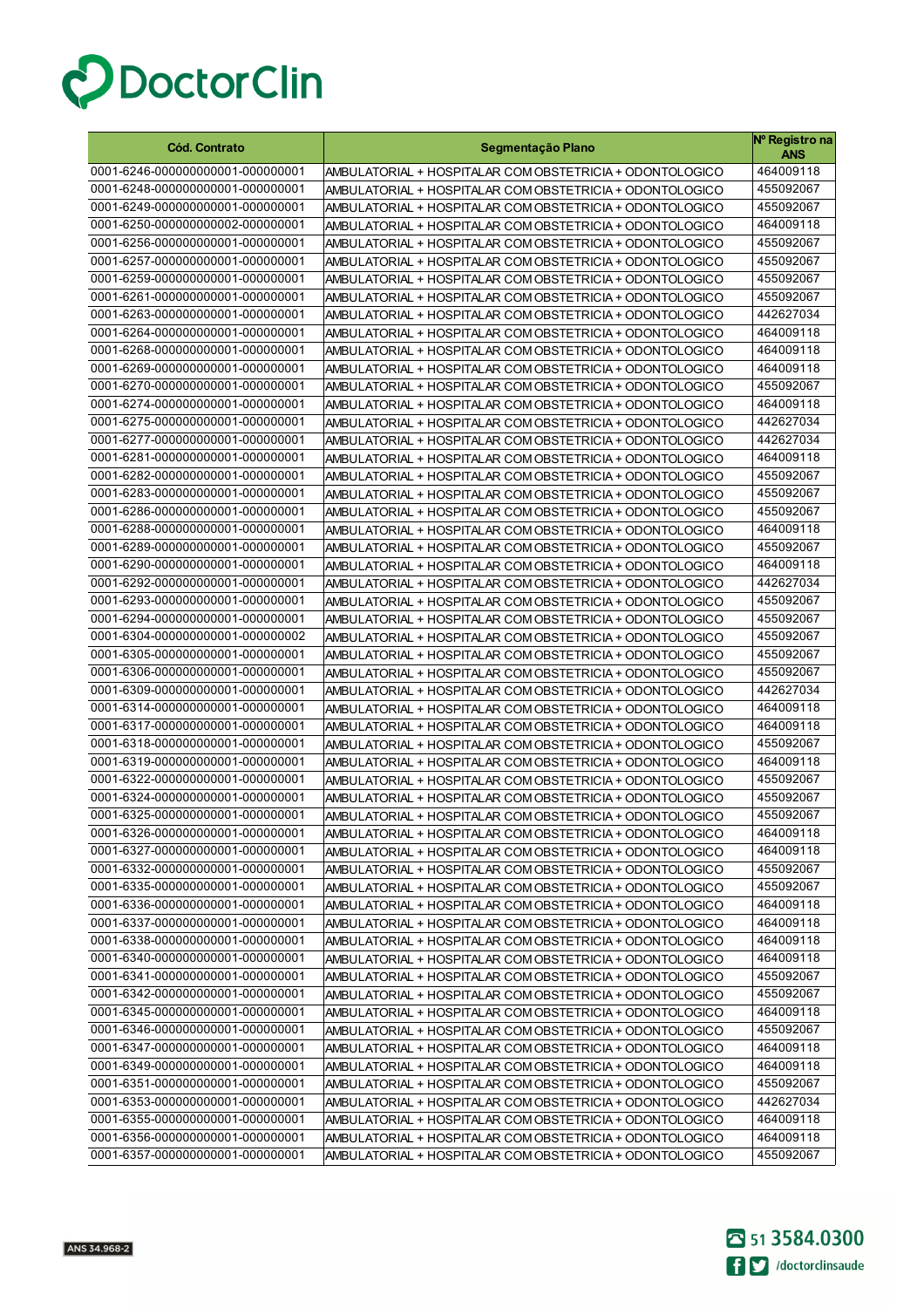

| <b>Cód. Contrato</b>                                                 | Segmentação Plano                                                                                                    | Nº Registro na<br>ANS  |
|----------------------------------------------------------------------|----------------------------------------------------------------------------------------------------------------------|------------------------|
| 0001-6358-000000000001-000000001                                     | AMBULATORIAL + HOSPITALAR COM OBSTETRICIA + ODONTOLOGICO                                                             | 464009118              |
| 0001-6359-000000000001-000000001                                     | AMBULATORIAL + HOSPITALAR COM OBSTETRICIA + ODONTOLOGICO                                                             | 455092067              |
| 0001-6360-000000000001-000000001                                     | AMBULATORIAL + HOSPITALAR COM OBSTETRICIA + ODONTOLOGICO                                                             | 455092067              |
| 0001-6361-000000000001-000000001                                     | AMBULATORIAL + HOSPITALAR COM OBSTETRICIA + ODONTOLOGICO                                                             | 442627034              |
| 0001-6362-000000000001-000000001                                     | AMBULATORIAL + HOSPITALAR COM OBSTETRICIA + ODONTOLOGICO                                                             | 442627034              |
| 0001-6363-000000000001-000000001                                     | AMBULATORIAL + HOSPITALAR COM OBSTETRICIA + ODONTOLOGICO                                                             | 442627034              |
| 0001-6364-000000000001-000000001                                     | AMBULATORIAL + HOSPITALAR COM OBSTETRICIA + ODONTOLOGICO                                                             | 455092067              |
| 0001-6365-000000000001-000000001                                     | AMBULATORIAL + HOSPITALAR COM OBSTETRICIA + ODONTOLOGICO                                                             | 455092067              |
| 0001-6367-000000000001-000000001                                     | AMBULATORIAL + HOSPITALAR COM OBSTETRICIA + ODONTOLOGICO                                                             | 455092067              |
| 0001-6371-000000000001-000000001                                     | AMBULATORIAL + HOSPITALAR COM OBSTETRICIA + ODONTOLOGICO                                                             | 442627034              |
| 0001-6372-000000000001-000000001                                     | AMBULATORIAL + HOSPITALAR COM OBSTETRICIA + ODONTOLOGICO                                                             | 455092067              |
| 0001-6374-000000000001-000000002                                     | AMBULATORIAL + HOSPITALAR COM OBSTETRICIA + ODONTOLOGICO                                                             | 442627034              |
| 0001-6375-000000000001-000000001                                     | AMBULATORIAL + HOSPITALAR COM OBSTETRICIA + ODONTOLOGICO                                                             | 464009118              |
| 0001-6378-000000000001-000000001                                     | AMBULATORIAL + HOSPITALAR COM OBSTETRICIA + ODONTOLOGICO                                                             | 442627034              |
| 0001-6379-000000000001-000000001                                     | AMBULATORIAL + HOSPITALAR COM OBSTETRICIA + ODONTOLOGICO                                                             | 442627034              |
| 0001-6380-000000000001-000000001                                     | AMBULATORIAL + HOSPITALAR COM OBSTETRICIA + ODONTOLOGICO                                                             | 442627034              |
| 0001-6383-000000000001-000000001                                     | AMBULATORIAL + HOSPITALAR COM OBSTETRICIA + ODONTOLOGICO                                                             | 455092067              |
| 0001-6384-000000000001-000000001                                     | AMBULATORIAL + HOSPITALAR COM OBSTETRICIA + ODONTOLOGICO                                                             | 464009118              |
| 0001-6386-000000000001-000000001                                     | AMBULATORIAL + HOSPITALAR COM OBSTETRICIA + ODONTOLOGICO                                                             | 455092067              |
| 0001-6387-000000000001-000000001                                     | AMBULATORIAL + HOSPITALAR COM OBSTETRICIA + ODONTOLOGICO                                                             | 442627034              |
| 0001-6388-000000000001-000000001                                     | AMBULATORIAL + HOSPITALAR COM OBSTETRICIA + ODONTOLOGICO                                                             | 455092067              |
| 0001-6389-000000000001-000000001                                     | AMBULATORIAL + HOSPITALAR COM OBSTETRICIA + ODONTOLOGICO                                                             | 455092067              |
| 0001-6390-000000000001-000000001                                     | AMBULATORIAL + HOSPITALAR COM OBSTETRICIA + ODONTOLOGICO                                                             | 455092067              |
| 0001-6391-000000000001-000000001                                     | AMBULATORIAL + HOSPITALAR COM OBSTETRICIA + ODONTOLOGICO                                                             | 464009118              |
| 0001-6392-000000000001-000000002                                     | AMBULATORIAL + HOSPITALAR COM OBSTETRICIA + ODONTOLOGICO                                                             | 464009118              |
| 0001-6393-000000000002-000000002                                     | AMBULATORIAL + HOSPITALAR COM OBSTETRICIA + ODONTOLOGICO                                                             | 455092067              |
| 0001-6394-000000000001-000000001                                     | AMBULATORIAL + HOSPITALAR COM OBSTETRICIA + ODONTOLOGICO                                                             | 464009118              |
| 0001-6395-000000000001-000000001                                     | AMBULATORIAL + HOSPITALAR COM OBSTETRICIA + ODONTOLOGICO                                                             | 455092067              |
| 0001-6396-000000000001-000000001<br>0001-6399-000000000001-000000001 | AMBULATORIAL + HOSPITALAR COM OBSTETRICIA + ODONTOLOGICO                                                             | 464009118<br>442627034 |
| 0001-6400-000000000001-000000001                                     | AMBULATORIAL + HOSPITALAR COM OBSTETRICIA + ODONTOLOGICO                                                             | 442627034              |
| 0001-6402-000000000001-000000001                                     | AMBULATORIAL + HOSPITALAR COM OBSTETRICIA + ODONTOLOGICO<br>AMBULATORIAL + HOSPITALAR COM OBSTETRICIA + ODONTOLOGICO | 464009118              |
| 0001-6403-000000000001-000000001                                     | AMBULATORIAL + HOSPITALAR COM OBSTETRICIA + ODONTOLOGICO                                                             | 464009118              |
| 0001-6404-000000000001-000000001                                     | AMBULATORIAL + HOSPITALAR COM OBSTETRICIA + ODONTOLOGICO                                                             | 464009118              |
| 0001-6405-000000000001-000000001                                     | AMBULATORIAL + HOSPITALAR COM OBSTETRICIA + ODONTOLOGICO                                                             | 442627034              |
| 0001-6406-000000000001-000000001                                     | AMBULATORIAL + HOSPITALAR COM OBSTETRICIA + ODONTOLOGICO                                                             | 464009118              |
| 0001-6408-000000000001-000000001                                     | AMBULATORIAL + HOSPITALAR COM OBSTETRICIA + ODONTOLOGICO                                                             | 455092067              |
| 0001-6411-000000000001-000000001                                     | AMBULATORIAL + HOSPITALAR COM OBSTETRICIA + ODONTOLOGICO                                                             | 442627034              |
| 0001-6412-000000000001-000000001                                     | AMBULATORIAL + HOSPITALAR COM OBSTETRICIA + ODONTOLOGICO                                                             | 464009118              |
| 0001-6419-000000000001-000000001                                     | AMBULATORIAL + HOSPITALAR COM OBSTETRICIA + ODONTOLOGICO                                                             | 455092067              |
| 0001-6421-000000000001-000000001                                     | AMBULATORIAL + HOSPITALAR COM OBSTETRICIA + ODONTOLOGICO                                                             | 455092067              |
| 0001-6421-000000000002-000000001                                     | AMBULATORIAL + HOSPITALAR COM OBSTETRICIA + ODONTOLOGICO                                                             | 455092067              |
| 0001-6423-000000000001-000000001                                     | AMBULATORIAL + HOSPITALAR COM OBSTETRICIA + ODONTOLOGICO                                                             | 442627034              |
| 0001-6424-000000000001-000000001                                     | AMBULATORIAL + HOSPITALAR COM OBSTETRICIA + ODONTOLOGICO                                                             | 455092067              |
| 0001-6426-000000000001-000000001                                     | AMBULATORIAL + HOSPITALAR COM OBSTETRICIA + ODONTOLOGICO                                                             | 464009118              |
| 0001-6427-000000000001-000000001                                     | AMBULATORIAL + HOSPITALAR COM OBSTETRICIA + ODONTOLOGICO                                                             | 455092067              |
| 0001-6428-000000000001-000000001                                     | AMBULATORIAL + HOSPITALAR COM OBSTETRICIA + ODONTOLOGICO                                                             | 464009118              |
| 0001-6429-000000000001-000000001                                     | AMBULATORIAL + HOSPITALAR COM OBSTETRICIA + ODONTOLOGICO                                                             | 464009118              |
| 0001-6430-000000000001-000000001                                     | AMBULATORIAL + HOSPITALAR COM OBSTETRICIA + ODONTOLOGICO                                                             | 442627034              |
| 0001-6432-000000000001-000000001                                     | AMBULATORIAL + HOSPITALAR COM OBSTETRICIA + ODONTOLOGICO                                                             | 442627034              |
| 0001-6433-000000000001-000000001                                     | AMBULATORIAL + HOSPITALAR COM OBSTETRICIA + ODONTOLOGICO                                                             | 464009118              |
| 0001-6434-000000000001-000000001                                     | AMBULATORIAL + HOSPITALAR COM OBSTETRICIA + ODONTOLOGICO                                                             | 442627034              |
| 0001-6435-000000000001-000000001                                     | AMBULATORIAL + HOSPITALAR COM OBSTETRICIA + ODONTOLOGICO                                                             | 464009118              |
| 0001-6436-000000000001-000000001                                     | AMBULATORIAL + HOSPITALAR COM OBSTETRICIA + ODONTOLOGICO                                                             | 442627034              |
| 0001-6437-000000000001-000000001                                     | AMBULATORIAL + HOSPITALAR COM OBSTETRICIA + ODONTOLOGICO                                                             | 455092067              |
| 0001-6439-000000000001-000000001                                     | AMBULATORIAL + HOSPITALAR COM OBSTETRICIA + ODONTOLOGICO                                                             | 464009118              |

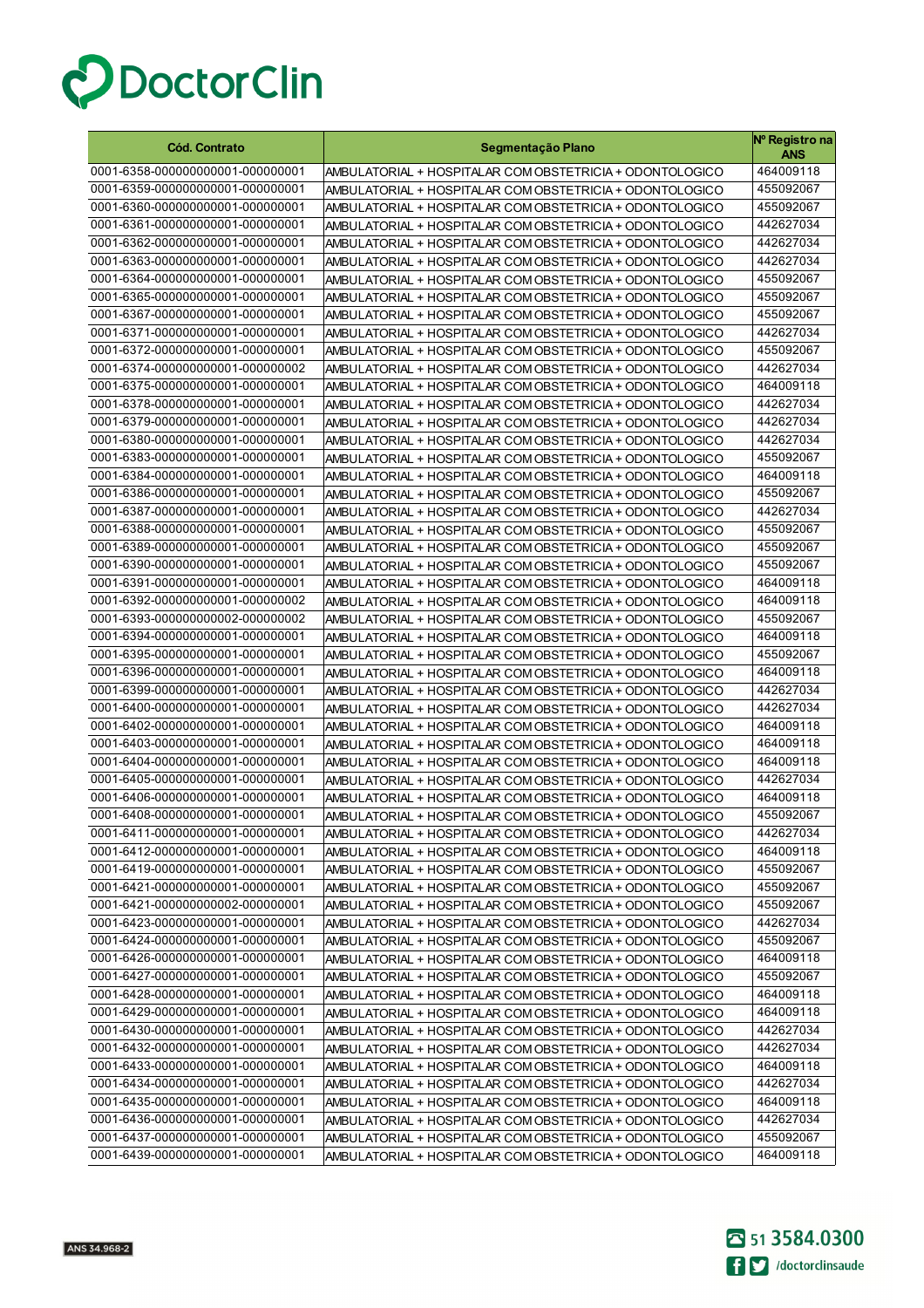

| <b>Cód. Contrato</b>             | Segmentação Plano                                        | Nº Registro na<br><b>ANS</b> |
|----------------------------------|----------------------------------------------------------|------------------------------|
| 0001-6443-000000000001-000000001 | AMBULATORIAL + HOSPITALAR COM OBSTETRICIA + ODONTOLOGICO | 455092067                    |
| 0001-6445-000000000001-000000001 | AMBULATORIAL + HOSPITALAR COM OBSTETRICIA + ODONTOLOGICO | 455092067                    |
| 0001-6447-000000000001-000000001 | AMBULATORIAL + HOSPITALAR COM OBSTETRICIA + ODONTOLOGICO | 455092067                    |
| 0001-6449-000000000001-000000001 | AMBULATORIAL + HOSPITALAR COM OBSTETRICIA + ODONTOLOGICO | 464009118                    |
| 0001-6450-000000000002-000000001 | AMBULATORIAL + HOSPITALAR COM OBSTETRICIA + ODONTOLOGICO | 455092067                    |
| 0001-6451-000000000001-000000001 | AMBULATORIAL + HOSPITALAR COM OBSTETRICIA + ODONTOLOGICO | 442627034                    |
| 0001-6452-000000000001-000000001 | AMBULATORIAL + HOSPITALAR COM OBSTETRICIA + ODONTOLOGICO | 442627034                    |
| 0001-6453-000000000001-000000001 | AMBULATORIAL + HOSPITALAR COM OBSTETRICIA + ODONTOLOGICO | 455092067                    |
| 0001-6454-000000000001-000000001 | AMBULATORIAL + HOSPITALAR COM OBSTETRICIA + ODONTOLOGICO | 455092067                    |
| 0001-6459-000000000001-000000001 | AMBULATORIAL + HOSPITALAR COM OBSTETRICIA + ODONTOLOGICO | 464009118                    |
| 0001-6462-000000000001-000000001 | AMBULATORIAL + HOSPITALAR COM OBSTETRICIA + ODONTOLOGICO | 464009118                    |
| 0001-6464-000000000001-000000001 | AMBULATORIAL + HOSPITALAR COM OBSTETRICIA + ODONTOLOGICO | 455092067                    |
| 0001-6465-000000000001-000000001 | AMBULATORIAL + HOSPITALAR COM OBSTETRICIA + ODONTOLOGICO | 464009118                    |
| 0001-6466-000000000001-000000001 | AMBULATORIAL + HOSPITALAR COM OBSTETRICIA + ODONTOLOGICO | 455092067                    |
| 0001-6467-000000000001-000000001 | AMBULATORIAL + HOSPITALAR COM OBSTETRICIA + ODONTOLOGICO | 455092067                    |
| 0001-6468-000000000001-000000001 | AMBULATORIAL + HOSPITALAR COM OBSTETRICIA + ODONTOLOGICO | 464009118                    |
| 0001-6471-000000000001-000000001 | AMBULATORIAL + HOSPITALAR COM OBSTETRICIA + ODONTOLOGICO | 455092067                    |
| 0001-6472-000000000001-000000001 | AMBULATORIAL + HOSPITALAR COM OBSTETRICIA + ODONTOLOGICO | 455092067                    |
| 0001-6473-000000000001-000000001 | AMBULATORIAL + HOSPITALAR COM OBSTETRICIA + ODONTOLOGICO | 442627034                    |
| 0001-6473-000000000002-000000001 | AMBULATORIAL + HOSPITALAR COM OBSTETRICIA + ODONTOLOGICO | 442627034                    |
| 0001-6473-000000000003-000000001 | AMBULATORIAL + HOSPITALAR COM OBSTETRICIA + ODONTOLOGICO | 442627034                    |
| 0001-6478-000000000001-000000001 | AMBULATORIAL + HOSPITALAR COM OBSTETRICIA + ODONTOLOGICO | 455092067                    |
| 0001-6479-000000000001-000000001 | AMBULATORIAL + HOSPITALAR COM OBSTETRICIA + ODONTOLOGICO | 464009118                    |
| 0001-6481-000000000001-000000001 | AMBULATORIAL + HOSPITALAR COM OBSTETRICIA + ODONTOLOGICO | 464009118                    |
| 0001-6482-000000000001-000000001 | AMBULATORIAL + HOSPITALAR COM OBSTETRICIA + ODONTOLOGICO | 455092067                    |
| 0001-6483-000000000001-000000001 | AMBULATORIAL + HOSPITALAR COM OBSTETRICIA + ODONTOLOGICO | 464009118                    |
| 0001-6485-000000000001-000000001 | AMBULATORIAL + HOSPITALAR COM OBSTETRICIA + ODONTOLOGICO | 455092067                    |
| 0001-6486-000000000001-000000001 | AMBULATORIAL + HOSPITALAR COM OBSTETRICIA + ODONTOLOGICO | 442627034                    |
| 0001-6490-000000000001-000000001 | AMBULATORIAL + HOSPITALAR COM OBSTETRICIA + ODONTOLOGICO | 464009118                    |
| 0001-6491-000000000001-000000001 | AMBULATORIAL + HOSPITALAR COM OBSTETRICIA + ODONTOLOGICO | 442627034                    |
| 0001-6492-000000000001-000000001 | AMBULATORIAL + HOSPITALAR COM OBSTETRICIA + ODONTOLOGICO | 455092067                    |
| 0001-6492-000000000002-000000001 | AMBULATORIAL + HOSPITALAR COM OBSTETRICIA + ODONTOLOGICO | 455092067                    |
| 0001-6493-000000000001-000000001 | AMBULATORIAL + HOSPITALAR COM OBSTETRICIA + ODONTOLOGICO | 455092067                    |
| 0001-6495-000000000001-000000001 | AMBULATORIAL + HOSPITALAR COM OBSTETRICIA + ODONTOLOGICO | 464009118                    |
| 0001-6497-000000000001-000000001 | AMBULATORIAL + HOSPITALAR COM OBSTETRICIA + ODONTOLOGICO | 455092067                    |
| 0001-6499-000000000001-000000001 | AMBULATORIAL + HOSPITALAR COM OBSTETRICIA + ODONTOLOGICO | 442627034                    |
| 0001-6500-000000000001-000000001 | AMBULATORIAL + HOSPITALAR COM OBSTETRICIA + ODONTOLOGICO | 464009118                    |
| 0001-6503-000000000001-000000001 | AMBULATORIAL + HOSPITALAR COM OBSTETRICIA + ODONTOLOGICO | 464009118                    |
| 0001-6505-000000000001-000000001 | AMBULATORIAL + HOSPITALAR COM OBSTETRICIA + ODONTOLOGICO | 464009118                    |
| 0001-6506-000000000001-000000001 | AMBULATORIAL + HOSPITALAR COM OBSTETRICIA + ODONTOLOGICO | 464009118                    |
| 0001-6508-000000000001-000000001 | AMBULATORIAL + HOSPITALAR COM OBSTETRICIA + ODONTOLOGICO | 455092067                    |
| 0001-6511-000000000001-000000001 | AMBULATORIAL + HOSPITALAR COM OBSTETRICIA + ODONTOLOGICO | 455092067                    |
| 0001-6515-000000000001-000000001 | AMBULATORIAL + HOSPITALAR COM OBSTETRICIA + ODONTOLOGICO | 464009118                    |
| 0001-6518-000000000001-000000001 | AMBULATORIAL + HOSPITALAR COM OBSTETRICIA + ODONTOLOGICO | 455092067                    |
| 0001-6520-000000000001-000000001 | AMBULATORIAL + HOSPITALAR COM OBSTETRICIA + ODONTOLOGICO | 464009118                    |
| 0001-6522-000000000001-000000001 | AMBULATORIAL + HOSPITALAR COM OBSTETRICIA + ODONTOLOGICO | 442627034                    |
| 0001-6523-000000000001-000000001 | AMBULATORIAL + HOSPITALAR COM OBSTETRICIA + ODONTOLOGICO | 464009118                    |
| 0001-6524-000000000001-000000001 | AMBULATORIAL + HOSPITALAR COM OBSTETRICIA + ODONTOLOGICO | 455092067                    |
| 0001-6525-000000000001-000000001 | AMBULATORIAL + HOSPITALAR COM OBSTETRICIA + ODONTOLOGICO | 442627034                    |
| 0001-6526-000000000001-000000001 | AMBULATORIAL + HOSPITALAR COM OBSTETRICIA + ODONTOLOGICO | 464009118                    |
| 0001-6527-000000000001-000000001 | AMBULATORIAL + HOSPITALAR COM OBSTETRICIA + ODONTOLOGICO | 455092067                    |
| 0001-6528-000000000002-000000001 | AMBULATORIAL + HOSPITALAR COM OBSTETRICIA + ODONTOLOGICO | 442627034                    |
| 0001-6529-000000000001-000000001 | AMBULATORIAL + HOSPITALAR COM OBSTETRICIA + ODONTOLOGICO | 464009118                    |
| 0001-6530-000000000001-000000001 | AMBULATORIAL + HOSPITALAR COM OBSTETRICIA + ODONTOLOGICO | 442627034                    |
| 0001-6531-000000000001-000000001 | AMBULATORIAL + HOSPITALAR COM OBSTETRICIA + ODONTOLOGICO | 464009118                    |
| 0001-6532-000000000001-000000001 | AMBULATORIAL + HOSPITALAR COM OBSTETRICIA + ODONTOLOGICO | 442627034                    |
|                                  |                                                          |                              |

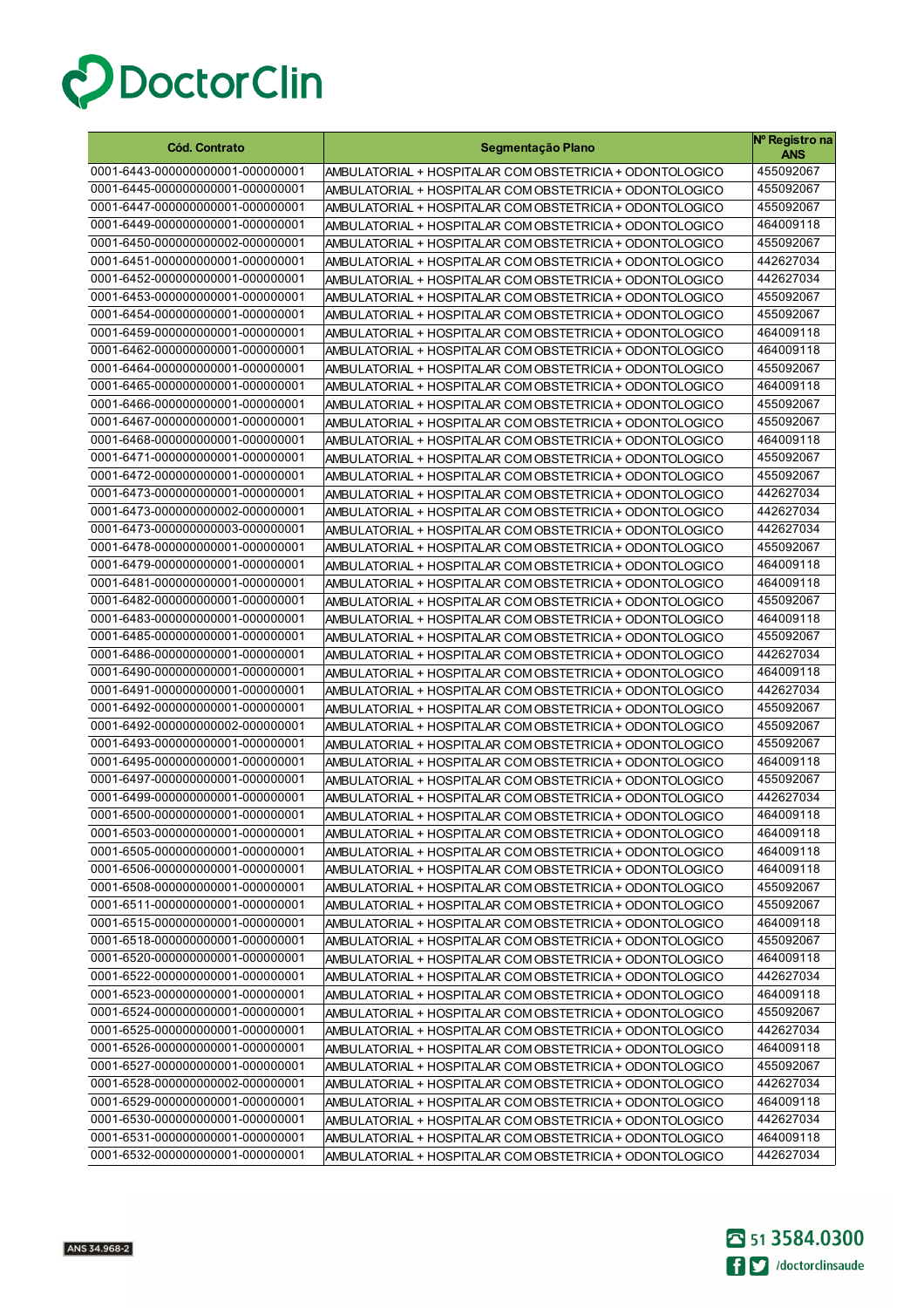

| <b>Cód. Contrato</b>                                                 | Segmentação Plano                                                                                                    | Nº Registro na<br><b>ANS</b> |
|----------------------------------------------------------------------|----------------------------------------------------------------------------------------------------------------------|------------------------------|
| 0001-6533-000000000001-000000001                                     | AMBULATORIAL + HOSPITALAR COM OBSTETRICIA + ODONTOLOGICO                                                             | 464009118                    |
| 0001-6534-000000000001-000000001                                     | AMBULATORIAL + HOSPITALAR COM OBSTETRICIA + ODONTOLOGICO                                                             | 455092067                    |
| 0001-6536-000000000001-000000001                                     | AMBULATORIAL + HOSPITALAR COM OBSTETRICIA + ODONTOLOGICO                                                             | 464009118                    |
| 0001-6538-000000000001-000000001                                     | AMBULATORIAL + HOSPITALAR COM OBSTETRICIA + ODONTOLOGICO                                                             | 464009118                    |
| 0001-6539-000000000001-000000001                                     | AMBULATORIAL + HOSPITALAR COM OBSTETRICIA + ODONTOLOGICO                                                             | 442627034                    |
| 0001-6541-000000000001-000000001                                     | AMBULATORIAL + HOSPITALAR COM OBSTETRICIA + ODONTOLOGICO                                                             | 442627034                    |
| 0001-6545-000000000001-000000001                                     | AMBULATORIAL + HOSPITALAR COM OBSTETRICIA + ODONTOLOGICO                                                             | 464009118                    |
| 0001-6546-000000000001-000000001                                     | AMBULATORIAL + HOSPITALAR COM OBSTETRICIA + ODONTOLOGICO                                                             | 455092067                    |
| 0001-6547-000000000001-000000001                                     | AMBULATORIAL + HOSPITALAR COM OBSTETRICIA + ODONTOLOGICO                                                             | 455092067                    |
| 0001-6548-000000000001-000000001                                     | AMBULATORIAL + HOSPITALAR COM OBSTETRICIA + ODONTOLOGICO                                                             | 455092067                    |
| 0001-6549-000000000001-000000001                                     | AMBULATORIAL + HOSPITALAR COM OBSTETRICIA + ODONTOLOGICO                                                             | 464009118                    |
| 0001-6550-000000000001-000000001                                     | AMBULATORIAL + HOSPITALAR COM OBSTETRICIA + ODONTOLOGICO                                                             | 464009118                    |
| 0001-6550-000000000002-000000001                                     | AMBULATORIAL + HOSPITALAR COM OBSTETRICIA + ODONTOLOGICO                                                             | 464009118                    |
| 0001-6551-000000000001-000000001                                     | AMBULATORIAL + HOSPITALAR COM OBSTETRICIA + ODONTOLOGICO                                                             | 464009118                    |
| 0001-6552-000000000001-000000001                                     | AMBULATORIAL + HOSPITALAR COM OBSTETRICIA + ODONTOLOGICO                                                             | 464009118                    |
| 0001-6553-000000000001-000000001                                     | AMBULATORIAL + HOSPITALAR COM OBSTETRICIA + ODONTOLOGICO                                                             | 442627034                    |
| 0001-6555-000000000001-000000001                                     | AMBULATORIAL + HOSPITALAR COM OBSTETRICIA + ODONTOLOGICO                                                             | 464009118                    |
| 0001-6556-000000000001-000000001                                     | AMBULATORIAL + HOSPITALAR COM OBSTETRICIA + ODONTOLOGICO                                                             | 455092067                    |
| 0001-6557-000000000001-000000001                                     | AMBULATORIAL + HOSPITALAR COM OBSTETRICIA + ODONTOLOGICO                                                             | 455092067                    |
| 0001-6558-000000000001-000000001                                     | AMBULATORIAL + HOSPITALAR COM OBSTETRICIA + ODONTOLOGICO                                                             | 464009118                    |
| 0001-6559-000000000001-000000001                                     | AMBULATORIAL + HOSPITALAR COM OBSTETRICIA + ODONTOLOGICO                                                             | 455092067                    |
| 0001-6560-000000000001-000000001                                     | AMBULATORIAL + HOSPITALAR COM OBSTETRICIA + ODONTOLOGICO                                                             | 455092067                    |
| 0001-6562-000000000001-000000001                                     | AMBULATORIAL + HOSPITALAR COM OBSTETRICIA + ODONTOLOGICO                                                             | 464009118                    |
| 0001-6564-000000000001-000000001                                     | AMBULATORIAL + HOSPITALAR COM OBSTETRICIA + ODONTOLOGICO                                                             | 464009118                    |
| 0001-6565-000000000001-000000001                                     | AMBULATORIAL + HOSPITALAR COM OBSTETRICIA + ODONTOLOGICO                                                             | 464009118                    |
| 0001-6567-000000000001-000000001                                     | AMBULATORIAL + HOSPITALAR COM OBSTETRICIA + ODONTOLOGICO                                                             | 455092067                    |
| 0001-6571-000000000001-000000001                                     | AMBULATORIAL + HOSPITALAR COM OBSTETRICIA + ODONTOLOGICO                                                             | 464009118                    |
| 0001-6572-000000000001-000000001                                     | AMBULATORIAL + HOSPITALAR COM OBSTETRICIA + ODONTOLOGICO                                                             | 464009118                    |
| 0001-6573-000000000001-000000001                                     | AMBULATORIAL + HOSPITALAR COM OBSTETRICIA + ODONTOLOGICO                                                             | 455092067                    |
| 0001-6574-000000000001-000000001                                     | AMBULATORIAL + HOSPITALAR COM OBSTETRICIA + ODONTOLOGICO                                                             | 442627034                    |
| 0001-6575-000000000001-000000001                                     | AMBULATORIAL + HOSPITALAR COM OBSTETRICIA + ODONTOLOGICO                                                             | 442627034                    |
| 0001-6576-000000000001-000000001                                     | AMBULATORIAL + HOSPITALAR COM OBSTETRICIA + ODONTOLOGICO                                                             | 442627034                    |
| 0001-6578-000000000001-000000001                                     | AMBULATORIAL + HOSPITALAR COM OBSTETRICIA + ODONTOLOGICO                                                             | 464009118                    |
| 0001-6579-000000000001-000000001                                     | AMBULATORIAL + HOSPITALAR COM OBSTETRICIA + ODONTOLOGICO                                                             | 442627034                    |
| 0001-6581-000000000001-000000001                                     | AMBULATORIAL + HOSPITALAR COM OBSTETRICIA + ODONTOLOGICO                                                             | 442627034                    |
| 0001-6583-000000000001-000000001                                     | AMBULATORIAL + HOSPITALAR COM OBSTETRICIA + ODONTOLOGICO                                                             | 442627034                    |
| 0001-6586-000000000001-000000001                                     | AMBULATORIAL + HOSPITALAR COM OBSTETRICIA + ODONTOLOGICO                                                             | 442627034                    |
| 0001-6589-000000000001-000000001                                     | AMBULATORIAL + HOSPITALAR COM OBSTETRICIA + ODONTOLOGICO                                                             | 455092067                    |
| 0001-6591-000000000001-000000001<br>0001-6592-000000000001-000000001 | AMBULATORIAL + HOSPITALAR COM OBSTETRICIA + ODONTOLOGICO                                                             | 455092067                    |
|                                                                      | AMBULATORIAL + HOSPITALAR COM OBSTETRICIA + ODONTOLOGICO                                                             | 455092067                    |
| 0001-6594-000000000001-000000001<br>0001-6596-000000000001-000000001 | AMBULATORIAL + HOSPITALAR COM OBSTETRICIA + ODONTOLOGICO                                                             | 442627034                    |
| 0001-6597-000000000001-000000001                                     | AMBULATORIAL + HOSPITALAR COM OBSTETRICIA + ODONTOLOGICO                                                             | 442627034                    |
| 0001-6599-000000000001-000000001                                     | AMBULATORIAL + HOSPITALAR COM OBSTETRICIA + ODONTOLOGICO                                                             | 464009118<br>442627034       |
| 0001-6600-000000000001-000000001                                     | AMBULATORIAL + HOSPITALAR COM OBSTETRICIA + ODONTOLOGICO                                                             | 455092067                    |
| 0001-6601-000000000001-000000001                                     | AMBULATORIAL + HOSPITALAR COM OBSTETRICIA + ODONTOLOGICO<br>AMBULATORIAL + HOSPITALAR COM OBSTETRICIA + ODONTOLOGICO | 464009118                    |
| 0001-6602-000000000001-000000001                                     | AMBULATORIAL + HOSPITALAR COM OBSTETRICIA + ODONTOLOGICO                                                             | 442627034                    |
| 0001-6603-000000000001-000000001                                     | AMBULATORIAL + HOSPITALAR COM OBSTETRICIA + ODONTOLOGICO                                                             | 464009118                    |
| 0001-6604-000000000001-000000001                                     | AMBULATORIAL + HOSPITALAR COM OBSTETRICIA + ODONTOLOGICO                                                             | 455092067                    |
| 0001-6606-000000000001-000000001                                     | AMBULATORIAL + HOSPITALAR COM OBSTETRICIA + ODONTOLOGICO                                                             | 464009118                    |
| 0001-6608-000000000001-000000001                                     | AMBULATORIAL + HOSPITALAR COM OBSTETRICIA + ODONTOLOGICO                                                             | 455092067                    |
| 0001-6610-000000000001-000000001                                     | AMBULATORIAL + HOSPITALAR COM OBSTETRICIA + ODONTOLOGICO                                                             | 464009118                    |
| 0001-6612-000000000001-000000001                                     | AMBULATORIAL + HOSPITALAR COM OBSTETRICIA + ODONTOLOGICO                                                             | 464009118                    |
| 0001-6613-000000000001-000000001                                     | AMBULATORIAL + HOSPITALAR COM OBSTETRICIA + ODONTOLOGICO                                                             | 464009118                    |
| 0001-6614-000000000001-000000001                                     | AMBULATORIAL + HOSPITALAR COM OBSTETRICIA + ODONTOLOGICO                                                             | 455092067                    |
| 0001-6616-000000000001-000000001                                     | AMBULATORIAL + HOSPITALAR COM OBSTETRICIA + ODONTOLOGICO                                                             | 455092067                    |

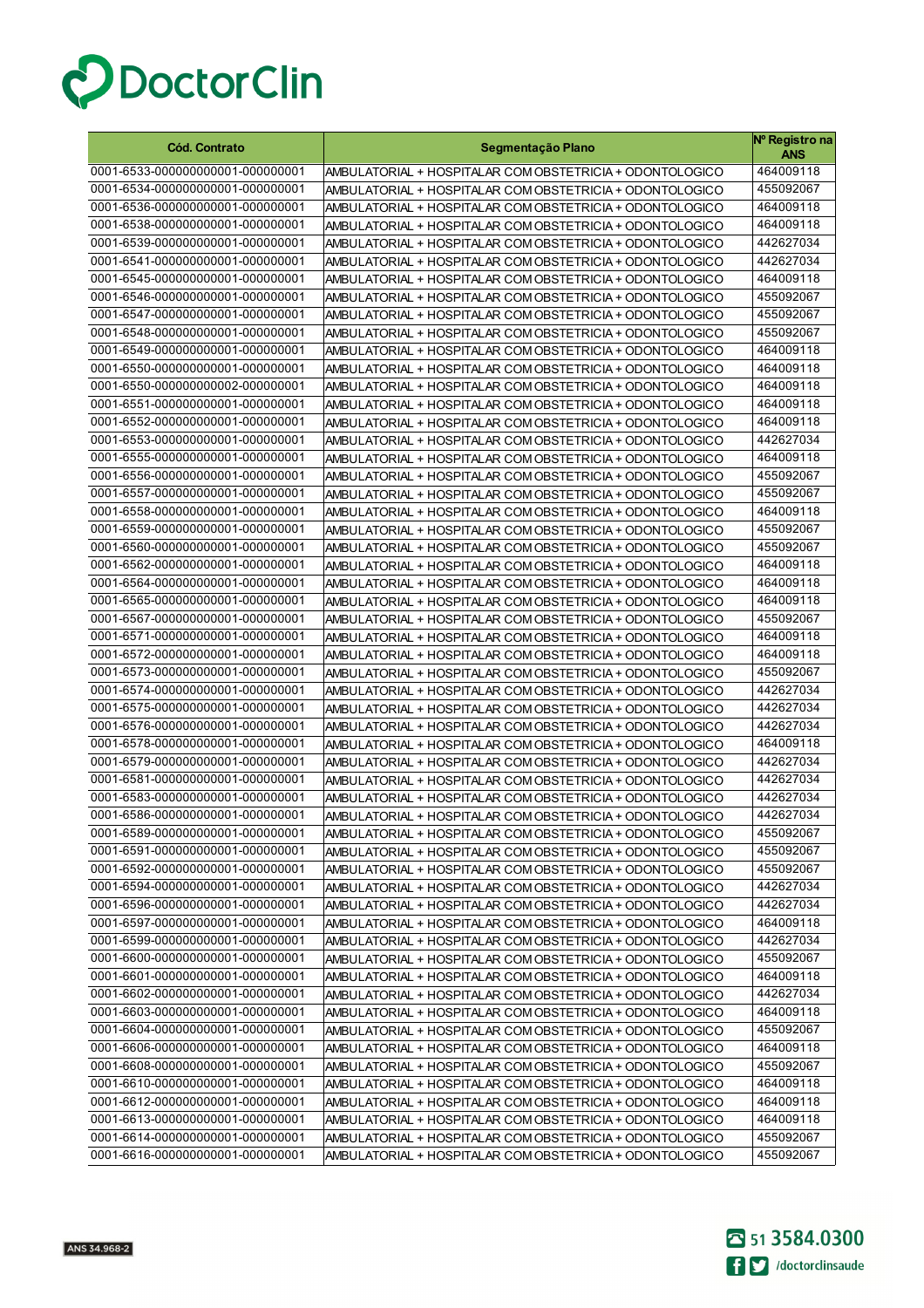

| <b>Cód. Contrato</b>             | Segmentação Plano                                        | Nº Registro na<br><b>ANS</b> |
|----------------------------------|----------------------------------------------------------|------------------------------|
| 0001-6617-000000000001-000000001 | AMBULATORIAL + HOSPITALAR COM OBSTETRICIA + ODONTOLOGICO | 455092067                    |
| 0001-6620-000000000001-000000001 | AMBULATORIAL + HOSPITALAR COM OBSTETRICIA + ODONTOLOGICO | 464009118                    |
| 0001-6621-000000000001-000000001 | AMBULATORIAL + HOSPITALAR COM OBSTETRICIA + ODONTOLOGICO | 455092067                    |
| 0001-6622-000000000001-000000001 | AMBULATORIAL + HOSPITALAR COM OBSTETRICIA + ODONTOLOGICO | 464009118                    |
| 0001-6624-000000000001-000000001 | AMBULATORIAL + HOSPITALAR COM OBSTETRICIA + ODONTOLOGICO | 464009118                    |
| 0001-6626-000000000001-000000001 | AMBULATORIAL + HOSPITALAR COM OBSTETRICIA + ODONTOLOGICO | 464009118                    |
| 0001-6627-000000000001-000000001 | AMBULATORIAL + HOSPITALAR COM OBSTETRICIA + ODONTOLOGICO | 455092067                    |
| 0001-6628-000000000001-000000001 | AMBULATORIAL + HOSPITALAR COM OBSTETRICIA + ODONTOLOGICO | 442627034                    |
| 0001-6629-000000000001-000000002 | AMBULATORIAL + HOSPITALAR COM OBSTETRICIA + ODONTOLOGICO | 464009118                    |
| 0001-6631-000000000001-000000001 | AMBULATORIAL + HOSPITALAR COM OBSTETRICIA + ODONTOLOGICO | 442627034                    |
| 0001-6632-000000000001-000000001 | AMBULATORIAL + HOSPITALAR COM OBSTETRICIA + ODONTOLOGICO | 455092067                    |
| 0001-6633-000000000001-000000001 | AMBULATORIAL + HOSPITALAR COM OBSTETRICIA + ODONTOLOGICO | 455092067                    |
| 0001-6634-000000000001-000000001 | AMBULATORIAL + HOSPITALAR COM OBSTETRICIA + ODONTOLOGICO | 464009118                    |
| 0001-6635-000000000001-000000001 | AMBULATORIAL + HOSPITALAR COM OBSTETRICIA + ODONTOLOGICO | 464009118                    |
| 0001-6638-000000000001-000000001 | AMBULATORIAL + HOSPITALAR COM OBSTETRICIA + ODONTOLOGICO | 442627034                    |
| 0001-6639-000000000001-000000001 | AMBULATORIAL + HOSPITALAR COM OBSTETRICIA + ODONTOLOGICO | 464009118                    |
| 0001-6640-000000000001-000000001 | AMBULATORIAL + HOSPITALAR COM OBSTETRICIA + ODONTOLOGICO | 464009118                    |
| 0001-6641-000000000001-000000001 | AMBULATORIAL + HOSPITALAR COM OBSTETRICIA + ODONTOLOGICO | 455092067                    |
| 0001-6642-000000000001-000000001 | AMBULATORIAL + HOSPITALAR COM OBSTETRICIA + ODONTOLOGICO | 464009118                    |
| 0001-6643-000000000001-000000001 | AMBULATORIAL + HOSPITALAR COM OBSTETRICIA + ODONTOLOGICO | 442627034                    |
| 0001-6644-000000000001-000000001 | AMBULATORIAL + HOSPITALAR COM OBSTETRICIA + ODONTOLOGICO | 464009118                    |
| 0001-6645-000000000001-000000001 | AMBULATORIAL + HOSPITALAR COM OBSTETRICIA + ODONTOLOGICO | 464009118                    |
| 0001-6646-000000000001-000000001 | AMBULATORIAL + HOSPITALAR COM OBSTETRICIA + ODONTOLOGICO | 442627034                    |
| 0001-6647-000000000001-000000001 | AMBULATORIAL + HOSPITALAR COM OBSTETRICIA + ODONTOLOGICO | 455092067                    |
| 0001-6649-000000000001-000000001 | AMBULATORIAL + HOSPITALAR COM OBSTETRICIA + ODONTOLOGICO | 455092067                    |
| 0001-6650-000000000001-000000001 | AMBULATORIAL + HOSPITALAR COM OBSTETRICIA + ODONTOLOGICO | 455092067                    |
| 0001-6652-000000000001-000000001 | AMBULATORIAL + HOSPITALAR COM OBSTETRICIA + ODONTOLOGICO | 464009118                    |
| 0001-6653-000000000001-000000001 | AMBULATORIAL + HOSPITALAR COM OBSTETRICIA + ODONTOLOGICO | 455092067                    |
| 0001-6656-000000000001-000000001 | AMBULATORIAL + HOSPITALAR COM OBSTETRICIA + ODONTOLOGICO | 464009118                    |
| 0001-6657-000000000001-000000001 | AMBULATORIAL + HOSPITALAR COM OBSTETRICIA + ODONTOLOGICO | 455092067                    |
| 0001-6659-000000000001-000000001 | AMBULATORIAL + HOSPITALAR COM OBSTETRICIA + ODONTOLOGICO | 442627034                    |
| 0001-6661-000000000001-000000001 | AMBULATORIAL + HOSPITALAR COM OBSTETRICIA + ODONTOLOGICO | 464009118                    |
| 0001-6662-000000000001-000000001 | AMBULATORIAL + HOSPITALAR COM OBSTETRICIA + ODONTOLOGICO | 464009118                    |
| 0001-6663-000000000001-000000001 | AMBULATORIAL + HOSPITALAR COM OBSTETRICIA + ODONTOLOGICO | 455092067                    |
| 0001-6664-000000000001-000000001 | AMBULATORIAL + HOSPITALAR COM OBSTETRICIA + ODONTOLOGICO | 455092067                    |
| 0001-6666-000000000001-000000001 | AMBULATORIAL + HOSPITALAR COM OBSTETRICIA + ODONTOLOGICO | 464009118                    |
| 0001-6668-000000000001-000000001 | AMBULATORIAL + HOSPITALAR COM OBSTETRICIA + ODONTOLOGICO | 455092067                    |
| 0001-6670-000000000001-000000001 | AMBULATORIAL + HOSPITALAR COM OBSTETRICIA + ODONTOLOGICO | 442627034                    |
| 0001-6671-000000000001-000000001 | AMBULATORIAL + HOSPITALAR COM OBSTETRICIA + ODONTOLOGICO | 464009118                    |
| 0001-6672-000000000001-000000001 | AMBULATORIAL + HOSPITALAR COM OBSTETRICIA + ODONTOLOGICO | 464009118                    |
| 0001-6674-000000000001-000000001 | AMBULATORIAL + HOSPITALAR COM OBSTETRICIA + ODONTOLOGICO | 455092067                    |
| 0001-6677-000000000001-000000001 | AMBULATORIAL + HOSPITALAR COM OBSTETRICIA + ODONTOLOGICO | 455092067                    |
| 0001-6680-000000000001-000000001 | AMBULATORIAL + HOSPITALAR COM OBSTETRICIA + ODONTOLOGICO | 442627034                    |
| 0001-6682-000000000001-000000001 | AMBULATORIAL + HOSPITALAR COM OBSTETRICIA + ODONTOLOGICO | 442627034                    |
| 0001-6684-000000000001-000000001 | AMBULATORIAL + HOSPITALAR COM OBSTETRICIA + ODONTOLOGICO | 464009118                    |
| 0001-6685-000000000001-000000001 | AMBULATORIAL + HOSPITALAR COM OBSTETRICIA + ODONTOLOGICO | 455092067                    |
| 0001-6686-000000000001-000000001 | AMBULATORIAL + HOSPITALAR COM OBSTETRICIA + ODONTOLOGICO | 464009118                    |
| 0001-6687-000000000001-000000001 | AMBULATORIAL + HOSPITALAR COM OBSTETRICIA + ODONTOLOGICO | 455092067                    |
| 0001-6688-000000000001-000000001 | AMBULATORIAL + HOSPITALAR COM OBSTETRICIA + ODONTOLOGICO | 455092067                    |
| 0001-6690-000000000001-000000001 | AMBULATORIAL + HOSPITALAR COM OBSTETRICIA + ODONTOLOGICO | 464009118                    |
| 0001-6691-000000000001-000000001 | AMBULATORIAL + HOSPITALAR COM OBSTETRICIA + ODONTOLOGICO | 455092067                    |
| 0001-6693-000000000001-000000001 | AMBULATORIAL + HOSPITALAR COM OBSTETRICIA + ODONTOLOGICO | 464009118                    |
| 0001-6694-000000000001-000000001 | AMBULATORIAL + HOSPITALAR COM OBSTETRICIA + ODONTOLOGICO | 442627034                    |
| 0001-6695-000000000001-000000001 | AMBULATORIAL + HOSPITALAR COM OBSTETRICIA + ODONTOLOGICO | 464009118                    |
| 0001-6696-000000000001-000000001 | AMBULATORIAL + HOSPITALAR COM OBSTETRICIA + ODONTOLOGICO | 455092067                    |
| 0001-6698-000000000001-000000001 | AMBULATORIAL + HOSPITALAR COM OBSTETRICIA + ODONTOLOGICO | 455092067                    |

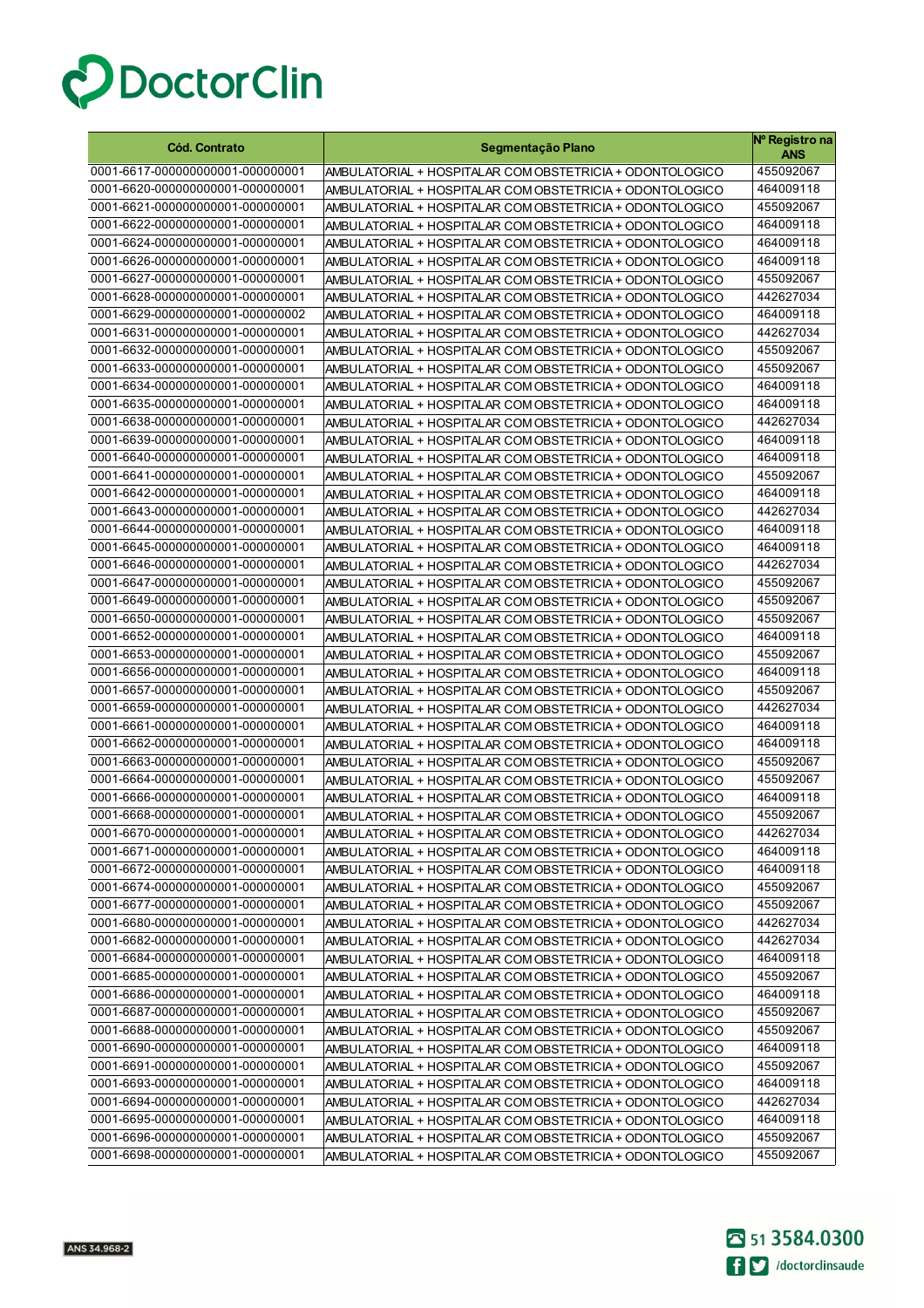

| <b>Cód. Contrato</b>             | Segmentação Plano                                        | Nº Registro na<br>ANS |
|----------------------------------|----------------------------------------------------------|-----------------------|
| 0001-6700-000000000001-000000001 | AMBULATORIAL + HOSPITALAR COM OBSTETRICIA + ODONTOLOGICO | 455092067             |
| 0001-6701-000000000001-000000001 | AMBULATORIAL + HOSPITALAR COM OBSTETRICIA + ODONTOLOGICO | 455092067             |
| 0001-6702-000000000001-000000001 | AMBULATORIAL + HOSPITALAR COM OBSTETRICIA + ODONTOLOGICO | 455092067             |
| 0001-6704-000000000001-000000001 | AMBULATORIAL + HOSPITALAR COM OBSTETRICIA + ODONTOLOGICO | 442627034             |
| 0001-6705-000000000001-000000001 | AMBULATORIAL + HOSPITALAR COM OBSTETRICIA + ODONTOLOGICO | 442627034             |
| 0001-6706-000000000001-000000001 | AMBULATORIAL + HOSPITALAR COM OBSTETRICIA + ODONTOLOGICO | 442627034             |
| 0001-6707-000000000001-000000001 | AMBULATORIAL + HOSPITALAR COM OBSTETRICIA + ODONTOLOGICO | 464009118             |
| 0001-6708-000000000001-000000001 | AMBULATORIAL + HOSPITALAR COM OBSTETRICIA + ODONTOLOGICO | 455092067             |
| 0001-6709-000000000001-000000001 | AMBULATORIAL + HOSPITALAR COM OBSTETRICIA + ODONTOLOGICO | 442627034             |
| 0001-6710-000000000001-000000001 | AMBULATORIAL + HOSPITALAR COM OBSTETRICIA + ODONTOLOGICO | 464009118             |
| 0001-6711-000000000001-000000001 | AMBULATORIAL + HOSPITALAR COM OBSTETRICIA + ODONTOLOGICO | 455092067             |
| 0001-6712-000000000001-000000001 | AMBULATORIAL + HOSPITALAR COM OBSTETRICIA + ODONTOLOGICO | 464009118             |
| 0001-6713-000000000001-000000001 | AMBULATORIAL + HOSPITALAR COM OBSTETRICIA + ODONTOLOGICO | 464009118             |
| 0001-6714-000000000001-000000002 | AMBULATORIAL + HOSPITALAR COM OBSTETRICIA + ODONTOLOGICO | 455092067             |
| 0001-6718-000000000001-000000001 | AMBULATORIAL + HOSPITALAR COM OBSTETRICIA + ODONTOLOGICO | 464009118             |
| 0001-6719-000000000001-000000001 | AMBULATORIAL + HOSPITALAR COM OBSTETRICIA + ODONTOLOGICO | 455092067             |
| 0001-6720-000000000001-000000001 | AMBULATORIAL + HOSPITALAR COM OBSTETRICIA + ODONTOLOGICO | 464009118             |
| 0001-6723-000000000001-000000001 | AMBULATORIAL + HOSPITALAR COM OBSTETRICIA + ODONTOLOGICO | 464009118             |
| 0001-6724-000000000001-000000001 | AMBULATORIAL + HOSPITALAR COM OBSTETRICIA + ODONTOLOGICO | 455092067             |
| 0001-6725-000000000001-000000001 | AMBULATORIAL + HOSPITALAR COM OBSTETRICIA + ODONTOLOGICO | 442627034             |
| 0001-6727-000000000001-000000001 | AMBULATORIAL + HOSPITALAR COM OBSTETRICIA + ODONTOLOGICO | 442627034             |
| 0001-6730-000000000001-000000001 | AMBULATORIAL + HOSPITALAR COM OBSTETRICIA + ODONTOLOGICO | 442627034             |
| 0001-6731-000000000001-000000001 | AMBULATORIAL + HOSPITALAR COM OBSTETRICIA + ODONTOLOGICO | 464009118             |
| 0001-6732-000000000001-000000001 | AMBULATORIAL + HOSPITALAR COM OBSTETRICIA + ODONTOLOGICO | 464009118             |
| 0001-6733-000000000001-000000001 | AMBULATORIAL + HOSPITALAR COM OBSTETRICIA + ODONTOLOGICO | 442627034             |
| 0001-6736-000000000001-000000001 | AMBULATORIAL + HOSPITALAR COM OBSTETRICIA + ODONTOLOGICO | 464009118             |
| 0001-6738-000000000001-000000001 | AMBULATORIAL + HOSPITALAR COM OBSTETRICIA + ODONTOLOGICO | 464009118             |
| 0001-6739-000000000001-000000001 | AMBULATORIAL + HOSPITALAR COM OBSTETRICIA + ODONTOLOGICO | 464009118             |
| 0001-6740-000000000001-000000001 | AMBULATORIAL + HOSPITALAR COM OBSTETRICIA + ODONTOLOGICO | 455092067             |
| 0001-6741-000000000001-000000001 | AMBULATORIAL + HOSPITALAR COM OBSTETRICIA + ODONTOLOGICO | 442627034             |
| 0001-6742-000000000001-000000001 | AMBULATORIAL + HOSPITALAR COM OBSTETRICIA + ODONTOLOGICO | 464009118             |
| 0001-6747-000000000001-000000001 | AMBULATORIAL + HOSPITALAR COM OBSTETRICIA + ODONTOLOGICO | 464009118             |
| 0001-6748-000000000001-000000001 | AMBULATORIAL + HOSPITALAR COM OBSTETRICIA + ODONTOLOGICO | 464009118             |
| 0001-6749-000000000001-000000001 | AMBULATORIAL + HOSPITALAR COM OBSTETRICIA + ODONTOLOGICO | 442627034             |
| 0001-6750-000000000001-000000001 | AMBULATORIAL + HOSPITALAR COM OBSTETRICIA + ODONTOLOGICO | 442627034             |
| 0001-6752-000000000001-000000001 | AMBULATORIAL + HOSPITALAR COM OBSTETRICIA + ODONTOLOGICO | 464009118             |
| 0001-6753-000000000001-000000001 | AMBULATORIAL + HOSPITALAR COM OBSTETRICIA + ODONTOLOGICO | 464009118             |
| 0001-6755-000000000001-000000001 | AMBULATORIAL + HOSPITALAR COM OBSTETRICIA + ODONTOLOGICO | 464009118             |
| 0001-6757-000000000001-000000001 | AMBULATORIAL + HOSPITALAR COM OBSTETRICIA + ODONTOLOGICO | 464009118             |
| 0001-6759-000000000001-000000001 | AMBULATORIAL + HOSPITALAR COM OBSTETRICIA + ODONTOLOGICO | 455092067             |
| 0001-6760-000000000001-000000001 | AMBULATORIAL + HOSPITALAR COM OBSTETRICIA + ODONTOLOGICO | 455092067             |
| 0001-6761-000000000001-000000001 | AMBULATORIAL + HOSPITALAR COM OBSTETRICIA + ODONTOLOGICO | 442627034             |
| 0001-6762-000000000001-000000001 | AMBULATORIAL + HOSPITALAR COM OBSTETRICIA + ODONTOLOGICO | 442627034             |
| 0001-6763-000000000001-000000001 | AMBULATORIAL + HOSPITALAR COM OBSTETRICIA + ODONTOLOGICO | 442627034             |
| 0001-6764-000000000001-000000001 | AMBULATORIAL + HOSPITALAR COM OBSTETRICIA + ODONTOLOGICO | 455092067             |
| 0001-6767-000000000001-000000001 | AMBULATORIAL + HOSPITALAR COM OBSTETRICIA + ODONTOLOGICO | 455092067             |
| 0001-6770-000000000001-000000001 | AMBULATORIAL + HOSPITALAR COM OBSTETRICIA + ODONTOLOGICO | 442627034             |
| 0001-6771-000000000001-000000001 | AMBULATORIAL + HOSPITALAR COM OBSTETRICIA + ODONTOLOGICO | 464009118             |
| 0001-6774-000000000001-000000001 | AMBULATORIAL + HOSPITALAR COM OBSTETRICIA + ODONTOLOGICO | 442627034             |
| 0001-6775-000000000001-000000001 | AMBULATORIAL + HOSPITALAR COM OBSTETRICIA + ODONTOLOGICO | 464009118             |
| 0001-6777-000000000001-000000001 | AMBULATORIAL + HOSPITALAR COM OBSTETRICIA + ODONTOLOGICO | 464009118             |
| 0001-6779-000000000001-000000001 | AMBULATORIAL + HOSPITALAR COM OBSTETRICIA + ODONTOLOGICO | 455092067             |
| 0001-6780-000000000001-000000001 | AMBULATORIAL + HOSPITALAR COM OBSTETRICIA + ODONTOLOGICO | 464009118             |
| 0001-6781-000000000001-000000001 | AMBULATORIAL + HOSPITALAR COM OBSTETRICIA + ODONTOLOGICO | 442627034             |
| 0001-6782-000000000001-000000001 | AMBULATORIAL + HOSPITALAR COM OBSTETRICIA + ODONTOLOGICO | 455092067             |
| 0001-6784-000000000001-000000001 | AMBULATORIAL + HOSPITALAR COM OBSTETRICIA + ODONTOLOGICO | 455092067             |

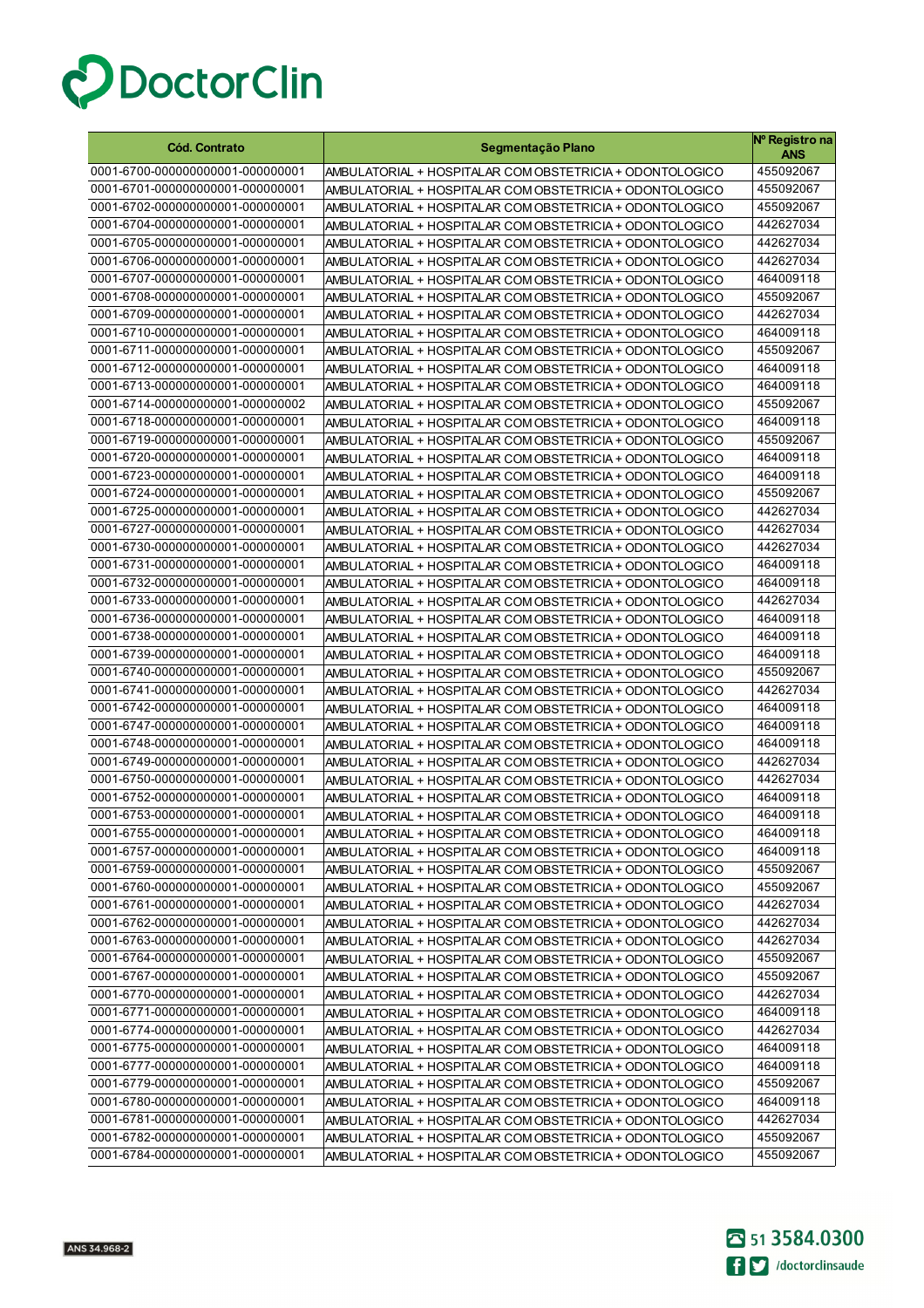

| <b>Cód. Contrato</b>                                                 | Segmentação Plano                                                                                                    | Nº Registro na<br>ANS  |
|----------------------------------------------------------------------|----------------------------------------------------------------------------------------------------------------------|------------------------|
| 0001-6786-000000000001-000000001                                     | AMBULATORIAL + HOSPITALAR COM OBSTETRICIA + ODONTOLOGICO                                                             | 455092067              |
| 0001-6787-000000000001-000000001                                     | AMBULATORIAL + HOSPITALAR COM OBSTETRICIA + ODONTOLOGICO                                                             | 442627034              |
| 0001-6788-000000000001-000000001                                     | AMBULATORIAL + HOSPITALAR COM OBSTETRICIA + ODONTOLOGICO                                                             | 442627034              |
| 0001-6790-000000000001-000000001                                     | AMBULATORIAL + HOSPITALAR COM OBSTETRICIA + ODONTOLOGICO                                                             | 464009118              |
| 0001-6792-000000000001-000000001                                     | AMBULATORIAL + HOSPITALAR COM OBSTETRICIA + ODONTOLOGICO                                                             | 464009118              |
| 0001-6793-000000000001-000000001                                     | AMBULATORIAL + HOSPITALAR COM OBSTETRICIA + ODONTOLOGICO                                                             | 464009118              |
| 0001-6794-000000000001-000000001                                     | AMBULATORIAL + HOSPITALAR COM OBSTETRICIA + ODONTOLOGICO                                                             | 442627034              |
| 0001-6795-000000000001-000000001                                     | AMBULATORIAL + HOSPITALAR COM OBSTETRICIA + ODONTOLOGICO                                                             | 464009118              |
| 0001-6796-000000000001-000000001                                     | AMBULATORIAL + HOSPITALAR COM OBSTETRICIA + ODONTOLOGICO                                                             | 455092067              |
| 0001-6797-000000000001-000000001                                     | AMBULATORIAL + HOSPITALAR COM OBSTETRICIA + ODONTOLOGICO                                                             | 464009118              |
| 0001-6798-000000000001-000000001                                     | AMBULATORIAL + HOSPITALAR COM OBSTETRICIA + ODONTOLOGICO                                                             | 464009118              |
| 0001-6799-000000000001-000000001                                     | AMBULATORIAL + HOSPITALAR COM OBSTETRICIA + ODONTOLOGICO                                                             | 464009118              |
| 0001-6801-000000000001-000000001                                     | AMBULATORIAL + HOSPITALAR COM OBSTETRICIA + ODONTOLOGICO                                                             | 442627034              |
| 0001-6803-000000000001-000000001                                     | AMBULATORIAL + HOSPITALAR COM OBSTETRICIA + ODONTOLOGICO                                                             | 464009118              |
| 0001-6804-000000000001-000000001                                     | AMBULATORIAL + HOSPITALAR COM OBSTETRICIA + ODONTOLOGICO                                                             | 442627034              |
| 0001-6805-000000000001-000000001                                     | AMBULATORIAL + HOSPITALAR COM OBSTETRICIA + ODONTOLOGICO                                                             | 464009118              |
| 0001-6806-000000000001-000000001                                     | AMBULATORIAL + HOSPITALAR COM OBSTETRICIA + ODONTOLOGICO                                                             | 464009118              |
| 0001-6807-000000000001-000000001                                     | AMBULATORIAL + HOSPITALAR COM OBSTETRICIA + ODONTOLOGICO                                                             | 464009118              |
| 0001-6810-000000000001-000000001                                     | AMBULATORIAL + HOSPITALAR COM OBSTETRICIA + ODONTOLOGICO                                                             | 442627034              |
| 0001-6813-000000000001-000000001                                     | AMBULATORIAL + HOSPITALAR COM OBSTETRICIA + ODONTOLOGICO                                                             | 455092067              |
| 0001-6814-000000000001-000000001                                     | AMBULATORIAL + HOSPITALAR COM OBSTETRICIA + ODONTOLOGICO                                                             | 464009118              |
| 0001-6818-000000000001-000000001                                     | AMBULATORIAL + HOSPITALAR COM OBSTETRICIA + ODONTOLOGICO                                                             | 455092067              |
| 0001-6819-000000000001-000000001                                     | AMBULATORIAL + HOSPITALAR COM OBSTETRICIA + ODONTOLOGICO                                                             | 455092067              |
| 0001-6822-000000000001-000000001                                     | AMBULATORIAL + HOSPITALAR COM OBSTETRICIA + ODONTOLOGICO                                                             | 464009118              |
| 0001-6823-000000000001-000000001                                     | AMBULATORIAL + HOSPITALAR COM OBSTETRICIA + ODONTOLOGICO                                                             | 455092067              |
| 0001-6824-000000000001-000000001                                     | AMBULATORIAL + HOSPITALAR COM OBSTETRICIA + ODONTOLOGICO                                                             | 442627034              |
| 0001-6827-000000000001-000000001                                     | AMBULATORIAL + HOSPITALAR COM OBSTETRICIA + ODONTOLOGICO                                                             | 464009118              |
| 0001-6828-000000000001-000000001                                     | AMBULATORIAL + HOSPITALAR COM OBSTETRICIA + ODONTOLOGICO                                                             | 464009118              |
| 0001-6829-000000000001-000000001                                     | AMBULATORIAL + HOSPITALAR COM OBSTETRICIA + ODONTOLOGICO                                                             | 442627034              |
| 0001-6830-000000000001-000000001                                     | AMBULATORIAL + HOSPITALAR COM OBSTETRICIA + ODONTOLOGICO                                                             | 455092067              |
| 0001-6832-000000000001-000000001<br>0001-6833-000000000001-000000001 | AMBULATORIAL + HOSPITALAR COM OBSTETRICIA + ODONTOLOGICO                                                             | 464009118<br>464009118 |
| 0001-6834-000000000001-000000001                                     | AMBULATORIAL + HOSPITALAR COM OBSTETRICIA + ODONTOLOGICO<br>AMBULATORIAL + HOSPITALAR COM OBSTETRICIA + ODONTOLOGICO | 464009118              |
| 0001-6836-000000000001-000000001                                     | AMBULATORIAL + HOSPITALAR COM OBSTETRICIA + ODONTOLOGICO                                                             | 455092067              |
| 0001-6838-000000000001-000000001                                     | AMBULATORIAL + HOSPITALAR COM OBSTETRICIA + ODONTOLOGICO                                                             | 464009118              |
| 0001-6839-000000000001-000000001                                     | AMBULATORIAL + HOSPITALAR COM OBSTETRICIA + ODONTOLOGICO                                                             | 464009118              |
| 0001-6840-000000000001-000000001                                     | AMBULATORIAL + HOSPITALAR COM OBSTETRICIA + ODONTOLOGICO                                                             | 455092067              |
| 0001-6842-000000000001-000000001                                     | AMBULATORIAL + HOSPITALAR COM OBSTETRICIA + ODONTOLOGICO                                                             | 464009118              |
| 0001-6843-000000000001-000000001                                     | AMBULATORIAL + HOSPITALAR COM OBSTETRICIA + ODONTOLOGICO                                                             | 455092067              |
| 0001-6844-000000000001-000000001                                     | AMBULATORIAL + HOSPITALAR COM OBSTETRICIA + ODONTOLOGICO                                                             | 442627034              |
| 0001-6847-000000000001-000000001                                     | AMBULATORIAL + HOSPITALAR COM OBSTETRICIA + ODONTOLOGICO                                                             | 464009118              |
| 0001-6849-000000000001-000000001                                     | AMBULATORIAL + HOSPITALAR COM OBSTETRICIA + ODONTOLOGICO                                                             | 464009118              |
| 0001-6850-000000000001-000000001                                     | AMBULATORIAL + HOSPITALAR COM OBSTETRICIA + ODONTOLOGICO                                                             | 464009118              |
| 0001-6851-000000000001-000000001                                     | AMBULATORIAL + HOSPITALAR COM OBSTETRICIA + ODONTOLOGICO                                                             | 464009118              |
| 0001-6856-000000000001-000000001                                     | AMBULATORIAL + HOSPITALAR COM OBSTETRICIA + ODONTOLOGICO                                                             | 455092067              |
| 0001-6857-000000000001-000000001                                     | AMBULATORIAL + HOSPITALAR COM OBSTETRICIA + ODONTOLOGICO                                                             | 464009118              |
| 0001-6859-000000000001-000000001                                     | AMBULATORIAL + HOSPITALAR COM OBSTETRICIA + ODONTOLOGICO                                                             | 464009118              |
| 0001-6860-000000000001-000000001                                     | AMBULATORIAL + HOSPITALAR COM OBSTETRICIA + ODONTOLOGICO                                                             | 464009118              |
| 0001-6861-000000000001-000000001                                     | AMBULATORIAL + HOSPITALAR COM OBSTETRICIA + ODONTOLOGICO                                                             | 464009118              |
| 0001-6862-000000000001-000000001                                     | AMBULATORIAL + HOSPITALAR COM OBSTETRICIA + ODONTOLOGICO                                                             | 442627034              |
| 0001-6864-000000000001-000000001                                     | AMBULATORIAL + HOSPITALAR COM OBSTETRICIA + ODONTOLOGICO                                                             | 464009118              |
| 0001-6865-000000000001-000000001                                     | AMBULATORIAL + HOSPITALAR COM OBSTETRICIA + ODONTOLOGICO                                                             | 464009118              |
| 0001-6866-000000000001-000000001                                     | AMBULATORIAL + HOSPITALAR COM OBSTETRICIA + ODONTOLOGICO                                                             | 442627034              |
| 0001-6867-000000000001-000000001                                     | AMBULATORIAL + HOSPITALAR COM OBSTETRICIA + ODONTOLOGICO                                                             | 455092067              |
| 0001-6869-000000000001-000000001                                     | AMBULATORIAL + HOSPITALAR COM OBSTETRICIA + ODONTOLOGICO                                                             | 464009118              |
| 0001-6869-000000000002-000000001                                     | AMBULATORIAL + HOSPITALAR COM OBSTETRICIA + ODONTOLOGICO                                                             | 464009118              |

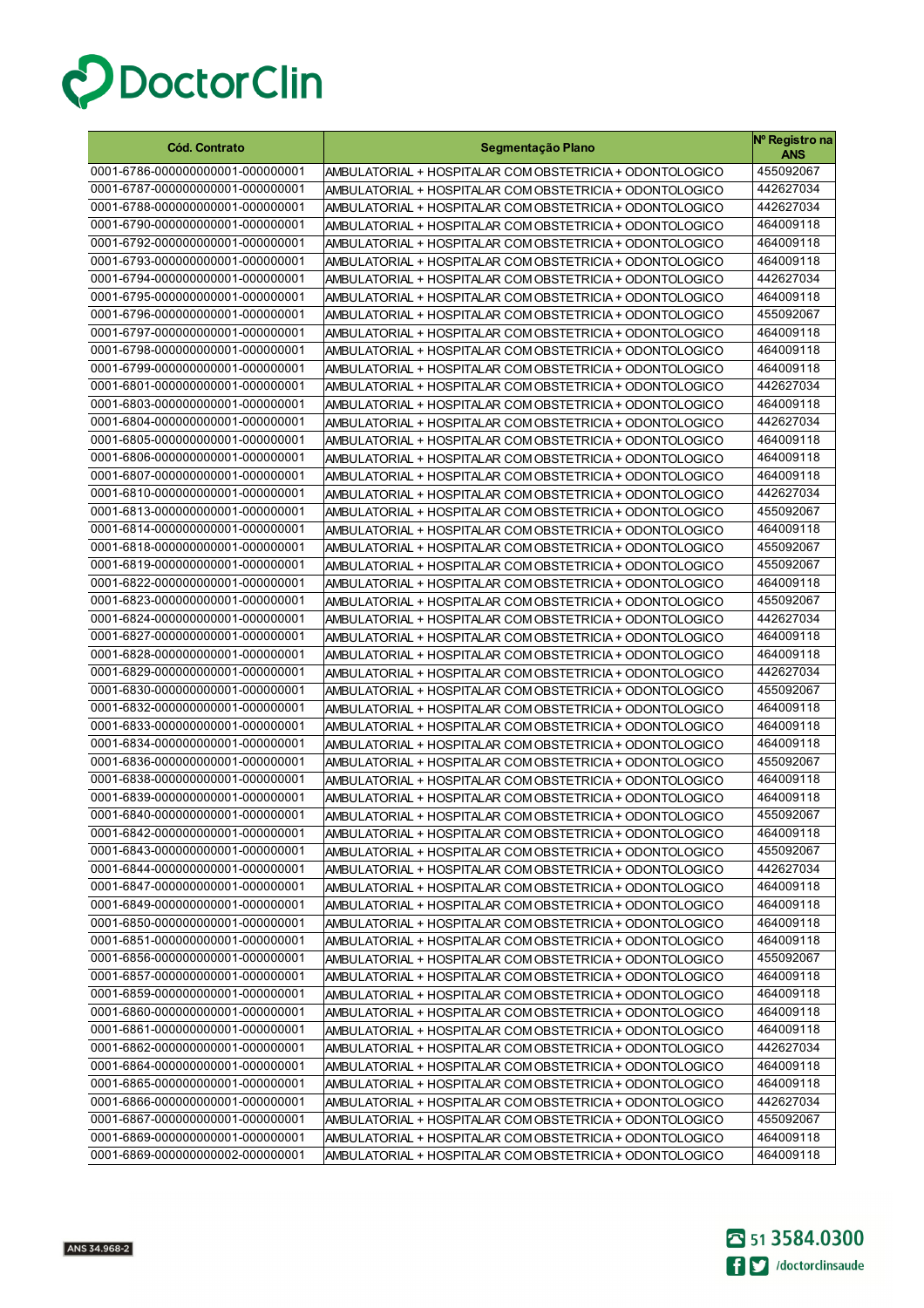

| <b>Cód. Contrato</b>                                                 | Segmentação Plano                                                                                                    | Nº Registro na<br>ANS  |
|----------------------------------------------------------------------|----------------------------------------------------------------------------------------------------------------------|------------------------|
| 0001-6870-000000000001-000000001                                     | AMBULATORIAL + HOSPITALAR COM OBSTETRICIA + ODONTOLOGICO                                                             | 464009118              |
| 0001-6871-000000000001-000000001                                     | AMBULATORIAL + HOSPITALAR COM OBSTETRICIA + ODONTOLOGICO                                                             | 464009118              |
| 0001-6873-000000000001-000000001                                     | AMBULATORIAL + HOSPITALAR COM OBSTETRICIA + ODONTOLOGICO                                                             | 455092067              |
| 0001-6874-000000000002-000000001                                     | AMBULATORIAL + HOSPITALAR COM OBSTETRICIA + ODONTOLOGICO                                                             | 455092067              |
| 0001-6875-000000000001-000000001                                     | AMBULATORIAL + HOSPITALAR COM OBSTETRICIA + ODONTOLOGICO                                                             | 455092067              |
| 0001-6876-000000000001-000000001                                     | AMBULATORIAL + HOSPITALAR COM OBSTETRICIA + ODONTOLOGICO                                                             | 464009118              |
| 0001-6877-000000000001-000000001                                     | AMBULATORIAL + HOSPITALAR COM OBSTETRICIA + ODONTOLOGICO                                                             | 464009118              |
| 0001-6878-000000000001-000000001                                     | AMBULATORIAL + HOSPITALAR COM OBSTETRICIA + ODONTOLOGICO                                                             | 442627034              |
| 0001-6880-000000000001-000000001                                     | AMBULATORIAL + HOSPITALAR COM OBSTETRICIA + ODONTOLOGICO                                                             | 455092067              |
| 0001-6883-000000000001-000000001                                     | AMBULATORIAL + HOSPITALAR COM OBSTETRICIA + ODONTOLOGICO                                                             | 464009118              |
| 0001-6884-000000000001-000000001                                     | AMBULATORIAL + HOSPITALAR COM OBSTETRICIA + ODONTOLOGICO                                                             | 442627034              |
| 0001-6887-000000000001-000000001                                     | AMBULATORIAL + HOSPITALAR COM OBSTETRICIA + ODONTOLOGICO                                                             | 464009118              |
| 0001-6897-000000000001-000000001                                     | AMBULATORIAL + HOSPITALAR COM OBSTETRICIA + ODONTOLOGICO                                                             | 442627034              |
| 0001-6898-000000000001-000000001                                     | AMBULATORIAL + HOSPITALAR COM OBSTETRICIA + ODONTOLOGICO                                                             | 455092067              |
| 0001-6900-000000000001-000000001                                     | AMBULATORIAL + HOSPITALAR COM OBSTETRICIA + ODONTOLOGICO                                                             | 455092067              |
| 0001-6902-000000000001-000000001                                     | AMBULATORIAL + HOSPITALAR COM OBSTETRICIA + ODONTOLOGICO                                                             | 455092067              |
| 0001-6903-000000000001-000000001                                     | AMBULATORIAL + HOSPITALAR COM OBSTETRICIA + ODONTOLOGICO                                                             | 455092067              |
| 0001-6904-000000000001-000000001                                     | AMBULATORIAL + HOSPITALAR COM OBSTETRICIA + ODONTOLOGICO                                                             | 455092067              |
| 0001-6905-000000000001-000000001                                     | AMBULATORIAL + HOSPITALAR COM OBSTETRICIA + ODONTOLOGICO                                                             | 455092067              |
| 0001-6906-000000000001-000000001                                     | AMBULATORIAL + HOSPITALAR COM OBSTETRICIA + ODONTOLOGICO                                                             | 442627034              |
| 0001-6907-000000000001-000000001                                     | AMBULATORIAL + HOSPITALAR COM OBSTETRICIA + ODONTOLOGICO                                                             | 442627034              |
| 0001-6909-000000000001-000000001                                     | AMBULATORIAL + HOSPITALAR COM OBSTETRICIA + ODONTOLOGICO                                                             | 464009118              |
| 0001-6910-000000000001-000000001                                     | AMBULATORIAL + HOSPITALAR COM OBSTETRICIA + ODONTOLOGICO                                                             | 442627034              |
| 0001-6911-000000000001-000000001                                     | AMBULATORIAL + HOSPITALAR COM OBSTETRICIA + ODONTOLOGICO                                                             | 455092067              |
| 0001-6913-000000000001-000000001                                     | AMBULATORIAL + HOSPITALAR COM OBSTETRICIA + ODONTOLOGICO                                                             | 442627034              |
| 0001-6917-000000000001-000000001                                     | AMBULATORIAL + HOSPITALAR COM OBSTETRICIA + ODONTOLOGICO                                                             | 455092067              |
| 0001-6918-000000000001-000000001                                     | AMBULATORIAL + HOSPITALAR COM OBSTETRICIA + ODONTOLOGICO                                                             | 464009118              |
| 0001-6919-000000000001-000000001                                     | AMBULATORIAL + HOSPITALAR COM OBSTETRICIA + ODONTOLOGICO                                                             | 455092067              |
| 0001-6920-000000000001-000000001                                     | AMBULATORIAL + HOSPITALAR COM OBSTETRICIA + ODONTOLOGICO                                                             | 464009118<br>464009118 |
| 0001-6921-000000000001-000000001<br>0001-6922-000000000001-000000001 | AMBULATORIAL + HOSPITALAR COM OBSTETRICIA + ODONTOLOGICO                                                             | 464009118              |
| 0001-6923-000000000001-000000001                                     | AMBULATORIAL + HOSPITALAR COM OBSTETRICIA + ODONTOLOGICO                                                             | 464009118              |
| 0001-6924-000000000001-000000001                                     | AMBULATORIAL + HOSPITALAR COM OBSTETRICIA + ODONTOLOGICO<br>AMBULATORIAL + HOSPITALAR COM OBSTETRICIA + ODONTOLOGICO | 464009118              |
| 0001-6925-000000000001-000000001                                     | AMBULATORIAL + HOSPITALAR COM OBSTETRICIA + ODONTOLOGICO                                                             | 455092067              |
| 0001-6926-000000000001-000000001                                     | AMBULATORIAL + HOSPITALAR COM OBSTETRICIA + ODONTOLOGICO                                                             | 464009118              |
| 0001-6927-000000000001-000000001                                     | AMBULATORIAL + HOSPITALAR COM OBSTETRICIA + ODONTOLOGICO                                                             | 455092067              |
| 0001-6929-000000000001-000000001                                     | AMBULATORIAL + HOSPITALAR COM OBSTETRICIA + ODONTOLOGICO                                                             | 455092067              |
| 0001-6931-000000000001-000000001                                     | AMBULATORIAL + HOSPITALAR COM OBSTETRICIA + ODONTOLOGICO                                                             | 442627034              |
| 0001-6932-000000000001-000000001                                     | AMBULATORIAL + HOSPITALAR COM OBSTETRICIA + ODONTOLOGICO                                                             | 455092067              |
| 0001-6934-000000000001-000000001                                     | AMBULATORIAL + HOSPITALAR COM OBSTETRICIA + ODONTOLOGICO                                                             | 455092067              |
| 0001-6938-000000000001-000000001                                     | AMBULATORIAL + HOSPITALAR COM OBSTETRICIA + ODONTOLOGICO                                                             | 455092067              |
| 0001-6939-000000000001-000000001                                     | AMBULATORIAL + HOSPITALAR COM OBSTETRICIA + ODONTOLOGICO                                                             | 455092067              |
| 0001-6940-000000000001-000000001                                     | AMBULATORIAL + HOSPITALAR COM OBSTETRICIA + ODONTOLOGICO                                                             | 442627034              |
| 0001-6941-000000000001-000000001                                     | AMBULATORIAL + HOSPITALAR COM OBSTETRICIA + ODONTOLOGICO                                                             | 455092067              |
| 0001-6942-000000000001-000000001                                     | AMBULATORIAL + HOSPITALAR COM OBSTETRICIA + ODONTOLOGICO                                                             | 442627034              |
| 0001-6943-000000000001-000000001                                     | AMBULATORIAL + HOSPITALAR COM OBSTETRICIA + ODONTOLOGICO                                                             | 464009118              |
| 0001-6944-000000000001-000000001                                     | AMBULATORIAL + HOSPITALAR COM OBSTETRICIA + ODONTOLOGICO                                                             | 464009118              |
| 0001-6947-000000000001-000000001                                     | AMBULATORIAL + HOSPITALAR COM OBSTETRICIA + ODONTOLOGICO                                                             | 464009118              |
| 0001-6948-000000000001-000000001                                     | AMBULATORIAL + HOSPITALAR COM OBSTETRICIA + ODONTOLOGICO                                                             | 455092067              |
| 0001-6949-000000000001-000000001                                     | AMBULATORIAL + HOSPITALAR COM OBSTETRICIA + ODONTOLOGICO                                                             | 455092067              |
| 0001-6952-000000000001-000000001                                     | AMBULATORIAL + HOSPITALAR COM OBSTETRICIA + ODONTOLOGICO                                                             | 455092067              |
| 0001-6953-000000000001-000000001                                     | AMBULATORIAL + HOSPITALAR COM OBSTETRICIA + ODONTOLOGICO                                                             | 455092067              |
| 0001-6954-000000000001-000000001                                     | AMBULATORIAL + HOSPITALAR COM OBSTETRICIA + ODONTOLOGICO                                                             | 455092067              |
| 0001-6956-000000000001-000000001                                     | AMBULATORIAL + HOSPITALAR COM OBSTETRICIA + ODONTOLOGICO                                                             | 442627034              |
| 0001-6957-000000000001-000000001                                     | AMBULATORIAL + HOSPITALAR COM OBSTETRICIA + ODONTOLOGICO                                                             | 464009118              |
| 0001-6959-000000000001-000000001                                     | AMBULATORIAL + HOSPITALAR COM OBSTETRICIA + ODONTOLOGICO                                                             | 455092067              |

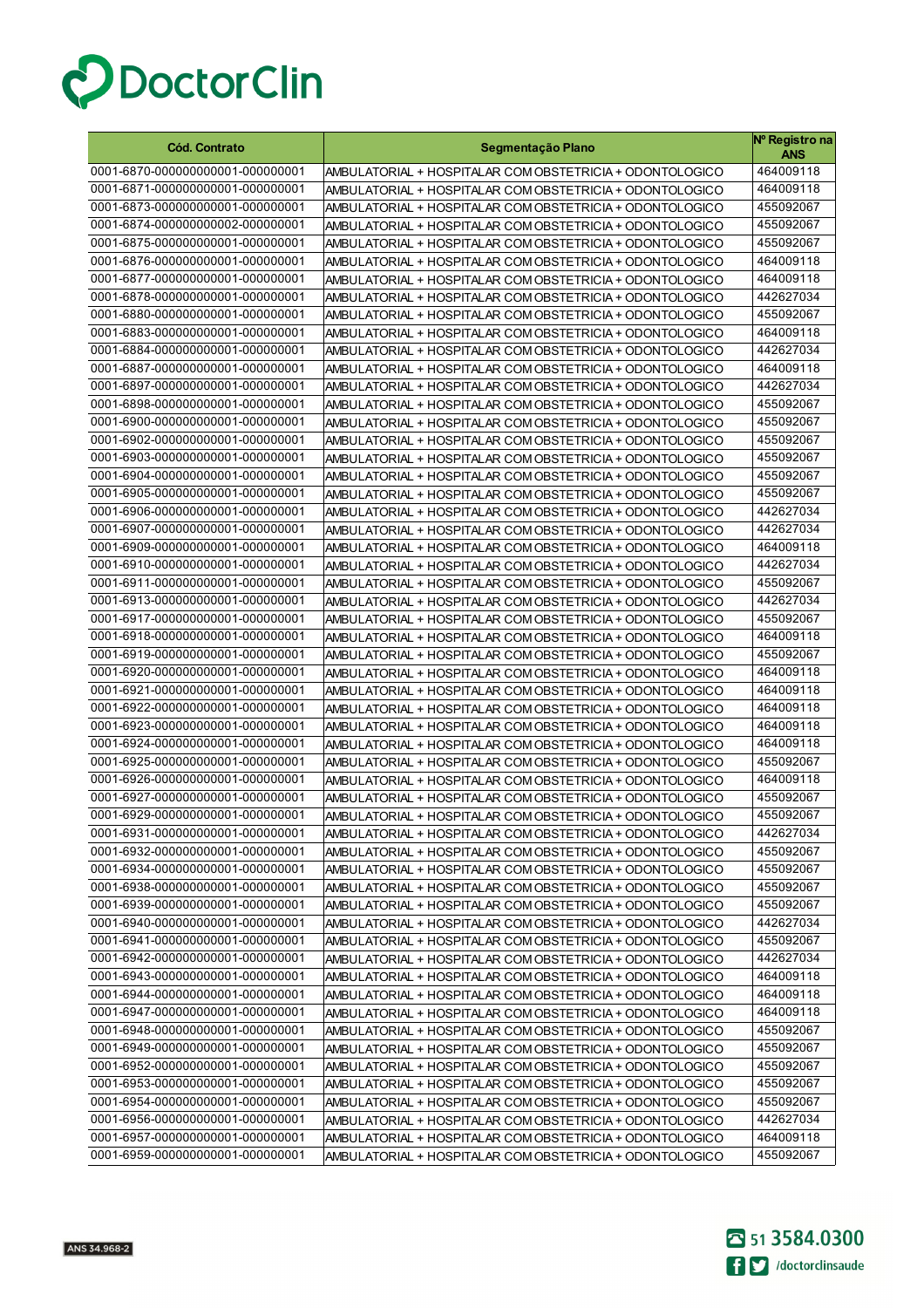

| <b>Cód. Contrato</b>             | Segmentação Plano                                        | Nº Registro na<br><b>ANS</b> |
|----------------------------------|----------------------------------------------------------|------------------------------|
| 0001-6960-000000000001-000000001 | AMBULATORIAL + HOSPITALAR COM OBSTETRICIA + ODONTOLOGICO | 455092067                    |
| 0001-6961-000000000001-000000001 | AMBULATORIAL + HOSPITALAR COM OBSTETRICIA + ODONTOLOGICO | 442627034                    |
| 0001-6963-000000000001-000000001 | AMBULATORIAL + HOSPITALAR COM OBSTETRICIA + ODONTOLOGICO | 442627034                    |
| 0001-6964-000000000001-000000002 | AMBULATORIAL + HOSPITALAR COM OBSTETRICIA + ODONTOLOGICO | 455092067                    |
| 0001-6965-000000000001-000000001 | AMBULATORIAL + HOSPITALAR COM OBSTETRICIA + ODONTOLOGICO | 464009118                    |
| 0001-6966-000000000001-000000001 | AMBULATORIAL + HOSPITALAR COM OBSTETRICIA + ODONTOLOGICO | 455092067                    |
| 0001-6967-000000000001-000000001 | AMBULATORIAL + HOSPITALAR COM OBSTETRICIA + ODONTOLOGICO | 464009118                    |
| 0001-6969-000000000001-000000001 | AMBULATORIAL + HOSPITALAR COM OBSTETRICIA + ODONTOLOGICO | 455092067                    |
| 0001-6972-000000000001-000000001 | AMBULATORIAL + HOSPITALAR COM OBSTETRICIA + ODONTOLOGICO | 455092067                    |
| 0001-6974-000000000001-000000001 | AMBULATORIAL + HOSPITALAR COM OBSTETRICIA + ODONTOLOGICO | 442627034                    |
| 0001-6976-000000000001-000000001 | AMBULATORIAL + HOSPITALAR COM OBSTETRICIA + ODONTOLOGICO | 464009118                    |
| 0001-6977-000000000001-000000001 | AMBULATORIAL + HOSPITALAR COM OBSTETRICIA + ODONTOLOGICO | 455092067                    |
| 0001-6978-000000000001-000000001 | AMBULATORIAL + HOSPITALAR COM OBSTETRICIA + ODONTOLOGICO | 455092067                    |
| 0001-6979-000000000001-000000001 | AMBULATORIAL + HOSPITALAR COM OBSTETRICIA + ODONTOLOGICO | 464009118                    |
| 0001-6980-000000000001-000000001 | AMBULATORIAL + HOSPITALAR COM OBSTETRICIA + ODONTOLOGICO | 442627034                    |
| 0001-6981-000000000001-000000001 | AMBULATORIAL + HOSPITALAR COM OBSTETRICIA + ODONTOLOGICO | 455092067                    |
| 0001-6982-000000000001-000000001 | AMBULATORIAL + HOSPITALAR COM OBSTETRICIA + ODONTOLOGICO | 464009118                    |
| 0001-6983-000000000001-000000001 | AMBULATORIAL + HOSPITALAR COM OBSTETRICIA + ODONTOLOGICO | 442627034                    |
| 0001-6984-000000000001-000000001 | AMBULATORIAL + HOSPITALAR COM OBSTETRICIA + ODONTOLOGICO | 455092067                    |
| 0001-6985-000000000001-000000001 | AMBULATORIAL + HOSPITALAR COM OBSTETRICIA + ODONTOLOGICO | 442627034                    |
| 0001-6986-000000000001-000000001 | AMBULATORIAL + HOSPITALAR COM OBSTETRICIA + ODONTOLOGICO | 464009118                    |
| 0001-6987-000000000001-000000001 | AMBULATORIAL + HOSPITALAR COM OBSTETRICIA + ODONTOLOGICO | 455092067                    |
| 0001-6988-000000000001-000000001 | AMBULATORIAL + HOSPITALAR COM OBSTETRICIA + ODONTOLOGICO | 442627034                    |
| 0001-6994-000000000001-000000001 | AMBULATORIAL + HOSPITALAR COM OBSTETRICIA + ODONTOLOGICO | 455092067                    |
| 0001-6995-000000000001-000000001 | AMBULATORIAL + HOSPITALAR COM OBSTETRICIA + ODONTOLOGICO | 455092067                    |
| 0001-6996-000000000001-000000001 | AMBULATORIAL + HOSPITALAR COM OBSTETRICIA + ODONTOLOGICO | 464009118                    |
| 0001-6998-000000000001-000000001 | AMBULATORIAL + HOSPITALAR COM OBSTETRICIA + ODONTOLOGICO | 464009118                    |
| 0001-6999-000000000001-000000001 | AMBULATORIAL + HOSPITALAR COM OBSTETRICIA + ODONTOLOGICO | 464009118                    |
| 0001-7000-000000000001-000000001 | AMBULATORIAL + HOSPITALAR COM OBSTETRICIA + ODONTOLOGICO | 442627034                    |
| 0001-7001-000000000001-000000001 | AMBULATORIAL + HOSPITALAR COM OBSTETRICIA + ODONTOLOGICO | 442627034                    |
| 0001-7003-000000000001-000000001 | AMBULATORIAL + HOSPITALAR COM OBSTETRICIA + ODONTOLOGICO | 464009118                    |
| 0001-7004-000000000001-000000001 | AMBULATORIAL + HOSPITALAR COM OBSTETRICIA + ODONTOLOGICO | 455092067                    |
| 0001-7006-000000000001-000000001 | AMBULATORIAL + HOSPITALAR COM OBSTETRICIA + ODONTOLOGICO | 464009118                    |
| 0001-7009-000000000001-000000001 | AMBULATORIAL + HOSPITALAR COM OBSTETRICIA + ODONTOLOGICO | 442627034                    |
| 0001-7010-000000000001-000000001 | AMBULATORIAL + HOSPITALAR COM OBSTETRICIA + ODONTOLOGICO | 455092067                    |
| 0001-7011-000000000001-000000001 | AMBULATORIAL + HOSPITALAR COM OBSTETRICIA + ODONTOLOGICO | 442627034                    |
| 0001-7012-000000000001-000000001 | AMBULATORIAL + HOSPITALAR COM OBSTETRICIA + ODONTOLOGICO | 455092067                    |
| 0001-7014-000000000001-000000001 | AMBULATORIAL + HOSPITALAR COM OBSTETRICIA + ODONTOLOGICO | 442627034                    |
| 0001-7017-000000000001-000000001 | AMBULATORIAL + HOSPITALAR COM OBSTETRICIA + ODONTOLOGICO | 455092067                    |
| 0001-7021-000000000001-000000001 | AMBULATORIAL + HOSPITALAR COM OBSTETRICIA + ODONTOLOGICO | 464009118                    |
| 0001-7022-000000000001-000000001 | AMBULATORIAL + HOSPITALAR COM OBSTETRICIA + ODONTOLOGICO | 455092067                    |
| 0001-7023-000000000001-000000001 | AMBULATORIAL + HOSPITALAR COM OBSTETRICIA + ODONTOLOGICO | 442627034                    |
| 0001-7025-000000000001-000000001 | AMBULATORIAL + HOSPITALAR COM OBSTETRICIA + ODONTOLOGICO | 455092067                    |
| 0001-7026-000000000002-000000001 | AMBULATORIAL + HOSPITALAR COM OBSTETRICIA + ODONTOLOGICO | 455092067                    |
| 0001-7026-000000000003-000000001 | AMBULATORIAL + HOSPITALAR COM OBSTETRICIA + ODONTOLOGICO | 455092067                    |
| 0001-7027-000000000002-000000001 | AMBULATORIAL + HOSPITALAR COM OBSTETRICIA + ODONTOLOGICO | 442627034                    |
| 0001-7028-000000000001-000000001 | AMBULATORIAL + HOSPITALAR COM OBSTETRICIA + ODONTOLOGICO | 455092067                    |
| 0001-7029-000000000001-000000001 | AMBULATORIAL + HOSPITALAR COM OBSTETRICIA + ODONTOLOGICO | 442627034                    |
| 0001-7030-000000000001-000000001 | AMBULATORIAL + HOSPITALAR COM OBSTETRICIA + ODONTOLOGICO | 455092067                    |
| 0001-7032-000000000001-000000001 | AMBULATORIAL + HOSPITALAR COM OBSTETRICIA + ODONTOLOGICO | 464009118                    |
| 0001-7033-000000000001-000000001 | AMBULATORIAL + HOSPITALAR COM OBSTETRICIA + ODONTOLOGICO | 464009118                    |
| 0001-7036-000000000001-000000001 | AMBULATORIAL + HOSPITALAR COM OBSTETRICIA + ODONTOLOGICO | 464009118                    |
| 0001-7038-000000000001-000000001 | AMBULATORIAL + HOSPITALAR COM OBSTETRICIA + ODONTOLOGICO | 442627034                    |
| 0001-7043-000000000001-000000001 | AMBULATORIAL + HOSPITALAR COM OBSTETRICIA + ODONTOLOGICO | 455092067                    |
| 0001-7046-000000000001-000000001 | AMBULATORIAL + HOSPITALAR COM OBSTETRICIA + ODONTOLOGICO | 442627034                    |
| 0001-7047-000000000001-000000001 | AMBULATORIAL + HOSPITALAR COM OBSTETRICIA + ODONTOLOGICO | 455092067                    |

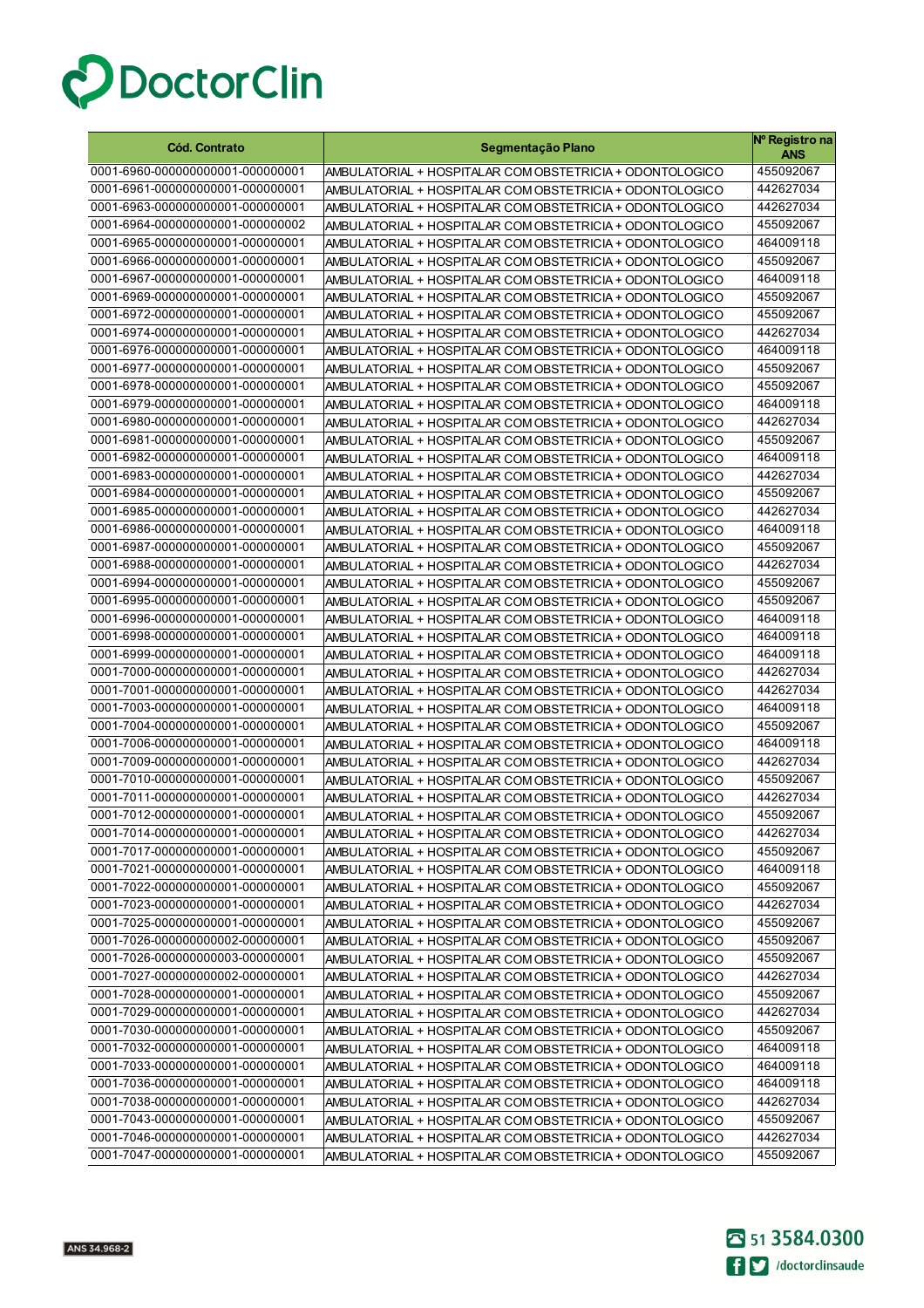

| <b>Cód. Contrato</b>                                                 | Segmentação Plano                                        | Nº Registro na<br>ANS  |
|----------------------------------------------------------------------|----------------------------------------------------------|------------------------|
| 0001-7048-000000000001-000000001                                     | AMBULATORIAL + HOSPITALAR COM OBSTETRICIA + ODONTOLOGICO | 455092067              |
| 0001-7049-000000000001-000000001                                     | AMBULATORIAL + HOSPITALAR COM OBSTETRICIA + ODONTOLOGICO | 455092067              |
| 0001-7050-000000000001-000000001                                     | AMBULATORIAL + HOSPITALAR COM OBSTETRICIA + ODONTOLOGICO | 464009118              |
| 0001-7051-000000000001-000000001                                     | AMBULATORIAL + HOSPITALAR COM OBSTETRICIA + ODONTOLOGICO | 464009118              |
| 0001-7054-000000000001-000000001                                     | AMBULATORIAL + HOSPITALAR COM OBSTETRICIA + ODONTOLOGICO | 464009118              |
| 0001-7055-000000000001-000000001                                     | AMBULATORIAL + HOSPITALAR COM OBSTETRICIA + ODONTOLOGICO | 442627034              |
| 0001-7057-000000000001-000000001                                     | AMBULATORIAL + HOSPITALAR COM OBSTETRICIA + ODONTOLOGICO | 442627034              |
| 0001-7061-000000000001-000000001                                     | AMBULATORIAL + HOSPITALAR COM OBSTETRICIA + ODONTOLOGICO | 442627034              |
| 0001-7062-000000000001-000000001                                     | AMBULATORIAL + HOSPITALAR COM OBSTETRICIA + ODONTOLOGICO | 442627034              |
| 0001-7063-000000000001-000000001                                     | AMBULATORIAL + HOSPITALAR COM OBSTETRICIA + ODONTOLOGICO | 442627034              |
| 0001-7064-000000000001-000000001                                     | AMBULATORIAL + HOSPITALAR COM OBSTETRICIA + ODONTOLOGICO | 464009118              |
| 0001-7065-000000000001-000000001                                     | AMBULATORIAL + HOSPITALAR COM OBSTETRICIA + ODONTOLOGICO | 464009118              |
| 0001-7068-000000000001-000000001                                     | AMBULATORIAL + HOSPITALAR COM OBSTETRICIA + ODONTOLOGICO | 464009118              |
| 0001-7070-000000000001-000000001                                     | AMBULATORIAL + HOSPITALAR COM OBSTETRICIA + ODONTOLOGICO | 455092067              |
| 0001-7072-000000000001-000000001                                     | AMBULATORIAL + HOSPITALAR COM OBSTETRICIA + ODONTOLOGICO | 464009118              |
| 0001-7073-000000000001-000000001                                     | AMBULATORIAL + HOSPITALAR COM OBSTETRICIA + ODONTOLOGICO | 442627034              |
| 0001-7074-000000000001-000000001                                     | AMBULATORIAL + HOSPITALAR COM OBSTETRICIA + ODONTOLOGICO | 464009118              |
| 0001-7075-000000000001-000000001                                     | AMBULATORIAL + HOSPITALAR COM OBSTETRICIA + ODONTOLOGICO | 442627034              |
| 0001-7080-000000000001-000000001                                     | AMBULATORIAL + HOSPITALAR COM OBSTETRICIA + ODONTOLOGICO | 455092067              |
| 0001-7081-000000000001-000000001                                     | AMBULATORIAL + HOSPITALAR COM OBSTETRICIA + ODONTOLOGICO | 455092067              |
| 0001-7083-000000000001-000000001                                     | AMBULATORIAL + HOSPITALAR COM OBSTETRICIA + ODONTOLOGICO | 455092067              |
| 0001-7085-000000000001-000000002                                     | AMBULATORIAL + HOSPITALAR COM OBSTETRICIA + ODONTOLOGICO | 464009118              |
| 0001-7086-000000000001-000000001                                     | AMBULATORIAL + HOSPITALAR COM OBSTETRICIA + ODONTOLOGICO | 464009118              |
| 0001-7088-000000000001-000000001                                     | AMBULATORIAL + HOSPITALAR COM OBSTETRICIA + ODONTOLOGICO | 455092067              |
| 0001-7089-000000000001-000000001                                     | AMBULATORIAL + HOSPITALAR COM OBSTETRICIA + ODONTOLOGICO | 464009118              |
| 0001-7091-000000000001-000000001                                     | AMBULATORIAL + HOSPITALAR COM OBSTETRICIA + ODONTOLOGICO | 464009118              |
| 0001-7092-000000000001-000000001                                     | AMBULATORIAL + HOSPITALAR COM OBSTETRICIA + ODONTOLOGICO | 455092067              |
| 0001-7093-000000000001-000000001                                     | AMBULATORIAL + HOSPITALAR COM OBSTETRICIA + ODONTOLOGICO | 455092067              |
| 0001-7098-000000000001-000000001                                     | AMBULATORIAL + HOSPITALAR COM OBSTETRICIA + ODONTOLOGICO | 442627034              |
| 0001-7100-000000000001-000000001                                     | AMBULATORIAL + HOSPITALAR COM OBSTETRICIA + ODONTOLOGICO | 464009118              |
| 0001-7101-000000000001-000000001                                     | AMBULATORIAL + HOSPITALAR COM OBSTETRICIA + ODONTOLOGICO | 455092067              |
| 0001-7102-000000000001-000000001                                     | AMBULATORIAL + HOSPITALAR COM OBSTETRICIA + ODONTOLOGICO | 442627034              |
| 0001-7103-000000000001-000000001                                     | AMBULATORIAL + HOSPITALAR COM OBSTETRICIA + ODONTOLOGICO | 455092067              |
| 0001-7105-000000000001-000000001                                     | AMBULATORIAL + HOSPITALAR COM OBSTETRICIA + ODONTOLOGICO | 464009118              |
| 0001-7106-000000000001-000000001                                     | AMBULATORIAL + HOSPITALAR COM OBSTETRICIA + ODONTOLOGICO | 455092067              |
| 0001-7107-000000000001-000000001                                     | AMBULATORIAL + HOSPITALAR COM OBSTETRICIA + ODONTOLOGICO | 464009118              |
| 0001-7108-000000000001-000000001                                     | AMBULATORIAL + HOSPITALAR COM OBSTETRICIA + ODONTOLOGICO | 442627034              |
| 0001-7110-000000000001-000000001                                     | AMBULATORIAL + HOSPITALAR COM OBSTETRICIA + ODONTOLOGICO | 464009118              |
| 0001-7111-000000000001-000000001                                     | AMBULATORIAL + HOSPITALAR COM OBSTETRICIA + ODONTOLOGICO | 455092067              |
| 0001-7112-000000000001-000000001                                     | AMBULATORIAL + HOSPITALAR COM OBSTETRICIA + ODONTOLOGICO | 464009118              |
| 0001-7113-000000000001-000000001                                     | AMBULATORIAL + HOSPITALAR COM OBSTETRICIA + ODONTOLOGICO | 464009118              |
| 0001-7117-000000000001-000000001                                     | AMBULATORIAL + HOSPITALAR COM OBSTETRICIA + ODONTOLOGICO | 464009118              |
| 0001-7119-000000000001-000000001                                     | AMBULATORIAL + HOSPITALAR COM OBSTETRICIA + ODONTOLOGICO | 455092067              |
| 0001-7120-000000000001-000000001                                     | AMBULATORIAL + HOSPITALAR COM OBSTETRICIA + ODONTOLOGICO | 455092067              |
| 0001-7121-000000000001-000000001                                     | AMBULATORIAL + HOSPITALAR COM OBSTETRICIA + ODONTOLOGICO | 455092067              |
| 0001-7122-000000000001-000000001                                     | AMBULATORIAL + HOSPITALAR COM OBSTETRICIA + ODONTOLOGICO | 464009118              |
| 0001-7123-000000000001-000000001                                     | AMBULATORIAL + HOSPITALAR COM OBSTETRICIA + ODONTOLOGICO | 442627034              |
| 0001-7125-000000000001-000000001                                     | AMBULATORIAL + HOSPITALAR COM OBSTETRICIA + ODONTOLOGICO | 455092067              |
| 0001-7126-000000000001-000000001                                     | AMBULATORIAL + HOSPITALAR COM OBSTETRICIA + ODONTOLOGICO | 442627034              |
| 0001-7128-000000000001-000000001                                     | AMBULATORIAL + HOSPITALAR COM OBSTETRICIA + ODONTOLOGICO | 464009118              |
| 0001-7130-000000000001-000000001                                     | AMBULATORIAL + HOSPITALAR COM OBSTETRICIA + ODONTOLOGICO | 442627034              |
| 0001-7131-000000000001-000000001                                     | AMBULATORIAL + HOSPITALAR COM OBSTETRICIA + ODONTOLOGICO | 442627034              |
| 0001-7132-000000000001-000000001                                     | AMBULATORIAL + HOSPITALAR COM OBSTETRICIA + ODONTOLOGICO | 455092067              |
| 0001-7133-000000000001-000000001<br>0001-7134-000000000001-000000001 | AMBULATORIAL + HOSPITALAR COM OBSTETRICIA + ODONTOLOGICO | 464009118<br>455092067 |
| 0001-7135-000000000001-000000001                                     | AMBULATORIAL + HOSPITALAR COM OBSTETRICIA + ODONTOLOGICO | 464009118              |
|                                                                      | AMBULATORIAL + HOSPITALAR COM OBSTETRICIA + ODONTOLOGICO |                        |

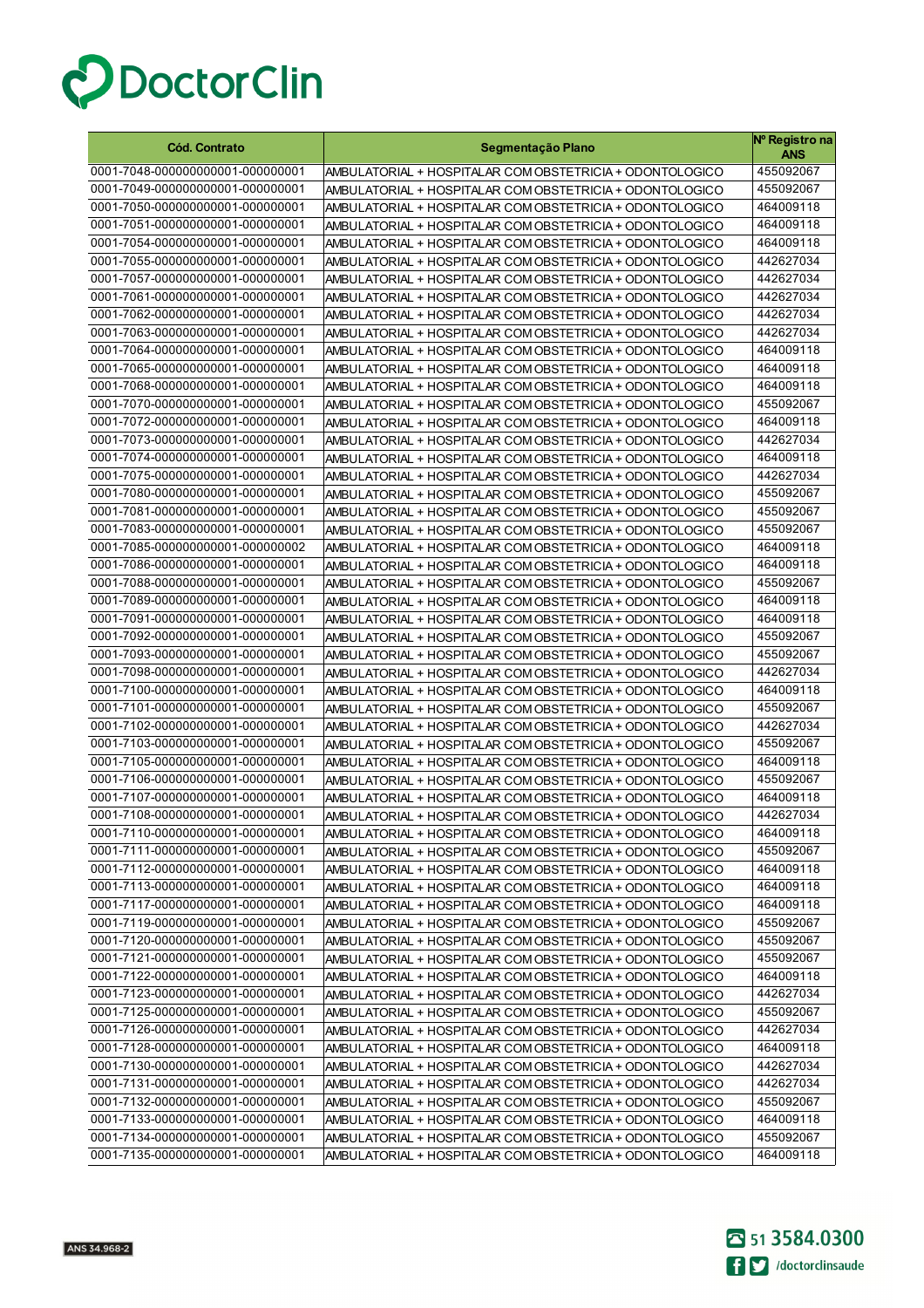

| <b>Cód. Contrato</b>             | Segmentação Plano                                        | Nº Registro na<br><b>ANS</b> |
|----------------------------------|----------------------------------------------------------|------------------------------|
| 0001-7136-000000000001-000000001 | AMBULATORIAL + HOSPITALAR COM OBSTETRICIA + ODONTOLOGICO | 442627034                    |
| 0001-7137-000000000001-000000001 | AMBULATORIAL + HOSPITALAR COM OBSTETRICIA + ODONTOLOGICO | 464009118                    |
| 0001-7138-000000000001-000000001 | AMBULATORIAL + HOSPITALAR COM OBSTETRICIA + ODONTOLOGICO | 464009118                    |
| 0001-7139-000000000001-000000001 | AMBULATORIAL + HOSPITALAR COM OBSTETRICIA + ODONTOLOGICO | 464009118                    |
| 0001-7140-000000000001-000000001 | AMBULATORIAL + HOSPITALAR COM OBSTETRICIA + ODONTOLOGICO | 455092067                    |
| 0001-7141-000000000001-000000001 | AMBULATORIAL + HOSPITALAR COM OBSTETRICIA + ODONTOLOGICO | 442627034                    |
| 0001-7144-000000000001-000000001 | AMBULATORIAL + HOSPITALAR COM OBSTETRICIA + ODONTOLOGICO | 464009118                    |
| 0001-7145-000000000001-000000001 | AMBULATORIAL + HOSPITALAR COM OBSTETRICIA + ODONTOLOGICO | 455092067                    |
| 0001-7149-000000000001-000000001 | AMBULATORIAL + HOSPITALAR COM OBSTETRICIA + ODONTOLOGICO | 442627034                    |
| 0001-7152-000000000001-000000001 | AMBULATORIAL + HOSPITALAR COM OBSTETRICIA + ODONTOLOGICO | 464009118                    |
| 0001-7153-000000000002-000000001 | AMBULATORIAL + HOSPITALAR COM OBSTETRICIA + ODONTOLOGICO | 464009118                    |
| 0001-7157-000000000001-000000001 | AMBULATORIAL + HOSPITALAR COM OBSTETRICIA + ODONTOLOGICO | 464009118                    |
| 0001-7158-000000000001-000000001 | AMBULATORIAL + HOSPITALAR COM OBSTETRICIA + ODONTOLOGICO | 442627034                    |
| 0001-7161-000000000001-000000001 | AMBULATORIAL + HOSPITALAR COM OBSTETRICIA + ODONTOLOGICO | 464009118                    |
| 0001-7163-000000000001-000000001 | AMBULATORIAL + HOSPITALAR COM OBSTETRICIA + ODONTOLOGICO | 442627034                    |
| 0001-7164-000000000001-000000001 | AMBULATORIAL + HOSPITALAR COM OBSTETRICIA + ODONTOLOGICO | 455092067                    |
| 0001-7165-000000000001-000000001 | AMBULATORIAL + HOSPITALAR COM OBSTETRICIA + ODONTOLOGICO | 464009118                    |
| 0001-7168-000000000001-000000001 | AMBULATORIAL + HOSPITALAR COM OBSTETRICIA + ODONTOLOGICO | 442627034                    |
| 0001-7170-000000000001-000000001 | AMBULATORIAL + HOSPITALAR COM OBSTETRICIA + ODONTOLOGICO | 442627034                    |
| 0001-7171-000000000001-000000001 | AMBULATORIAL + HOSPITALAR COM OBSTETRICIA + ODONTOLOGICO | 455092067                    |
| 0001-7173-000000000001-000000001 | AMBULATORIAL + HOSPITALAR COM OBSTETRICIA + ODONTOLOGICO | 442627034                    |
| 0001-7175-000000000001-000000001 | AMBULATORIAL + HOSPITALAR COM OBSTETRICIA + ODONTOLOGICO | 464009118                    |
| 0001-7177-000000000001-000000001 | AMBULATORIAL + HOSPITALAR COM OBSTETRICIA + ODONTOLOGICO | 455092067                    |
| 0001-7179-000000000001-000000001 | AMBULATORIAL + HOSPITALAR COM OBSTETRICIA + ODONTOLOGICO | 442627034                    |
| 0001-7185-000000000001-000000001 | AMBULATORIAL + HOSPITALAR COM OBSTETRICIA + ODONTOLOGICO | 455092067                    |
| 0001-7187-000000000001-000000001 | AMBULATORIAL + HOSPITALAR COM OBSTETRICIA + ODONTOLOGICO | 442627034                    |
| 0001-7188-000000000001-000000001 | AMBULATORIAL + HOSPITALAR COM OBSTETRICIA + ODONTOLOGICO | 442627034                    |
| 0001-7189-000000000001-000000001 | AMBULATORIAL + HOSPITALAR COM OBSTETRICIA + ODONTOLOGICO | 464009118                    |
| 0001-7190-000000000001-000000001 | AMBULATORIAL + HOSPITALAR COM OBSTETRICIA + ODONTOLOGICO | 442627034                    |
| 0001-7192-000000000001-000000001 | AMBULATORIAL + HOSPITALAR COM OBSTETRICIA + ODONTOLOGICO | 455092067                    |
| 0001-7193-000000000001-000000001 | AMBULATORIAL + HOSPITALAR COM OBSTETRICIA + ODONTOLOGICO | 442627034                    |
| 0001-7194-000000000001-000000001 | AMBULATORIAL + HOSPITALAR COM OBSTETRICIA + ODONTOLOGICO | 464009118                    |
| 0001-7196-000000000001-000000001 | AMBULATORIAL + HOSPITALAR COM OBSTETRICIA + ODONTOLOGICO | 455092067                    |
| 0001-7199-000000000001-000000001 | AMBULATORIAL + HOSPITALAR COM OBSTETRICIA + ODONTOLOGICO | 464009118                    |
| 0001-7201-000000000001-000000001 | AMBULATORIAL + HOSPITALAR COM OBSTETRICIA + ODONTOLOGICO | 464009118                    |
| 0001-7202-000000000001-000000001 | AMBULATORIAL + HOSPITALAR COM OBSTETRICIA + ODONTOLOGICO | 464009118                    |
| 0001-7205-000000000001-000000001 | AMBULATORIAL + HOSPITALAR COM OBSTETRICIA + ODONTOLOGICO | 464009118                    |
| 0001-7207-000000000001-000000001 | AMBULATORIAL + HOSPITALAR COM OBSTETRICIA + ODONTOLOGICO | 442627034                    |
| 0001-7209-000000000001-000000001 | AMBULATORIAL + HOSPITALAR COM OBSTETRICIA + ODONTOLOGICO | 464009118                    |
| 0001-7212-000000000001-000000001 | AMBULATORIAL + HOSPITALAR COM OBSTETRICIA + ODONTOLOGICO | 464009118                    |
| 0001-7212-000000000002-000000001 | AMBULATORIAL + HOSPITALAR COM OBSTETRICIA + ODONTOLOGICO | 464009118                    |
| 0001-7213-000000000001-000000001 | AMBULATORIAL + HOSPITALAR COM OBSTETRICIA + ODONTOLOGICO | 455092067                    |
| 0001-7214-000000000001-000000001 | AMBULATORIAL + HOSPITALAR COM OBSTETRICIA + ODONTOLOGICO | 442627034                    |
| 0001-7216-000000000001-000000001 | AMBULATORIAL + HOSPITALAR COM OBSTETRICIA + ODONTOLOGICO | 464009118                    |
| 0001-7219-000000000001-000000001 | AMBULATORIAL + HOSPITALAR COM OBSTETRICIA + ODONTOLOGICO | 455092067                    |
| 0001-7221-000000000001-000000001 | AMBULATORIAL + HOSPITALAR COM OBSTETRICIA + ODONTOLOGICO | 464009118                    |
| 0001-7222-000000000001-000000001 | AMBULATORIAL + HOSPITALAR COM OBSTETRICIA + ODONTOLOGICO | 464009118                    |
| 0001-7224-000000000001-000000001 | AMBULATORIAL + HOSPITALAR COM OBSTETRICIA + ODONTOLOGICO | 442627034                    |
| 0001-7225-000000000001-000000001 | AMBULATORIAL + HOSPITALAR COM OBSTETRICIA + ODONTOLOGICO | 464009118                    |
| 0001-7226-000000000001-000000001 | AMBULATORIAL + HOSPITALAR COM OBSTETRICIA + ODONTOLOGICO | 464009118                    |
| 0001-7226-000000000001-000000002 | AMBULATORIAL + HOSPITALAR COM OBSTETRICIA + ODONTOLOGICO | 442627034                    |
| 0001-7228-000000000001-000000001 | AMBULATORIAL + HOSPITALAR COM OBSTETRICIA + ODONTOLOGICO | 464009118                    |
| 0001-7229-000000000001-000000001 | AMBULATORIAL + HOSPITALAR COM OBSTETRICIA + ODONTOLOGICO | 455092067                    |
| 0001-7230-000000000001-000000001 | AMBULATORIAL + HOSPITALAR COM OBSTETRICIA + ODONTOLOGICO | 464009118                    |
| 0001-7231-000000000001-000000001 | AMBULATORIAL + HOSPITALAR COM OBSTETRICIA + ODONTOLOGICO | 455092067                    |
| 0001-7232-000000000001-000000001 | AMBULATORIAL + HOSPITALAR COM OBSTETRICIA + ODONTOLOGICO | 464009118                    |

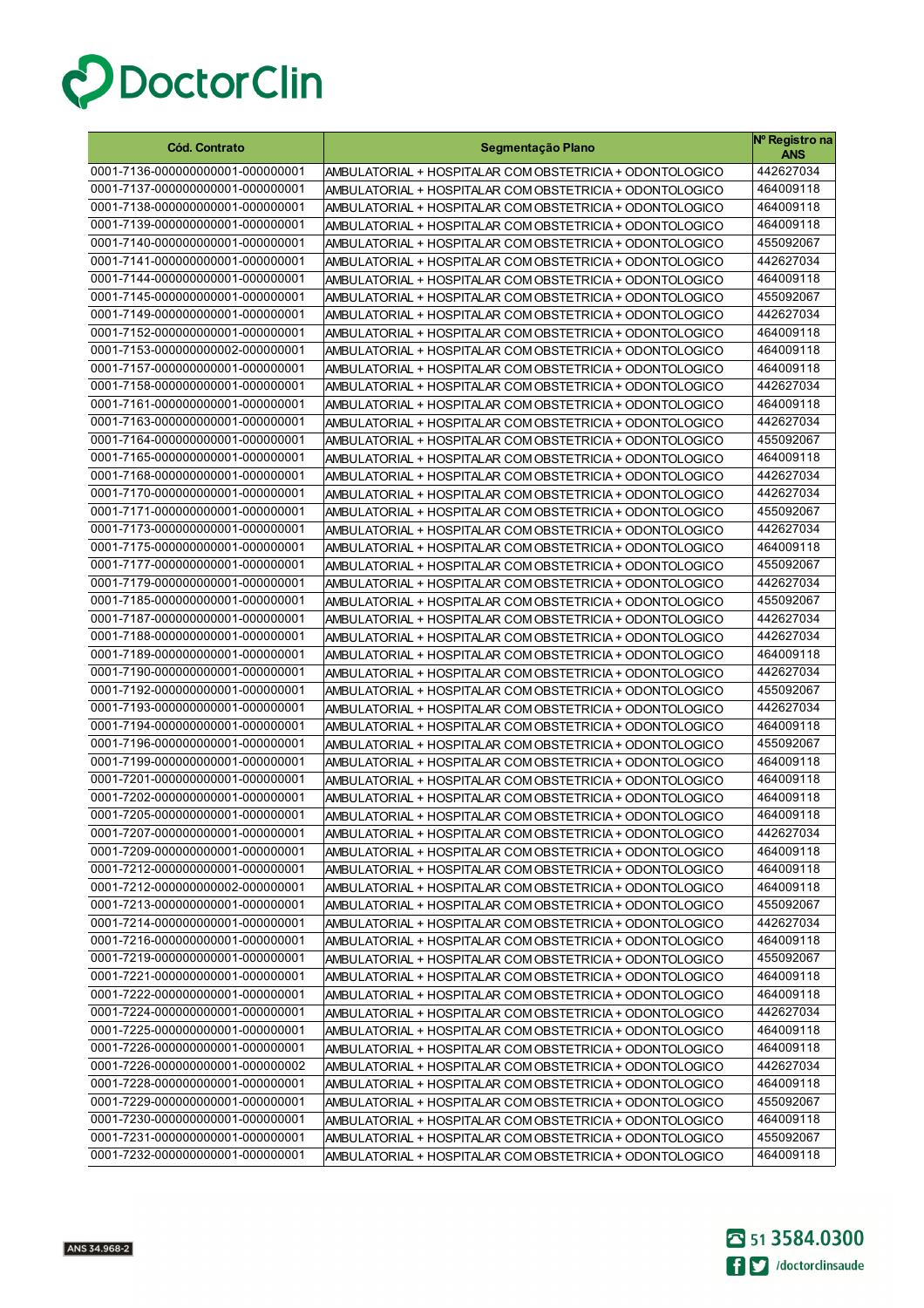

| Cód. Contrato                                                        | Segmentação Plano                                                                                                    | Nº Registro na<br>ANS  |
|----------------------------------------------------------------------|----------------------------------------------------------------------------------------------------------------------|------------------------|
| 0001-7236-000000000001-000000001                                     | AMBULATORIAL + HOSPITALAR COM OBSTETRICIA + ODONTOLOGICO                                                             | 455092067              |
| 0001-7237-000000000001-000000002                                     | AMBULATORIAL + HOSPITALAR COM OBSTETRICIA + ODONTOLOGICO                                                             | 464009118              |
| 0001-7238-000000000001-000000001                                     | AMBULATORIAL + HOSPITALAR COM OBSTETRICIA + ODONTOLOGICO                                                             | 442627034              |
| 0001-7239-000000000001-000000001                                     | AMBULATORIAL + HOSPITALAR COM OBSTETRICIA + ODONTOLOGICO                                                             | 464009118              |
| 0001-7241-000000000001-000000001                                     | AMBULATORIAL + HOSPITALAR COM OBSTETRICIA + ODONTOLOGICO                                                             | 455092067              |
| 0001-7243-000000000001-000000001                                     | AMBULATORIAL + HOSPITALAR COM OBSTETRICIA + ODONTOLOGICO                                                             | 464009118              |
| 0001-7244-000000000001-000000001                                     | AMBULATORIAL + HOSPITALAR COM OBSTETRICIA + ODONTOLOGICO                                                             | 464009118              |
| 0001-7245-000000000001-000000001                                     | AMBULATORIAL + HOSPITALAR COM OBSTETRICIA + ODONTOLOGICO                                                             | 455092067              |
| 0001-7246-000000000001-000000001                                     | AMBULATORIAL + HOSPITALAR COM OBSTETRICIA + ODONTOLOGICO                                                             | 455092067              |
| 0001-7248-000000000001-000000001                                     | AMBULATORIAL + HOSPITALAR COM OBSTETRICIA + ODONTOLOGICO                                                             | 455092067              |
| 0001-7251-000000000001-000000001                                     | AMBULATORIAL + HOSPITALAR COM OBSTETRICIA + ODONTOLOGICO                                                             | 464009118              |
| 0001-7252-000000000001-000000001                                     | AMBULATORIAL + HOSPITALAR COM OBSTETRICIA + ODONTOLOGICO                                                             | 464009118              |
| 0001-7253-000000000001-000000001                                     | AMBULATORIAL + HOSPITALAR COM OBSTETRICIA + ODONTOLOGICO                                                             | 455092067              |
| 0001-7256-000000000001-000000001                                     | AMBULATORIAL + HOSPITALAR COM OBSTETRICIA + ODONTOLOGICO                                                             | 442627034              |
| 0001-7257-000000000001-000000001                                     | AMBULATORIAL + HOSPITALAR COM OBSTETRICIA + ODONTOLOGICO                                                             | 464009118              |
| 0001-7259-000000000001-000000001                                     | AMBULATORIAL + HOSPITALAR COM OBSTETRICIA + ODONTOLOGICO                                                             | 455092067              |
| 0001-7262-000000000001-000000001                                     | AMBULATORIAL + HOSPITALAR COM OBSTETRICIA + ODONTOLOGICO                                                             | 455092067              |
| 0001-7262-000000000001-000000002                                     | AMBULATORIAL + HOSPITALAR COM OBSTETRICIA + ODONTOLOGICO                                                             | 464009118              |
| 0001-7263-000000000001-000000001                                     | AMBULATORIAL + HOSPITALAR COM OBSTETRICIA + ODONTOLOGICO                                                             | 455092067              |
| 0001-7265-000000000001-000000001                                     | AMBULATORIAL + HOSPITALAR COM OBSTETRICIA + ODONTOLOGICO                                                             | 464009118              |
| 0001-7266-000000000001-000000001                                     | AMBULATORIAL + HOSPITALAR COM OBSTETRICIA + ODONTOLOGICO                                                             | 455092067              |
| 0001-7268-000000000001-000000001                                     | AMBULATORIAL + HOSPITALAR COM OBSTETRICIA + ODONTOLOGICO                                                             | 455092067              |
| 0001-7269-000000000001-000000001                                     | AMBULATORIAL + HOSPITALAR COM OBSTETRICIA + ODONTOLOGICO                                                             | 455092067              |
| 0001-7270-000000000001-000000001                                     | AMBULATORIAL + HOSPITALAR COM OBSTETRICIA + ODONTOLOGICO                                                             | 464009118              |
| 0001-7272-000000000001-000000001                                     | AMBULATORIAL + HOSPITALAR COM OBSTETRICIA + ODONTOLOGICO                                                             | 455092067              |
| 0001-7273-000000000001-000000001                                     | AMBULATORIAL + HOSPITALAR COM OBSTETRICIA + ODONTOLOGICO                                                             | 455092067              |
| 0001-7274-000000000001-000000001                                     | AMBULATORIAL + HOSPITALAR COM OBSTETRICIA + ODONTOLOGICO                                                             | 455092067              |
| 0001-7275-000000000001-000000001<br>0001-7278-000000000001-000000001 | AMBULATORIAL + HOSPITALAR COM OBSTETRICIA + ODONTOLOGICO                                                             | 455092067<br>455092067 |
| 0001-7279-000000000001-000000001                                     | AMBULATORIAL + HOSPITALAR COM OBSTETRICIA + ODONTOLOGICO                                                             | 464009118              |
| 0001-7280-000000000001-000000001                                     | AMBULATORIAL + HOSPITALAR COM OBSTETRICIA + ODONTOLOGICO<br>AMBULATORIAL + HOSPITALAR COM OBSTETRICIA + ODONTOLOGICO | 464009118              |
| 0001-7281-000000000001-000000001                                     | AMBULATORIAL + HOSPITALAR COM OBSTETRICIA + ODONTOLOGICO                                                             | 455092067              |
| 0001-7282-000000000001-000000001                                     | AMBULATORIAL + HOSPITALAR COM OBSTETRICIA + ODONTOLOGICO                                                             | 442627034              |
| 0001-7283-000000000001-000000001                                     | AMBULATORIAL + HOSPITALAR COM OBSTETRICIA + ODONTOLOGICO                                                             | 464009118              |
| 0001-7284-000000000001-000000001                                     | AMBULATORIAL + HOSPITALAR COM OBSTETRICIA + ODONTOLOGICO                                                             | 455092067              |
| 0001-7285-000000000001-000000001                                     | AMBULATORIAL + HOSPITALAR COM OBSTETRICIA + ODONTOLOGICO                                                             | 464009118              |
| 0001-7286-000000000001-000000001                                     | AMBULATORIAL + HOSPITALAR COM OBSTETRICIA + ODONTOLOGICO                                                             | 464009118              |
| 0001-7287-000000000001-000000001                                     | AMBULATORIAL + HOSPITALAR COM OBSTETRICIA + ODONTOLOGICO                                                             | 464009118              |
| 0001-7288-000000000001-000000001                                     | AMBULATORIAL + HOSPITALAR COM OBSTETRICIA + ODONTOLOGICO                                                             | 455092067              |
| 0001-7291-000000000001-000000001                                     | AMBULATORIAL + HOSPITALAR COM OBSTETRICIA + ODONTOLOGICO                                                             | 455092067              |
| 0001-7293-000000000001-000000001                                     | AMBULATORIAL + HOSPITALAR COM OBSTETRICIA + ODONTOLOGICO                                                             | 464009118              |
| 0001-7294-000000000001-000000001                                     | AMBULATORIAL + HOSPITALAR COM OBSTETRICIA + ODONTOLOGICO                                                             | 464009118              |
| 0001-7295-000000000001-000000001                                     | AMBULATORIAL + HOSPITALAR COM OBSTETRICIA + ODONTOLOGICO                                                             | 442627034              |
| 0001-7297-000000000001-000000001                                     | AMBULATORIAL + HOSPITALAR COM OBSTETRICIA + ODONTOLOGICO                                                             | 464009118              |
| 0001-7298-000000000001-000000001                                     | AMBULATORIAL + HOSPITALAR COM OBSTETRICIA + ODONTOLOGICO                                                             | 464009118              |
| 0001-7299-000000000001-000000001                                     | AMBULATORIAL + HOSPITALAR COM OBSTETRICIA + ODONTOLOGICO                                                             | 455092067              |
| 0001-7300-000000000001-000000001                                     | AMBULATORIAL + HOSPITALAR COM OBSTETRICIA + ODONTOLOGICO                                                             | 464009118              |
| 0001-7301-000000000001-000000001                                     | AMBULATORIAL + HOSPITALAR COM OBSTETRICIA + ODONTOLOGICO                                                             | 455092067              |
| 0001-7302-000000000001-000000001                                     | AMBULATORIAL + HOSPITALAR COM OBSTETRICIA + ODONTOLOGICO                                                             | 464009118              |
| 0001-7307-000000000001-000000001                                     | AMBULATORIAL + HOSPITALAR COM OBSTETRICIA + ODONTOLOGICO                                                             | 464009118              |
| 0001-7308-000000000001-000000001                                     | AMBULATORIAL + HOSPITALAR COM OBSTETRICIA + ODONTOLOGICO                                                             | 455092067              |
| 0001-7309-000000000001-000000001                                     | AMBULATORIAL + HOSPITALAR COM OBSTETRICIA + ODONTOLOGICO                                                             | 464009118              |
| 0001-7310-000000000001-000000001                                     | AMBULATORIAL + HOSPITALAR COM OBSTETRICIA + ODONTOLOGICO                                                             | 455092067              |
| 0001-7311-000000000001-000000001                                     | AMBULATORIAL + HOSPITALAR COM OBSTETRICIA + ODONTOLOGICO                                                             | 455092067              |
| 0001-7313-000000000001-000000001                                     | AMBULATORIAL + HOSPITALAR COM OBSTETRICIA + ODONTOLOGICO                                                             | 455092067              |
| 0001-7314-000000000001-000000001                                     | AMBULATORIAL + HOSPITALAR COM OBSTETRICIA + ODONTOLOGICO                                                             | 442627034              |

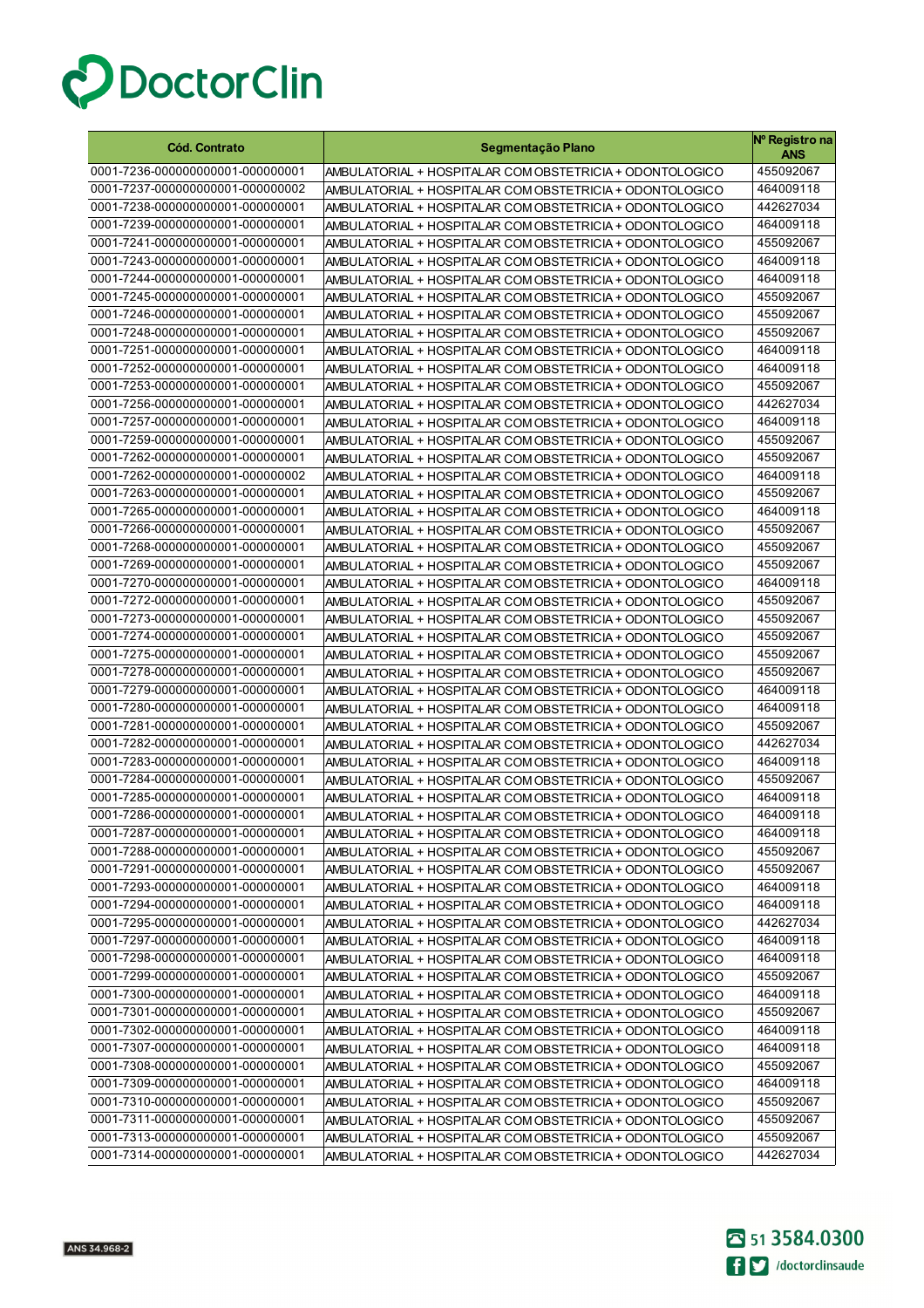

| <b>Cód. Contrato</b>                                                 | Segmentação Plano                                                                                                    | Nº Registro na<br><b>ANS</b> |
|----------------------------------------------------------------------|----------------------------------------------------------------------------------------------------------------------|------------------------------|
| 0001-7315-000000000001-000000001                                     | AMBULATORIAL + HOSPITALAR COM OBSTETRICIA + ODONTOLOGICO                                                             | 464009118                    |
| 0001-7316-000000000001-000000001                                     | AMBULATORIAL + HOSPITALAR COM OBSTETRICIA + ODONTOLOGICO                                                             | 464009118                    |
| 0001-7317-000000000001-000000001                                     | AMBULATORIAL + HOSPITALAR COM OBSTETRICIA + ODONTOLOGICO                                                             | 455092067                    |
| 0001-7319-000000000001-000000001                                     | AMBULATORIAL + HOSPITALAR COM OBSTETRICIA + ODONTOLOGICO                                                             | 442627034                    |
| 0001-7320-000000000001-000000001                                     | AMBULATORIAL + HOSPITALAR COM OBSTETRICIA + ODONTOLOGICO                                                             | 464009118                    |
| 0001-7320-000000000001-000000002                                     | AMBULATORIAL + HOSPITALAR COM OBSTETRICIA + ODONTOLOGICO                                                             | 464009118                    |
| 0001-7321-000000000001-000000001                                     | AMBULATORIAL + HOSPITALAR COM OBSTETRICIA + ODONTOLOGICO                                                             | 464009118                    |
| 0001-7322-000000000001-000000001                                     | AMBULATORIAL + HOSPITALAR COM OBSTETRICIA + ODONTOLOGICO                                                             | 442627034                    |
| 0001-7323-000000000001-000000001                                     | AMBULATORIAL + HOSPITALAR COM OBSTETRICIA + ODONTOLOGICO                                                             | 464009118                    |
| 0001-7325-000000000001-000000001                                     | AMBULATORIAL + HOSPITALAR COM OBSTETRICIA + ODONTOLOGICO                                                             | 442627034                    |
| 0001-7326-000000000001-000000001                                     | AMBULATORIAL + HOSPITALAR COM OBSTETRICIA + ODONTOLOGICO                                                             | 455092067                    |
| 0001-7327-000000000001-000000001                                     | AMBULATORIAL + HOSPITALAR COM OBSTETRICIA + ODONTOLOGICO                                                             | 464009118                    |
| 0001-7328-000000000001-000000001                                     | AMBULATORIAL + HOSPITALAR COM OBSTETRICIA + ODONTOLOGICO                                                             | 464009118                    |
| 0001-7330-000000000001-000000001                                     | AMBULATORIAL + HOSPITALAR COM OBSTETRICIA + ODONTOLOGICO                                                             | 464009118                    |
| 0001-7331-000000000001-000000001                                     | AMBULATORIAL + HOSPITALAR COM OBSTETRICIA + ODONTOLOGICO                                                             | 442627034                    |
| 0001-7332-000000000001-000000001                                     | AMBULATORIAL + HOSPITALAR COM OBSTETRICIA + ODONTOLOGICO                                                             | 442627034                    |
| 0001-7333-000000000001-000000001                                     | AMBULATORIAL + HOSPITALAR COM OBSTETRICIA + ODONTOLOGICO                                                             | 455092067                    |
| 0001-7334-000000000001-000000001                                     | AMBULATORIAL + HOSPITALAR COM OBSTETRICIA + ODONTOLOGICO                                                             | 455092067                    |
| 0001-7335-000000000001-000000001                                     | AMBULATORIAL + HOSPITALAR COM OBSTETRICIA + ODONTOLOGICO                                                             | 455092067                    |
| 0001-7336-000000000001-000000001                                     | AMBULATORIAL + HOSPITALAR COM OBSTETRICIA + ODONTOLOGICO                                                             | 464009118                    |
| 0001-7337-000000000001-000000001                                     | AMBULATORIAL + HOSPITALAR COM OBSTETRICIA + ODONTOLOGICO                                                             | 464009118                    |
| 0001-7338-000000000001-000000001                                     | AMBULATORIAL + HOSPITALAR COM OBSTETRICIA + ODONTOLOGICO                                                             | 455092067                    |
| 0001-7339-000000000001-000000001<br>0001-7340-000000000001-000000001 | AMBULATORIAL + HOSPITALAR COM OBSTETRICIA + ODONTOLOGICO                                                             | 442627034                    |
| 0001-7341-000000000001-000000001                                     | AMBULATORIAL + HOSPITALAR COM OBSTETRICIA + ODONTOLOGICO                                                             | 455092067<br>464009118       |
| 0001-7346-000000000001-000000001                                     | AMBULATORIAL + HOSPITALAR COM OBSTETRICIA + ODONTOLOGICO                                                             | 464009118                    |
| 0001-7347-000000000001-000000001                                     | AMBULATORIAL + HOSPITALAR COM OBSTETRICIA + ODONTOLOGICO<br>AMBULATORIAL + HOSPITALAR COM OBSTETRICIA + ODONTOLOGICO | 442627034                    |
| 0001-7348-000000000001-000000001                                     | AMBULATORIAL + HOSPITALAR COM OBSTETRICIA + ODONTOLOGICO                                                             | 442627034                    |
| 0001-7349-000000000001-000000001                                     | AMBULATORIAL + HOSPITALAR COM OBSTETRICIA + ODONTOLOGICO                                                             | 455092067                    |
| 0001-7350-000000000002-000000001                                     | AMBULATORIAL + HOSPITALAR COM OBSTETRICIA + ODONTOLOGICO                                                             | 442627034                    |
| 0001-7351-000000000001-000000001                                     | AMBULATORIAL + HOSPITALAR COM OBSTETRICIA + ODONTOLOGICO                                                             | 442627034                    |
| 0001-7352-000000000001-000000001                                     | AMBULATORIAL + HOSPITALAR COM OBSTETRICIA + ODONTOLOGICO                                                             | 464009118                    |
| 0001-7353-000000000001-000000001                                     | AMBULATORIAL + HOSPITALAR COM OBSTETRICIA + ODONTOLOGICO                                                             | 464009118                    |
| 0001-7353-000000000001-000000002                                     | AMBULATORIAL + HOSPITALAR COM OBSTETRICIA + ODONTOLOGICO                                                             | 464009118                    |
| 0001-7355-000000000001-000000001                                     | AMBULATORIAL + HOSPITALAR COM OBSTETRICIA + ODONTOLOGICO                                                             | 455092067                    |
| 0001-7356-000000000001-000000001                                     | AMBULATORIAL + HOSPITALAR COM OBSTETRICIA + ODONTOLOGICO                                                             | 442627034                    |
| 0001-7357-000000000001-000000001                                     | AMBULATORIAL + HOSPITALAR COM OBSTETRICIA + ODONTOLOGICO                                                             | 464009118                    |
| 0001-7358-000000000001-000000001                                     | AMBULATORIAL + HOSPITALAR COM OBSTETRICIA + ODONTOLOGICO                                                             | 442627034                    |
| 0001-7359-000000000001-000000001                                     | AMBULATORIAL + HOSPITALAR COM OBSTETRICIA + ODONTOLOGICO                                                             | 442627034                    |
| 0001-7360-000000000001-000000001                                     | AMBULATORIAL + HOSPITALAR COM OBSTETRICIA + ODONTOLOGICO                                                             | 464009118                    |
| 0001-7361-000000000001-000000001                                     | AMBULATORIAL + HOSPITALAR COM OBSTETRICIA + ODONTOLOGICO                                                             | 464009118                    |
| 0001-7362-000000000001-000000001                                     | AMBULATORIAL + HOSPITALAR COM OBSTETRICIA + ODONTOLOGICO                                                             | 464009118                    |
| 0001-7364-000000000001-000000001                                     | AMBULATORIAL + HOSPITALAR COM OBSTETRICIA + ODONTOLOGICO                                                             | 464009118                    |
| 0001-7365-000000000001-000000001                                     | AMBULATORIAL + HOSPITALAR COM OBSTETRICIA + ODONTOLOGICO                                                             | 464009118                    |
| 0001-7366-000000000001-000000001                                     | AMBULATORIAL + HOSPITALAR COM OBSTETRICIA + ODONTOLOGICO                                                             | 464009118                    |
| 0001-7367-000000000001-000000001                                     | AMBULATORIAL + HOSPITALAR COM OBSTETRICIA + ODONTOLOGICO                                                             | 442627034                    |
| 0001-7368-000000000001-000000001                                     | AMBULATORIAL + HOSPITALAR COM OBSTETRICIA + ODONTOLOGICO                                                             | 455092067                    |
| 0001-7369-000000000001-000000001                                     | AMBULATORIAL + HOSPITALAR COM OBSTETRICIA + ODONTOLOGICO                                                             | 455092067                    |
| 0001-7370-000000000001-000000001                                     | AMBULATORIAL + HOSPITALAR COM OBSTETRICIA + ODONTOLOGICO                                                             | 455092067                    |
| 0001-7371-000000000001-000000001                                     | AMBULATORIAL + HOSPITALAR COM OBSTETRICIA + ODONTOLOGICO                                                             | 442627034                    |
| 0001-7372-000000000001-000000001                                     | AMBULATORIAL + HOSPITALAR COM OBSTETRICIA + ODONTOLOGICO                                                             | 464009118                    |
| 0001-7373-000000000001-000000001                                     | AMBULATORIAL + HOSPITALAR COM OBSTETRICIA + ODONTOLOGICO                                                             | 464009118                    |
| 0001-7374-000000000001-000000001                                     | AMBULATORIAL + HOSPITALAR COM OBSTETRICIA + ODONTOLOGICO                                                             | 464009118                    |
| 0001-7377-000000000001-000000001                                     | AMBULATORIAL + HOSPITALAR COM OBSTETRICIA + ODONTOLOGICO                                                             | 455092067                    |
| 0001-7379-000000000001-000000001                                     | AMBULATORIAL + HOSPITALAR COM OBSTETRICIA + ODONTOLOGICO                                                             | 442627034                    |
| 0001-7380-000000000001-000000001                                     | AMBULATORIAL + HOSPITALAR COM OBSTETRICIA + ODONTOLOGICO                                                             | 442627034                    |

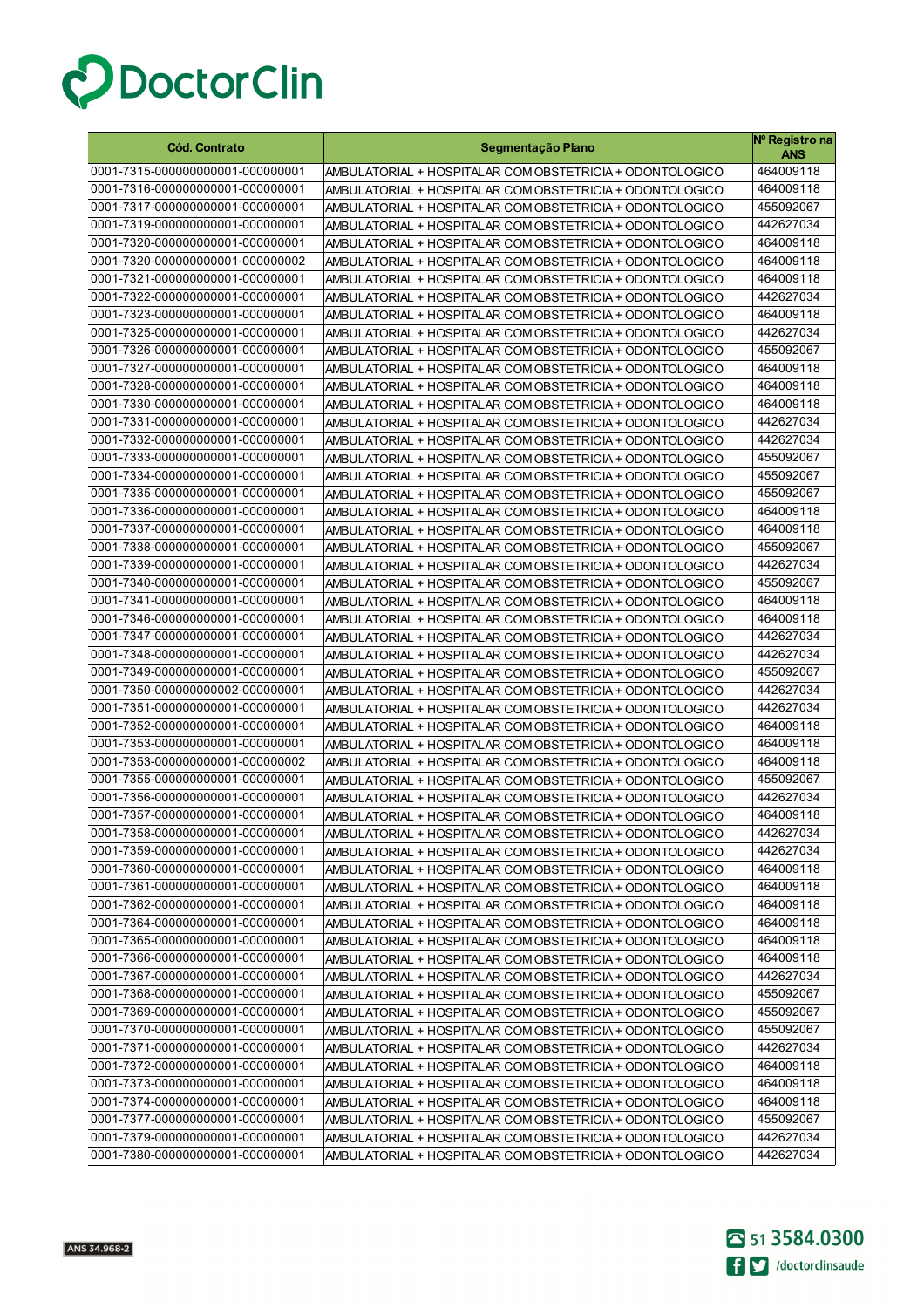

| <b>Cód. Contrato</b>             | Segmentação Plano                                        | Nº Registro na<br>ANS |
|----------------------------------|----------------------------------------------------------|-----------------------|
| 0001-7381-000000000001-000000001 | AMBULATORIAL + HOSPITALAR COM OBSTETRICIA + ODONTOLOGICO | 464009118             |
| 0001-7382-000000000001-000000001 | AMBULATORIAL + HOSPITALAR COM OBSTETRICIA + ODONTOLOGICO | 442627034             |
| 0001-7383-000000000001-000000001 | AMBULATORIAL + HOSPITALAR COM OBSTETRICIA + ODONTOLOGICO | 455092067             |
| 0001-7384-000000000001-000000001 | AMBULATORIAL + HOSPITALAR COM OBSTETRICIA + ODONTOLOGICO | 455092067             |
| 0001-7385-000000000001-000000001 | AMBULATORIAL + HOSPITALAR COM OBSTETRICIA + ODONTOLOGICO | 455092067             |
| 0001-7387-000000000001-000000001 | AMBULATORIAL + HOSPITALAR COM OBSTETRICIA + ODONTOLOGICO | 442627034             |
| 0001-7388-000000000001-000000001 | AMBULATORIAL + HOSPITALAR COM OBSTETRICIA + ODONTOLOGICO | 464009118             |
| 0001-7391-000000000001-000000001 | AMBULATORIAL + HOSPITALAR COM OBSTETRICIA + ODONTOLOGICO | 442627034             |
| 0001-7392-000000000001-000000001 | AMBULATORIAL + HOSPITALAR COM OBSTETRICIA + ODONTOLOGICO | 464009118             |
| 0001-7393-000000000001-000000001 | AMBULATORIAL + HOSPITALAR COM OBSTETRICIA + ODONTOLOGICO | 455092067             |
| 0001-7394-000000000001-000000001 | AMBULATORIAL + HOSPITALAR COM OBSTETRICIA + ODONTOLOGICO | 455092067             |
| 0001-7395-000000000001-000000001 | AMBULATORIAL + HOSPITALAR COM OBSTETRICIA + ODONTOLOGICO | 455092067             |
| 0001-7396-000000000001-000000001 | AMBULATORIAL + HOSPITALAR COM OBSTETRICIA + ODONTOLOGICO | 455092067             |
| 0001-7398-000000000001-000000001 | AMBULATORIAL + HOSPITALAR COM OBSTETRICIA + ODONTOLOGICO | 442627034             |
| 0001-7399-000000000001-000000001 | AMBULATORIAL + HOSPITALAR COM OBSTETRICIA + ODONTOLOGICO | 464009118             |
| 0001-7400-000000000001-000000001 | AMBULATORIAL + HOSPITALAR COM OBSTETRICIA + ODONTOLOGICO | 464009118             |
| 0001-7401-000000000001-000000001 | AMBULATORIAL + HOSPITALAR COM OBSTETRICIA + ODONTOLOGICO | 442627034             |
| 0001-7402-000000000001-000000001 | AMBULATORIAL + HOSPITALAR COM OBSTETRICIA + ODONTOLOGICO | 464009118             |
| 0001-7403-000000000001-000000001 | AMBULATORIAL + HOSPITALAR COM OBSTETRICIA + ODONTOLOGICO | 464009118             |
| 0001-7404-000000000001-000000001 | AMBULATORIAL + HOSPITALAR COM OBSTETRICIA + ODONTOLOGICO | 442627034             |
| 0001-7405-000000000001-000000001 | AMBULATORIAL + HOSPITALAR COM OBSTETRICIA + ODONTOLOGICO | 464009118             |
| 0001-7406-000000000001-000000001 | AMBULATORIAL + HOSPITALAR COM OBSTETRICIA + ODONTOLOGICO | 464009118             |
| 0001-7408-000000000001-000000001 | AMBULATORIAL + HOSPITALAR COM OBSTETRICIA + ODONTOLOGICO | 464009118             |
| 0001-7413-000000000001-000000001 | AMBULATORIAL + HOSPITALAR COM OBSTETRICIA + ODONTOLOGICO | 464009118             |
| 0001-7415-000000000001-000000001 | AMBULATORIAL + HOSPITALAR COM OBSTETRICIA + ODONTOLOGICO | 464009118             |
| 0001-7416-000000000001-000000001 | AMBULATORIAL + HOSPITALAR COM OBSTETRICIA + ODONTOLOGICO | 455092067             |
| 0001-7418-000000000001-000000001 | AMBULATORIAL + HOSPITALAR COM OBSTETRICIA + ODONTOLOGICO | 455092067             |
| 0001-7419-000000000001-000000001 | AMBULATORIAL + HOSPITALAR COM OBSTETRICIA + ODONTOLOGICO | 464009118             |
| 0001-7420-000000000001-000000001 | AMBULATORIAL + HOSPITALAR COM OBSTETRICIA + ODONTOLOGICO | 442627034             |
| 0001-7421-000000000001-000000001 | AMBULATORIAL + HOSPITALAR COM OBSTETRICIA + ODONTOLOGICO | 464009118             |
| 0001-7423-000000000001-000000001 | AMBULATORIAL + HOSPITALAR COM OBSTETRICIA + ODONTOLOGICO | 464009118             |
| 0001-7424-000000000001-000000001 | AMBULATORIAL + HOSPITALAR COM OBSTETRICIA + ODONTOLOGICO | 455092067             |
| 0001-7425-000000000001-000000001 | AMBULATORIAL + HOSPITALAR COM OBSTETRICIA + ODONTOLOGICO | 464009118             |
| 0001-7427-000000000001-000000001 | AMBULATORIAL + HOSPITALAR COM OBSTETRICIA + ODONTOLOGICO | 464009118             |
| 0001-7428-000000000001-000000001 | AMBULATORIAL + HOSPITALAR COM OBSTETRICIA + ODONTOLOGICO | 464009118             |
| 0001-7429-000000000001-000000001 | AMBULATORIAL + HOSPITALAR COM OBSTETRICIA + ODONTOLOGICO | 464009118             |
| 0001-7431-000000000001-000000001 | AMBULATORIAL + HOSPITALAR COM OBSTETRICIA + ODONTOLOGICO | 455092067             |
| 0001-7433-000000000001-000000001 | AMBULATORIAL + HOSPITALAR COM OBSTETRICIA + ODONTOLOGICO | 464009118             |
| 0001-7434-000000000001-000000001 | AMBULATORIAL + HOSPITALAR COM OBSTETRICIA + ODONTOLOGICO | 464009118             |
| 0001-7436-000000000001-000000001 | AMBULATORIAL + HOSPITALAR COM OBSTETRICIA + ODONTOLOGICO | 464009118             |
| 0001-7437-000000000001-000000001 | AMBULATORIAL + HOSPITALAR COM OBSTETRICIA + ODONTOLOGICO | 464009118             |
| 0001-7438-000000000001-000000001 | AMBULATORIAL + HOSPITALAR COM OBSTETRICIA + ODONTOLOGICO | 455092067             |
| 0001-7439-000000000001-000000001 | AMBULATORIAL + HOSPITALAR COM OBSTETRICIA + ODONTOLOGICO | 455092067             |
| 0001-7440-000000000001-000000001 | AMBULATORIAL + HOSPITALAR COM OBSTETRICIA + ODONTOLOGICO | 442627034             |
| 0001-7443-000000000001-000000001 | AMBULATORIAL + HOSPITALAR COM OBSTETRICIA + ODONTOLOGICO | 464009118             |
| 0001-7445-000000000001-000000001 | AMBULATORIAL + HOSPITALAR COM OBSTETRICIA + ODONTOLOGICO | 464009118             |
| 0001-7447-000000000001-000000001 | AMBULATORIAL + HOSPITALAR COM OBSTETRICIA + ODONTOLOGICO | 455092067             |
| 0001-7448-000000000001-000000001 | AMBULATORIAL + HOSPITALAR COM OBSTETRICIA + ODONTOLOGICO | 464009118             |
| 0001-7449-000000000001-000000001 | AMBULATORIAL + HOSPITALAR COM OBSTETRICIA + ODONTOLOGICO | 464009118             |
| 0001-7450-000000000001-000000001 | AMBULATORIAL + HOSPITALAR COM OBSTETRICIA + ODONTOLOGICO | 464009118             |
| 0001-7451-000000000001-000000001 | AMBULATORIAL + HOSPITALAR COM OBSTETRICIA + ODONTOLOGICO | 464009118             |
| 0001-7452-000000000001-000000001 | AMBULATORIAL + HOSPITALAR COM OBSTETRICIA + ODONTOLOGICO | 455092067             |
| 0001-7453-000000000001-000000001 | AMBULATORIAL + HOSPITALAR COM OBSTETRICIA + ODONTOLOGICO | 442627034             |
| 0001-7454-000000000001-000000001 | AMBULATORIAL + HOSPITALAR COM OBSTETRICIA + ODONTOLOGICO | 464009118             |
| 0001-7455-000000000001-000000001 | AMBULATORIAL + HOSPITALAR COM OBSTETRICIA + ODONTOLOGICO | 455092067             |
| 0001-7457-000000000001-000000001 | AMBULATORIAL + HOSPITALAR COM OBSTETRICIA + ODONTOLOGICO | 455092067             |

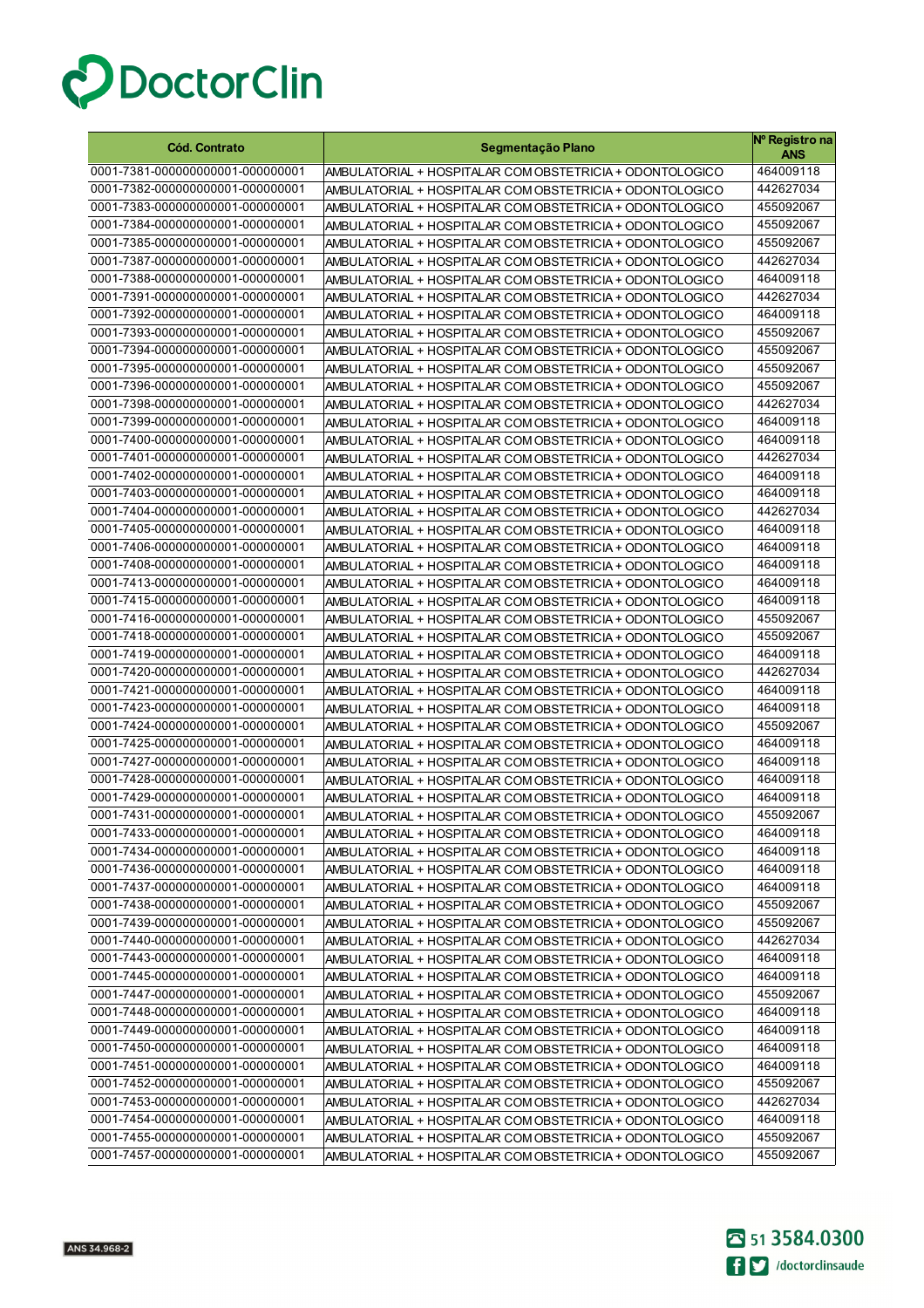

| <b>Cód. Contrato</b>             | Segmentação Plano                                        | Nº Registro na<br>ANS |
|----------------------------------|----------------------------------------------------------|-----------------------|
| 0001-7458-000000000001-000000001 | AMBULATORIAL + HOSPITALAR COM OBSTETRICIA + ODONTOLOGICO | 455092067             |
| 0001-7459-000000000001-000000001 | AMBULATORIAL + HOSPITALAR COM OBSTETRICIA + ODONTOLOGICO | 464009118             |
| 0001-7460-000000000001-000000001 | AMBULATORIAL + HOSPITALAR COM OBSTETRICIA + ODONTOLOGICO | 464009118             |
| 0001-7461-000000000001-000000001 | AMBULATORIAL + HOSPITALAR COM OBSTETRICIA + ODONTOLOGICO | 455092067             |
| 0001-7462-000000000001-000000001 | AMBULATORIAL + HOSPITALAR COM OBSTETRICIA + ODONTOLOGICO | 464009118             |
| 0001-7463-000000000001-000000001 | AMBULATORIAL + HOSPITALAR COM OBSTETRICIA + ODONTOLOGICO | 464009118             |
| 0001-7464-000000000001-000000001 | AMBULATORIAL + HOSPITALAR COM OBSTETRICIA + ODONTOLOGICO | 455092067             |
| 0001-7464-000000000001-000000002 | AMBULATORIAL + HOSPITALAR COM OBSTETRICIA + ODONTOLOGICO | 455092067             |
| 0001-7465-000000000001-000000001 | AMBULATORIAL + HOSPITALAR COM OBSTETRICIA + ODONTOLOGICO | 442627034             |
| 0001-7466-000000000001-000000001 | AMBULATORIAL + HOSPITALAR COM OBSTETRICIA + ODONTOLOGICO | 442627034             |
| 0001-7467-000000000001-000000001 | AMBULATORIAL + HOSPITALAR COM OBSTETRICIA + ODONTOLOGICO | 455092067             |
| 0001-7468-000000000001-000000001 | AMBULATORIAL + HOSPITALAR COM OBSTETRICIA + ODONTOLOGICO | 455092067             |
| 0001-7469-000000000001-000000001 | AMBULATORIAL + HOSPITALAR COM OBSTETRICIA + ODONTOLOGICO | 442627034             |
| 0001-7471-000000000001-000000001 | AMBULATORIAL + HOSPITALAR COM OBSTETRICIA + ODONTOLOGICO | 464009118             |
| 0001-7472-000000000001-000000001 | AMBULATORIAL + HOSPITALAR COM OBSTETRICIA + ODONTOLOGICO | 464009118             |
| 0001-7474-000000000001-000000001 | AMBULATORIAL + HOSPITALAR COM OBSTETRICIA + ODONTOLOGICO | 442627034             |
| 0001-7479-000000000001-000000001 | AMBULATORIAL + HOSPITALAR COM OBSTETRICIA + ODONTOLOGICO | 464009118             |
| 0001-7480-000000000001-000000001 | AMBULATORIAL + HOSPITALAR COM OBSTETRICIA + ODONTOLOGICO | 464009118             |
| 0001-7481-000000000001-000000001 | AMBULATORIAL + HOSPITALAR COM OBSTETRICIA + ODONTOLOGICO | 464009118             |
| 0001-7482-000000000001-000000001 | AMBULATORIAL + HOSPITALAR COM OBSTETRICIA + ODONTOLOGICO | 442627034             |
| 0001-7483-000000000001-000000001 | AMBULATORIAL + HOSPITALAR COM OBSTETRICIA + ODONTOLOGICO | 464009118             |
| 0001-7484-000000000001-000000001 | AMBULATORIAL + HOSPITALAR COM OBSTETRICIA + ODONTOLOGICO | 442627034             |
| 0001-7485-000000000001-000000001 | AMBULATORIAL + HOSPITALAR COM OBSTETRICIA + ODONTOLOGICO | 464009118             |
| 0001-7486-000000000001-000000001 | AMBULATORIAL + HOSPITALAR COM OBSTETRICIA + ODONTOLOGICO | 464009118             |
| 0001-7487-000000000001-000000001 | AMBULATORIAL + HOSPITALAR COM OBSTETRICIA + ODONTOLOGICO | 455092067             |
| 0001-7488-000000000001-000000001 | AMBULATORIAL + HOSPITALAR COM OBSTETRICIA + ODONTOLOGICO | 455092067             |
| 0001-7489-000000000001-000000001 | AMBULATORIAL + HOSPITALAR COM OBSTETRICIA + ODONTOLOGICO | 464009118             |
| 0001-7490-000000000001-000000001 | AMBULATORIAL + HOSPITALAR COM OBSTETRICIA + ODONTOLOGICO | 455092067             |
| 0001-7492-000000000001-000000001 | AMBULATORIAL + HOSPITALAR COM OBSTETRICIA + ODONTOLOGICO | 455092067             |
| 0001-7493-000000000001-000000001 | AMBULATORIAL + HOSPITALAR COM OBSTETRICIA + ODONTOLOGICO | 455092067             |
| 0001-7495-000000000001-000000001 | AMBULATORIAL + HOSPITALAR COM OBSTETRICIA + ODONTOLOGICO | 464009118             |
| 0001-7496-000000000001-000000001 | AMBULATORIAL + HOSPITALAR COM OBSTETRICIA + ODONTOLOGICO | 455092067             |
| 0001-7497-000000000001-000000001 | AMBULATORIAL + HOSPITALAR COM OBSTETRICIA + ODONTOLOGICO | 442627034             |
| 0001-7498-000000000001-000000001 | AMBULATORIAL + HOSPITALAR COM OBSTETRICIA + ODONTOLOGICO | 464009118             |
| 0001-7499-000000000001-000000001 | AMBULATORIAL + HOSPITALAR COM OBSTETRICIA + ODONTOLOGICO | 464009118             |
| 0001-7501-000000000001-000000001 | AMBULATORIAL + HOSPITALAR COM OBSTETRICIA + ODONTOLOGICO | 464009118             |
| 0001-7502-000000000001-000000001 | AMBULATORIAL + HOSPITALAR COM OBSTETRICIA + ODONTOLOGICO | 464009118             |
| 0001-7504-000000000001-000000001 | AMBULATORIAL + HOSPITALAR COM OBSTETRICIA + ODONTOLOGICO | 464009118             |
| 0001-7505-000000000001-000000001 | AMBULATORIAL + HOSPITALAR COM OBSTETRICIA + ODONTOLOGICO | 464009118             |
| 0001-7506-000000000001-000000001 | AMBULATORIAL + HOSPITALAR COM OBSTETRICIA + ODONTOLOGICO | 464009118             |
| 0001-7508-000000000001-000000001 | AMBULATORIAL + HOSPITALAR COM OBSTETRICIA + ODONTOLOGICO | 442627034             |
| 0001-7509-000000000001-000000001 | AMBULATORIAL + HOSPITALAR COM OBSTETRICIA + ODONTOLOGICO | 455092067             |
| 0001-7510-000000000001-000000001 | AMBULATORIAL + HOSPITALAR COM OBSTETRICIA + ODONTOLOGICO | 464009118             |
| 0001-7511-000000000001-000000001 | AMBULATORIAL + HOSPITALAR COM OBSTETRICIA + ODONTOLOGICO | 455092067             |
| 0001-7512-000000000001-000000001 | AMBULATORIAL + HOSPITALAR COM OBSTETRICIA + ODONTOLOGICO | 464009118             |
| 0001-7513-000000000001-000000001 | AMBULATORIAL + HOSPITALAR COM OBSTETRICIA + ODONTOLOGICO | 464009118             |
| 0001-7514-000000000001-000000001 | AMBULATORIAL + HOSPITALAR COM OBSTETRICIA + ODONTOLOGICO | 464009118             |
| 0001-7515-000000000001-000000001 | AMBULATORIAL + HOSPITALAR COM OBSTETRICIA + ODONTOLOGICO | 464009118             |
| 0001-7519-000000000001-000000001 | AMBULATORIAL + HOSPITALAR COM OBSTETRICIA + ODONTOLOGICO | 464009118             |
| 0001-7520-000000000001-000000001 | AMBULATORIAL + HOSPITALAR COM OBSTETRICIA + ODONTOLOGICO | 464009118             |
| 0001-7521-000000000001-000000001 | AMBULATORIAL + HOSPITALAR COM OBSTETRICIA + ODONTOLOGICO | 464009118             |
| 0001-7522-000000000001-000000001 | AMBULATORIAL + HOSPITALAR COM OBSTETRICIA + ODONTOLOGICO | 464009118             |
| 0001-7523-000000000001-000000001 | AMBULATORIAL + HOSPITALAR COM OBSTETRICIA + ODONTOLOGICO | 442627034             |
| 0001-7524-000000000001-000000001 | AMBULATORIAL + HOSPITALAR COM OBSTETRICIA + ODONTOLOGICO | 464009118             |
| 0001-7525-000000000001-000000001 | AMBULATORIAL + HOSPITALAR COM OBSTETRICIA + ODONTOLOGICO | 442627034             |
| 0001-7526-000000000001-000000001 | AMBULATORIAL + HOSPITALAR COM OBSTETRICIA + ODONTOLOGICO | 455092067             |

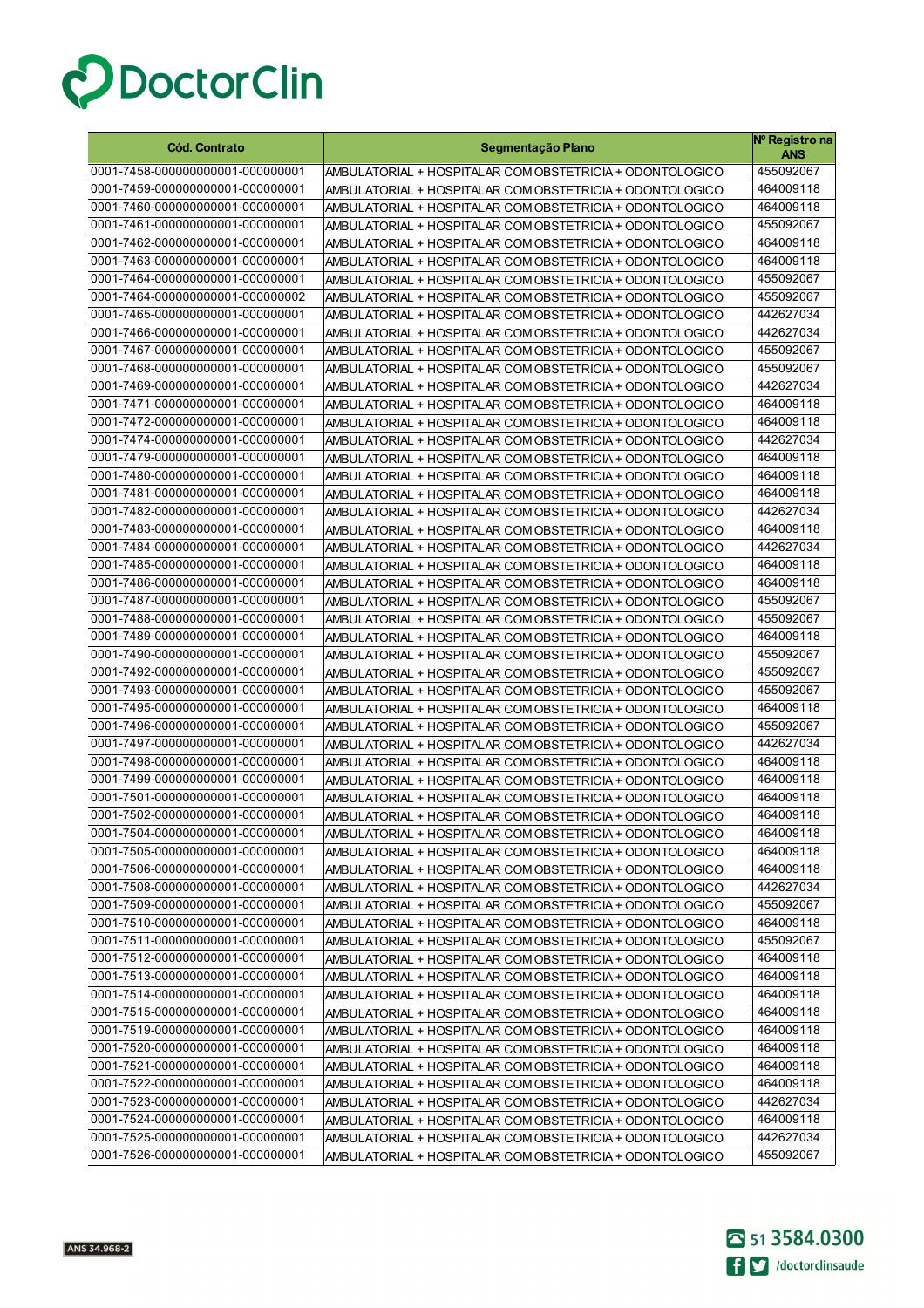

| <b>Cód. Contrato</b>                                                 | Segmentação Plano                                                                                                    | Nº Registro na<br><b>ANS</b> |
|----------------------------------------------------------------------|----------------------------------------------------------------------------------------------------------------------|------------------------------|
| 0001-7527-000000000001-000000001                                     | AMBULATORIAL + HOSPITALAR COM OBSTETRICIA + ODONTOLOGICO                                                             | 442627034                    |
| 0001-7528-000000000001-000000001                                     | AMBULATORIAL + HOSPITALAR COM OBSTETRICIA + ODONTOLOGICO                                                             | 442627034                    |
| 0001-7529-000000000001-000000001                                     | AMBULATORIAL + HOSPITALAR COM OBSTETRICIA + ODONTOLOGICO                                                             | 464009118                    |
| 0001-7530-000000000001-000000001                                     | AMBULATORIAL + HOSPITALAR COM OBSTETRICIA + ODONTOLOGICO                                                             | 464009118                    |
| 0001-7531-000000000001-000000001                                     | AMBULATORIAL + HOSPITALAR COM OBSTETRICIA + ODONTOLOGICO                                                             | 455092067                    |
| 0001-7532-000000000001-000000001                                     | AMBULATORIAL + HOSPITALAR COM OBSTETRICIA + ODONTOLOGICO                                                             | 464009118                    |
| 0001-7533-000000000001-000000001                                     | AMBULATORIAL + HOSPITALAR COM OBSTETRICIA + ODONTOLOGICO                                                             | 464009118                    |
| 0001-7534-000000000001-000000001                                     | AMBULATORIAL + HOSPITALAR COM OBSTETRICIA + ODONTOLOGICO                                                             | 464009118                    |
| 0001-7536-000000000001-000000001                                     | AMBULATORIAL + HOSPITALAR COM OBSTETRICIA + ODONTOLOGICO                                                             | 442627034                    |
| 0001-7537-000000000001-000000001                                     | AMBULATORIAL + HOSPITALAR COM OBSTETRICIA + ODONTOLOGICO                                                             | 455092067                    |
| 0001-7538-000000000001-000000001                                     | AMBULATORIAL + HOSPITALAR COM OBSTETRICIA + ODONTOLOGICO                                                             | 464009118                    |
| 0001-7539-000000000001-000000001                                     | AMBULATORIAL + HOSPITALAR COM OBSTETRICIA + ODONTOLOGICO                                                             | 455092067                    |
| 0001-7540-000000000001-000000001                                     | AMBULATORIAL + HOSPITALAR COM OBSTETRICIA + ODONTOLOGICO                                                             | 464009118                    |
| 0001-7542-000000000001-000000001                                     | AMBULATORIAL + HOSPITALAR COM OBSTETRICIA + ODONTOLOGICO                                                             | 442627034                    |
| 0001-7543-000000000001-000000002                                     | AMBULATORIAL + HOSPITALAR COM OBSTETRICIA + ODONTOLOGICO                                                             | 464009118                    |
| 0001-7544-000000000001-000000002                                     | AMBULATORIAL + HOSPITALAR COM OBSTETRICIA + ODONTOLOGICO                                                             | 464009118                    |
| 0001-7548-000000000001-000000001                                     | AMBULATORIAL + HOSPITALAR COM OBSTETRICIA + ODONTOLOGICO                                                             | 464009118                    |
| 0001-7549-000000000001-000000001                                     | AMBULATORIAL + HOSPITALAR COM OBSTETRICIA + ODONTOLOGICO                                                             | 464009118                    |
| 0001-7550-000000000001-000000001                                     | AMBULATORIAL + HOSPITALAR COM OBSTETRICIA + ODONTOLOGICO                                                             | 455092067                    |
| 0001-7551-000000000001-000000001                                     | AMBULATORIAL + HOSPITALAR COM OBSTETRICIA + ODONTOLOGICO                                                             | 442627034                    |
| 0001-7552-000000000001-000000001                                     | AMBULATORIAL + HOSPITALAR COM OBSTETRICIA + ODONTOLOGICO                                                             | 455092067                    |
| 0001-7553-000000000001-000000001                                     | AMBULATORIAL + HOSPITALAR COM OBSTETRICIA + ODONTOLOGICO                                                             | 464009118                    |
| 0001-7555-000000000001-000000001                                     | AMBULATORIAL + HOSPITALAR COM OBSTETRICIA + ODONTOLOGICO                                                             | 464009118                    |
| 0001-7559-000000000001-000000001                                     | AMBULATORIAL + HOSPITALAR COM OBSTETRICIA + ODONTOLOGICO                                                             | 464009118                    |
| 0001-7560-000000000001-000000001                                     | AMBULATORIAL + HOSPITALAR COM OBSTETRICIA + ODONTOLOGICO                                                             | 464009118                    |
| 0001-7561-000000000001-000000001                                     | AMBULATORIAL + HOSPITALAR COM OBSTETRICIA + ODONTOLOGICO                                                             | 464009118                    |
| 0001-7563-000000000001-000000001<br>0001-7564-000000000001-000000001 | AMBULATORIAL + HOSPITALAR COM OBSTETRICIA + ODONTOLOGICO                                                             | 464009118                    |
| 0001-7565-000000000001-000000001                                     | AMBULATORIAL + HOSPITALAR COM OBSTETRICIA + ODONTOLOGICO                                                             | 455092067<br>442627034       |
| 0001-7566-000000000001-000000001                                     | AMBULATORIAL + HOSPITALAR COM OBSTETRICIA + ODONTOLOGICO<br>AMBULATORIAL + HOSPITALAR COM OBSTETRICIA + ODONTOLOGICO | 455092067                    |
| 0001-7568-000000000001-000000001                                     | AMBULATORIAL + HOSPITALAR COM OBSTETRICIA + ODONTOLOGICO                                                             | 455092067                    |
| 0001-7569-000000000001-000000001                                     | AMBULATORIAL + HOSPITALAR COM OBSTETRICIA + ODONTOLOGICO                                                             | 464009118                    |
| 0001-7570-000000000001-000000001                                     | AMBULATORIAL + HOSPITALAR COM OBSTETRICIA + ODONTOLOGICO                                                             | 442627034                    |
| 0001-7571-000000000001-000000001                                     | AMBULATORIAL + HOSPITALAR COM OBSTETRICIA + ODONTOLOGICO                                                             | 464009118                    |
| 0001-7574-000000000001-000000001                                     | AMBULATORIAL + HOSPITALAR COM OBSTETRICIA + ODONTOLOGICO                                                             | 442627034                    |
| 0001-7575-000000000001-000000001                                     | AMBULATORIAL + HOSPITALAR COM OBSTETRICIA + ODONTOLOGICO                                                             | 442627034                    |
| 0001-7578-000000000001-000000001                                     | AMBULATORIAL + HOSPITALAR COM OBSTETRICIA + ODONTOLOGICO                                                             | 464009118                    |
| 0001-7580-000000000001-000000001                                     | AMBULATORIAL + HOSPITALAR COM OBSTETRICIA + ODONTOLOGICO                                                             | 464009118                    |
| 0001-7582-000000000001-000000001                                     | AMBULATORIAL + HOSPITALAR COM OBSTETRICIA + ODONTOLOGICO                                                             | 442627034                    |
| 0001-7584-000000000001-000000001                                     | AMBULATORIAL + HOSPITALAR COM OBSTETRICIA + ODONTOLOGICO                                                             | 442627034                    |
| 0001-7585-000000000001-000000001                                     | AMBULATORIAL + HOSPITALAR COM OBSTETRICIA + ODONTOLOGICO                                                             | 442627034                    |
| 0001-7587-000000000001-000000001                                     | AMBULATORIAL + HOSPITALAR COM OBSTETRICIA + ODONTOLOGICO                                                             | 464009118                    |
| 0001-7588-000000000001-000000001                                     | AMBULATORIAL + HOSPITALAR COM OBSTETRICIA + ODONTOLOGICO                                                             | 455092067                    |
| 0001-7592-000000000001-000000001                                     | AMBULATORIAL + HOSPITALAR COM OBSTETRICIA + ODONTOLOGICO                                                             | 455092067                    |
| 0001-7593-000000000001-000000001                                     | AMBULATORIAL + HOSPITALAR COM OBSTETRICIA + ODONTOLOGICO                                                             | 455092067                    |
| 0001-7596-000000000001-000000001                                     | AMBULATORIAL + HOSPITALAR COM OBSTETRICIA + ODONTOLOGICO                                                             | 455092067                    |
| 0001-7597-000000000001-000000001                                     | AMBULATORIAL + HOSPITALAR COM OBSTETRICIA + ODONTOLOGICO                                                             | 464009118                    |
| 0001-7598-000000000001-000000001                                     | AMBULATORIAL + HOSPITALAR COM OBSTETRICIA + ODONTOLOGICO                                                             | 455092067                    |
| 0001-7599-000000000001-000000001                                     | AMBULATORIAL + HOSPITALAR COM OBSTETRICIA + ODONTOLOGICO                                                             | 442627034                    |
| 0001-7600-000000000001-000000001                                     | AMBULATORIAL + HOSPITALAR COM OBSTETRICIA + ODONTOLOGICO                                                             | 442627034                    |
| 0001-7601-000000000001-000000001                                     | AMBULATORIAL + HOSPITALAR COM OBSTETRICIA + ODONTOLOGICO                                                             | 442627034                    |
| 0001-7602-000000000001-000000001                                     | AMBULATORIAL + HOSPITALAR COM OBSTETRICIA + ODONTOLOGICO                                                             | 455092067                    |
| 0001-7603-000000000001-000000001                                     | AMBULATORIAL + HOSPITALAR COM OBSTETRICIA + ODONTOLOGICO                                                             | 442627034                    |
| 0001-7604-000000000001-000000001                                     | AMBULATORIAL + HOSPITALAR COM OBSTETRICIA + ODONTOLOGICO                                                             | 442627034                    |
| 0001-7606-000000000001-000000001                                     | AMBULATORIAL + HOSPITALAR COM OBSTETRICIA + ODONTOLOGICO                                                             | 464009118                    |
| 0001-7607-000000000001-000000001                                     | AMBULATORIAL + HOSPITALAR COM OBSTETRICIA + ODONTOLOGICO                                                             | 455092067                    |

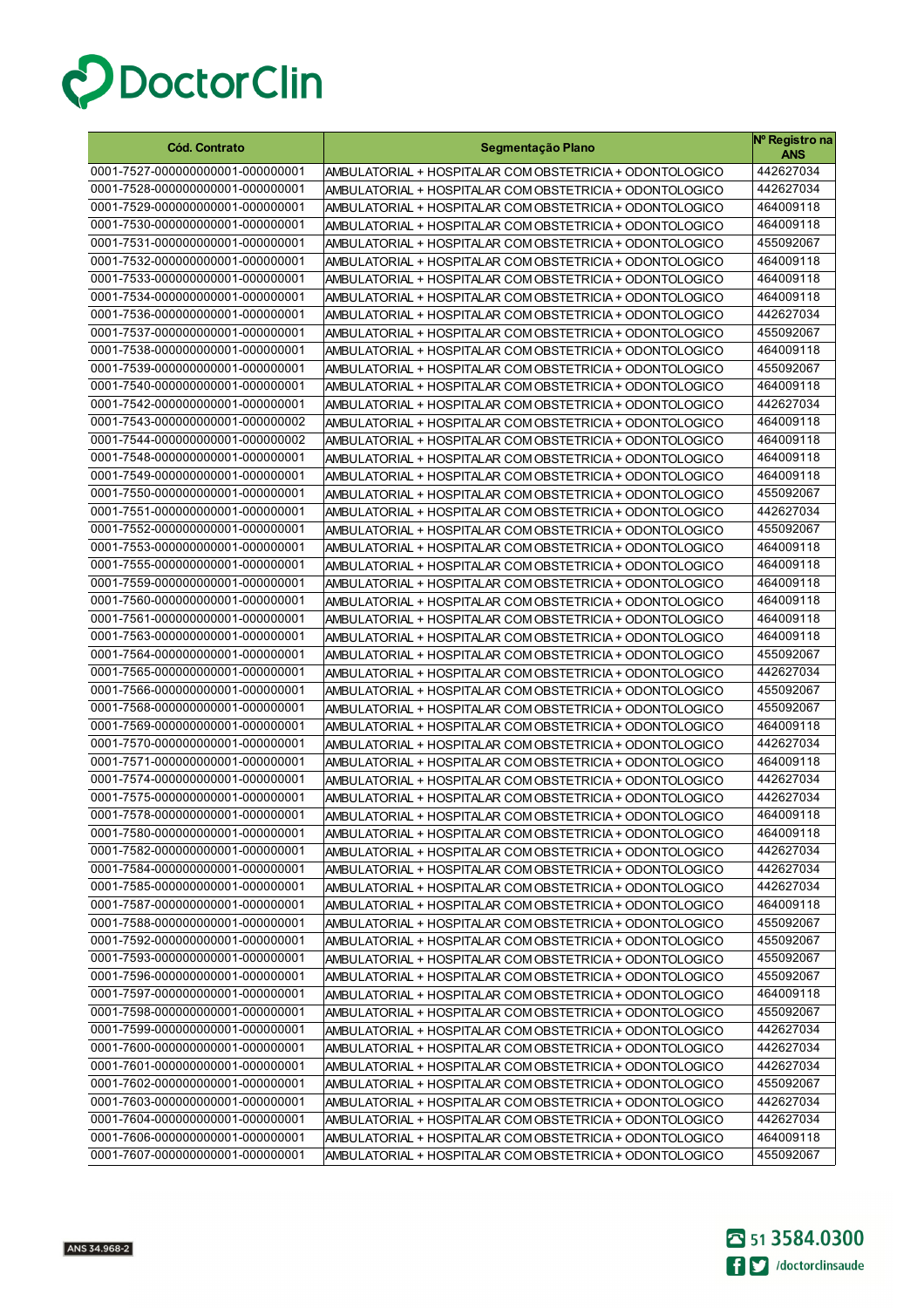

| <b>Cód. Contrato</b>                                                 | Segmentação Plano                                                                                                    | Nº Registro na<br>ANS  |
|----------------------------------------------------------------------|----------------------------------------------------------------------------------------------------------------------|------------------------|
| 0001-7608-000000000001-000000001                                     | AMBULATORIAL + HOSPITALAR COM OBSTETRICIA + ODONTOLOGICO                                                             | 464009118              |
| 0001-7610-000000000001-000000001                                     | AMBULATORIAL + HOSPITALAR COM OBSTETRICIA + ODONTOLOGICO                                                             | 442627034              |
| 0001-7611-000000000001-000000001                                     | AMBULATORIAL + HOSPITALAR COM OBSTETRICIA + ODONTOLOGICO                                                             | 464009118              |
| 0001-7612-000000000001-000000001                                     | AMBULATORIAL + HOSPITALAR COM OBSTETRICIA + ODONTOLOGICO                                                             | 442627034              |
| 0001-7612-000000000001-000000002                                     | AMBULATORIAL + HOSPITALAR COM OBSTETRICIA + ODONTOLOGICO                                                             | 464009118              |
| 0001-7613-000000000001-000000001                                     | AMBULATORIAL + HOSPITALAR COM OBSTETRICIA + ODONTOLOGICO                                                             | 464009118              |
| 0001-7614-000000000001-000000001                                     | AMBULATORIAL + HOSPITALAR COM OBSTETRICIA + ODONTOLOGICO                                                             | 464009118              |
| 0001-7615-000000000001-000000001                                     | AMBULATORIAL + HOSPITALAR COM OBSTETRICIA + ODONTOLOGICO                                                             | 442627034              |
| 0001-7616-000000000001-000000001                                     | AMBULATORIAL + HOSPITALAR COM OBSTETRICIA + ODONTOLOGICO                                                             | 464009118              |
| 0001-7618-000000000001-000000001                                     | AMBULATORIAL + HOSPITALAR COM OBSTETRICIA + ODONTOLOGICO                                                             | 464009118              |
| 0001-7620-000000000001-000000001                                     | AMBULATORIAL + HOSPITALAR COM OBSTETRICIA + ODONTOLOGICO                                                             | 455092067              |
| 0001-7621-000000000001-000000001                                     | AMBULATORIAL + HOSPITALAR COM OBSTETRICIA + ODONTOLOGICO                                                             | 464009118              |
| 0001-7622-000000000001-000000001                                     | AMBULATORIAL + HOSPITALAR COM OBSTETRICIA + ODONTOLOGICO                                                             | 464009118              |
| 0001-7625-000000000001-000000001                                     | AMBULATORIAL + HOSPITALAR COM OBSTETRICIA + ODONTOLOGICO                                                             | 464009118              |
| 0001-7626-000000000001-000000001                                     | AMBULATORIAL + HOSPITALAR COM OBSTETRICIA + ODONTOLOGICO                                                             | 455092067              |
| 0001-7627-000000000001-000000001                                     | AMBULATORIAL + HOSPITALAR COM OBSTETRICIA + ODONTOLOGICO                                                             | 442627034              |
| 0001-7628-000000000001-000000001                                     | AMBULATORIAL + HOSPITALAR COM OBSTETRICIA + ODONTOLOGICO                                                             | 442627034              |
| 0001-7629-000000000001-000000001                                     | AMBULATORIAL + HOSPITALAR COM OBSTETRICIA + ODONTOLOGICO                                                             | 442627034              |
| 0001-7631-000000000001-000000001                                     | AMBULATORIAL + HOSPITALAR COM OBSTETRICIA + ODONTOLOGICO                                                             | 442627034              |
| 0001-7632-000000000001-000000001                                     | AMBULATORIAL + HOSPITALAR COM OBSTETRICIA + ODONTOLOGICO                                                             | 464009118              |
| 0001-7633-000000000001-000000001                                     | AMBULATORIAL + HOSPITALAR COM OBSTETRICIA + ODONTOLOGICO                                                             | 464009118              |
| 0001-7635-000000000001-000000001                                     | AMBULATORIAL + HOSPITALAR COM OBSTETRICIA + ODONTOLOGICO                                                             | 455092067              |
| 0001-7637-000000000001-000000001                                     | AMBULATORIAL + HOSPITALAR COM OBSTETRICIA + ODONTOLOGICO                                                             | 455092067              |
| 0001-7638-000000000001-000000001                                     | AMBULATORIAL + HOSPITALAR COM OBSTETRICIA + ODONTOLOGICO                                                             | 442627034              |
| 0001-7639-000000000001-000000001                                     | AMBULATORIAL + HOSPITALAR COM OBSTETRICIA + ODONTOLOGICO                                                             | 464009118              |
| 0001-7639-000000000002-000000001                                     | AMBULATORIAL + HOSPITALAR COM OBSTETRICIA + ODONTOLOGICO                                                             | 464009118              |
| 0001-7640-000000000001-000000001                                     | AMBULATORIAL + HOSPITALAR COM OBSTETRICIA + ODONTOLOGICO                                                             | 455092067              |
| 0001-7641-000000000001-000000001                                     | AMBULATORIAL + HOSPITALAR COM OBSTETRICIA + ODONTOLOGICO                                                             | 464009118              |
| 0001-7643-000000000001-000000001                                     | AMBULATORIAL + HOSPITALAR COM OBSTETRICIA + ODONTOLOGICO                                                             | 455092067              |
| 0001-7644-000000000001-000000001                                     | AMBULATORIAL + HOSPITALAR COM OBSTETRICIA + ODONTOLOGICO                                                             | 442627034              |
| 0001-7646-000000000001-000000001                                     | AMBULATORIAL + HOSPITALAR COM OBSTETRICIA + ODONTOLOGICO                                                             | 455092067              |
| 0001-7648-000000000001-000000001                                     | AMBULATORIAL + HOSPITALAR COM OBSTETRICIA + ODONTOLOGICO                                                             | 464009118              |
| 0001-7649-000000000001-000000001                                     | AMBULATORIAL + HOSPITALAR COM OBSTETRICIA + ODONTOLOGICO                                                             | 464009118              |
| 0001-7650-000000000001-000000001                                     | AMBULATORIAL + HOSPITALAR COM OBSTETRICIA + ODONTOLOGICO                                                             | 464009118              |
| 0001-7651-000000000001-000000001                                     | AMBULATORIAL + HOSPITALAR COM OBSTETRICIA + ODONTOLOGICO                                                             | 455092067              |
| 0001-7652-000000000001-000000001<br>0001-7654-000000000001-000000001 | AMBULATORIAL + HOSPITALAR COM OBSTETRICIA + ODONTOLOGICO                                                             | 442627034<br>455092067 |
|                                                                      | AMBULATORIAL + HOSPITALAR COM OBSTETRICIA + ODONTOLOGICO                                                             |                        |
| 0001-7655-000000000001-000000001                                     | AMBULATORIAL + HOSPITALAR COM OBSTETRICIA + ODONTOLOGICO                                                             | 455092067              |
| 0001-7656-000000000001-000000001<br>0001-7657-000000000001-000000001 | AMBULATORIAL + HOSPITALAR COM OBSTETRICIA + ODONTOLOGICO                                                             | 464009118              |
| 0001-7658-000000000001-000000001                                     | AMBULATORIAL + HOSPITALAR COM OBSTETRICIA + ODONTOLOGICO                                                             | 455092067<br>455092067 |
| 0001-7659-000000000001-000000001                                     | AMBULATORIAL + HOSPITALAR COM OBSTETRICIA + ODONTOLOGICO<br>AMBULATORIAL + HOSPITALAR COM OBSTETRICIA + ODONTOLOGICO | 442627034              |
| 0001-7660-000000000001-000000001                                     | AMBULATORIAL + HOSPITALAR COM OBSTETRICIA + ODONTOLOGICO                                                             | 464009118              |
| 0001-7661-000000000001-000000001                                     | AMBULATORIAL + HOSPITALAR COM OBSTETRICIA + ODONTOLOGICO                                                             | 455092067              |
| 0001-7662-000000000001-000000001                                     | AMBULATORIAL + HOSPITALAR COM OBSTETRICIA + ODONTOLOGICO                                                             | 455092067              |
| 0001-7664-000000000001-000000001                                     | AMBULATORIAL + HOSPITALAR COM OBSTETRICIA + ODONTOLOGICO                                                             | 455092067              |
| 0001-7665-000000000001-000000001                                     | AMBULATORIAL + HOSPITALAR COM OBSTETRICIA + ODONTOLOGICO                                                             | 464009118              |
| 0001-7666-000000000001-000000001                                     | AMBULATORIAL + HOSPITALAR COM OBSTETRICIA + ODONTOLOGICO                                                             | 464009118              |
| 0001-7667-000000000001-000000001                                     | AMBULATORIAL + HOSPITALAR COM OBSTETRICIA + ODONTOLOGICO                                                             | 455092067              |
| 0001-7668-000000000001-000000001                                     | AMBULATORIAL + HOSPITALAR COM OBSTETRICIA + ODONTOLOGICO                                                             | 442627034              |
| 0001-7669-000000000001-000000001                                     | AMBULATORIAL + HOSPITALAR COM OBSTETRICIA + ODONTOLOGICO                                                             | 464009118              |
| 0001-7671-000000000001-000000001                                     | AMBULATORIAL + HOSPITALAR COM OBSTETRICIA + ODONTOLOGICO                                                             | 442627034              |
| 0001-7672-000000000001-000000001                                     | AMBULATORIAL + HOSPITALAR COM OBSTETRICIA + ODONTOLOGICO                                                             | 464009118              |
| 0001-7673-000000000001-000000001                                     | AMBULATORIAL + HOSPITALAR COM OBSTETRICIA + ODONTOLOGICO                                                             | 455092067              |
| 0001-7674-000000000001-000000001                                     | AMBULATORIAL + HOSPITALAR COM OBSTETRICIA + ODONTOLOGICO                                                             | 464009118              |
| 0001-7675-000000000001-000000001                                     | AMBULATORIAL + HOSPITALAR COM OBSTETRICIA + ODONTOLOGICO                                                             | 442627034              |